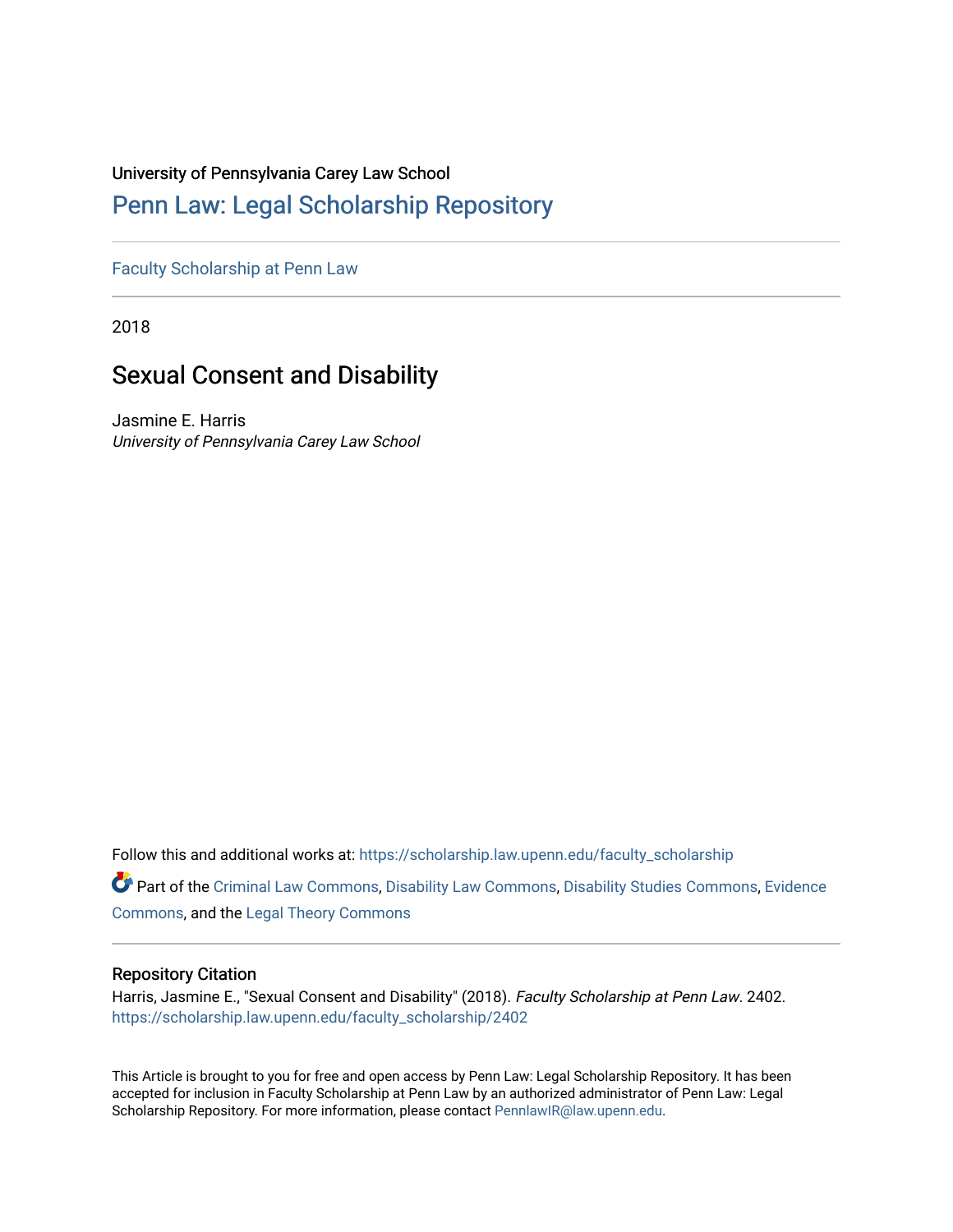# SEXUAL CONSENT AND DISABILITY

### JASMINE E. HARRIS\*

*Our nation is engaged in deep debate over sexual consent. But to date the discussion has overlooked sexual consent's implications for a key demographic: people with mental disabilities, for whom the reported incidence of sexual violence is three times that of the nondisabled population. Even as popular debate overlooks the question of sexual consent for those with disabilities, contemporary legal scholars critique governmental overregulation of this area, arguing that it diminishes the agency and dignity of people with disabilities. Yet in defending their position, these scholars rely on empirical data from over twenty years ago, when disability and sexual assault laws and social norms looked quite different than those of today.*

*Current scholarly discussions about sexual consent and mental disability suffer from an outdated empirical baseline that masks critical information about the profile and experience of sexual violence. This Article creates a new empirical baseline for modern scholarship on sexual assault and disability. Based on an original survey of all fifty states and jurisprudence from the past twenty years of state sexual assault and rape appeals where the victim has a mental disability, this Article updates and critiques four major claims about sexual consent and disability in the current literature. First, through a review of statutes across the country, it complicates the traditional notion that statutes are unduly vague in their definition of disability, and as a result, either over- or under-emphasize disability. The author advances a new organizing taxonomy for sexual assault statutes addressing consent for people with mental disabilities. Second, this dataset upends the prevailing claim by legal scholars that courts overemphasize standardized evidence such as intelligence quotient (IQ) or mental age when judging a person's functional capacity to consent to sex. Instead, this Article shows that courts frequently look at adaptive abilities to augment standardized evidence but, in doing so, overvalue certain kinds of adaptive evidence that have low probative value, to the detriment of persons with mental disabilities. Third, legislators and legal scholars focus on people in large institutional settings in their critiques of overregulation, but this new data shows that people in community-based settings are more often the complainants in rape and sexual assault cases. This raises important questions about the types of relationships the state regulates (formal versus informal care relationships), the location of*

<sup>\*</sup> Copyright © 2018 by Jasmine E. Harris, Acting Professor of Law and Martin Luther King, Jr. Hall Research Scholar, University of California, Davis, School of Law. J.D., Yale Law School; A.B., Dartmouth College. This Article benefitted from the comments of: Guy Uriel-Charles, Bertrall Ross, Dorothy A. Brown, Robert D. Dinerstein, Bill Eskridge, Deborah Denno, Lea Johnston, Michael Waterstone, Ruth Colker, Rabia Belt, Courtney Joslin, Tom Joo, Lisa Ikemoto, Rose Cuison Villazor, Andrew Gilden, David Horton, Peter Lee, Afra Afsharipour, Lisa Kern Griffin, Aziza Ahmad, Brian Soucek, Andrea Cann Chandrasekher, Sam Bagenstos, Timothy Holbrook, Joy Milligan, Aaron Tang, Donna Shestowsky, Leticia Saucedo, Sidney L. Watson, Nina Kohn, Elizabeth Pendo, Lisa Pruitt, Jessica Eaglin, Maya Manian, Irene Joe, Floyd Feeney, participants in the Duke Culp Colloquium and St. Louis University Health Law Scholars Workshop. A special note of thanks to Dean Kevin R. Johnson, Senior Associate Dean Madhavi Sunder, Andrea Cann Chandrasekher, and University of California, Davis for institutional support for this project. Thanks to Wynter K. Miller, Kyle Kate Dudley, Shera Kwak, and Kristen Vlavianos for their research assistance and to the *New York University Law Review* Editors.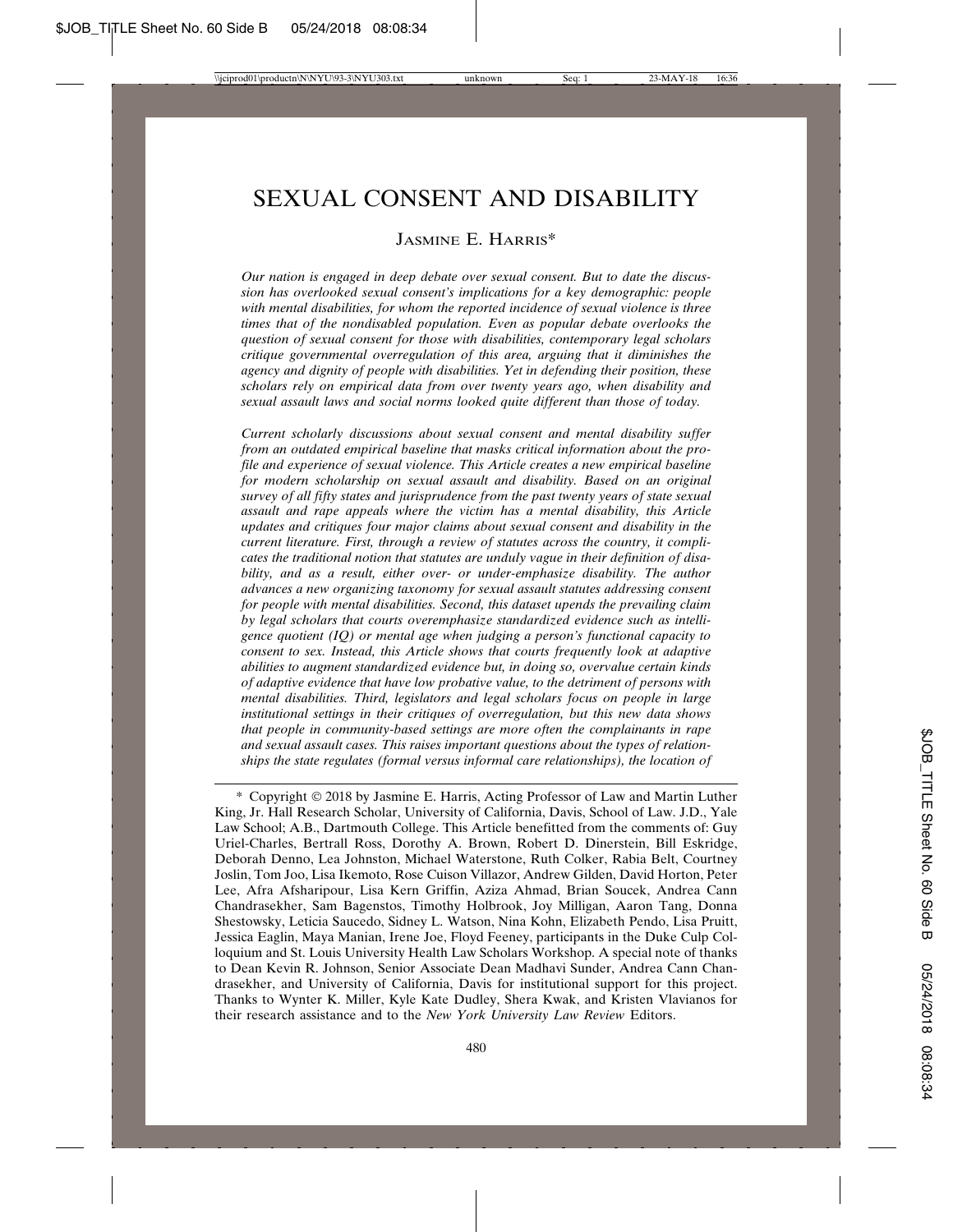*these relationships (community versus institutional settings), and issues of class that intersect with disability and sexual regulation. By not addressing the right issues and contexts, current law leaves people with mental disabilities simultaneously more susceptible to sexual violence and less empowered to exercise sexual agency. Finally, the Article more deeply examines the traditional assumption that people with disabilities rarely have access to testify by considering a rarely-mentioned risk: whether testimony by people with disabilities skews capacity determinations because factfinders cannot see beyond the existence of the disability—a phenomenon which the author terms "the aesthetics of disability." This Article calls upon scholars, courts, and policymakers to consider difficult questions of regulating sexual consent in ways that are consistent with the current profile and experience of sexual violence for people with mental disabilities reflected in this study.*

|    | 481                                              |     |
|----|--------------------------------------------------|-----|
|    | I. SEXUAL REGULATION AND MENTAL DISABILITY       | 494 |
|    |                                                  | 495 |
|    |                                                  | 499 |
|    | C. The Roots of Sexual Regulation and Disability | 503 |
| П. | EMPIRICAL ANALYSIS OF SEXUAL CONSENT AND         |     |
|    |                                                  | 513 |
|    |                                                  | 513 |
|    | 1. A New Structural Taxonomy                     | 513 |
|    | 2. Qualitative Review of Statutes                | 516 |
|    | В.                                               | 527 |
|    | C. Empirical Analysis of Incapacity Cases        | 532 |
|    | $\mathbf{1}$ .                                   | 532 |
|    |                                                  | 535 |
|    | 3.                                               | 536 |
|    | Evidence of Incapacity to Consent<br>a.          | 537 |
|    | $h_{\cdot}$                                      | 542 |
|    | c. Victim's Participation in Legal Process       | 544 |
|    | III. REFRAMING THE PROBLEM                       | 546 |
|    | A. Legislatures: New Regulatory Realities        |     |
|    |                                                  | 547 |
|    | B. Judges: Hierarchies of Legal Incapacity       | 551 |
|    | C. Juries: The Aesthetics of Disability          | 553 |
|    |                                                  | 556 |

#### **INTRODUCTION**

On June 9, 2017, a New Jersey appellate court reversed the conviction of a former Rutgers University Professor, Anna Stubblefield, for sexual assault of D.J., a man with significant developmental disabilities found to be incapable of consent.<sup>1</sup> The appellate court held

<sup>1</sup> State v. Stubblefield, 162 A.3d 1074 (N.J. Super. Ct. App. Div. 2017).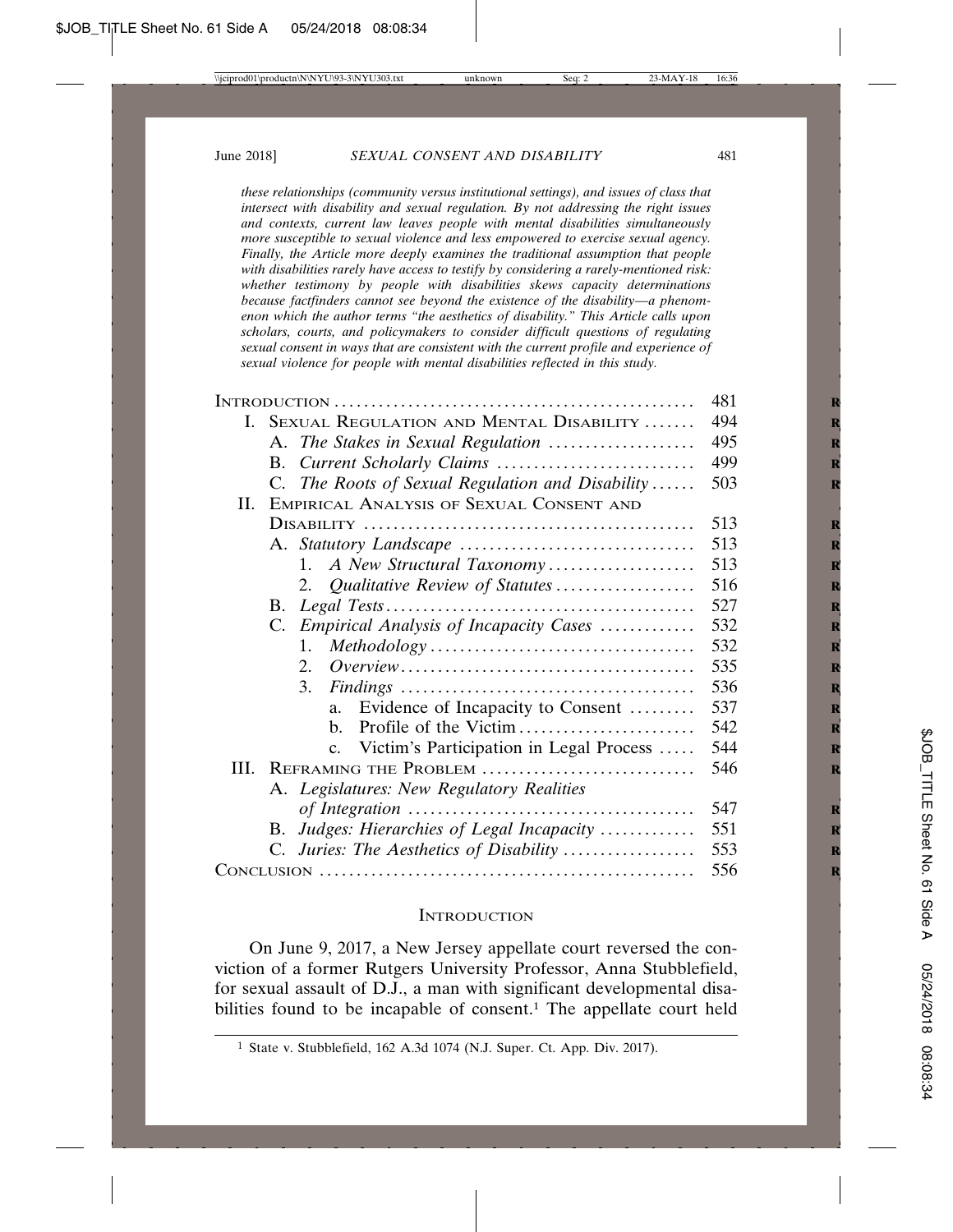that the lower court committed reversible error2 by denying Stubblefield the opportunity to proffer evidence of D.J.'s use of "facilitated communication," a form of assisted communication in which people who cannot communicate orally point or type their messages.3 Stubblefield and D.J.'s relationship began when D.J.'s brother Wesley, one of Stubblefield's students at Rutgers, approached the professor after hearing her lecture on facilitated communication. Wesley inquired about the possibility of using this method with his brother, who was non-verbal.<sup>4</sup>

After working with D.J., Stubblefield told Wesley and his mother that she believed D.J. had been misdiagnosed as intellectually disabled because of his inability to communicate and that his use of facilitated communication demonstrated his cognitive capabilities.<sup>5</sup> Two years after meeting, Stubblefield and D.J. approached D.J.'s family and revealed their romantic and sexual relationship and Stubblefield's plans to leave her husband to start a life with D.J.6 Upon hearing this news, Wesley and his mother, believing that D.J. could not actually communicate in the ways described by Stubblefield, pursued criminal prosecution for sexual assault on D.J.'s behalf.7

The trial court determined that evidence that D.J. had engaged in "facilitated communication" with Stubblefield did not meet the rigorous evidentiary standards for admission as scientific evidence.8 Evidence of facilitated communication was central to Stubblefield's

4 Daniel Engber, *The Strange Case of Anna Stubblefield*, N.Y. TIMES (Oct. 20, 2015), https://www.nytimes.com/2015/10/25/magazine/the-strange-case-of-anna-stubblefield.html.

5 *Id.*

6 Wesley and his mother served as co-plenary guardians for D.J. after a judge determined that D.J. lacked the general capacity for decisionmaking under New Jersey's guardianship law, N.J. STAT. ANN. § 3B:12-25. *Stubblefield*, 162 A.3d at 1076.

7 *Id.* at 1076–77*.*

<sup>2</sup> *Id.* at 1082–83 ("Unfortunately, the court, in its attempt to cleanse the record of controversial FC methodology, limited the evidence to the extent that defendant was not given a fair opportunity to present her defense.").

<sup>3</sup> *See, e.g.*, Donald N. Cardinal & Mary A. Falvey, *The Maturing of Facilitated Communication: A Means Toward Independent Communication*, 39 RES. & PRAC. FOR PEOPLE WITH SEVERE DISABILITIES 189, 190 (2014) ("[Facilitated Communication] involves both a person who needs support or facilitation to communicate and a communication partner. The communication partner provides support in a variety of ways. The communication partner might provide emotional support to encourage communication or might help the person to focus on the keyboard, array of pictures, letters, or words[,] . . . or physical support to stabilize . . . movement, inhibit impulsive typing, or to encourage the initiation of typing or pointing."). *See also id.* at 191–92 (discussing controversy in media and scholarship surrounding the method).

<sup>8</sup> *Id.* at 1080–81. While the trial court did not exclude all mention of facilitated communication, it effectively excluded any meaningful opportunity for Stubblefield to offer expert testimony on its acceptance and use in her defense. *Id*.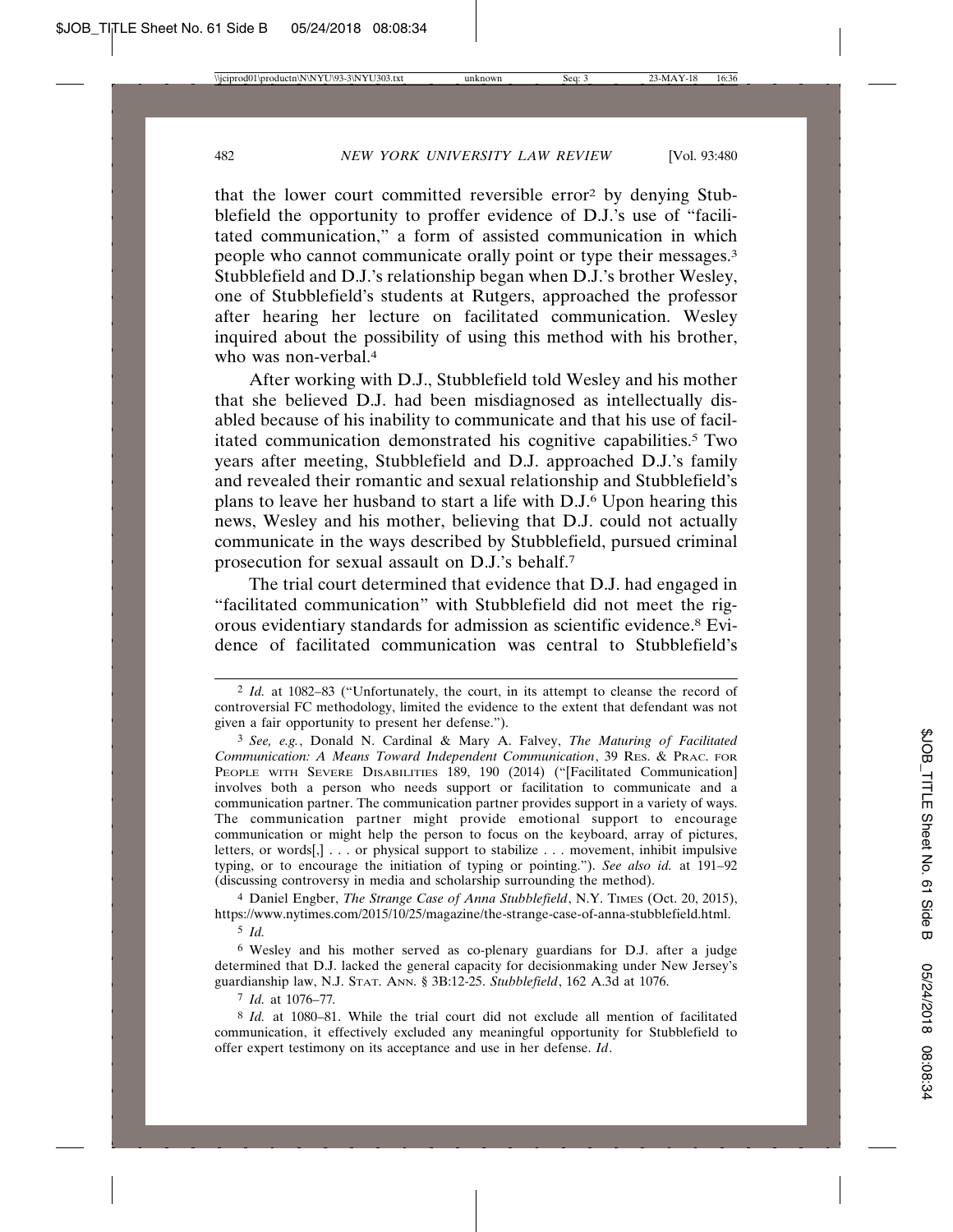defense because it demonstrated both D.J.'s capacity<sup>9</sup> to consent and his affirmative consent to the sexual relationship with Stubblefield.<sup>10</sup> Without this evidence, Stubblefield's entire case turned on her characterization of their relationship versus testimony from D.J.'s family and doctors that he was incapable of consent on the basis of severe disabilities (such as his use of "diapers") and the jury's observation of D.J. (who was unable to walk, non-verbal, and prone to drool).11 Without the use of facilitated communication, D.J. did not testify and only appeared once during the prosecutor's opening arguments, presumably only to show to the jury the physical manifestations of his disabilities.12 The jury found D.J. incapable of consent and convicted Anna of two counts of sexual assault of a person "intellectually or mentally incapacitated" under New Jersey law.

Dubbed "The Strange Case of Anna Stubblefield" by the *New York Times*, 13 this case briefly brought the question of legal capacity to consent for people with disabilities front and center, despite the fact that sexual assault and affirmative consent for nondisabled people, particularly on college campuses, receives the lion's share of media attention and dominates the public discourse on sexual consent.14 Power dynamics as well as differences in physical, mental, and

10 *Stubblefield*, 162 A.3d at 1081 ("The jury was left with no evidence that any other lay or expert person believed D.J. to have the intellectual capacity to consent to sexual activity.").

11 *Id.* at 1076, 1080–81.

12 *See infra* Section III.C (describing the prosecutor's use of D.J. as a demonstrative exhibit and advancing the "aesthetics of disability").

13 *See* Engber, *supra* note 4*.*

<sup>9</sup> This Article's use of the term legal "capacity," as opposed to legal "competency," is in line with the efforts of domestic and international disability rights law scholars to demonstrate the breadth of the former category. *See, e.g.*, STEVEN B. BISBING, *Competency and Capacity: A Primer*, *in* LEGAL MEDICINE 325, 325 (Shafeek S. Sanbar ed., 7th ed. 2007); Jasmine E. Harris, *The Role of Support in Sexual Decision-Making for People with Intellectual and Developmental Disabilities*, 77 OHIO ST. L.J. FURTHERMORE 83, 86–95 (2016) (discussing definitions and international norms of legal capacity).

<sup>14</sup> One news reporter has described this focus as "a public reckoning with rape." Amanda Hess, *How Movies and TV Address Rape and Revenge*, N.Y. TIMES (Jan. 12, 2017), https://www.nytimes.com/2017/01/12/arts/television/how-movies-and-tv-addressrape-and-revenge.html. From campus sexual assault cases like Stanford University's Brock Turner and Columbia University's Paul Nungesser to sports and celebrity icons like Bill Cosby and Kobe Bryant, rape occupies space on the daily news docket. *See, e.g.*, Robin Abcarian, *As We Celebrate Kobe Bryant's Career, We Should Remember Too Its Darkest Chapter*, L.A. TIMES (Dec. 10, 2015, 4:00 AM), http://www.latimes.com/local/abcarian/lame-1210-abcarian-kobe-bryant-20151210-column.html (discussing Kobe Bryant's rape trial and its aftermath); Graham Bowley, *Judge in Cosby Case Sets Retrial for Nov. 6*, N.Y. TIMES (July 6, 2017), https://www.nytimes.com/2017/07/06/arts/bill-cosby-retrial-date.html (discussing Cosby rape retrial); Kate Taylor, *Columbia Settles with Student Cast as a Rapist in Mattress Art Project*, N.Y. TIMES (July 14, 2017), https://www.nytimes.com/2017/07/14/ nyregion/columbia-settles-with-student-cast-as-a-rapist-in-mattress-art-project.html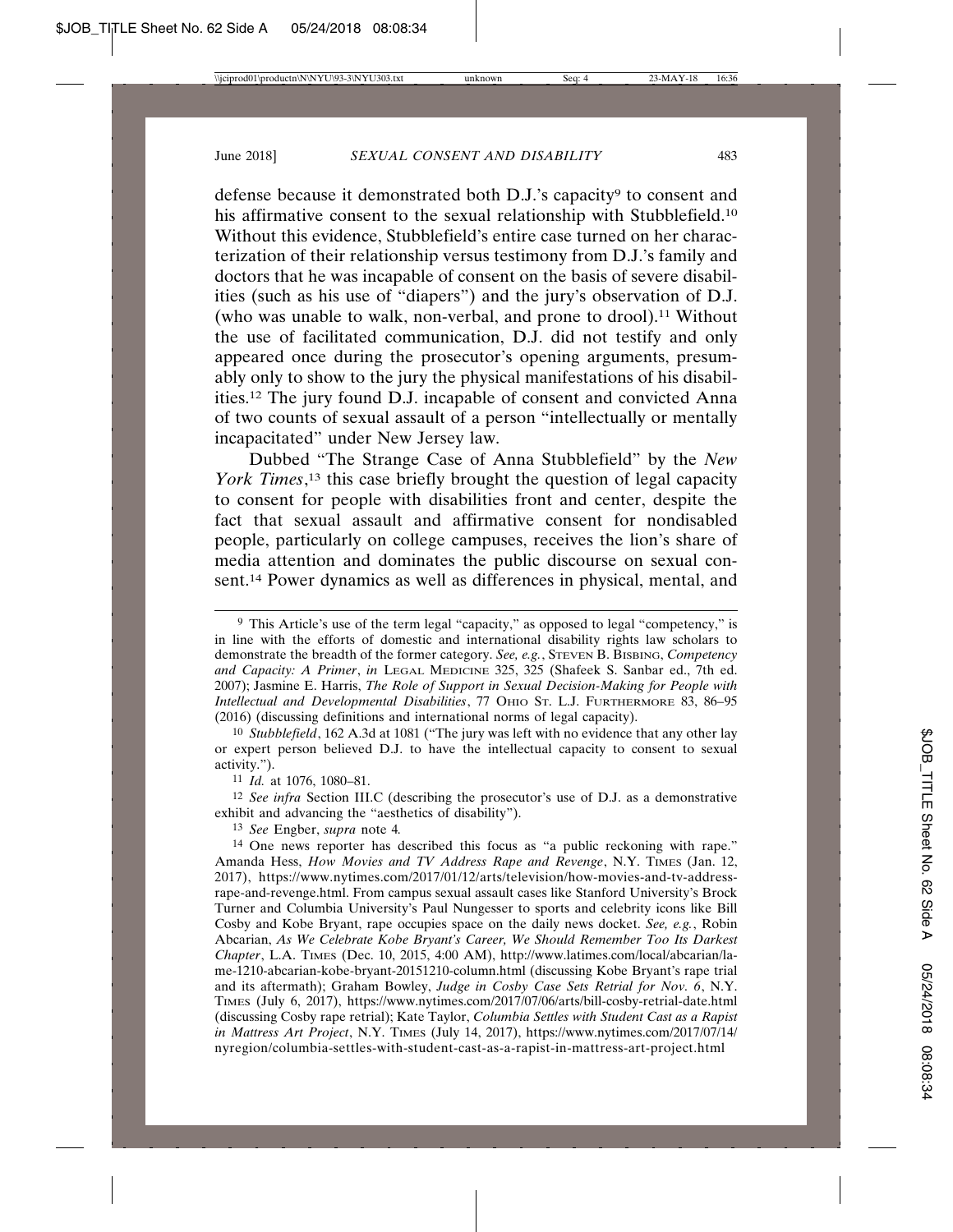communication abilities and race15 generated intense public reactions; some characterized Stubblefield as "sick" and a "predator,"<sup>16</sup> while others viewed her and D.J. as victims of classism, "ableism,"17 and racism that deny them the opportunity for a loving, sexual relationship.18

(discussing Columbia University's management of sexual assault allegations against Paul Nungesser by another student, Emma Sulkowicz, and their decision to carry a fifty-pound mattress with them to protest the university's response to her allegations); Daniel Victor, *Judge in Stanford Sexual Assault Case Is Cleared of Misconduct*, N.Y. TIMES (Dec. 19, 2016), https://www.nytimes.com/2016/12/19/us/aaron-persky-stanford-rape-case.html (discussing Brock Turner case). A targeted search of *New York Times* news articles over the past year alone resulted in over 3400 unique news articles that discuss the issues of rape or sexual assault. Lexis Nexis search News/U.S. News/January 1, 2017 to December 31, 2017/New York Times = 3452 search results (Jan. 7, 2018). *See also* Melena Ryzick, *Taylor Swift Spoke Up. Sexual Assault Survivors Were Listening*, N.Y. TIMES (Aug. 16, 2017), https://www.nytimes.com/2017/08/15/arts/music/taylor-swift-sexual-assault.html (discussing impact of the pop star's successful countersuit against radio host on young women nationwide).

15 *See* Engber, *supra* note 4 ("Anna is white and D.J. is black."); *see also* Shelley Tremain, *The Racialized Reception of the Verdict in the Trial of Anna Stubblefield*, DISCRIMINATION & DISADVANTAGE (Oct. 14, 2015), http://philosophycommons.typepad. com/disability\_and\_disadvanta/2015/10/the-racialized-reception-of-the-verdict-in-the-trialof-anna-stubblefield.html ("Virtually no mention has been made of the fact that Stubblefield is white and the victim is African American. . . . [A]mong the questions that ought to be asked [are] . . . How has race configured the reception of, and responses to, the verdict within the feminist philosophical community and within the disability studies community?").

16 Engber, *supra* note 4. *See also* Daniel Engber, *A Second Chance for Anna Stubblefield*, SLATE (June 14, 2017, 1:46 PM), http://www.slate.com/articles/ health\_and\_science/science/2017/06/the\_conviction\_in\_the\_anna\_stubblefield\_facil itated\_communication\_case\_has.html ("[Stubblefield's] relationship with D.J. was, if not a predatory con, then a Ouija-board fantasy.").

<sup>17</sup> "Ableism" refers to a descriptive and normative concept in critical disability theory that social institutions are designed around a fictional, able-bodied individual without regard for those with different physical and mental abilities. *See* TOBIN SIEBERS, DISABILITY THEORY 7–9 (2011) (discussing the "ideology of ability" and social design choices); *see also* DAN GOODLEY, DIS/ABILITY STUDIES: THEORISING DISABLISM AND ABLEISM 21 (2014) (explaining that ableism "privileges able-bodiedness; promotes smooth forms of personhood and smooth health; creates space fit for normative citizens; encourages an institutional bias towards autonomous, independent bodies; and lends support to economic and material dependence on neoliberal and hyper-capitalist forms of production."); FIONA KUMARI CAMPBELL, CONTOURS OF ABLEISM: THE PRODUCTION OF DISABILITY AND ABLEDNESS 4 (2009) ("*Disablism* is a set of assumptions (conscious or unconscious) and practices that promote the differential or unequal treatment of people because of actual or presumed disabilities.").

18 *See, e.g.*, Jeff McMahan & Peter Singer, Opinion, *Who Is the Victim in the Anna Stubblefield Case?*, N.Y. TIMES (Apr. 3, 2017), https://www.nytimes.com/2017/04/03/ opinion/who-is-the-victim-in-the-anna-stubblefield-case.html (describing a very different reaction to the case than that held by the mainstream media and the jury in this case); Kevin Mintz, *Ableism, Ambiguity, and the Anna Stubblefield Case*, 32 DISABILITY & SOC'Y 1666, 1666–69 (2017) (discussing the abelist attitudes in the Stubblefield case, though critiquing Singer's and Jeff McMahan's conception of harm as problematic to dignity).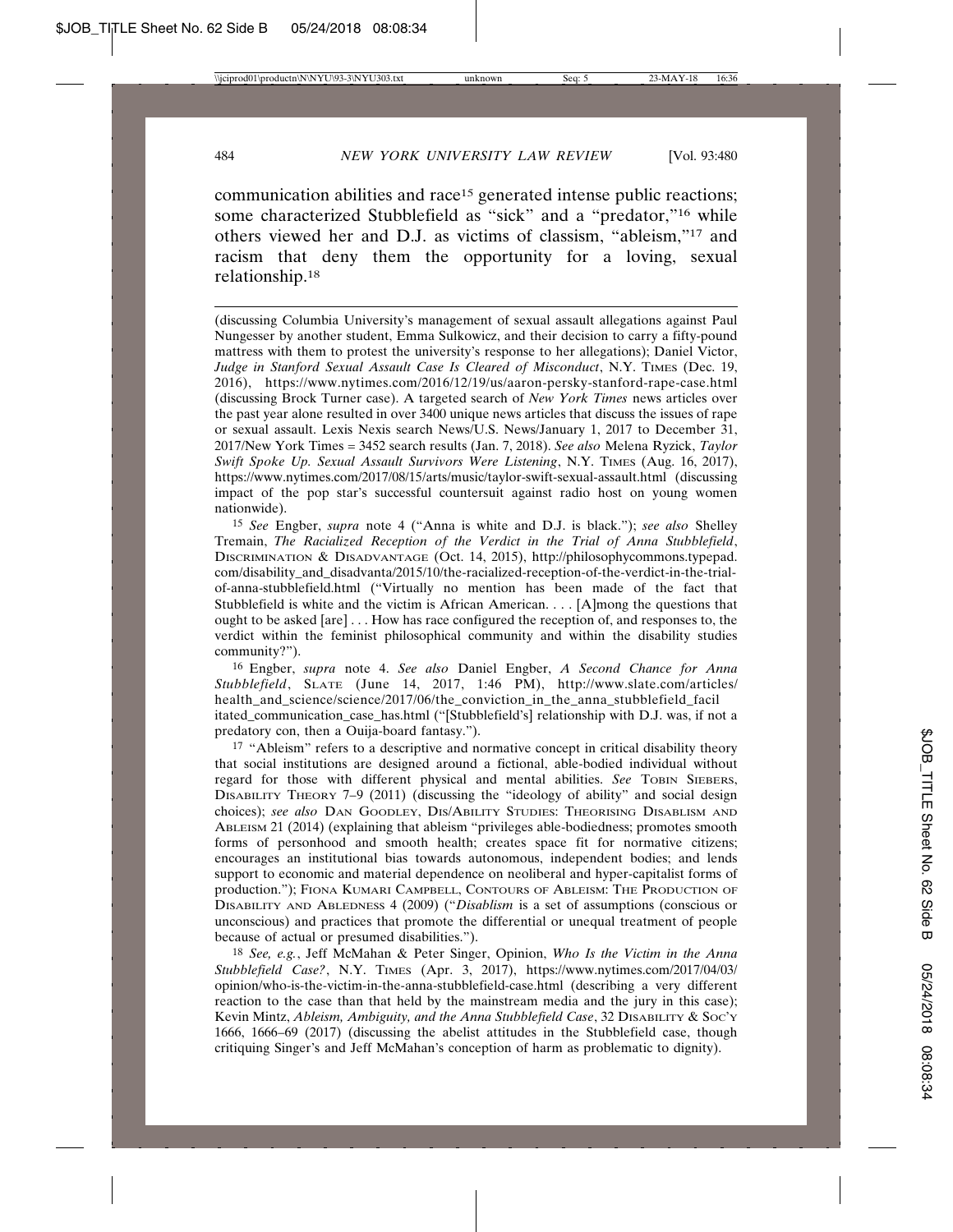Whatever visceral reaction one might have to the facts or the outcome of this particular case,19 the Stubblefield example illustrates the high stakes of sexual regulation in the context of cognitive disability.<sup>20</sup> On the one hand, if the trial court correctly held that D.J. lacked the capacity to consent, then the state has protected D.J. from predation. However, if D.J. actually had the mental capacity to consent and it was masked by communication impairments, as Stubblefield initially argued, $21$  then the state has illegitimately (and unconstitutionally) denied the sexual agency of two consenting adults and sent a clear normative message about the ability of people with disabilities to enter into romantic and sexual relationships.22

 $20$  This Article refers to people with "cognitive disabilities" or "mental disabilities" as the broadest category that includes older adults with long-term cognitive impairments as well as people with developmental disabilities and those with intellectual disabilities. Intellectual disability is most often characterized by significant limitations in intellectual functioning based on standardized intelligence tests and the resulting intelligence quotient (IQ), usually a score below seventy-five; limitations in adaptive behavior (of three skill types: conceptual skills, social skills, and practical skills); and early onset of the disability before the age of eighteen years. RL SCHALOCK ET AL., AAIDD AD HOC COMM. ON TERMINOLOGY & CLASSIFICATION, INTELLECTUAL DISABILITY: DEFINITION, CLASSIFICATION, AND SYSTEMS OF SUPPORTS (11th ed. 2010). According to the U.S. Census, 53.6 million people in the United States had some kind of disability in 2010. This represents approximately 19 percent of the total non-institutionalized U.S. population. MATTHEW W. BRAULT, U.S. CENSUS BUREAU, AMERICANS WITH DISABILITIES: 2010, at 4 (2012). Use of the umbrella term people with "mental disabilities" in this Article does not include people with psychiatric or psychosocial disabilities. For a discussion of the sexual rights and restrictions for this population, see generally Michael L. Perlin  $\&$  Alison J. Lynch, *"All His Sexless Patients": Persons with Mental Disabilities and the Competence to Have Sex*, 89 WASH. L. REV. 257 (2014) (discussing the existence of a presumption of incompetence in the context of mental disability and sexuality and arguing against such a presumption); Michael L. Perlin, *Everybody is Making Love/Or Else Expecting Rain: Considering the Sexual Autonomy Rights of Persons Institutionalized Because of Mental Disability in Forensic Hospitals and in Asia*, 83 WASH. L. REV. 481, 509 (2008) ("[W]e must take our heads out of the sand and confront the fact that institutionalized psychiatric patients—like the rest of us—think about sex. . . . It is a fatal error to think otherwise.").

21 *See supra* note 19.

22 The Ninth Circuit recently recognized the potential application of the Supreme Court's decision in *Lawrence v. Texas*, 539 U.S. 558 (2003), in cases of sexual assault where the victim has a mental disability. *See* Anderson v. Morrow, 371 F.3d 1027, 1033 (9th Cir. 2004) (Berzon, J., dissenting). Although the majority rejected *Lawrence*'s applicability to the facts of the case before the court, Judge Berzon disagreed: "[The statute's] definition of 'mentally defective,' which ultimately determines whether or not [the victim with a

<sup>19</sup> On March 23, 2018, Anna Stubblefield pled guilty to third degree aggravated criminal sexual contact as part of a plea deal with the Essex County prosecutor's office. Colleen Flaherty, *Former Professor Admits to Assaulting Disabled Man*, INSIDE HIGHER ED (Mar. 23, 2018), https://www.insidehighered.com/quicktakes/2018/03/23/formerprofessor-admits-assaulting-disabled-man. She was awaiting a new trial after the appellate court decision last year. The acceptance of a plea deal does not negate the demonstrative value of this case, the empirical data analyzed in this Article, or the take-away lessons. Similar stakes, difficult legal questions, and evidentiary ambiguities arise in any case where the victim has a cognitive impairment and/or non-verbal communication.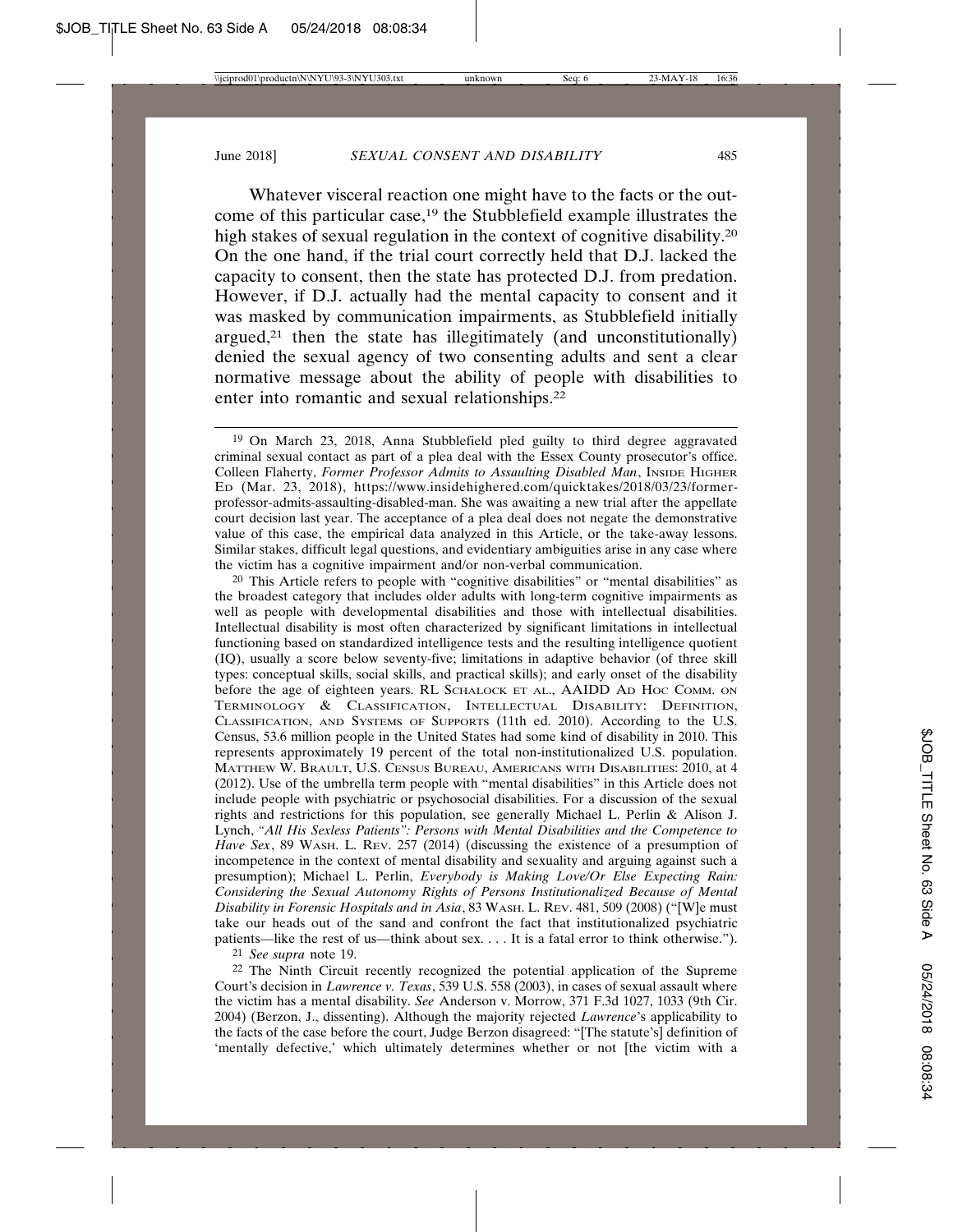The Stubblefield case highlights the critical role of evidence law in resolving legal and factual uncertainties in sexual assault cases involving people with cognitive disabilities. The New Jersey appellate court grounded its reversal on the lower court's misapplication of New Jersey's rules on expert testimony and not in any particular policy argument or concern. The lower court had excluded evidence of facilitated communication as unreliable and, consequently, had sought to "cleanse the record of controversial FC methodology" without due attention to potentially exculpatory evidence not rooted in FC (including potentially highly probative testimony from lay and expert witnesses on D.J.'s cognitive and functional capacities).<sup>23</sup>

Furthermore, the Stubblefield case also reveals peculiarities in the way in which legal institutions and scholars think about sexual regulation and mental disability. A fundamental descriptive claim in disability scholarship is that states overregulate the sexual agency of people with cognitive disabilities through overly-broad sex offense statutes and risk-averse judicial interpretations of those laws (which assign criminal liability to sexual partners of certain people with mental disabilities).24 However, even when these claims are made by scholars today, this core assertion and its related prescriptions rely on empirical data that is now two decades old.<sup>25</sup> Though this data forms

23 *Stubblefield*, 162 A.3d at 1083 ("The factual setting here was extraordinary, and it called for a liberal admission of evidence supporting defendant's defense . . . . The jury was not presumptively gullible . . . [and] did not have to be shielded from employing its common sense to fairly evaluate the testimony from both sides.").

24 *See, e.g.*, Alexander A. Boni-Saenz, *Sexuality and Incapacity*, 76 OHIO ST. L.J. 1201, 1213–23, 1253 (2015) (describing the current case law on incapacity and its effect as "unduly restrictive" and "contributing to pernicious social norms"); Joseph J. Fischel & Hilary R. O'Connell, *Disabling Consent, or Reconstructing Sexual Autonomy*, 30 COLUM. J. GENDER & L. 428, 430 (2015) ("We worry that . . . paternalist legislation may unjustifiably impede persons with disabilities' wanted sexual relations, reflect the phobic conjunction of disability with asexuality or pathological sexuality, and reiterate the common, careless equivalence of disabled adults and children."); Perlin & Lynch, *supra* note 20, at 297 (arguing that the case law "reflects the ongoing infantilization [and restriction of the sexuality] of women with mental disabilities").

25 Deborah W. Denno, *Sexuality, Rape, and Mental Retardation*, 1997 U. ILL. L. REV. 315, 349 (surveying the legal landscape, noting that "all tests appear to judge mentally retarded victims under a higher consent standard than nonretarded victims;") *see, e.g.*, Alexander A. Boni-Saenz, *Sexual Advance Directives*, 68 ALA. L. REV. 1, 8 n.35 (2016) (citing Professor Denno's survey of statutory tests for consent); *id.* at 27 n.146 (building on Professor Denno's work to support conclusion on default rules in sexual consent); Boni-Saenz, *supra* note 24, at 1221–22 (discussing Professor Denno's proposed legal test based on her survey); Russell L. Christopher & Kathryn H. Christopher, *The Paradox of Statutory Rape*, 87 IND. L.J. 505, 536–37 (2012) (relying on Professor Denno's survey to

disability] can legally consent to sex, implicates the sexual liberty interest fleshed out in *Lawrence v. Texas*, and therefore does impinge directly on constitutionally protected conduct." *Id.* at 1040. The Supreme Court has not yet addressed the question of state statutory definitions and the applicability of *Lawrence v. Texas* in the context of disability.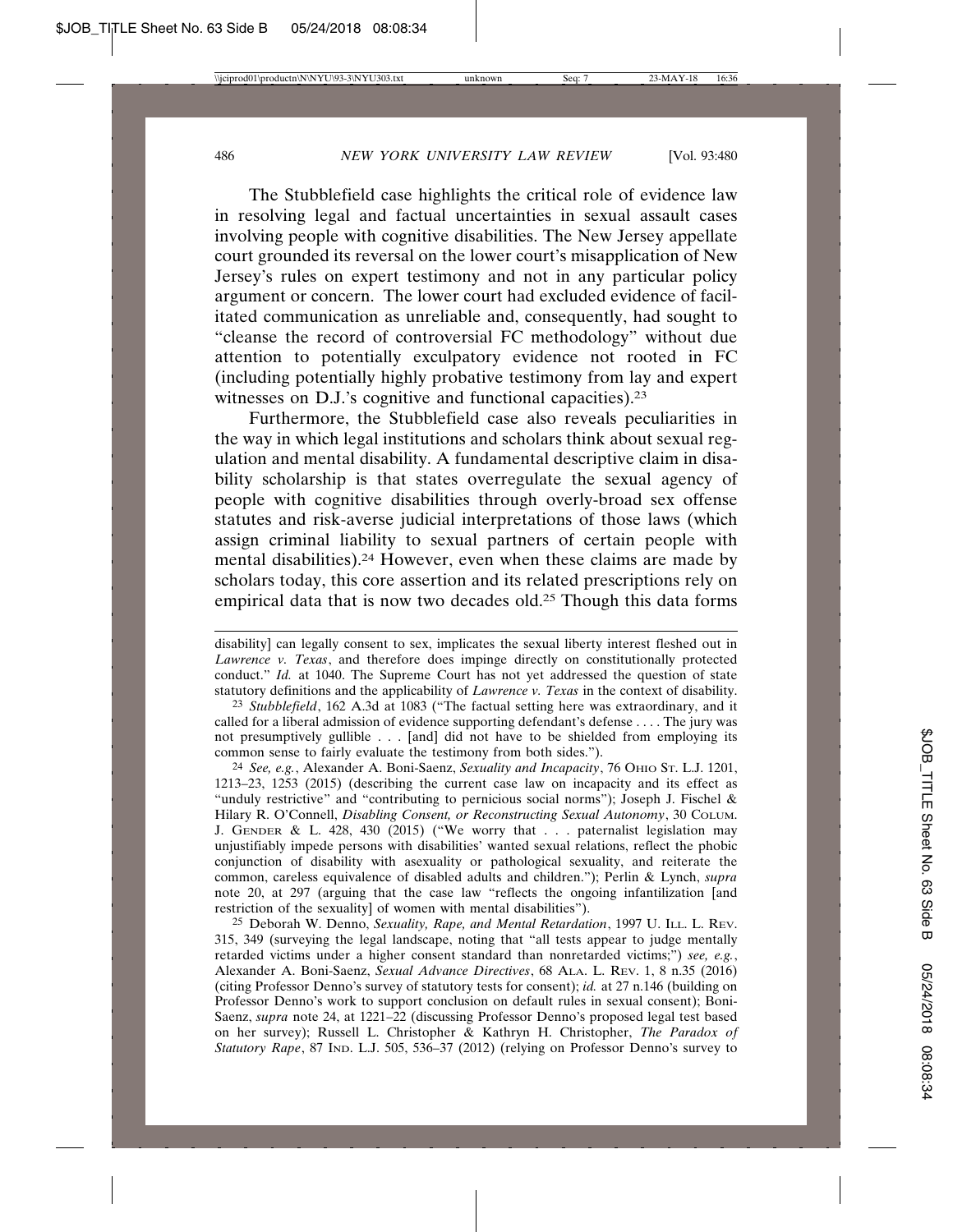the foundation for much of the prevailing scholarly assumptions that underscore claims of overregulation—in particular, over-reliance on standardized evidence and a focus on people with disabilities living in institutional settings as opposed to community-based settings—it is outdated and has not been reexamined since its publication twenty years ago. Since the last major empirical intervention twenty years ago by Professor Deborah Denno, rape and sexual assault law26 and disability rights law<sup>27</sup> have ushered in new regulatory priorities and nor-

opine on rape in the context of intellectual disability); Elizabeth Emens, *Intimate Discrimination: The State's Role in the Accidents of Sex and Love*, 122 HARV. L. REV. 1307, 1313 n.9 (2009) (explicitly incorporating empirical and normative work of Professor Denno from 1997 study); Harris, *supra* note 9, at 84 (responding to Professor Boni-Saenz's prescription in comparison to Professor Denno's approach in her study); Elizabeth Nevins-Saunders, *Incomprehensible Crimes: Defendants with Mental Retardation Charged with Statutory Rape*, 85 N.Y.U. L. REV. 1067, 1101 n.162 (2010) (drawing upon Professor Denno's survey in discussion regarding defendants with intellectual disabilities in statutory rape cases); *see also* Fischel & O'Connell, *supra* note 24, at 485–86 (suggesting reforms to sexual assault law building off of Denno's work in her 1997 article).

26 Most notably, consent has become the modern bedrock principle driving sexual assault legislation, a shift away from an earlier analytical and theoretical emphasis on force and resistance. *See, e.g.*, Michelle J. Anderson, *Campus Sexual Assault Adjudication and Resistance to Reform*, 125 YALE L.J. 1940, 1943 (2016) (contextualizing the application of Title IX to campus sexual assault within a broader history of rape law reform and its backlash to advance argument that campus adjudication is a positive development); Allegra M. McLeod, *Regulating Sexual Harm: Strangers, Intimates, and Social Institutional Reform*, 102 CALIF. L. REV. 1553, 1554–55 (2014) (discussing the regulatory landscape over time). *See also* John F. Decker & Peter G. Baroni, *"No" Still Means "Yes": The Failure of the "Non-Consent" Reform Movement in American Rape and Sexual Assault Law*, 101 J. CRIM. L. & CRIMINOLOGY 1081, 1102–09 (2011) (discussing the requirement of resistance for rape under the current law of most states); Jed Rubenfeld, *The Riddle of Rape-by-Deception and the Myth of Sexual Autonomy*, 122 YALE L.J. 1372, 1375–81 (2013) (arguing that autonomy fails as the governing principle of modern rape law because it cannot be reconciled with the law's contempt for a crime of rape-by-deception); Deborah Tuerkheimer, *Rape on and off Campus*, 65 EMORY L.J. 1, 40–43 (2015) (arguing that there is a problematic disconnect between cultural norms of sex and legal definitions of rape and proposing sexual agency as the theoretical thread); Deborah Tuerkheimer, *Sex Without Consent*, 123 YALE L.J. ONLINE 335, 335–41 (2013) [hereinafter *Sex Without Consent*] (contending with Rubenfeld's critique, agreeing with the need for a new governing norm, but arguing that sexual agency, not "autonomy," should be the central focus of regulation).

<sup>27</sup> For example, twenty-seven years after the promulgation of the Americans with Disabilities Act, the federal declaration that disability rights are indeed civil rights, courts are only beginning to grapple with the notion of *disaggregating legal capacity* for people with disabilities—that is, how to develop and apply legal tests for decisional capacity that more accurately reflect recent research on the fluid and differentiated nature of mental capacity. Institutions such as plenary guardianship are being challenged as unduly restrictive of the rights of people with intellectual disabilities and developmental disabilities, and theoretical conceptions of supported decisionmaking are making their legislative debuts in statutes and doctrine in the U.S. *See, e.g.*, Supported Decision-Making Agreement Act, TEX. Est. CODE ANN. § 1357 (West 2015) (recognizing supported decisionmaking agreements as legally recognized and enforceable alternatives to guardianship); Harris, *supra* note 9, at 92–93 (discussing international norms of supported decisionmaking in U.S. law); Jasmine E. Harris, *Processing Disability*, 64 AM. U. L. REV.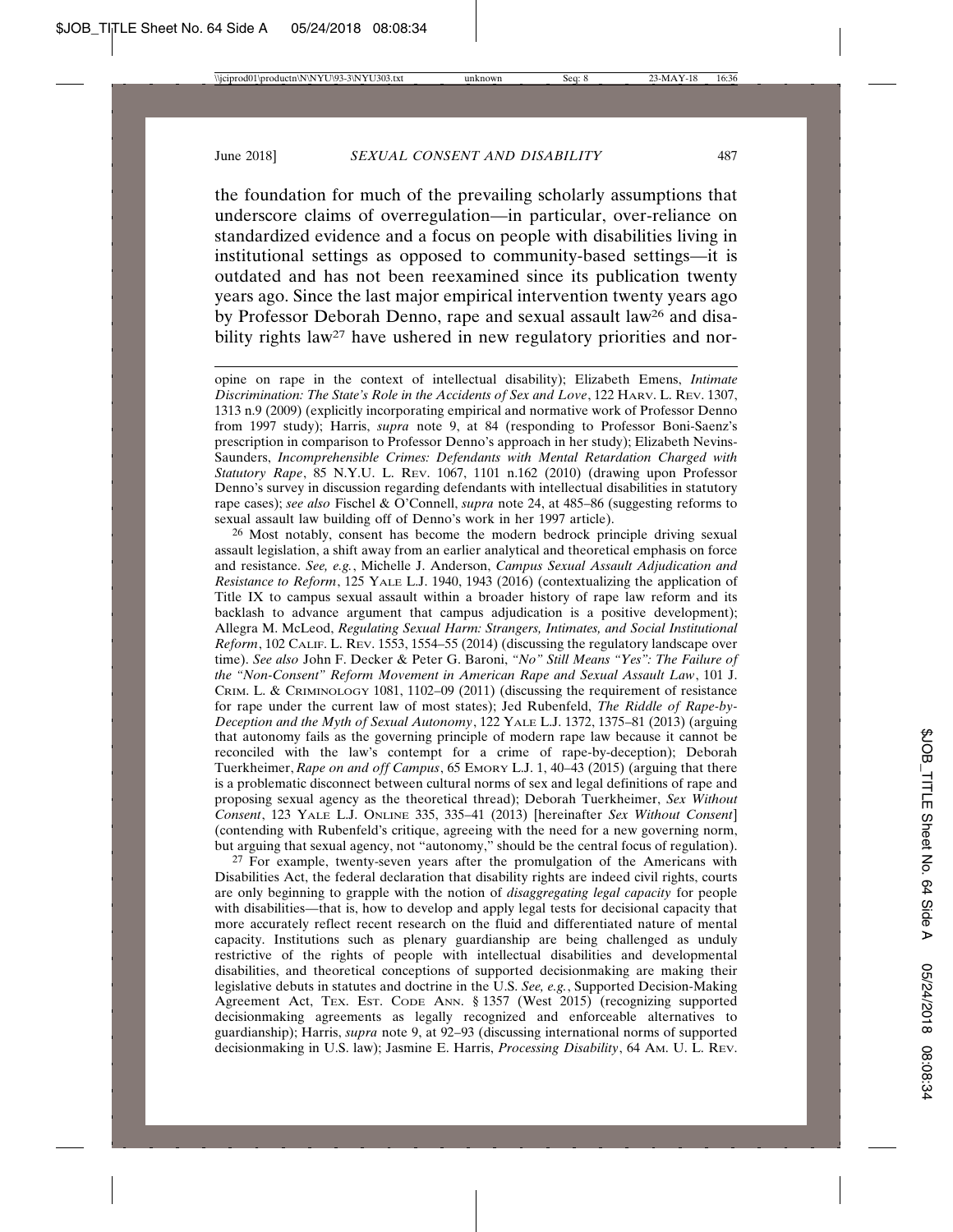mative ideals that call into question the reliability of older data. Thus, the growing field of disability rights scholarship has an entrenched conventional wisdom that is premised on an obsolete understanding of case law and statutes. Reliance on such outdated data has led to a failure to appreciate how disability fits into these changing norms and ideals, and how the law has evolved to keep pace with them.

This Article creates a new empirical baseline for modern scholarship on sexual assault and disability and, in doing so, finds that claims of overregulation—and the over-application of related normative and prescriptive interventions—are overstated or in need of redirection.28 This Article examines fifty state statutes plus the District of Columbia and 172 sexual assault and rape decisions (i.e., covering the waterfront of the last twenty years of publicly available case law) related to cognitive disability and capacity to consent to sex. Based on this new empirical data, this Article examines and complicates four major descriptive elements of contemporary legal scholarship on sexual regulation and mental disability.29

First, this Article revises the claim in existing legal scholarship, which assumes that the definition of disability is unduly vague in state statutes without enough legislative guidance to ensure that courts are not substituting their own moralizing judgments for interpretative gaps.30 States have moved in the direction of explicit definitions of disability in incapacity statutes; however, the move to clarify has generated other problems. Rather than offer much needed guidance on how to value and weigh functional incapacities such as self-care, employability, or education, the statutes offer medical definitions of disability. A danger in entrenching medical definitions in the statute is to make the existence of a mental disability more salient in the adjudicatory process rather than the more relevant inquiry as to the effects of the impairment on incapacity to consent.

Second, this new data upends the prevailing understanding that factfinders are overly reliant on traditional diagnostic sources, such as intelligence quotient (IQ) or mental age, to resolve questions of consent. Many scholars have claimed that courts overemphasize standardized evidence and should increase reliance on evidence of adaptive

<sup>457, 511–14 (2015) [</sup>hereinafter *Processing Disability*] (discussing recent guardianship cases that seek to limit plenary guardianships).

 $28$  The empirical assessment in this Article suggests that statutory construction in some states may actually leave people with mental disabilities more susceptible to abuse. *See infra* Section III.A. Thus, statutory reforms of existing case law are welcome and necessary, but are not the sine qua non path to greater recognition of sexual agency for people with mental disabilities.

<sup>29</sup> *See infra* Section II.C.

<sup>30</sup> *See infra* Section II.A.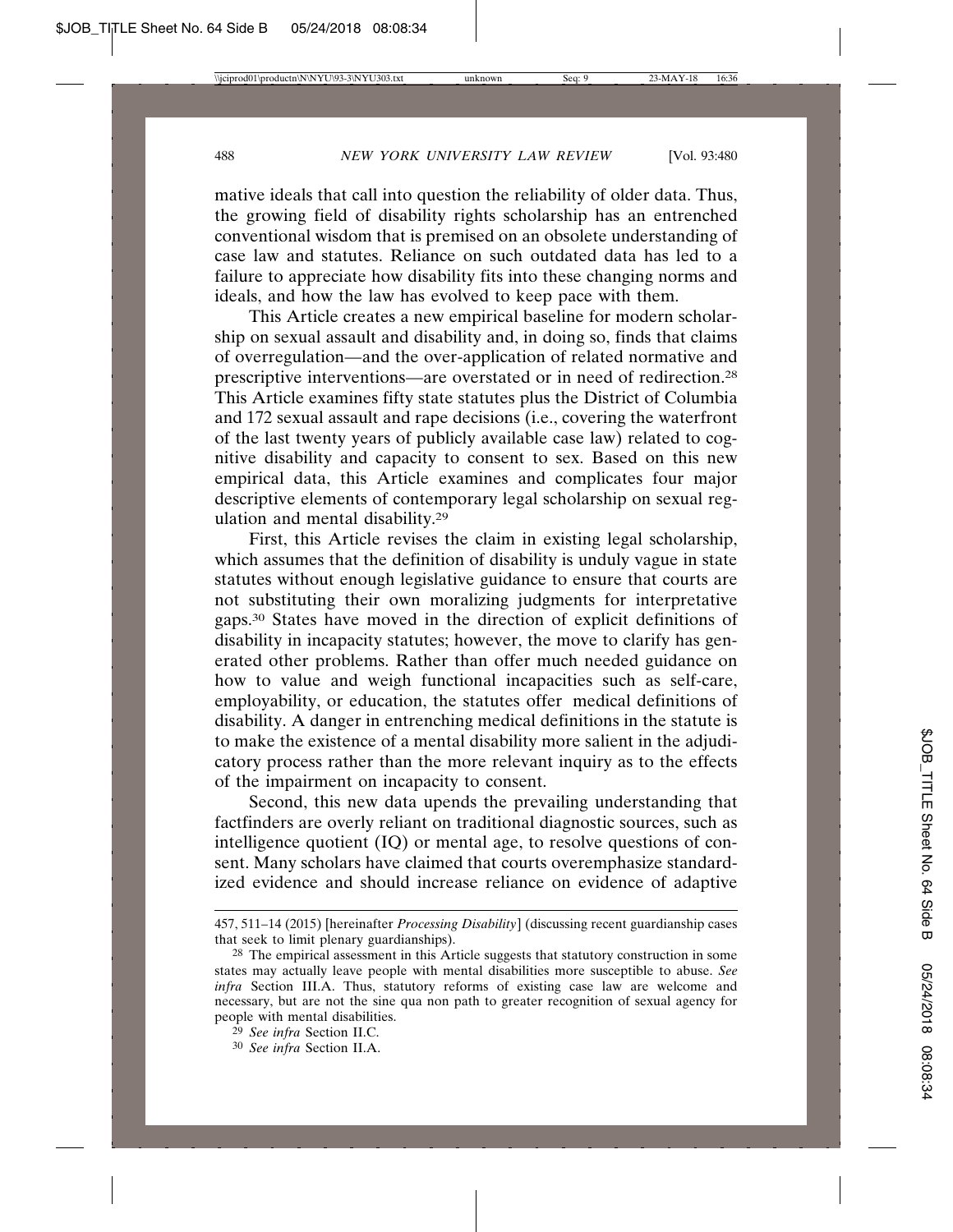capabilities.31 Results from this Article's empirical study, however, show that courts regularly supplement IQ scores and mental age with evidence of adaptive capabilities, such as self-care, decisionmaking capabilities in other areas, and communication through assistive technology.32 Though the prevailing scholarship suggests that reliance on traditional diagnostic sources may obscure the nuance and variation in an individual's capacity to consent, courts that rely instead on adaptive capabilities may end up producing the same results. The critical issue here is the type and weight ascribed to evidence of different functional capacities (or the lack thereof) because overvaluing certain kinds of adaptive evidence that have low probative value can be detrimental to persons with mental disabilities. For example, what is the proper weight assigned to the fact vividly repeated to the jury that D.J. used a "diaper" and could not independently use the restroom? How probative of sexual consent is his inability to make independent medical and financial decisions?

Third, this Article exposes misplaced assumptions about the context in which people with mental disabilities experience sexual violence. Among the cases reviewed, approximately 76% of victims in sexual assault and rape cases lived with family or independently in community settings.33 Contemporary scholarship, however, focuses on people with mental disabilities living in institutional settings or group homes with more formal care relationships regulated by civil tort law.34 Recently, several states have added separate criminal provisions to account for sexual violence within formal care relationships. The

33 *See* Jasmine E. Harris, Empirical Research on Case Law and State Statutes (Apr. 2, 2018) (unpublished Excel files) (on file with author).

<sup>31</sup> *See infra* Section II.C.

<sup>32</sup> This type of adaptive evidence creates a more complex picture of a person's capabilities beyond the standardized test scores and could produce a different substantive outcome in cases. An intelligence quotient (IQ) score measures an individual's intellectual functioning. John Matthew Fabian et al., *Life, Death, and IQ: It's Much More than Just a Score: Understanding and Utilizing Forensic Psychological and Neuropsychological Evaluations in* Atkins *Intellectual Disability/Mental Retardation Cases*, 59 CLEV. ST. L. REV. 399, 420–26 (2011) (discussing the assessment of adaptive functioning as potential evidence of intellectual functioning); Leigh D. Hagan et al., *Assessing Adaptive Functioning in Death Penalty Cases After* Hall *and DSM-5*, 44 J. AM. ACAD. PSYCHIATRY L. 96, 97–101 (2016) (recognizing three broad skill domains for assessment of adaptive functioning: conceptual, social, and practical adaptive, when analyzing an individual's intelligence).

<sup>34</sup> Such relationships are regulated under institutional and caregiver liability under agency theories, malpractice, and professional liability under separate state licensing rules. *See, e.g.*, Perlin & Lynch, *supra* note 19, at 287–88 (discussing obligations under tort law including professional licensing regulations). Sexual violence in institutional settings presents a host of empirical challenges regarding detection and measurement of incidence of violence. The point is not to deny the risks of violence, underreporting, and prosecution on behalf of those in institutional settings, but rather to reveal the underappreciated risks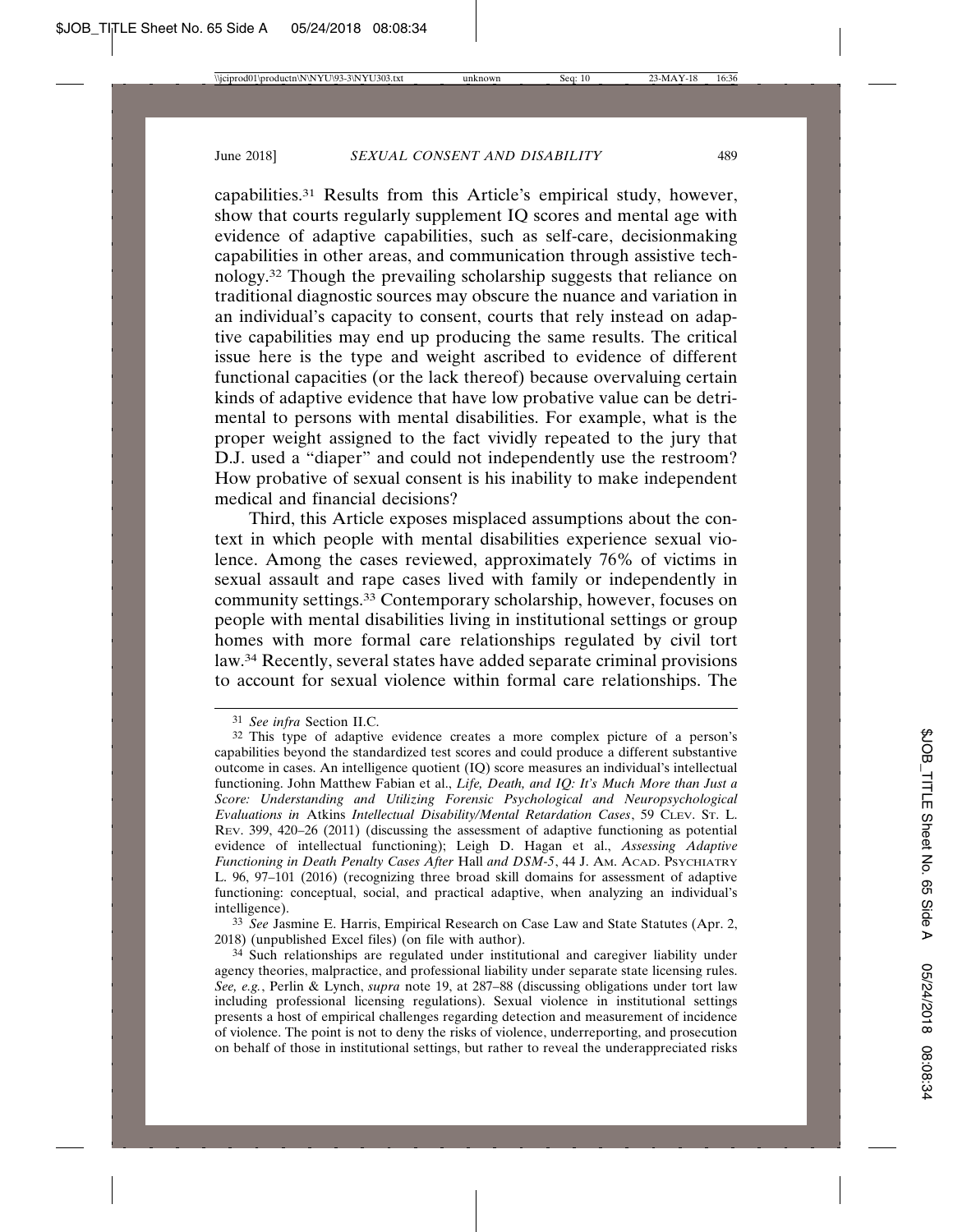cases reviewed illustrate a disconnect between the state's perception of sexual violence in these more structured settings and the increasing violence occurring in more informal settings, including sexual assault perpetrated by people who sit outside the law's regulatory reach (e.g., people who are not paid caregivers, blood relatives, teachers, or, like Stubblefield, treating therapists).<sup>35</sup> Expanding the diagnostic periphery in this way reveals unexplored, novel questions about the types of relationships regulated by the state, the scope of regulation, and the new realities of community integration, that, if unanswered, could expose people with disabilities to greater sexual violence with greater constraints on agency.

Finally, this Article argues that much of the scholarly focus on whether a person with a disability is competent to testify is missing a more fundamental question: Does a person with a disability's decision to testify bias capacity determinations because factfinders cannot see beyond the existence of a disability? In direct contradiction of prevailing assumptions, this new empirical data reveal that approximately 88% of persons with mental disabilities in sexual assault cases do testify.36 Even more striking is that, of those cases, 87.2% returned verdicts finding the victim incapable of consent on the basis of mental disability. The key question then becomes not whether persons with disability have access to testify, but rather how to explain the incredibly high percentage of lack of capacity findings when individuals with disabilities do testify. At least part of the explanation is what this Article terms the "aesthetics of disability."37 The aesthetics of disability can be so powerful that actual testimony by the person with disability cannot overcome the biases arising from that person's mere presence. When the prosecution brought D.J. into the courtroom, the only possible intended effect could be that jurors would see his significant physical disabilities and draw inferences as to his mental capacity and the propriety of him engaging in sexual conduct. While D.J. did not take the stand, a particularly telling post-verdict interview with one of the jurors suggests that the contents of his testimony might not have mattered. The juror said, "I couldn't understand why she did it

to those who live outside of institutions where the regulatory structures are more established and the incidence of violence is significant.

<sup>35</sup> Stubblefield's relationship began within the context of treatment but at some point she stopped working with D.J. in an official or professional capacity and interacted with him personally. *See supra* text accompanying notes 4–6.

<sup>36</sup> *See infra* Section II.C.

<sup>37</sup> *See infra* Section III.C.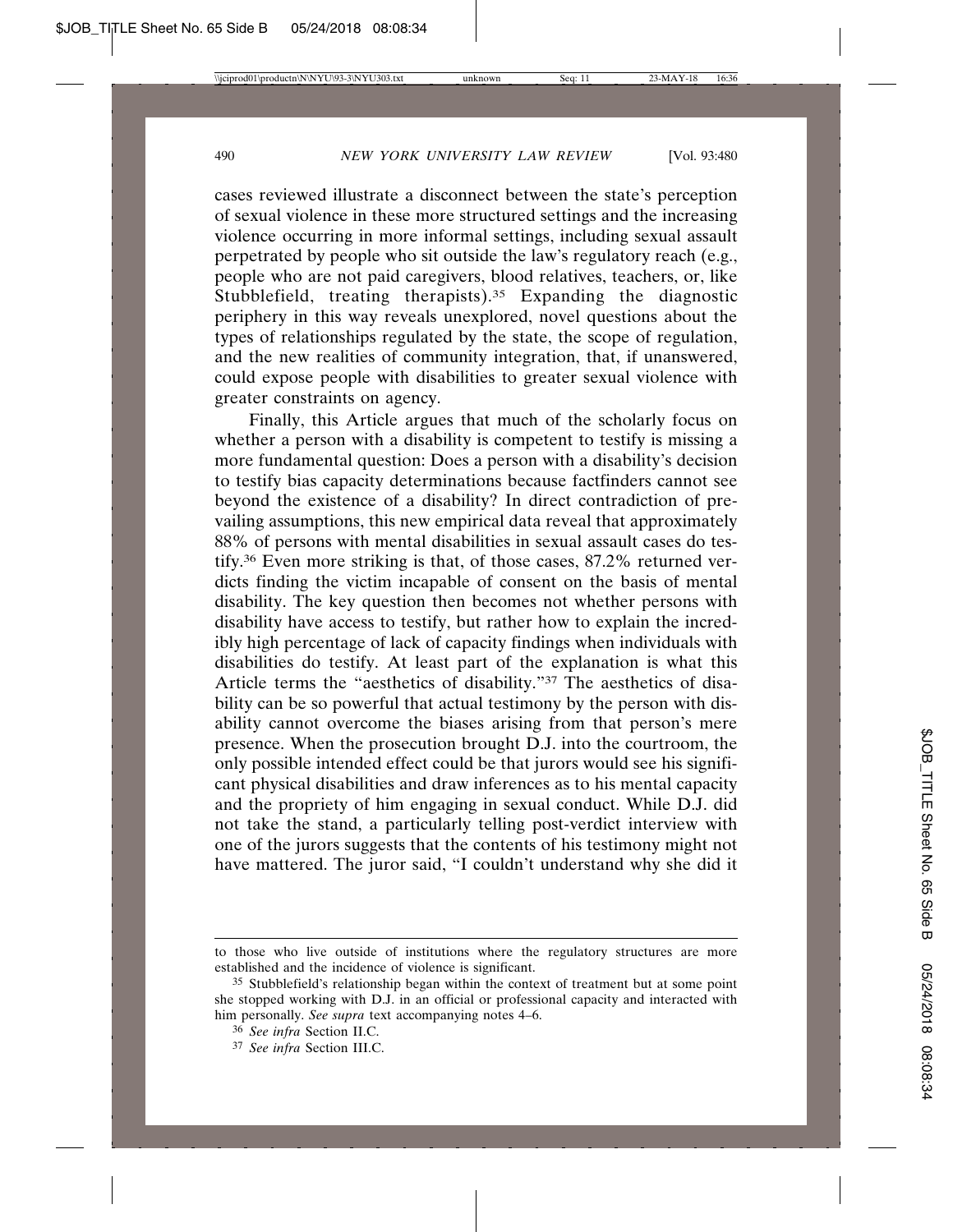when I did see [D.J.]. . . . I was like . . . 'You're going to leave your husband and your kids for someone like this?'"38

The findings of this Article regarding sex and disability, and the new empirical survey on which they are based, will advance a budding field of law that directly implicates the rights of a growing and underserved population. First, people with disabilities experience sexual assault or rape at a rate of *more than three times* that of people without disabilities.<sup>39</sup> Second, an increasing aging population with temporary or permanent cognitive impairments and people with congenital intellectual or developmental disabilities reside in integrated community settings more often than large-scale institutions such as nursing homes.40 This creates greater interaction with nondisabled individuals and highlights the need for the law to properly address these contexts of interaction.41

40 *See* ADMIN. ON AGING, U.S. DEP'T OF HEALTH & HUMAN SERVS., A PROFILE OF OLDER AMERICANS: 2016, at 3 (2016) (stating that the population aged sixty-five and over has increased by thirty percent in the ten-year period from 2005-2015, approximately 47.8 million in 2015, and is projected to more than double by 2060); *id.* at 14 (reporting that thirty-five percent of people sixty-five and over reported some type of disability in 2015); SHERYL A. LARSON ET AL., NAT'L RESIDENTIAL INFO. SYS. PROJECT, UNIV. OF MINN., IN-HOME AND RESIDENTIAL LONG-TERM SUPPORTS AND SERVICES FOR PERSONS WITH INTELLECTUAL OR DEVELOPMENTAL DISABILITIES: STATUS AND TRENDS 2015, at 12 (2017) (noting that, of the people with Intellectual Disabilities (ID) and Developmental Disabilities (DD) known to or served by state departments for people with ID/DD, approximately seventy percent lived in the home of a family member or a home owned or leased by the individual with ID/DD); JANE TILLY, PROMOTING COMMUNITY LIVING FOR OLDER ADULTS WHO NEED LONG-TERM SERVICES AND SUPPORT 2–3 (2016) ("Most older adults who need long-term services and supports live in the community.").

41 15.2 million people reported some form of cognitive disability in 2010. Note that Census tracking includes people with one or more mental, physical, or communicative disabilities. Comorbidity may complicate the data analysis. U.S. CENSUS BUREAU, *supra* note 20, at 9. Approximately 1.2 million people had an intellectual disability in 2010; 944,000 had some other developmental disability such as Cerebral Palsy or Autism. The Census estimates that approximately 2.4 million non-institutionalized persons have dementia, senility, or Alzheimer's, or other age-related cognitive disabilities and 3.9 million have some learning disability. *Id.* Although we do not have an exact measure of the incidence of non-congenital cognitive disabilities, estimates indicate that approximately 3.2

<sup>38</sup> Bill Wichert, *Juror Explains Why Professor Was Convicted of Sexually Assaulting Disabled Man*, NJ.COM (Oct. 3, 2015, 8:00 AM), http://www.nj.com/essex/index.ssf/2015/10/ why\_was\_professor\_convicted\_of\_sexual\_assaulting\_d.html.

<sup>39</sup> Rate of sexual assault/rape among people with disabilities is 1.7 per 1000 compared to 0.5 per 1000 people without disabilities. U.S. DEP'T OF JUSTICE, BUREAU OF JUSTICE STATISTICS, CRIME AGAINST PERSONS WITH DISABILITIES, 2009-2014 – STATISTICAL TABLES 4 (2016), https://www.bjs.gov/content/pub/pdf/capd0914st.pdf. Most recently during an NPR interview, Erika Harrell, a leading BJS statistician and author of the 2016 report, stated that the disaggregated rate for sexual assaults committed against people with intellectual and developmental disabilities is much higher, at seven times the rate of nondisabled people. *See The Sexual Assault Epidemic No One Talks About*, NPR (Jan. 8, 2018), [hereinafter, *NPR Interview*] https://www.npr.org/templates/transcript/ transcript.php?storyId=570224090.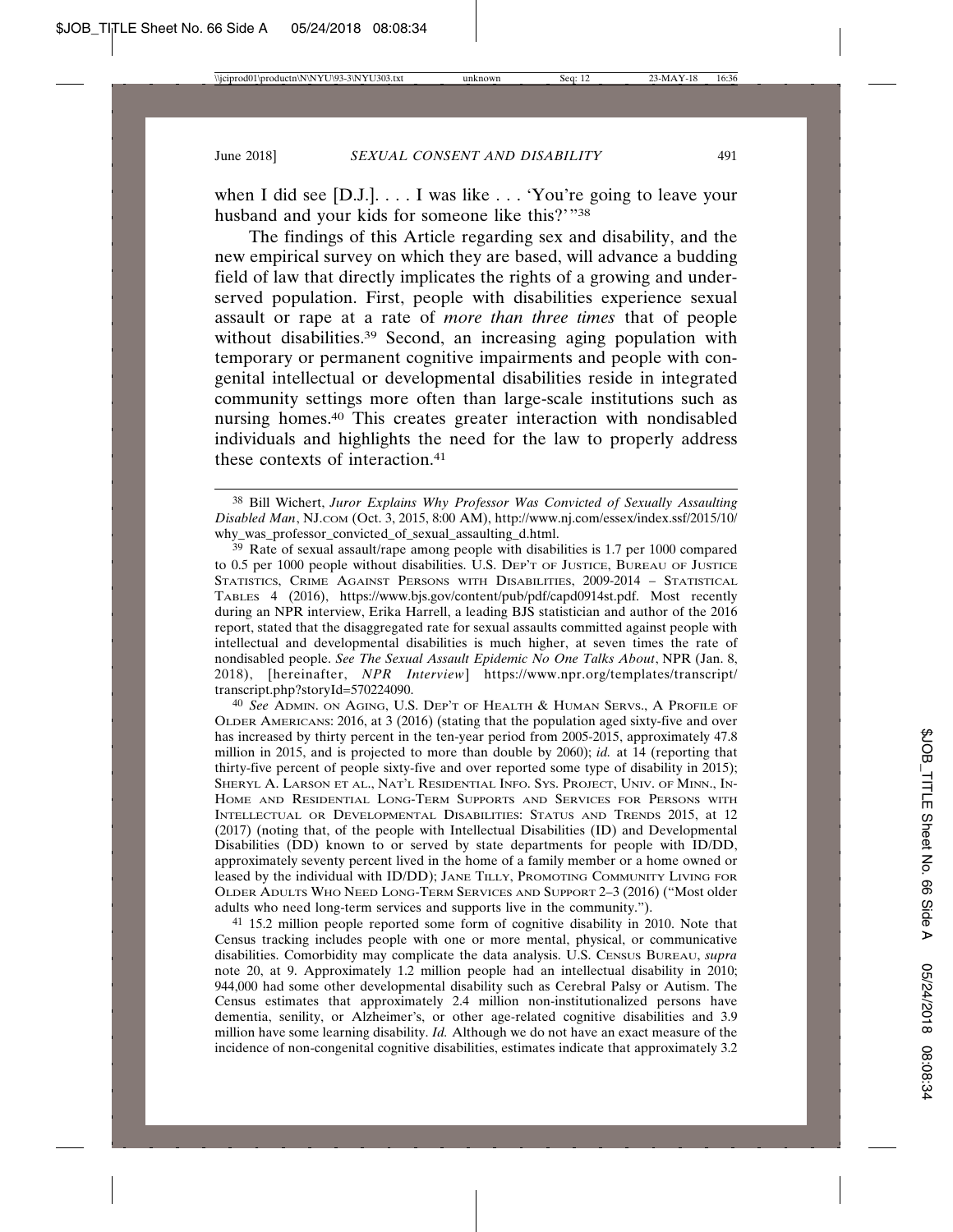This survey and its findings can also help to inform the broader debate on rape and sexual assault, particularly on university and college campuses. The law of consent offers a unique window into legal status, sexual values, and social norms.42 How courts judge sex and disability is part of a broader normative discussion of how courts should manage the substantive and procedural imperfections and ambiguities of consent, and discussions around this area of the law will directly impact the ongoing national discussion regarding campus sexual assault.<sup>43</sup> The requisite knowledge (and the quality of that information) to make a legally recognized sexual decision forms the central legal inquiry for courts in determining whether someone can consent to sex because of intoxication (a frequent question in the context of college sexual assault)<sup>44</sup> or the existence of a long-term disability.45 In this way, a legal and/or factual inquiry such as "how drunk is too drunk" begins to look a lot like "how disabled is too disabled" for consent purposes. The scope of legal inquiry should be one of degree and not of categorical exclusion on the basis of the impairment

million–5.3 million persons in the United States are living with a TBI-related, noncongenital mental disability. NAT'L CTR. FOR INJURY PREVENTION & CONTROL, CTRS. FOR DISEASE CONTROL & PREVENTION, REPORT TO CONGRESS: TRAUMATIC BRAIN INJURY IN THE UNITED STATES: EPIDEMIOLOGY AND REHABILITATION 2 (2015).

42 *See* William N. Eskridge, Jr., *The Many Faces of Sexual Consent*, 37 WM. & MARY L. REV. 47, 54–55 (1995) (arguing that consent is necessarily contextual and not a simple question of volition; it is intimately tied to social values with the effect of criminalizing the behavior that is socially disfavored; for example, sodomy laws criminalized consensual sex when performed by socially disfavored groups—same-sex partners—but not in the case of heterosexual partners).

43 *See infra* Section III.B. (discussing potential implications in the context of nondisabled individuals with temporary impairments due to drugs or alcohol use or physical helplessness).

44 *See* Michal Buchhandler-Raphael, *The Conundrum of Voluntary Intoxication and Sex*, 82 BROOK. L. REV. 1031, 1045–49 (2017) (discussing judges' and juries' misperceptions regarding voluntarily intoxicated victims because they do not fit the "traditional script about victimhood and criminal perpetration"); Lori E. Shaw, *Title IX, Sexual Assault, and the Issue of Effective Consent: Blurred Lines—When Should "Yes" Mean* "No"?, 91 IND. L.J. 1363, 1414–21 (2016) (discussing varied approaches states have taken to address sexual conduct that may have been induced by either drug or alcohol use).

45 Some state statutes make no distinction between temporary or permanent mental impairment and consider intoxication and mental disability under the same incapacity to consent provisions. *See, e.g.*, ARIZ. REV. STAT. ANN. § 13-1401(7)(b) (2015) ("The victim is incapable of consent by reason of mental disorder, mental defect, drugs, alcohol, sleep or any other similar impairment . . . and such condition is known or should have reasonably been known to the defendant. For the purposes of this subdivision, 'mental defect' means the victim is unable to comprehend the distinctively sexual nature of the conduct  $\dots$ ."); WIS. STAT. ANN. § 940.225(2)(c) (2013) ("Has sexual contact or sexual intercourse with a person who suffers from a mental illness or deficiency which renders that person temporarily or permanently incapable of appraising the person's conduct, and the defendant knows of such condition."); *See infra* Section II.B (describing the six legal tests of incapacity used by jurisdictions throughout the country).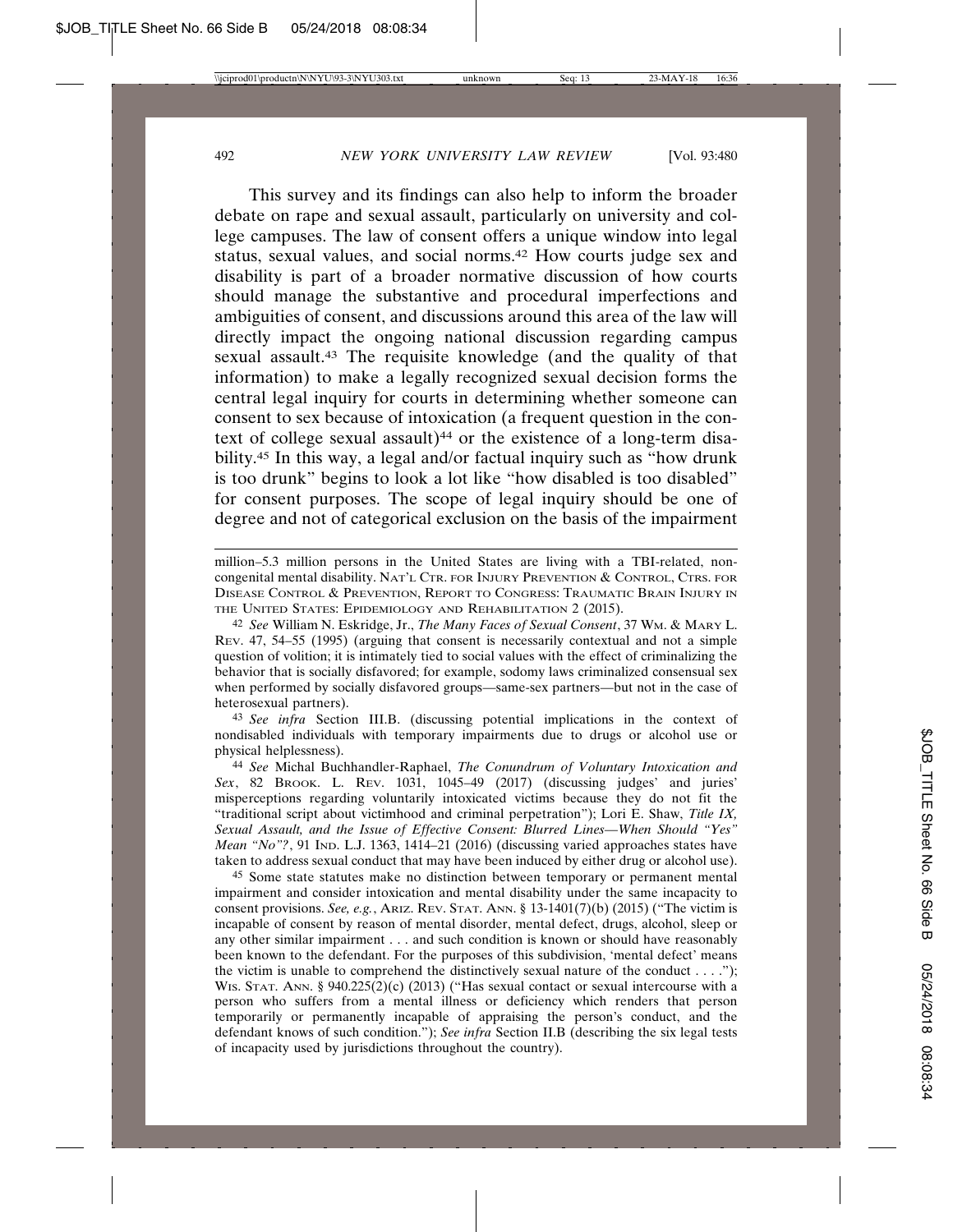itself. One key cautionary lesson for broader sexual assault discussions is to recognize that the risk-averse approach—one that resolves the inherent uncertainties of consent determinations in favor of victim protection over individual agency—may unnecessarily constrain agency and, long-term, may create greater vulnerability to sexual violence. Accordingly, a concept of capacity as fluid, temporal, and thus contestable, among other disability rights concepts,46 can assist courts in the resolution of both questions (intoxication and disability) and highlight the similarities rather than the differences between these two types of decisional impairment.

This Article proceeds in three parts. Part I discusses current claims in legal scholarship regarding sexual regulation and disability, their empirical foundations, and why scholars have cause for concern about the state's regulatory reach. Part II is the empirical heart of this paper and explores how prevailing scholarly claims fare in the context of a new survey covering the statutory and jurisprudential landscapes over the last two decades. Part III seeks to reframe the problem, considering how the results of the empirical analysis in Part II complicates the traditional scholarly conversation and examining how information deficits regarding disability and functional capacity affect the adjudication process. Reframing the central question in this way opens new avenues for normative and prescriptive intervention, while also countering a common argument made by various disability law scholars that greater specificity from legislatures or judges would cure constraints on sexual agency.<sup>47</sup>

<sup>46</sup> Critical disability studies offer potential theoretical and normative principles to inform judicial resolution of questions regarding consent. *See, e.g.*, Licia Carlson & Eva Feder Kittay, *Why Philosophy and Cognitive Disability?*, *in* COGNITIVE DISABILITY AND ITS CHALLENGE TO MORAL PHILOSOPHY 1–3 (Licia Carlson & Eva Feder Kittay, eds., 2010) ("[P]eople with cognitive disabilities offer an opportunity to explore the nature and limits of concepts like justice, rights, respect, care, and responsibility . . . [and also] the difficult question of how we realize these conceptions in practice given the challenges presented by those with cognitive disabilities."); Abby L. Wilkerson, *Normate Sex and its Discontents*, *in* SEX AND DISABILITY 183–207 (Robert McRuer & Anna Mollow eds., 2012) (discussing the power of non-normative sexual conduct and expressions as an organizing principle for sexual agency).

<sup>47</sup> *See* Denno, *supra* note 25, at 394–95 (proposing that courts should apply a contextual approach to determine consent and provide more specificity in jury instructions to "limit any potential vagueness inherent in the contextual approach"); Elizabeth J. Reed, Note, *Criminal Law and the Capacity of Mentally Retarded Persons to Consent to Sexual Activity*, 83 VA. L. REV. 799, 822–27 (1997) (proposing that Virginia's legislature should develop and adopt an assessment tool that uses a clinical perspective to assess a person's capacity to consent to sexual conduct to bring consistency where there has not been clear professional standards prior).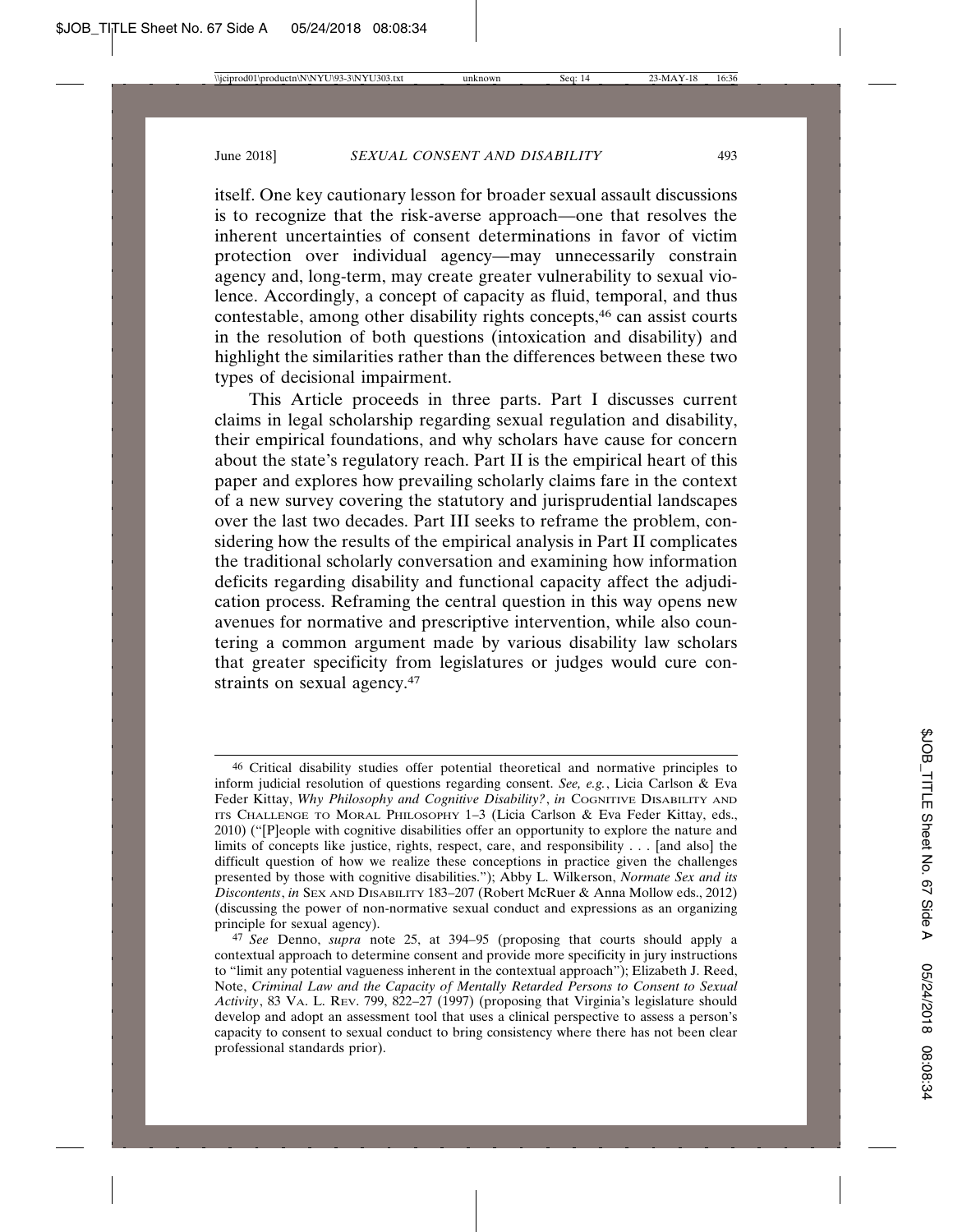#### SEXUAL REGULATION AND MENTAL DISABILITY

This Part addresses existing scholarly claims concerning the state's sexual regulation of people with mental disabilities and explains why the state's history of sexual regulation justifies present scholarly concerns.

A preliminary note on sexual consent and criminal law: The law seeks to protect sexual autonomy primarily through the legal construct of "consent."48 While contemporary legal scholarship seeks to define a central governing principle for this body of law, the leading contenders at the moment are "sexual agency" or "sexual autonomy"—albeit problematic.<sup>49</sup> As a procedural matter, when a complainant alleges non-consent in sexual assault and rape cases, the state has the burden of showing beyond a reasonable doubt that the complainant did not consent.50 State law defines non-consent to include incapacity to consent on the basis of age, consanguinity, mental disability, physical helplessness, or intoxication.51 State laws do not consistently define either "incapacity" or "mental disability" as this study will illustrate.52 The prosecution has the burden of proving defendant's knowledge of the victim's incapacity in some states as an element of the offense, and thus, beyond a reasonable doubt. In other states, defendants may affirmatively argue (and must prove by a lesser standard of proof, often a preponderance of the evidence) that they

<sup>48</sup> Feminist legal scholars have written extensively about the notion of "consent" (implied or express) as inherently flawed based on historically gendered patterns of sexual violence and oppression that subordinate women through unequal sexual power dynamics vis- `a-vis men. *See generally* Catharine A. MacKinnon, *Substantive Equality: A Perspective*, 96 MINN. L. REV. 1 (2011) (discussing the need for a "substantive" approach to gender dynamics, including examination of gender violence as form of oppression and patriarchy).

<sup>49</sup> *See, e.g.*, Rubenfeld, *supra* note 26, at 1417–23 (asserting the theoretical flaws of sexual autonomy as the cornerstone of modern rape doctrine); *Sex Without Consent*, *supra* note 26, at 337–41 (asserting that a violation of "sexual agency" and not "sexual autonomy" is an adequate understanding of rape); *see also* MODEL PENAL CODE §§ 213.1–213.6 comment on *mens rea* for sections 213.1–213.6 (AM. LAW INST., Tentative Draft No. 1 2014) (noting the tension between sexual autonomy and the need for state regulation and citing to *Lawrence v. Texas*).

<sup>50</sup> *See, e.g.*, Anne E. Melley, *§ 21 Generally*, *31A Ill. Law and Practice Rape and Related Offenses § 21*, *in* ILLINOIS LAW & PRACTICE (2017) (contending the State has the burden of proving the issue of consent beyond a reasonable doubt); ROBERT S. HUNTER ET AL., *§ 14:10 Consent as Defense*, *in* 1 TRIAL HANDBOOK FOR ILLINOIS LAWYERS - CRIMINAL § 14:10 (9th ed. 2017) (contending that the "state has a burden of proof beyond reasonable doubt on the issue of consent").

<sup>51</sup> *See* MODEL PENAL CODE §§ 213.1, 213.4 (AM. LAW INST. 2016).

<sup>52</sup> *See infra* Section II.C (discussing state statutory definitions of incapacity on the basis of mental disability and proposing a new taxonomy for understanding state regulation in this area).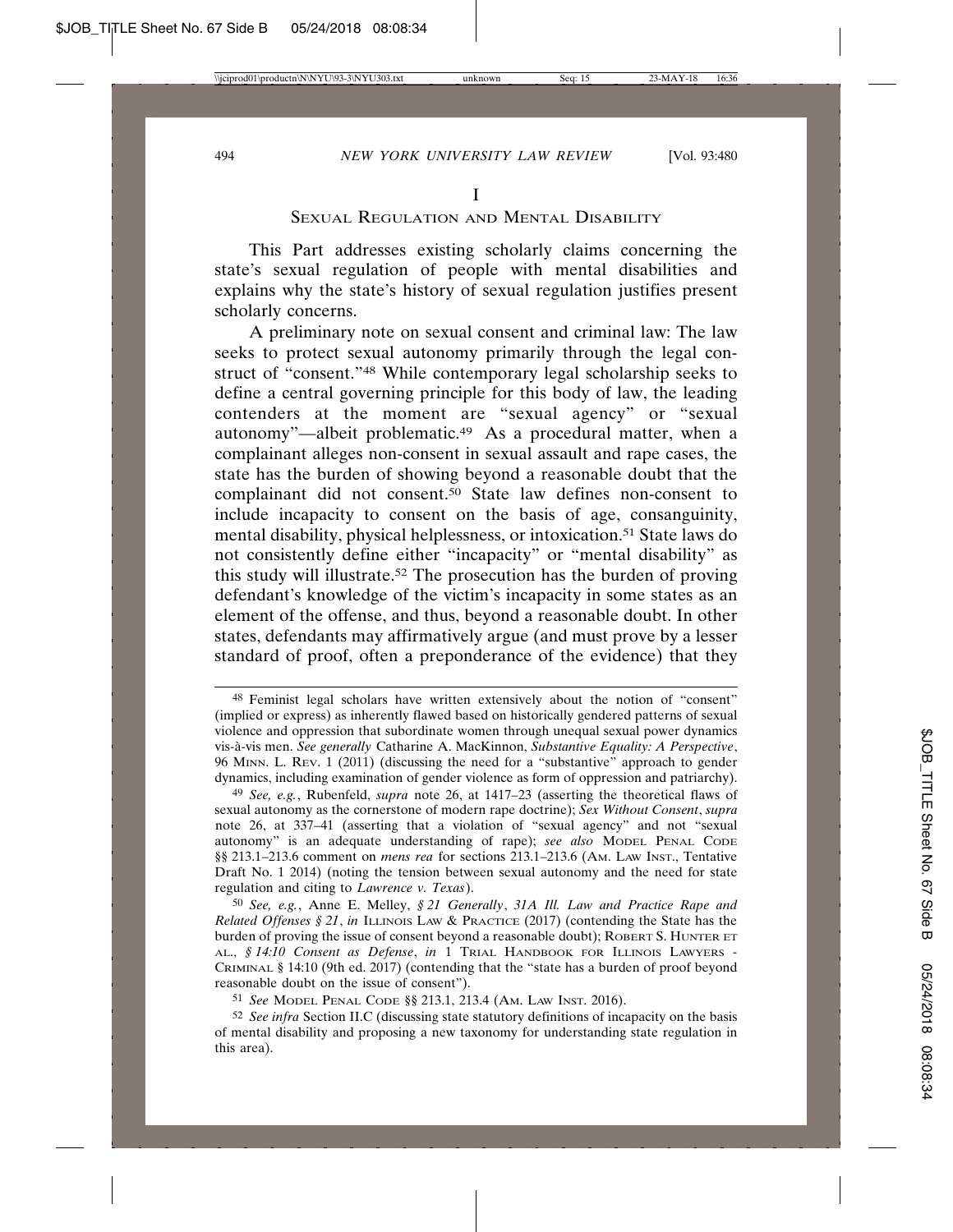lacked actual or constructive knowledge of the victim's incapacity to consent.53

### *A. The Stakes in Sexual Regulation*

It is an uncommon occurrence for the state to regulate private sexual decisions for nondisabled persons.<sup>54</sup> For people with disabilities whose lives are highly controlled, in part, because of receipt of public economic supports and services,<sup>55</sup> however, sexual regulation is often a reflexive part of legitimate state regulation of some other area of their lives. Disability studies scholar Michael Gill offers a personal example of his work with people with intellectual disabilities in the context of a "sheltered workshop."56 The manager of the residential home notified the private employment day program of two women

54 *See* Emens, *supra* note 25, at 1310–11 ("Because we do not police the intimate domain for discrimination, people are more explicit here about the distinctions they draw along lines of race, disability, and sex. [However,] the law has required intimate discrimination with regard to sex and disability."); Miriam Taylor Gomez, *The S Words: Sexuality, Sensuality, Sexual Expression and People with Intellectual Disability*, 30 SEXUALITY & DISABILITY 237, 238 (2012) ("Although sexuality is an integral part of all of our lives, people with intellectual disability may find sexual expression inaccessible because of service barriers including institutionalised living, lack of privacy, lack of knowledge about what sexuality is and opportunities to express themselves.").

55 *See, e.g.*, Samuel R. Bagenstos, *The Future of Disability Law*, 114 YALE L.J. 1, 10–14 (2004) (discussing the reliance of many individuals with disabilities upon a strong social welfare state and the efforts of disability rights activists to structurally distance supports and services from medical insurance and entrenchment in the medical profession); Shirli Werner, *Individuals with Intellectual Disabilities: A Review of the Literature on Decision-Making Since the Convention on the Rights of People with Disabilities (CRPD)*, 34 PUB. HEALTH REVS. 1, 2 (2012) ("Individuals with [intellectual disabilities] are in need of specialized, integrated treatment and are provided for by services within the health, education, and social welfare sectors.").

56 MICHAEL GILL, ALREADY DOING IT: INTELLECTUAL DISABILITY AND SEXUAL AGENCY xi-xiv (2015). A sheltered workshop is a form of transitional employment for people with intellectual and developmental disabilities that provides training on-site in the course of employment. Sheltered workshops have been criticized for subminimum wages and poor conditions serving more as a form of discriminatory employment as opposed to transitional training. *See* Susan Stefan, *Beyond Residential Segregation: The Application of* Olmstead *to Segregated Employment Settings*, 26 GA. ST. U.L. REV. 875, 879–80 (2010) (noting that "[s]heltered workshops are outmoded vestiges of a historical perspective that

<sup>53</sup> *See, e.g.*, ARK. CODE ANN. § 5-14-102(e) (2018) ("When criminality of conduct depends on a victim's being incapable of consent because he or she is mentally defective or mentally incapacitated, it is an affirmative defense that the actor reasonably believed that the victim was capable of consent."); CONN. GEN. STAT. § 53a-67(a) (2018) ("[I]t shall be an affirmative defense that the actor, at the time such actor engaged in the conduct constituting the offense, did not know of such condition of the victim."); N.Y. PENAL LAW § 130.10(1) (LexisNexis 2018) ("In any prosecution under this article in which the victim's lack of consent is based solely upon his or her incapacity to consent because he or she was mentally disabled, mentally incapacitated or physically helpless, it is an affirmative defense that the defendant, at the time he or she engaged in the conduct constituting the offense, did not know of the facts or conditions responsible for such incapacity to consent.").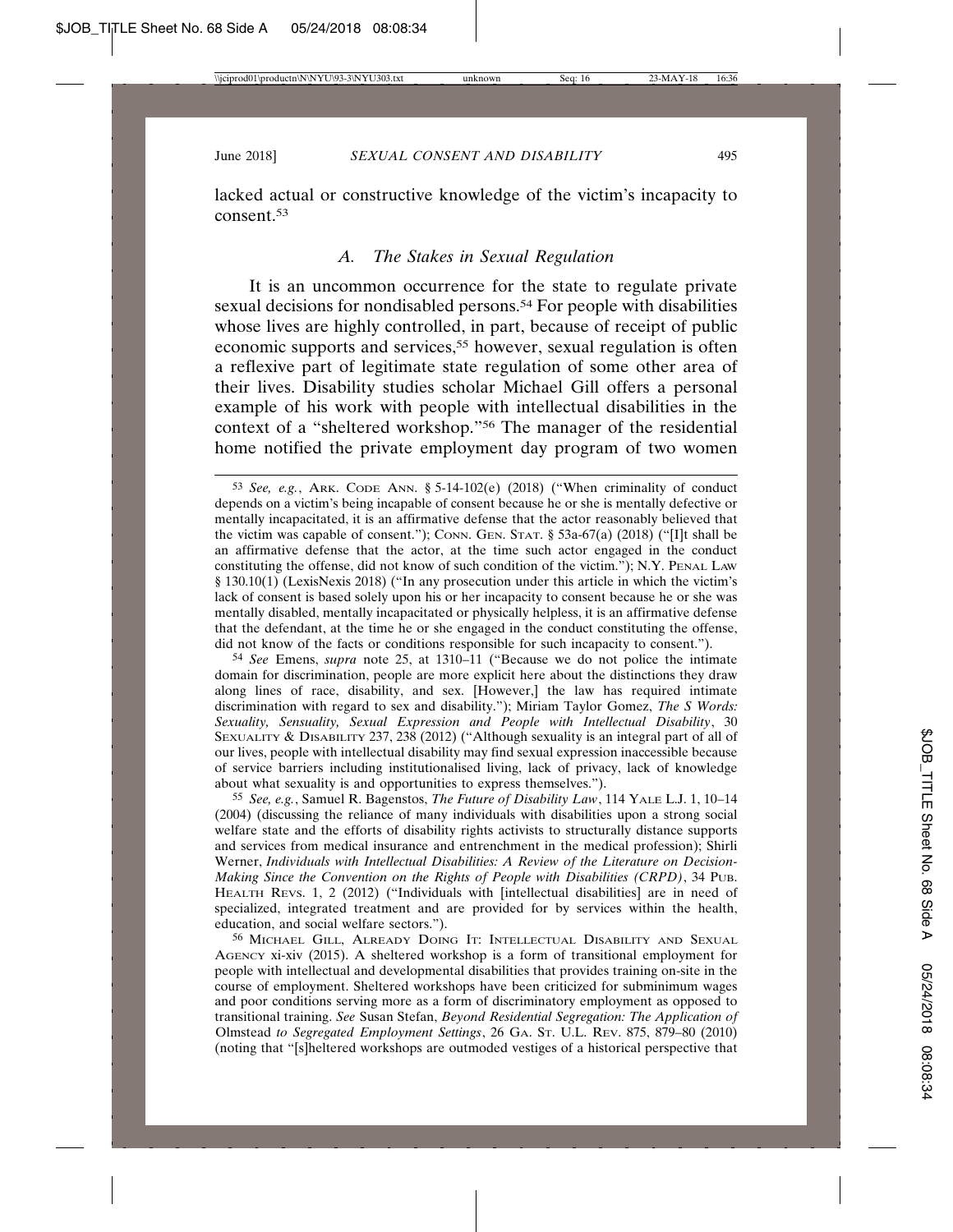residents who the staff suspected might be engaged in a same-sex relationship.57 Home staff and family members had raised concerns after the women were seen holding hands and kissing in their private room in the group home. The residential staff responded by separating the women in different rooms, explaining to the women that this behavior was inappropriate, and notifying the employment program staff to take precautions and report inappropriate behavior.<sup>58</sup> Professor Gill, who at the time worked as an employee of the sheltered workshop program, was charged with surveilling and managing the risk of sexual intimacy between these two women:

Effectively, though we were supposed to provide employment for these women labeled as intellectually disabled, we were now regulating behaviors not necessarily related to work efficiency. . . . Sexuality was a threat in the workshop [and] was policed based on assumptions about not only when and where one can be sexual, but also who can be sexual.59

Although the Supreme Court has not yet decided the constitutional question of whether *Lawrence v. Texas<sup>60</sup>* is applicable to state criminal regulation of sexual consent, lower courts have recognized the heightened stakes in cases of state regulation of sexual consent and mental disability.61 The state has a legitimate interest in sexual regulation for people with disabilities.<sup>62</sup> At the same time, a healthy body of research concludes that people with mental disabilities are capable of sexual desires and decisionmaking.63 The central challenge, then, is how to define the risks and stakes so as to reconcile the state's legitimate interests in protection with the interests in sexual agency of

people with disabilities could not be employed in the regular workforce and needed to be 'sheltered' in segregated settings").

59 *Id.* at xiii–xv. *See also* PATRICIA HILL COLLINS, BLACK SEXUAL POLITICS: AFRICAN AMERICANS, GENDER, AND THE NEW RACISM 282–89 (2004) ("[T]he cost of safety is to deny bodily pleasure.").

60 539 U.S. 558 (2003).

61 *See, e.g.*, Anderson v. Morrow, 371 F.3d 1027, 1037–45 (9th Cir. 2004) (Berzon, J., dissenting) (explaining that the sexual liberty interest established by *Lawrence* implicated the mens rea requirement in an Oregon rape statute).

62 *Id.* at 1033 ("[T]he state [has a] legitimate interest and indeed, duty, to interpose when consent is in doubt"); People v. Thompson, 142 Cal. App. 4th 1426, 1429 (Ct. App. 2006) ("Obviously, it is the proper business of the state to stop sexual predators from taking advantage of developmentally disabled people.").

63 *See, e.g.*, GILL, *supra* note 56, at xiv ("Although there are active efforts to restrict or constrain sexual activities of people with intellectual disabilities, individuals are already sexual in . . . [existing] regulatory spaces."); Gomez, *supra* note 54, at 243 ("People with intellectual disability experience the same range of sexual needs and desires as other people. With appropriate education and good social support, people with intellectual disability are capable of safe, constructive sexual expression and healthy relationships.").

<sup>57</sup> GILL, *supra* note 56, at xiii.

<sup>58</sup> *Id.*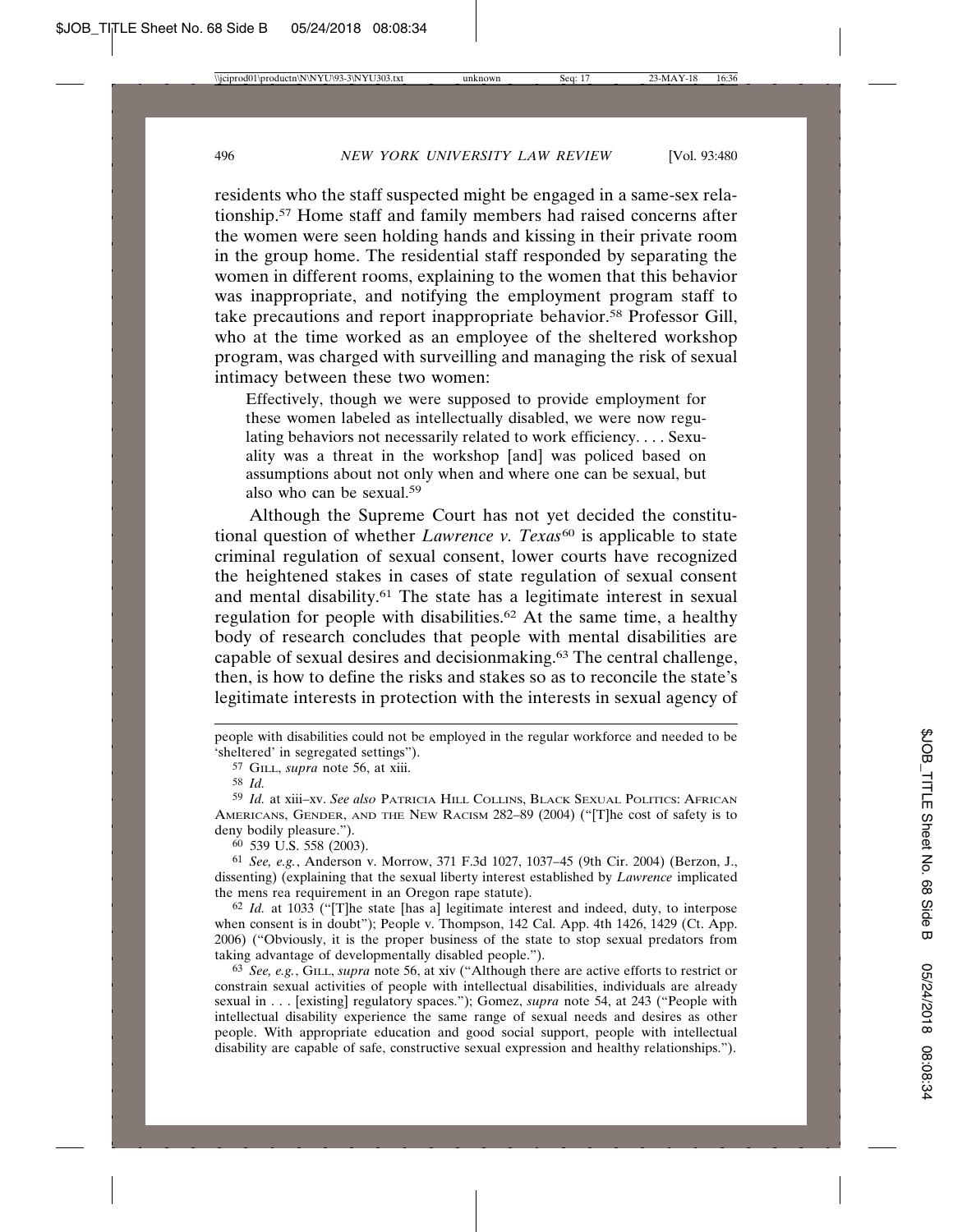people with disabilities and their potential partners (with and without disabilities).

Decisional agency is iterative for people with and without disabilities.64 Access to opportunities to manage decisional risks—to make good and bad decisions—assists the person in both the *process* of making decisions and the *outcomes* of decisionmaking for the individual, and how those decisions are publicly perceived. However, people with disabilities often lack such access. As a general matter, the lives of people with disabilities are often highly controlled in institutional and community settings. Criminal, civil, and professional liability structures encourage people with disabilities to be risk averse in decisionmaking, which can itself generate learned helplessness and vulnerability.65 Such risk aversion is encouraged notwithstanding the fact that opportunities for decisionmaking are often mundane with low stakes—e.g., choices of meals, television programs, or clothes to wear.

In this context, sex is understood as an unnecessary (or less tolerable) risk of community integration.<sup>66</sup> Controlled environments restrict opportunities for the exercise of sexual expression in the name

65 *See, e.g.*, Leslie Salzman, *Rethinking Guardianship (Again): Substituted Decision Making as a Violation of the Integration Mandate of Title II of the Americans with Disabilities Act*, 81 U. COLO. L. REV. 157, 167–70 (2010) (describing the loss of the right to make one's own decisions such as financial or medical decisions or even traveling freely and engaging in social interactions and how it can lead to experiencing a loss of control and a feeling of helplessness); Nandini Devi, *Supported Decision-Making and Personal Autonomy for Persons with Intellectual Disabilities: Article 12 of the UN Convention on the Rights of Persons with Disabilities*, 41 J.L. MED. & ETHICS 792, 794 (2013) (explaining that adaptive behaviors include practical skills such as eating and dressing while emphasizing the need to recognize the right to make decisions for oneself).

66 *See* Jacob M. Appel, *Sex Rights for the Disabled?*, 36 J. MED. ETHICS 152, 152 (2010) (describing how the public discourse surrounding sex and disability has largely been focused on protecting vulnerable populations from abuse). *See also supra* Section I.A and notes 56–59 (relaying Professor Michael Gill's experience working as a staff member at a sheltered workshop with individuals with intellectual disabilities).

<sup>64</sup> *See, e.g.*, Charles R. Schwenk, *Cognitive Simplification Processes in Strategic Decision-Making*, *in* 5 STRATEGIC MGMT. J. 111 (1984) (noting the iterative process of decisionmaking in terms of building cognitive capabilities). *See* Nina A. Kohn, *Elder Empowerment as a Strategy for Curbing the Hidden Abuses of Durable Powers of Attorney*, 59 RUTGERS L. REV. 1, 27–30 (2006) (explaining how psychologists have long recognized that an individual's perceived sense of control over his or her life significantly affects his or her physical and psychological well-being); Michael L. Wehmeyer et al., *Essential Characteristics of Self Determined Behavior of Individuals with Mental Retardation*, 100 AM. J. ON MENTAL RETARDATION, 632, 632–33 (1996) (proposing that self-determined actions leads to four essential characteristics: autonomy, self-regulation, psychological empowerment, and self-realization, after conducting interviews with individuals involved in self-advocacy groups for individuals with mental retardation).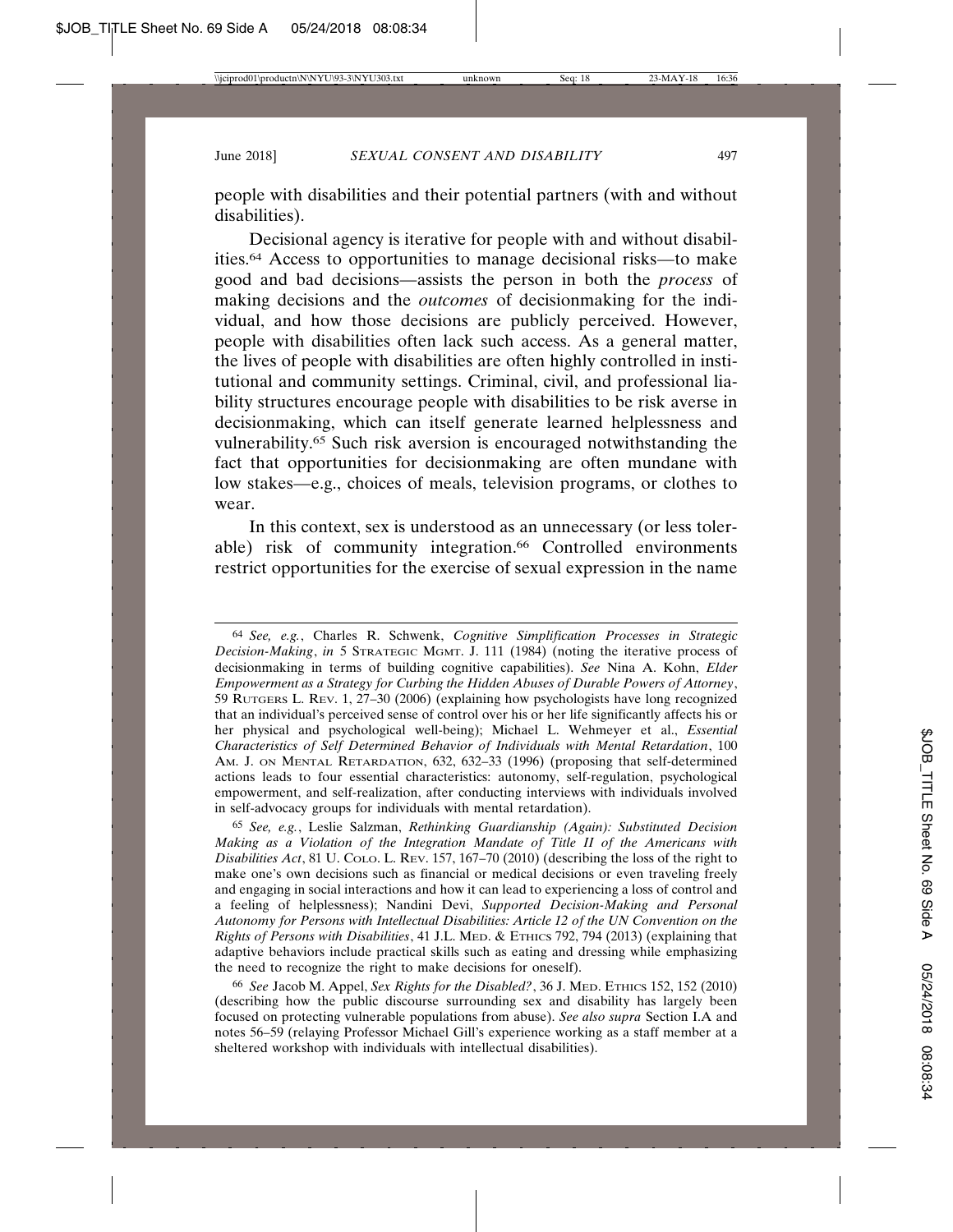of safety.67 In the absence of information about functional capacities for sexual expression, the dignity of sexual risks,<sup>68</sup> and the positive value of those expressions to the individual with a mental disability,<sup>69</sup> the balance seems to tip decidedly in favor of protection—particularly given the high incidence of sexual violence against this population.70 However, without opportunities to practice informed decisionmaking in sex and other matters, people with disabilities are situated in a dangerous catch-22 where they are not afforded sufficient education or experiential opportunities to understand sexual decisions and their consequences, but are precluded from engaging in sexual decisionmaking—on the basis of that lack of knowledge—by legislatures and court constructions of capacity to consent. Overregulation in this

68 First used by Robert Perske in his 1972 article about intellectual disability, the concept of the "dignity of risk" refers to the default risk-averse position taken by the state, service providers, and family members with respect to the interaction with people with disabilities. Robert Perske, *The Dignity of Risk*, *in* THE PRINCIPLE OF NORMALIZATION IN HUMAN SERVICES 194, 194–95 (Wolf Wolfensberger ed. 1972) (advocating for opportunities for people with mental retardation to take risks commensurate with their functioning). Originally applied in the context of service providers, the concept of the dignity of risk has a much broader application. Since 1972, it has become a principal theoretical tool in the disability rights movement and legal scholarship. *See, e.g.*, Samuel R. Bagenstos, *The Americans with Disabilities Act as Welfare Reform*, 44 WM. & MARY L. REV. 921, 997–98 (2003) (discussing the "dignity of risk" as a core concept driving the independent living movement); Denno, *supra* note 25, at 359 (discussing the "dignity of the risk" as a philosophical concept in the context of people with intellectual disabilities) (citation omitted); Fischel & O'Connell, *supra* note 24, at 486 n.348 (referencing Denno's discussion of "dignity of risk" in relation to sexual assault and mental disability); Nevins-Saunders, *supra* note 25, at 1102 (referring to the "dignity of risk" in relation to defendants with disabilities and prosecutions for statutory rape); Salzman, *supra* note 65, at 179 (discussing "dignity of risk" in relation to guardianship reform); Roy G. Spece, Jr., et al., *(Implicit) Consent to Intimacy*, 50 IND. L. REV. 907, 919–20 (2017) (noting that "personhood involves the 'dignity of risk'"); Judith Welch Wegner, *The Antidiscrimination Model Reconsidered: Ensuring Equal Opportunity Without Respect to Handicap Under Section 504 of the Rehabilitation Act of 1973*, 69 CORNELL L. REV. 401, 436 (1984) (discussing the "dignity of risk" in the context of understanding overprotection as a form of discrimination).

69 *See* Mitchell S. Tepper, *Sexuality and Disability: The Missing Discourse of Pleasure*, 18 SEXUALITY & DISABILITY 283, 288–89 (2000) (noting that sexual expression is viewed as less important than provision of services and that without a discourse of sexuality, there is an experiential poverty that results).

70 *See* U.S. DEP'T OF JUSTICE, *supra* note 39 (rate of sexual violence against people with disabilities is three times that of non-disabled people). *See also NPR Interview*, *supra* note 39 (noting rate of sexual assault for people with intellectual disabilities is seven times that of nondisabled).

<sup>67</sup> *See* Tobin Siebers, *A Sexual Culture for Disabled People*, *in* SEX AND DISABILITY 37, 45 (Robert McRuer & Anna Mollow eds., 2012) (discussing how the intimate lives of disabled men and women in group homes, long-term care facilities, and institutions are "monitored, documented, and discussed by others"); Appel, *supra* note 66, at 153 (arguing reform for the "no sex" policies that exist in nursing facilities, mental hospitals, and group homes under the assumption that institutionalized individuals require a higher degree of protection than those living outside of institutions).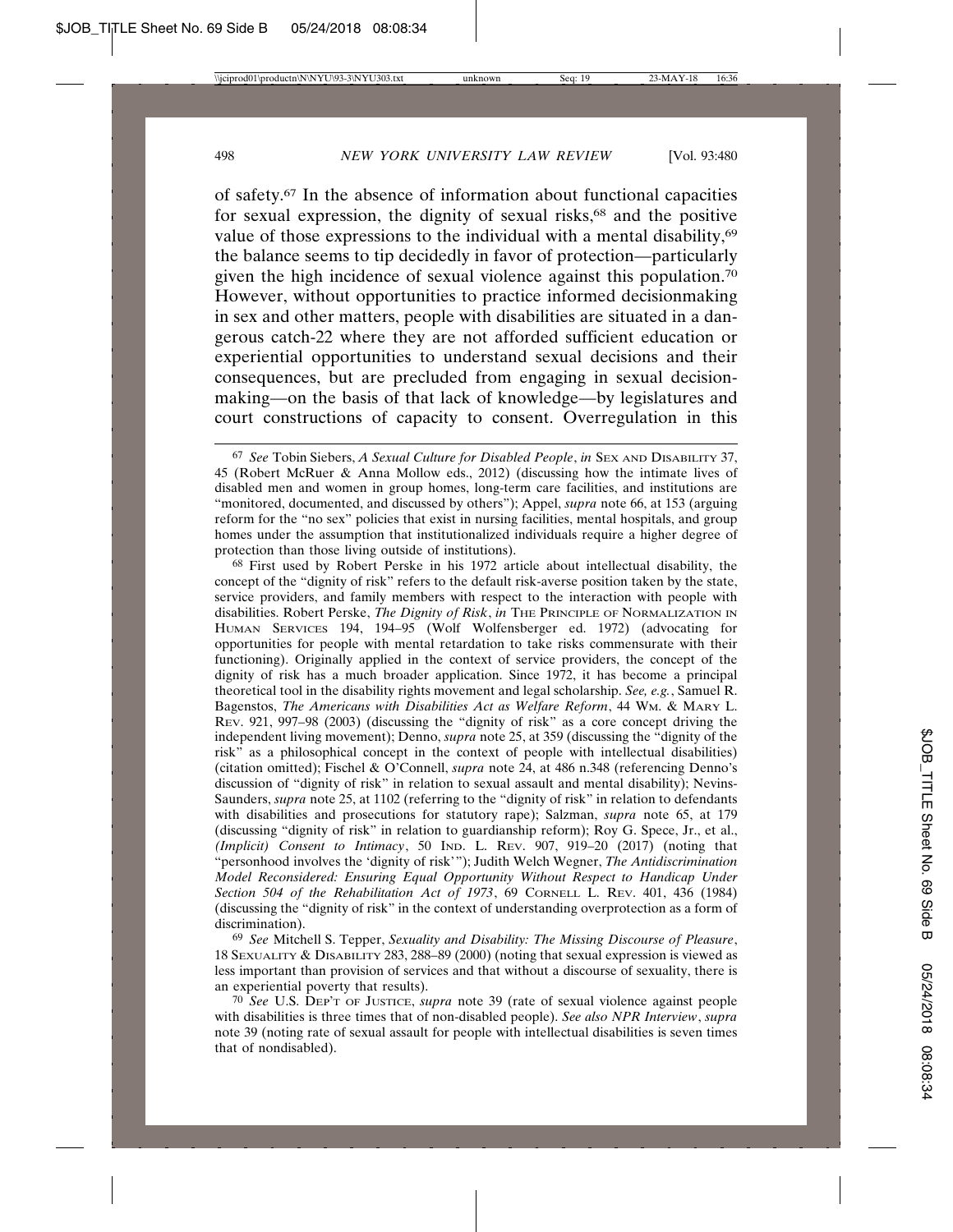sense might raise constitutional concerns under *Lawrence v. Texas*, for example.71

Sexual regulation in the context of mental disability, therefore, presents tough questions with high stakes and an abundance of legal uncertainty for policymakers, courts, and scholars to address. Criminal law as a site of sexual regulation has been recognized as particularly problematic. The public safety lens is fraught with risk aversion and paternalism. Legal scholars have decried the exclusive placement of rape within criminal law, a site "ill suited to meet the challenges rape poses," namely, a deeply-rooted cultural view of "sex as antagonistic—something to be taken or won from a partner."72 The next Section discusses current scholarly claims in this area that form the basis of the empirical study in this Article, and its redirection of the traditional assumptions.

## *B. Current Scholarly Claims*

The central claim made by legal scholars and scholars in other disciplines is that the state overregulates the sexual expression of people with mental disabilities and illegitimately denies people who should have access to sexual expression the ability to engage in sexual conduct.73 The empirical baseline for these claims is a comprehensive

73 The area of sexual rights and disability is an underdeveloped area of legal scholarship. Perlin & Lynch, *supra* note 20, at 300 ("[T]hese substantive topics and the detrimental laws that do exist remain so under-discussed because we are still so astonishingly uncomfortable thinking about the questions at hand . . . ."). However, those scholars who have begun to occupy this space incorporate the claim of overregulation as a foundational principle without much contestation. *See, e.g.*, Appel, *supra* note 66, at 152–53 (discussing regulation through denial of sex surrogacy benefits and the, perhaps less controversial, regulation of access to potential sexual experiences through intimacy and relationship building); Emens, *supra* note 25, at 1381–82 ("With disability, the norm is of desexualization, of isolation and exclusion from the intimate realm altogether. In this arena, then, state efforts to lift barriers to entry to intimate relationships are in order."). *See also* Fischel & O'Connell, *supra* note 24, at 430 ("We worry that such paternalist legislation may unjustifiably impede persons with disabilities' wanted sexual relations, reflect the phobic conjunction of disability with asexuality or pathological sexuality, and reiterate the common, careless equivalence of disabled adults and children."); Perlin & Lynch, *supra* note 20, at 264–65 ("[W]e . . . superimpose a societal presumption of incompetency—a damaging message[ ] when applied to any aspects of a person with a mental disability."). *See also* Jasmine E. Harris, *The Role of Support in Sexual Decision-Making for People with Intellectual and Developmental Disabilities*, 77 OHIO ST. L.J.

<sup>71</sup> *See* Anderson v. Morrow, 371 F.3d 1027, 1033 (9th Cir. 2004) (Berzon, J., dissenting) (discussing the applicability of *Lawrence v. Texas* to questions of consent for people with disabilities).

<sup>72</sup> Margo Kaplan, *Rape Beyond Crime*, 66 DUKE L.J. 1045, 1047 (2017); *see also* Melissa Murray, *Rights and Regulation: The Evolution of Sexual Regulation*, 116 COLUM. L. REV. 573, 584–85 (2016) (explaining the spread of the criminal framework for regulating sex into civil law). Yet disability is part of this story of the state's surveillance and management of perceived sexual risks.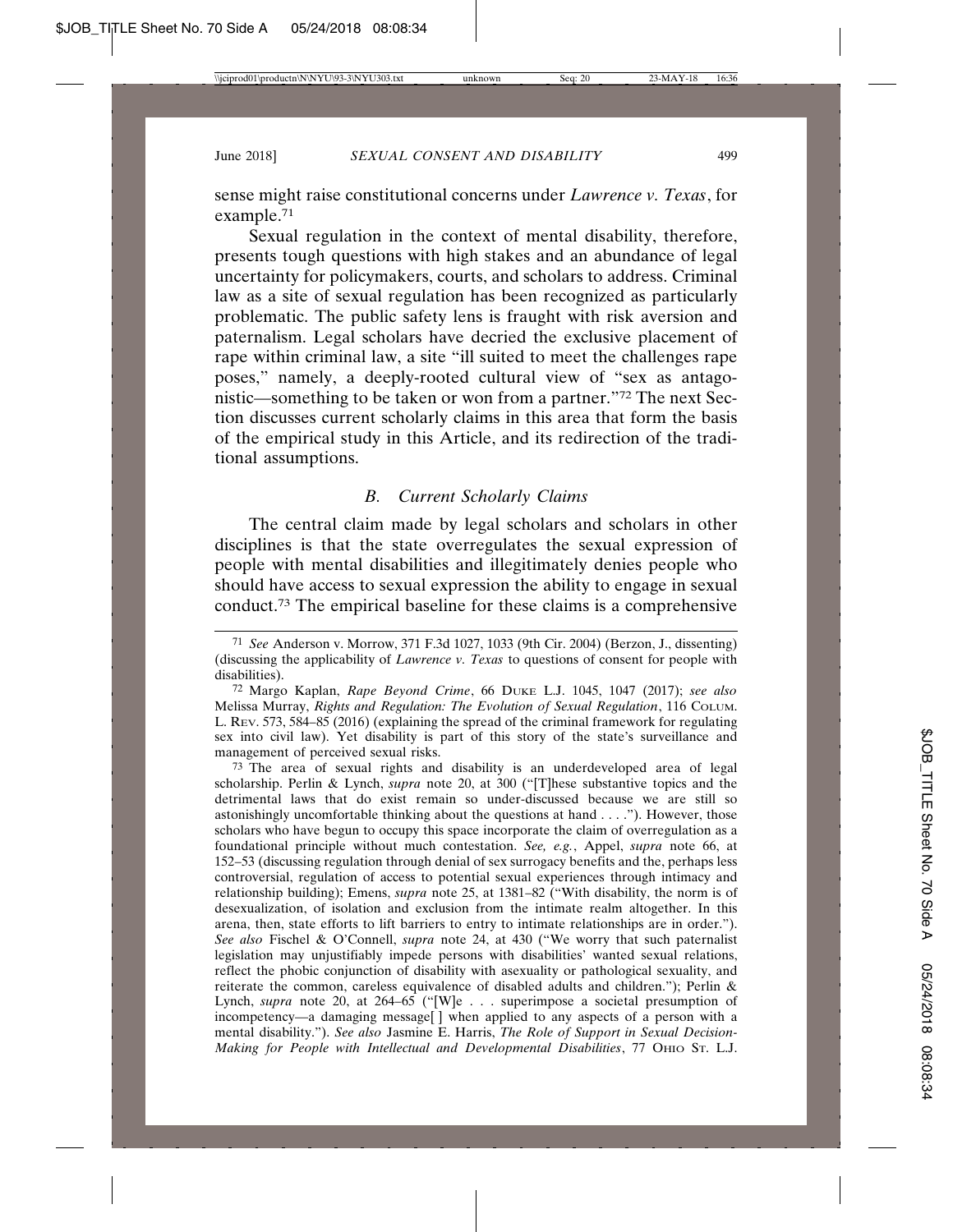study in 1997 of state statutes and legal tests conducted by Professor Deborah Denno. In the study, Professor Denno concludes that women with intellectual and developmental disabilities<sup>74</sup> are held to a higher consent standard than nondisabled women.75 Professor Denno defends this claim by presenting evidence of state statutes criminalizing sexual conduct with a person "incapable of consent" on the basis of mental disability, and arguing that these statutes are unduly ambiguous as exemplified by the failure of all but six of the states to define consent, as well as the use of ten different terms to define intellectual disability.76 The ambiguity and conflicting terminology, she argues, leaves significant discretion to courts to construct legal tests and apply statutory prohibitions in overly restrictive ways.77 Denno reviewed twenty years of case law from the 1970s through the 1990s to understand the legal tests employed by courts and the evidence relied upon to determine incapacity in each case. Prescriptively, she offered a "contextual approach" for courts to resolve statutory ambiguities with greater attention to such factors as modern knowledge about intellectual disability, individual attributes beyond the labels of IQ and mental age, and the specific context of the sexual encounter.78 Statutorily, she recommended purging disability from the statutes to make disability status less relevant to the adjudicative process.79 Professor Denno's data became the empirical fulcrum powering broader scholarly debates and prescriptive claims for twenty years.

Contemporary scholars continue to base normative and prescriptive claims on Professor Denno's empirical work, often beginning

- 77 *Id.* at 344–49.
- 78 *Id.* at 366–73.
- 79 *Id.* at 394–95.

FURTHERMORE 83 (2016), http://moritzlaw.osu.edu/students/groups/oslj/files/2016/10/ Harris-FINAL.pdf (representing the Author's own views before this Article regarding overregulation, based on Denno's study).

<sup>74</sup> Professor Denno uses the term "mentally retarded" rather than the current language of "individuals with [intellectual and] developmental disabilities" which has since her article been more widely adopted. Denno, *supra* note 25, at 321. Professor Denno's subsequent work reflects the change in terminology. *See, e.g.*, Deborah W. Denno, *How Prosecutors and Defense Attorneys Differ in Their Use of Neuroscience Evidence*, 85 FORDHAM L. REV. 453, 462 n.59 (2016) (acknowledging author's continued use of "mental retardation" but acknowledging move in federal law and academia towards new terminology); *see also* Rosa's Law, Pub. L. No. 111-256, 124 Stat. 2643 (2010) (replacing references to "mental retardation" in the U.S. Code with "intellectual disabilities"). *See generally* AM. ASS'N ON INTELLECTUAL & DEVELOPMENTAL DISABILITIES (AAIDD), INTELLECTUAL DISABILITY: DEFINITION, CLASSIFICATION, AND SYSTEMS OF SUPPORT (11th ed. 2010) (noting terminological changes while arguing that the underlying elements of the definition of intellectual disability has remained largely consistent over time).

<sup>75</sup> Denno, *supra* note 25, at 321.

<sup>76</sup> *Id*. at 341.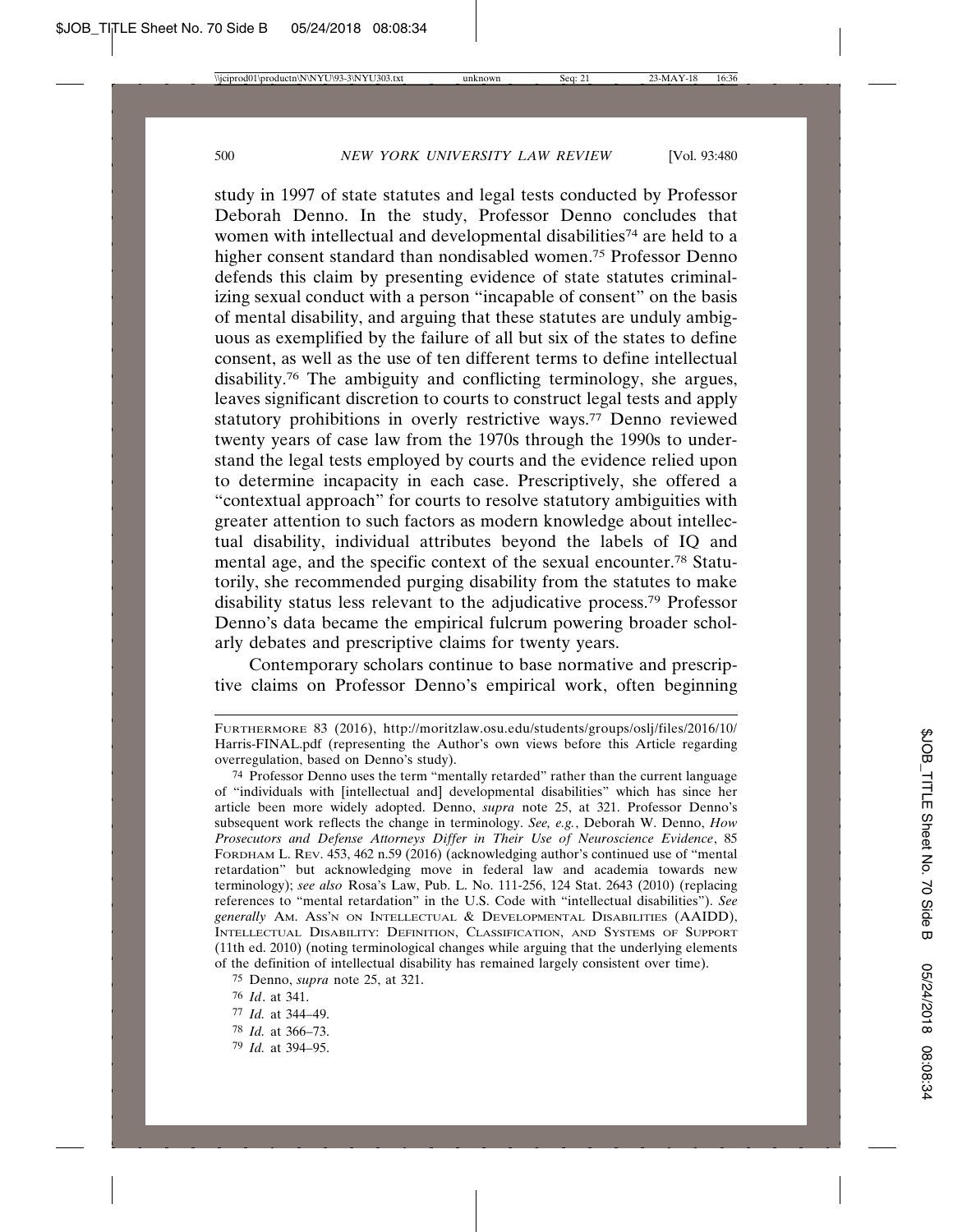from a descriptive claim of overregulation and concluding with proposals for statutory reforms or revision of the judicial tests to adjudicate legal incapacity. Professor Elizabeth Emens, for example, relies on the empirical survey work of Professor Denno in support of her discussion regarding overly restrictive legal interventions in "intimate discrimination" that shape who can have sex or marry.<sup>80</sup> Professor Boni-Saenz's recent work also builds on Denno's study to assert that current legal tests suffer from a lack of specificity and, as a result, constrain the sexual autonomy of some individuals with cognitive disabilities who are capable of consent.<sup>81</sup> His prescriptive intervention, "cognition-plus," offers courts a way to judge consent that accounts for the existence of a network of decisional supporters who can account for deficits in independent decisionmaking but nevertheless, with support, can cure knowledge and processing deficits.<sup>82</sup> While existing interventions remain relevant in understanding the stakes and challenging conventional wisdom regarding sexual agency and mental disability (and approaching questions of sexual regulation in more highly regulated institutional settings), this Article calls upon legal scholars and decisionmakers to address difficult and underexplored questions of sexual violence in less-regulated, community settings.

Accordingly, this Article examines the four most common scholarly assertions related to overregulation in the context of sexual assault and rape law. First, scholars contend that the statutes are unduly vague and either over- or under-emphasize disability without sufficient legislative guidance for courts.<sup>83</sup> The danger, they argue, is that courts will fill the interpretative voids with illegitimate moralizing, such as judging incapacity ex ante based on non-normative sexual conduct—for example, adultery, non-marital sex, or same-sex relationships.84 Second, scholars argue that courts over-emphasize the existence of cognitive disability in their legal and factual determina-

<sup>80</sup> Emens, *supra* note 25, at 1316–17 nn.20–24.

<sup>81</sup> Boni-Saenz, *supra* note 24, at 1216–23.

<sup>82</sup> *Id.* at 1234–44 (discussing the "cognition-plus" test and comparing the test to Denno's "contextual approach").

<sup>83</sup> *See, e.g.*, Denno, *supra* note 25, at 341 (noting that only six states mention consent in their statutes and that in 1997 every state except Georgia used one of ten different terms to refer to mental disability); Perlin & Lynch, *supra* note 20, at 300 ("First, there is no unitary definition of competency in this area. Often, there are no definitions, and when definitions exist, they are often circular and contradictory."). *See also* Fischel & O'Connell, *supra* note 24, at 478 (arguing statutes are vague in the other direction, leaving some individuals with disabilities, such as the victim in *State v. Fourtin*, 52 A.3d 674 (Conn. 2012), more susceptible to sexual violence, a point addressed more broadly in this Article).

<sup>84</sup> *See, e.g.*, Boni-Saenz, *supra* note 24, at 1218 (describing New York's approach which includes "consideration of the moral quality of the [sexual] act as it would be measured by society").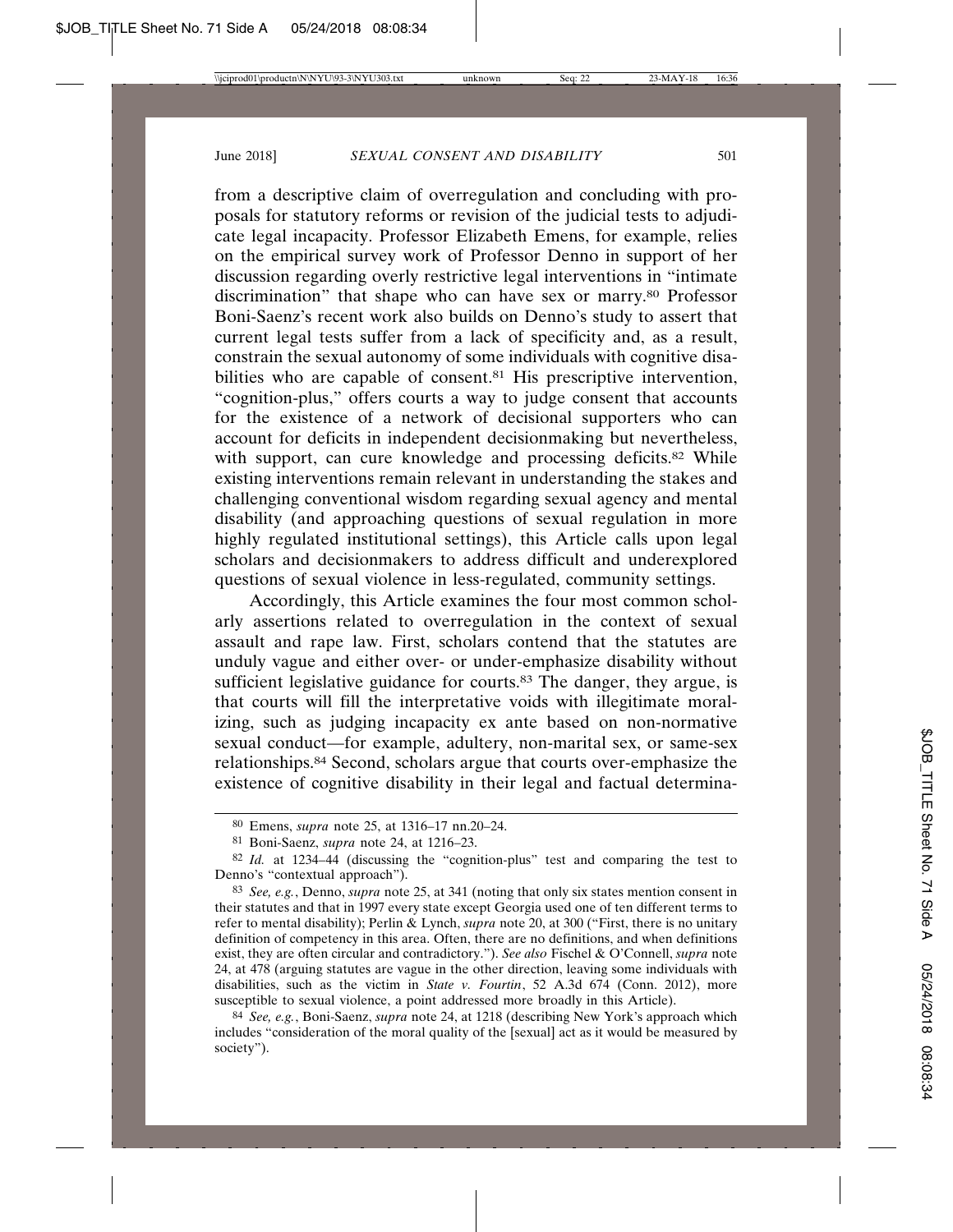tions. Cognitive disability is the focal point of the deliberative process either because of explicit references in the statutory language or because of an evidentiary overreliance on proxies such as IQ and mental age or medical diagnoses in making these determinations.85 Third, the primary demographic for current scholarly intervention is the institutionalized individual with cognitive disabilities. Scholars emphasize the potential for the greatest marginalization and sexual violence experienced by individuals with significant disabilities residing in institutional settings such as nursing homes, hospitals, and other state-run residential institutions.86 Yet, the extent to which this contextual setting forms the bulk of cases dealing with sexual consent and disability may be over-emphasized.87 Fourth, the literature on procedural justice in rape and sexual assault cases argues that people with mental disabilities are often denied opportunities to testify in court and criticizes the overreliance on IQ and mental age as threshold questions for witness competency.88 More generally, this

86 *See, e.g.*, Appel, *supra* note 66, at 152 ("[R]eform is desperately needed [to address] the 'no sex' policies that exist in American nursing facilities, mental hospitals and group homes. . . . The assumption underlying these restrictions is that anything short of clearly expressed wishes by a fully competent and rational individual does not fulfil a minimum standard to consent to sexual relations."); Hannah Hicks, *To the Right to Intimacy and Beyond: A Constitutional Argument for the Right to Sex in Mental Health Facilities*, 40 N.Y.U. REV. L. & SOC. CHANGE 621, 625 (2016) ("[T]here are numerous reasons for one to conclude that people who are institutionalized on the basis of mental disability are often more deprived of sexual freedom than people who experience mental disability, but are not institutionalized, or people who undergo institutional treatment due to physical disability."). *See also* Boni-Saenz, *supra* note 24, at 1234–43 (explaining the prescriptive "cognition-plus" legal test in the context of residential institutions); Denno, *supra* note 25, at 379 ("An intriguing issue that courts have yet to confront systematically is how sexual relations among mentally retarded individuals should be regulated in the situational context of institutions or residential homes.").

87 This is not to suggest that the rates of sexual violence in institutional settings are less than that of non-institutionalized individuals. The lack of data, absence of transparency, and problematic power dynamics create significant obstacles to accurate reporting and prosecution in non-institutionalized environments. Scholars have cause for concern. The point is that data now exist to show the rates of violence among those living outside of institutional settings and that scholars, courts, and policymakers must pay attention to this group and the regulatory challenges it presents.

88 Fitzsimons, *supra* note 85, at 78–82 (discussing the overreliance on IQ testing as a baseline for competency to testify and participate in legal process). The sub-field of therapeutic jurisprudence pioneered by David Wexler and Bruce Winick emphasizes the

<sup>85</sup> *See id.* at 1205 (responding to the overemphasis on the disability in the context of older adults and proposing a new legal test, "cognition-plus," that would "grant legal capacity to adults with cognitive impairments if they are embedded in an adequate decision-making support network. In other words, the right to sexual expression should not be withheld due to cognitive impairment alone."); Nancy M. Fitzsimons, *Justice for Crimes Victims with Disabilities in the Criminal Justice System: An Examination of Barriers and Impetus for Change*, 13 U. ST. THOMAS L.J. 33, 78–82 (2016) (discussing overreliance on IQ testing as a baseline for competency to testify and participate in legal process).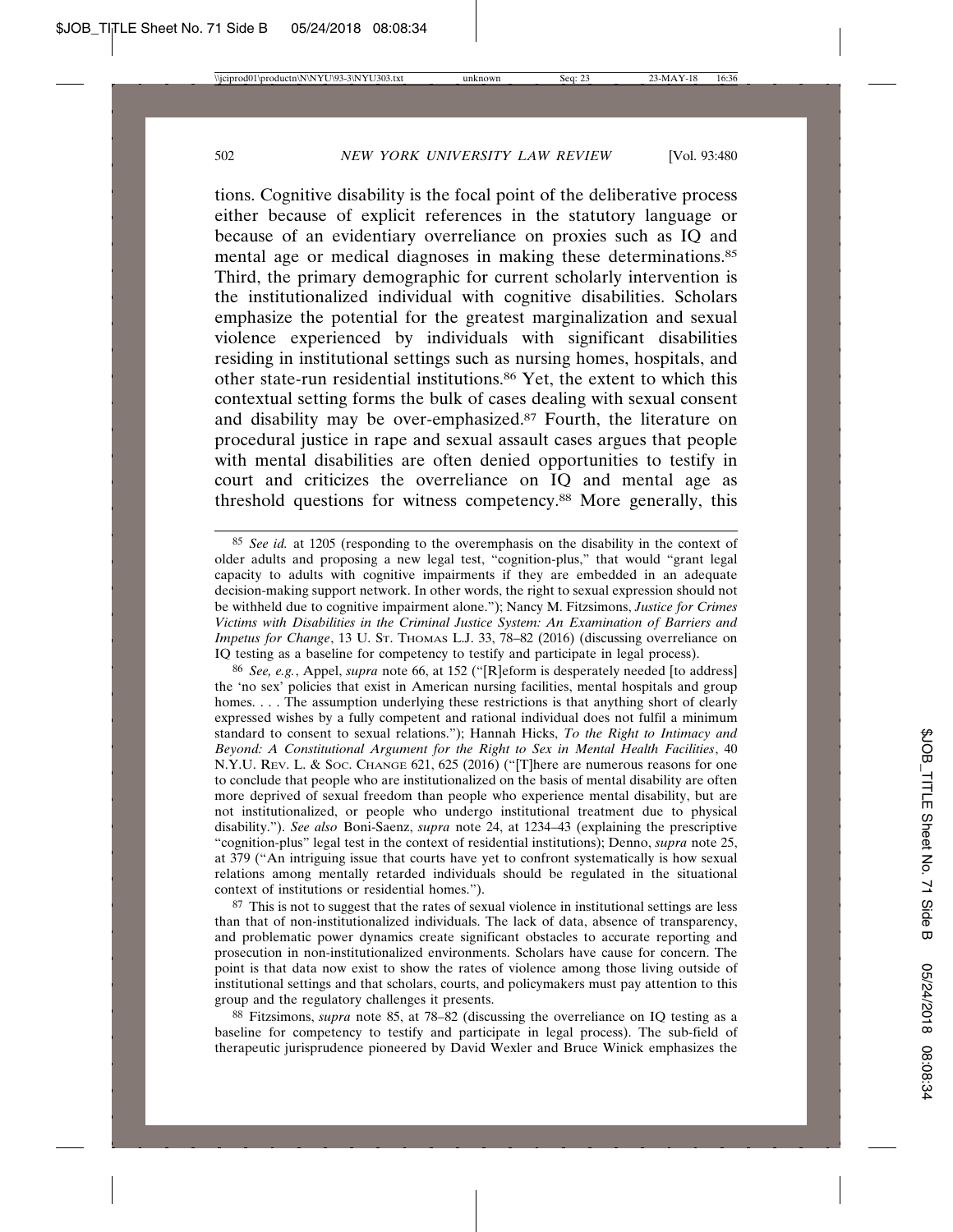author's prior scholarship has emphasized the ways in which the legal process and institutional design choices deny people with disabilities opportunities for voice and the performance of agency in public settings.<sup>89</sup>

While some of the assertions above do cite to contemporary statutes and judicial interpretations in one or more jurisdictions,90 scholars by and large rely on categorical descriptions of the universe of statutes, legal tests, and cases from the last comprehensive empirical intervention of twenty years ago.

### *C. The Roots of Sexual Regulation and Disability*

The story of how and when states began to regulate sex and disability offers insights about the evolution of states' risk-averse approach in regulating risk in this area, and why disability scholarship often roots normative and prescriptive claims skeptical of state intervention.91 The two primary contextual elements that came together to shape the bounds of state regulation were the political and economic environments and the evolution of medical science and technology.<sup>92</sup>

89 Harris, *supra* note 27, at 495–503 (arguing that participation in the legal process can have an anti-stigma effect and generate more positive narratives of agency and disability than what currently exists in public circulation). *See also* Annette R. Appell, *Children's Voice and Justice: Lawyering for Children in the Twenty-First Century*, 6 NEV. L.J. 692 (2006) (discussing the representation of children in legal proceedings and procedural justice considerations).

90 *See* Boni-Saenz, *supra* note 24, at 1216–23 (citing to Denno's categorical organization of statutes and legal tests but also offering examples of more recent cases on incapacity); Fischel & O'Connell, *supra* note 24, at 499 (focusing on Connecticut in an empirical review not specific to disability).

 $91$  "State regulation" can be direct (e.g., state statutory definitions of who can and cannot consent to sex) or indirect (e.g., access to contraceptives, restrictions on sexual conduct in private rooms or spaces, or gender segregation in residential and employment settings). However, state regulation is more often indirect and less formal, and it takes shape through attitudes about sex and disability, capabilities of people with mental disabilities, and definition of appropriate and acceptable risks of sexual conduct. Harris, *supra* note 27, at 457.

92 The infusion of evolutionary and medical science into discourse on sex and disability extends more broadly to sexual assault and rape cases. Owen D. Jones, *Sex, Culture, and*

importance of voice as restorative in the adjudicatory process. *See, e.g.*, DAVID B. WEXLER, THERAPEUTIC JURISPRUDENCE: THE LAW AS A THERAPEUTIC AGENT 4–5 (1990) (discussing the definition and importance of therapeutic jurisprudence and its role in legal processes). International legal scholars have produced significant scholarship on this point. *See, e.g.*, Janine Benedet & Isabel Grant, *More Than an Empty Gesture: Enabling Women with Mental Disabilities to Testify on a Promise to Tell the Truth*, 25 CANADIAN J. WOMEN & L. 31, 33–40 (2013) (describing the scrutiny applied to the testimony of adults whose mental capacity is challenged under the Canada Evidence Act); Janine Benedet & Isabel Grant, *Hearing the Sexual Assault Complaints of Women with Mental Disabilities: Consent, Capacity, and Mistaken Belief*, 52 MCGILL L.J. 243 (2007); Janine Benedet & Isabel Grant, *Hearing the Sexual Assault Complaints of Women with Mental Disabilities: Evidentiary and Procedural Issues*, 52 MCGILL L.J. 515 (2007).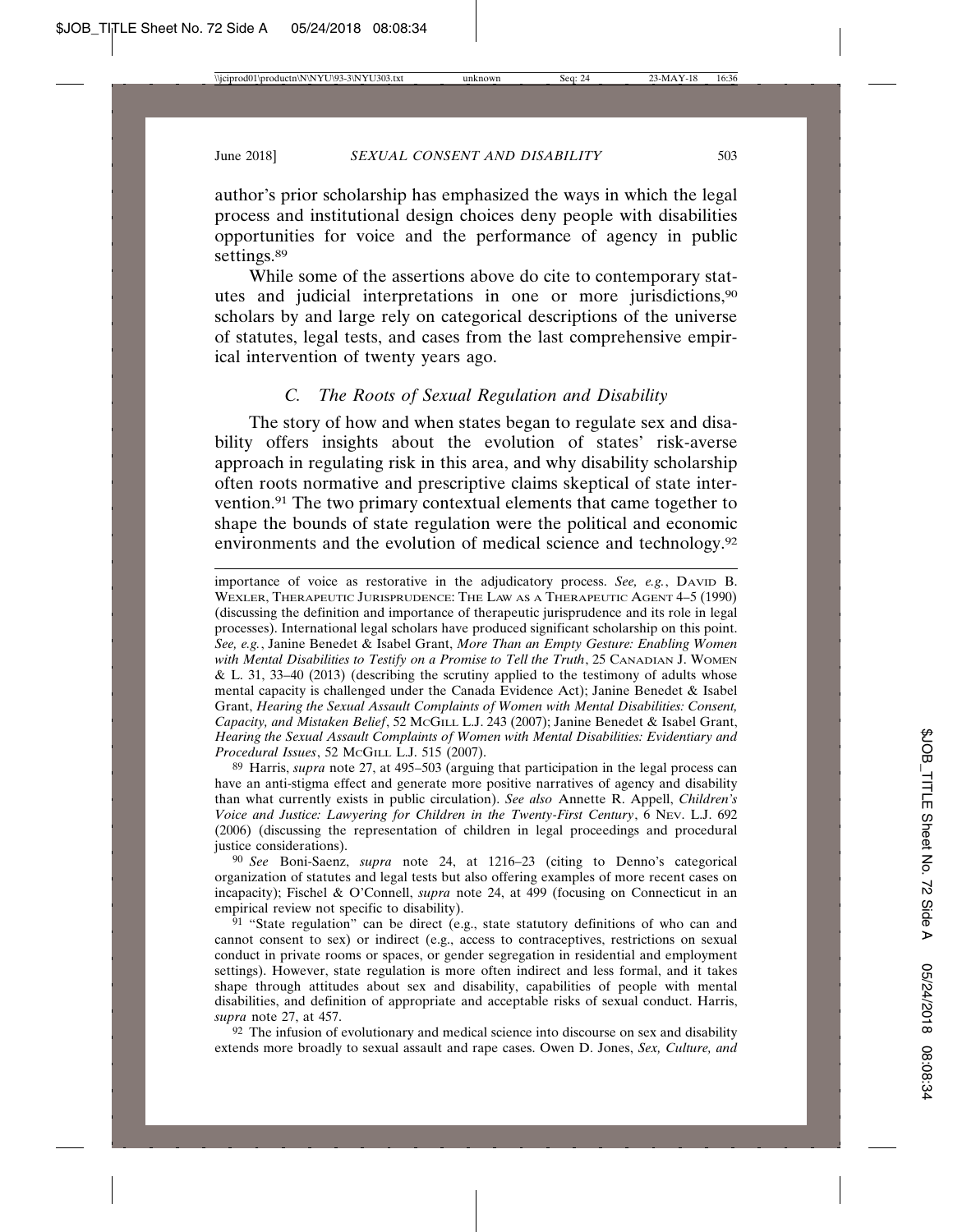Without engaging in a full historical recitation of the relationship between people with mental disabilities and the state,<sup>93</sup> this section identifies the interaction between ideological shifts about the nature of intellectual and developmental disabilities,<sup>94</sup> economic and scientific developments, the role of the state, and the institutions of care that developed in response to these evolving ideas. The state's default regulatory position, at least historically, has been a full denial of economic rights, bodily autonomy,<sup>95</sup> and political rights<sup>96</sup> on the basis of mental disability. State laws and policies designed to regulate the sex-

*the Biology of Rape: Toward Explanation and Prevention*, 87 CALIF. L. REV. 827, 831–32 (1999) (discussing the importance of both biological and social theories and research in rape discourse).

93 The literature on the history of sexual regulation and disability is relatively thin, though disability studies scholars have more recently begun to engage this history. *See, e.g.*, GILL, *supra* note 56, at 12–22 (discussing the history of sexuality and disability in the United States); Gomez, *supra* note 54, at 238 ("Historically, people with disability have been subject to sexual segregation, sexual confinement, marital prohibition and legallysanctioned sterilisation under the guise of patient protection from pregnancy and sexual abuse."); Winifred Kempton & Emily Kahn, *Sexuality and People with Intellectual Disabilities: A Historical Perspective*, 9 SEXUALITY AND DISABILITY 93 (1991); Abby L. Wilkerson, *Normate Sex and its Discontents*, *in* SEX AND DISABILITY 5–15 (Robert McRuer & Anna Mollow eds., 2012) (documenting the relatively recent treatment of sex and disability, explaining the deeply political nature of this subject, and calling for greater scholarly engagement); Tepper, *supra* note 69, at 287 (2000) (stating that until recently that "sexual pleasure in people with disabilities has remained remarkably silent in the disability advocacy"). *See generally* TOM SHAKESPEARE, KATH GILLESPIE-SELLS & DOMINIC DAVIES, THE SEXUAL POLITICS OF DISABILITY 5 (1996) ("[I]t would be fair to say that issues of sexuality, relationships, and personal identity have also been neglected . . . . It is not just that 'the personal is political', but also that a key area of disabled people's experience has been largely ignored.").

94 Although this Article covers a broad range of cognitive disabilities, the author also recognizes the distinctions among individuals with the same and different disability "classifications" included in references to "cognitive," "mental," "intellectual," or "developmental." *See supra* note 20. For purposes of the historical section, this Article refers to people with "intellectual and developmental disabilities" specifically given the discriminatory treatment and relative insularity of the group. This history generates particular narratives of incapacity that become part of the public consciousness and are applied over time more broadly and without differentiation.

95 For denial of economic rights, see, Robert D. Dinerstein, *Implementing Legal Capacity Under Article 12 of the UN Convention on the Rights of Persons with Disabilities: The Difficult Road from Guardianship to Supported Decision-Making*, 19 AM. U. WASH. C. L. no. 2, 2012, at 2 (describing how states operate under the assumption that the mere status of having an intellectual or psychosocial disability provides a sufficient basis to presume that the individual does not have the legal capacity to participate fully and autonomously in society, which includes deciding where to live, who to marry if one chooses to do so, how to spend one's money, and for whom to vote). For denial of bodily autonomy, see, for example, Act of March 9, 1907, 1907 Ind. Acts ch. 215 (passing the first statute that provided for sterilization of "idiots" and "imbeciles" upon recommendation by a board of experts); 1924 Va. Acts ch. 394 (also known as the "Virginia Sterilization Act of 1924," which allowed for sterilization of patients afflicted with hereditary forms of insanity or imbecility upon a board's opinion that it was for the best interests of the patients and of society, and was upheld in *Buck v. Bell*, 274 U.S. 200 (1927)).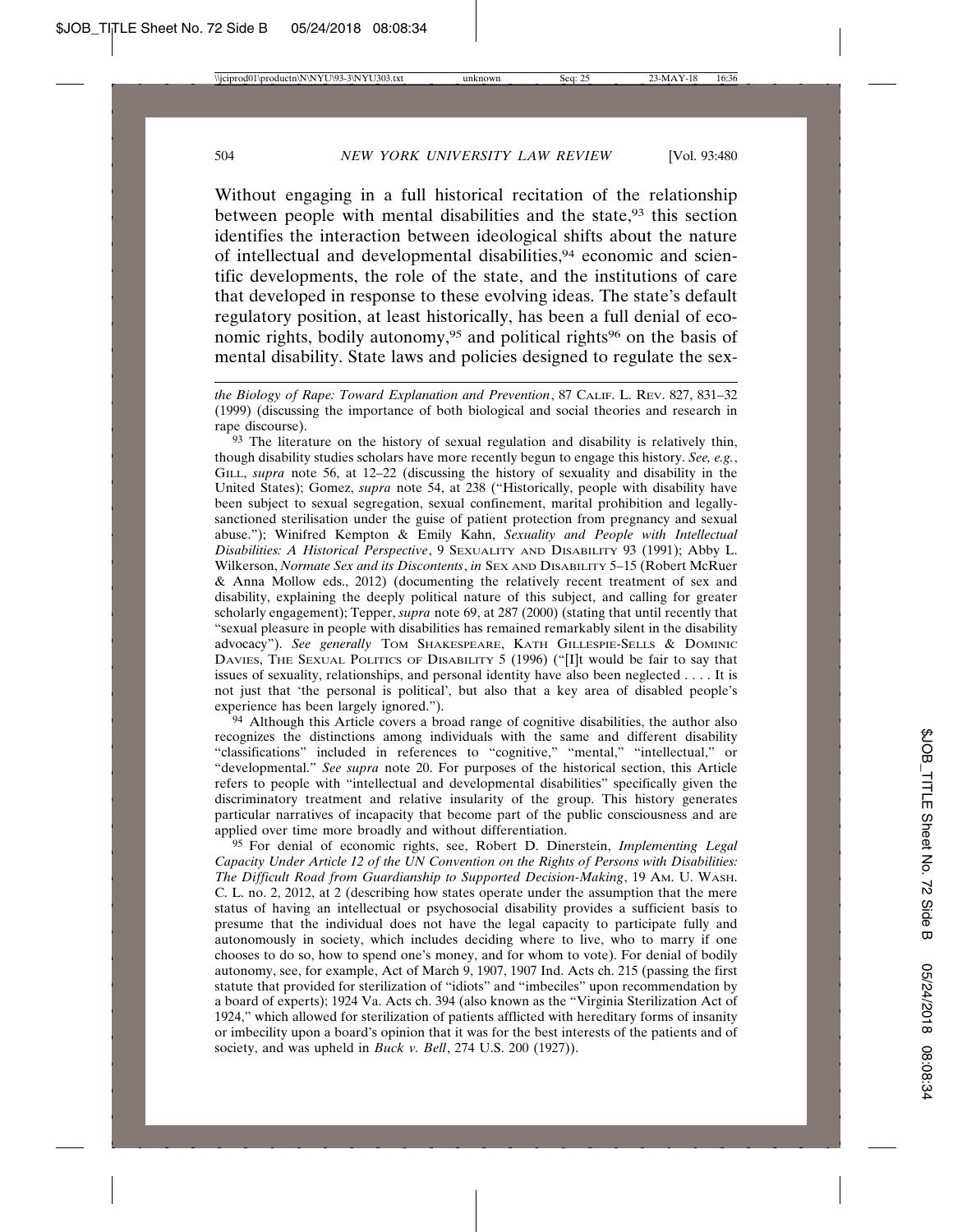uality of persons with mental disabilities have sought to control risk (initially the risk of harm to society, then, most recently, a concern about the harm to the person with a mental disability).<sup>97</sup> The means of control have shifted over time to reflect advances in science, political theory, and economic developments.98

The dominant rhetoric may have shifted over time but the driving motivation for control of sexual choices consistently reflects eugenic fears of reproduction, contagion, and disgust.<sup>99</sup> The state had little interest in regulating the care of people with intellectual and developmental disabilities prior to the late eighteenth and nineteenth centuries, with the exception of people with mental disabilities who came into possession of property (primarily land) through inquest or otherwise.100 Families and non-secular institutions bore the responsibility of managing the care of family members with mental disabilities.101 The focus was on the care and management of these family members, and not inclusion into the broader community. There was a presumption of incapacity to engage in sex and an almost "automatic" regulation of

97 *See, e.g.*, Leslie Salzman, *supra* note 65, at 164 ("The states, however, have often exercised the parens patriae authority with less concern about the needs of persons with disabilities, focusing instead on society's desire to protect itself from those deemed 'dangerous' or merely different.").

98 *See id.* (discussing the history of public guardianship laws—from the early focus on control of property owned or inherited by persons deemed incapacitated, to state means of protection of its citizens *from* people with disabilities, to contemporary rhetoric of parens patriae and protection *of* people with disabilities from abuse and neglect in society.

99 *See, e.g.*, Martha C. Nussbaum, *Disgust or Equality? Sexual Orientation and Indian* Law, 6 J. INDIAN L. & Soc. 1 (2014) (discussing Nussbaum's theory of disgust in the context of a recent decision by the Indian Supreme Court regarding same sex marriage).

100 *See generally* Harris, *supra* note 27, at 507–09 (describing the development of guardianship proceedings for the "management of the property of a person believed to be legally incompetent").

101 *See* Jacobus tenBroek & Floyd W. Matson, *The Disabled and the Law of Welfare*, 54 CALIF. L. REV. 809, 816 (1966) (explaining the "older custodial attitude" which entailed policies of segregation and shelter, and of special treatment and separate institutions). *See also* Ellyn S. Kravitz & Carolyn Reinach Wolf, *Who Will Stand in My Shoes? When Adult Children Need Lifelong Support and Supervision*, 83 N.Y.S.B.A. J. 37 (2011) (describing how families of children with disabilities make decisions regarding appropriate housing for their adult children, post-secondary education, employment, health care and guardianship).

<sup>96</sup> Dinerstein, *supra* note 95, at 2 (describing states' presumption that intellectual disability precludes legal capacity to participate fully in society, including voting). *See, e.g.*, Rabia Belt, *Contemporary Voting Rights Controversies Through the Lens of Disability*, 68 STAN. L. REV. 1491, 1505–13 (2016) (discussing contemporary voting rights issues facing people with disabilities); Benjamin O. Hoerner, Note, *Unfulfilled Promise: Voting Rights for People with Mental Disabilities and the Halving of HAVA's Potential*, 20 TEX. J. ON C.L. & C.R. 89, 107–08 (2015) (describing how states had exclusionary provisions in their constitutions to exclude citizens with disabilities from voting since the nineteenth century and well into the twentieth century).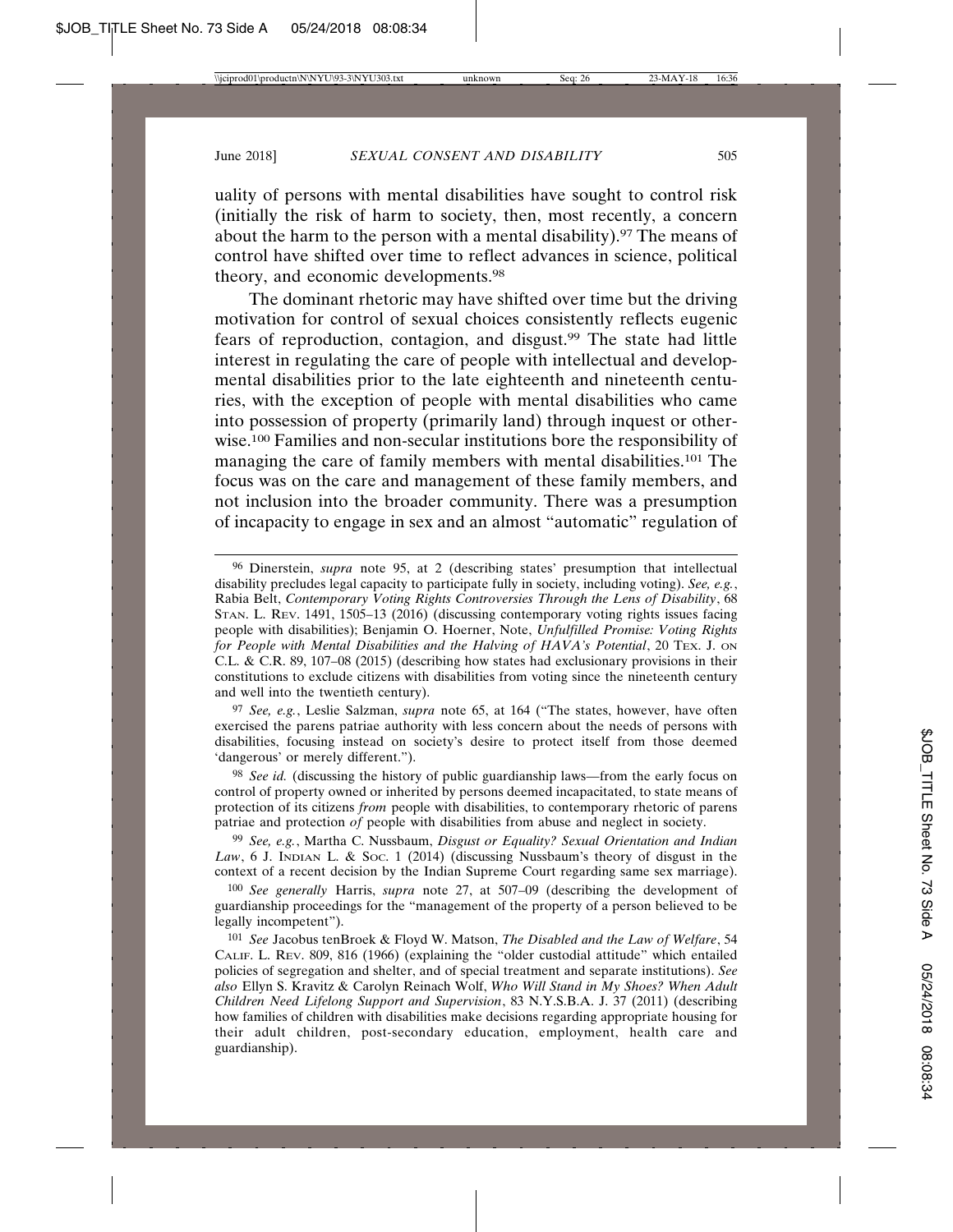sexual behaviors first by families and then, as services decentralized, by service providers.102

To be clear, people with disabilities have always had sexual desires and urges as part of the human biological development.103 As states became more invested in the provision of care to people with intellectual and developmental disabilities through large-scale institutions,104 the distinction between public and private spaces blurred. Scientific advances in the mid-1800s sparked curiosity about the personhood of people with intellectual and developmental disabilities and the potential for science to rehabilitate them as a solution to growing workforce demands. The argument for state-sponsored institutions was rooted in the need for laborers, and couched in terms of national pride.105

Researchers in the late nineteenth century produced medicallybased taxonomies of mental disability and capacity for the purpose of identifying the "educable" and "deserving poor" eligible for scarce government resources.106 These classifications were not devised to

103 *See* Perlin & Lynch, *supra* note 20, at 258 (arguing that individuals with disabilities "have the same needs for intimate relationships and sexual expression as everyone else"). In some cases, developmental and comorbid physical disabilities may impair sexual functioning. *See, e.g.*, Nancy Murphy & Paul C. Young, *Sexuality in Children and Adolescents with Disabilities*, 47 DEVELOPMENTAL MED. & CHILD NEUROLOGY 640, 640 (2005) (noting that individuals with disabilities can experience "both functional limitations and intentional or unintentional societal barriers" to sexual development).

 $104$  Dr. Johann Guggenbühl established Abendberg, the first known residential facility for persons with intellectual disabilities, in 1841. Abendberg received international attention as the prototype for institutional care for people with ID/DD. *See* Chas A. Lee, *Cretinism*, 6 PAC. MED. & SURGICAL J. 109, 109 (1863); David Katims, *Literacy Instruction for People with Mental Retardation: Historical Highlights and Contemporary Analysis*, *in* 35 EDUC. & TRAINING IN MENTAL RETARDATION AND DEVELOPMENTAL DISABILITIES 3, 4–5 (2000) (describing how Dr. Guggenbühl conducted systematic literacy instruction for individuals with mental retardation at Abendberg).

105 Matilda F. Dana, *Idiocy in Massachusetts*, 15 S. LITERARY MESSENGER 367, 369 (1849), http://www.disabilitymuseum.org/dhm/lib/detail.html?id=1383&page=3. ("Other countries have shown us that idiots may be trained to habits of industry, cleanliness and self-respect . . . . Shall we who can transmute granite and ice into gold and silver, and think it pleasant work, shall we shrink from the higher task of transforming brutish men back into human shape?").

106 *See, e.g.*, Mary Elizabeth Frederick, Note, *Classification of the Educable Mentally Retarded by Intelligence Testing: A Discriminatory Effect*, 30 CATH. U. L. REV. 335, 335–36 (1981) (describing the use of IQ tests to place students into different categories of handicapped children served by special education classes, including "the educable mentally retarded"); *see also* Robert L. Hayman, Jr., *Presumptions of Justice: Law, Politics, and the*

<sup>102</sup> *See, e.g.*, Michel Desjardins, *The Sexualized Body of the Child: Parents and the Politics of "Voluntary" Sterilization of People Labeled Intellectually Disabled*, *in* McRuer & Mollow, *supra* note 93 (describing how "voluntary sterilization" of people with intellectual disabilities facilitates the family's control of their child's fertility); Siebers*, supra* note 67, at 45 ("Group homes and long-term care facilities purposefully destroy opportunities for disabled people to find sexual partners or to express their sexuality.").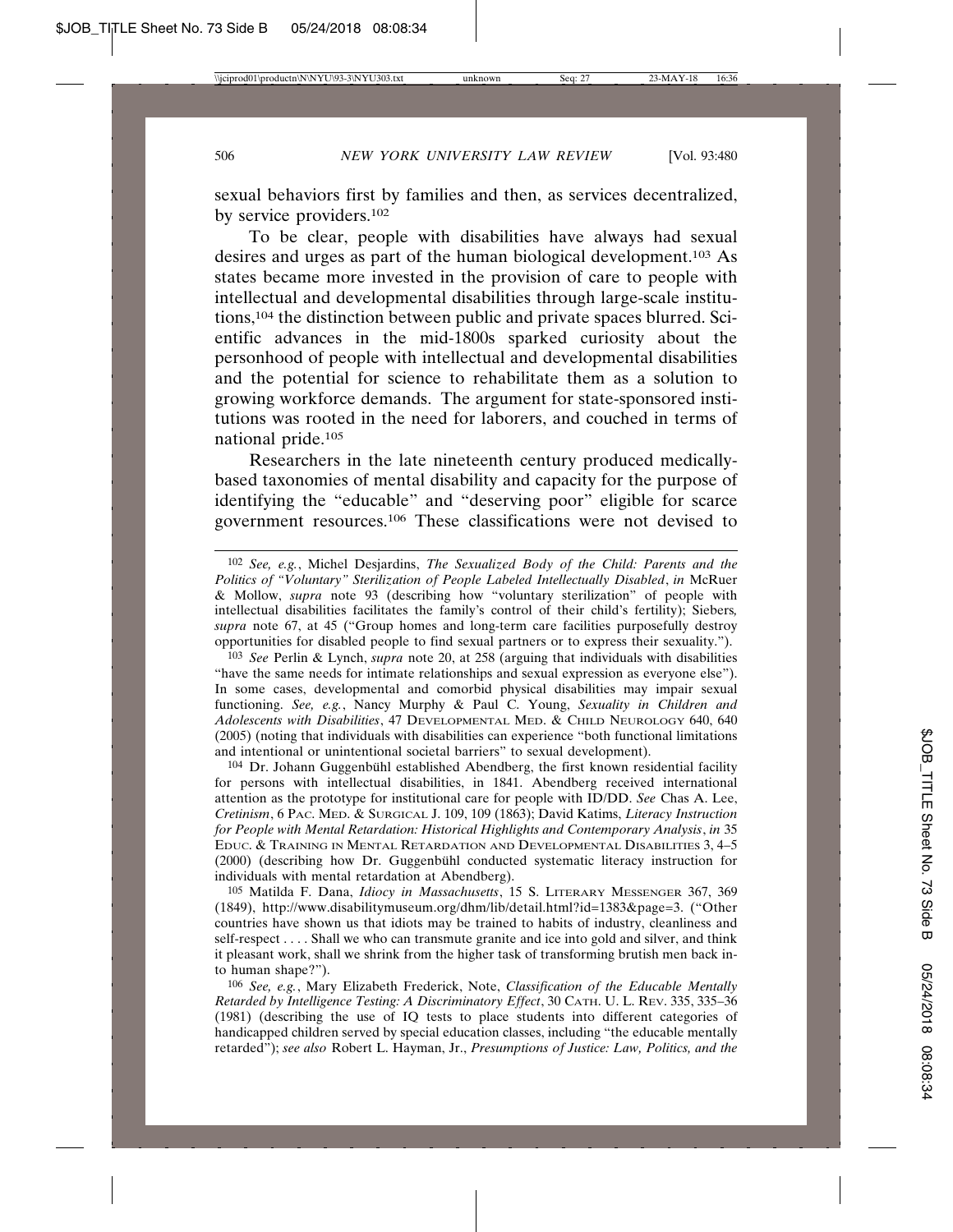ascertain legal capacity but are instructive on the analytical and evidentiary value of these categories. In 1877, the superintendents of several public institutions for persons with mental disabilities assembled for an annual meeting to discuss their work. They recognized the existence of cognitive disability on a continuum:

[T]he range of idiocy is a wide one. Thus, at one end of the scale is seen almost the entire absence of manifestations of sensibility, of intelligence and will [marked by the term 'idiot']. At the other end of the series are to be found cases where, to a casual observation, the question may arise whether any default in these particulars exists at all [and these are marked by the terms 'imbecile' or 'weakminded'] . . . . Of course, in the popular mind, the line between these two classes is not well defined; but that is unavoidable, from the insensible gradation in the mental features of the individuals composing the whole category.107

Despite this understanding of the gradations of capacity, the superintendents nevertheless recognized that starker, more administrable medical labels served heuristic functions for society to understand how to interact with these individuals:

The term idiot, then, however originally used, has acquired a popular meaning. From my experience, I may say that it is thus used in a generic sense, covering the whole range referred to. On the other hand, it is also used in a specific sense, and is then applied to the lower grades of idiocy, for the reason that in the formation of our ideas the type of any genus is usually made up of its most marked characteristics. There is a mental image formed of an individual thoroughly stamped with the peculiar features of the class. Applying this to the class before us, it is often said of an individual that he is, or is not, a complete idiot [but an idiot nonetheless].108

Accordingly, intellectual disability, and the capacity of persons labeled as such, became popularly understood as a much narrower range of severe incapacity.

*Mentally Retarded Parent*, 103 HARV. L. REV. 1201, 1214–15 (1990) (explaining the "widespread agreement that mentally retarded persons may be broadly divided into four categories," which includes "mildly mentally retarded," also known as "educable mentally retarded," who are those whose abilities are just under the "below average" or "borderline" rankings for intellectual ability); Anita Silvers, *Reconciling Equality to Difference: Caring (F)or Justice for People with Disabilities*, 10 HYPATIA 30, 44 (1995) (distinguishing the "undeserving, willfully malfunctioning poor" from the "deserving poor," which encompasses disabled individuals "who would have worked but for their unfortunate impairments").

<sup>107</sup> H.B. Wilbur, *The Classifications of Idiocy*, *in* PROCEEDINGS OF THE ASSOCIATION OF MEDICAL OFFICERS OF AMERICAN INSTITUTIONS FOR IDIOTIC AND FEEBLE-MINDED PERSONS 29–30 (Philadelphia, J.B. Lippincott Company 1877), http:// www.disabilitymuseum.org/dhm/lib/detail.html?id=1794.

<sup>108</sup> *Id.*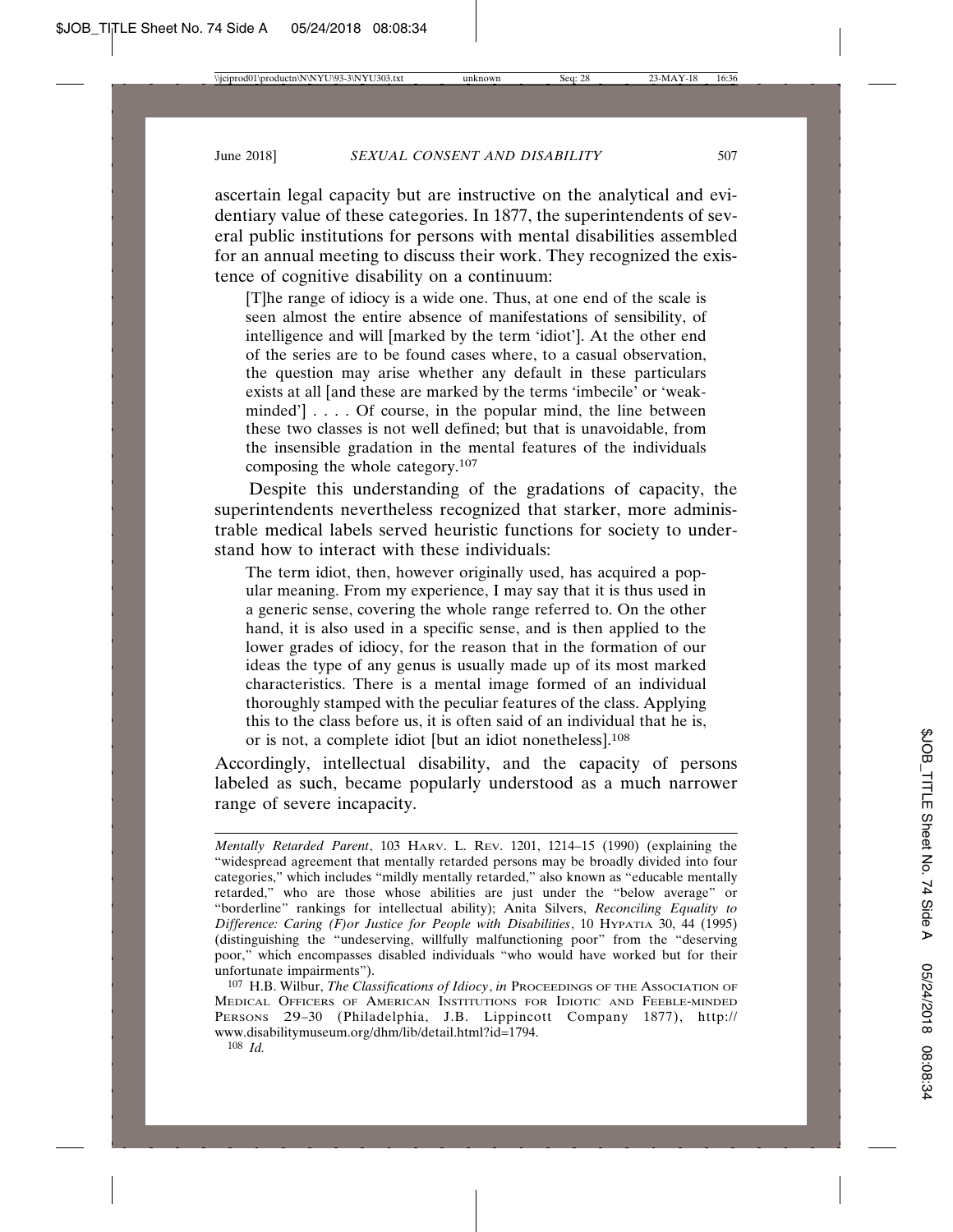U.S. courts struggled during these years to define the law's applicability to persons with intellectual disabilities. Early cases recognize persons with intellectual disabilities as "people" subject to the law's protection.109 In *State v. Crow*, for example, the question presented was whether the law of rape applied to people with intellectual disabilities.<sup>110</sup> The defendant argued that the law did not apply because people with intellectual disabilities lacked the requisite "will" necessary for the crime of rape. The court rejected the defendant's argument and, drawing upon ordinary definitions and medical understanding of the term "idiot," reasoned that "an idiot cannot be said to have no will, but a will weakened and impaired, a will acting, but not acting in conformity to those rules, and motives, and views, which control the action of the will in persons of sound mind."<sup>111</sup> Similarly, in *State v. Schlichter*, 112 as regards the defendant's *mens rea*, the court noted:

It would not be enough to show merely that [the victim] was weakminded, and that the defendant knew that she was so. The mere fact that a woman is weak-minded does not disable her from consenting to the act. So long as the woman is capable of consenting, and does consent, the act is not rape, and this is true though the man may know that she is of weak intellect. $113$ 

Perhaps motivated less by a concern for the suppressed agency of the woman with a mental disability<sup>114</sup> and more by the desire to minimalize criminal liability for defendants who have sex with disabled women, courts at this time—at least rhetorically—emphasized the need to show, as a matter of proof, more than the existence of a

112 263 Mo. 561 (1915).

113 *Id*. at 574.

<sup>109</sup> While common law recognized people with disabilities as subject to the law's protection, the cases did not address affirmative questions of legal personhood, i.e., when people with disabilities could exercise agency without state interference, an open question today.

<sup>110</sup> 1853 Ohio Misc. LEXIS 58, at \*5 (1853).

<sup>111</sup> *Id.* at \*6 (emphasis removed). Interestingly, this case had to resolve whether a statutory definition of rape that used the term "insane" included idiot. The court distinguished "insanity" from "idiocy" based on inception and the former being a perversion of the will, not the impairment of it. Yet the court ultimately concluded that the term "insane" is sufficiently broad to include "idiots." *Id. But see* People v. Crosswell, 13 Mich. 427, 437 (1865) (distinguishing *State v. Crow* by noting that not all sex with a person with intellectual or developmental disabilities is rape because the prosecution must prove either force or fraud to show that it was against the woman's will).

<sup>114</sup> Antiquated statutory definitions of rape were gendered and assigned criminal liability to a male for "carnal knowledge" of a female. *See generally* RANDY THORNHILL & CRAIG T. PALMER, A NATURAL HISTORY OF RAPE: BIOLOGICAL BASES OF SEXUAL COERCION 153–57 (2000) (discussing the ways in which biology and gender influenced legal constructions of rape).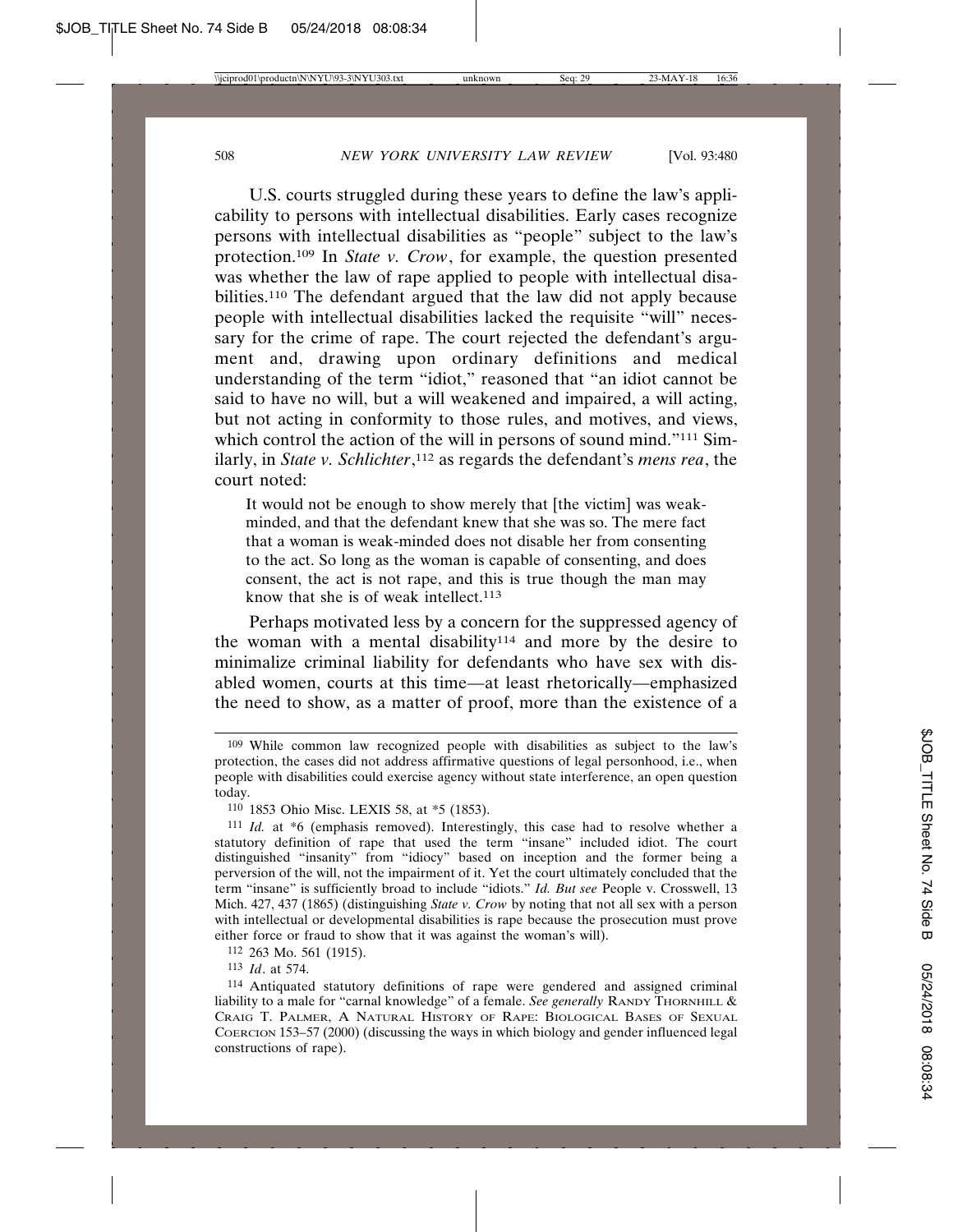mental disability to deny sexual agency. Over time, the cases reflect a greater focus on special protection and inherent vulnerability because of mental disability.115

The growth of industrialization and urbanization further marginalized those with more significant mental disabilities who could not participate in the workforce. Social narratives of deficient genetic composition surrounded people with intellectual and developmental disabilities as society associated this group with crime and degeneracy more broadly.116 By 1912, "nature" dominated "nurture." The work of Henry Goddard in heredity and the societal dangers associated with cognitive disability became increasingly popular.117 Goddard's legacy includes use of emerging scientific measures of intelligence, most notably the intelligence quotient (IQ), as a means of identifying "feeblemindedness" and justifying the exclusion of politically undesirable immigrants from entry into the United States.118 Later, this same rationale (and assessment tool) was used as a justification for assigning second-class citizenship to women, African Americans, Latinos, Asians, and Native Americans.<sup>119</sup>

Interestingly, despite widespread use by legislators, several early court decisions expressed a degree of skepticism about the use of medical tests to capture legal capacity. For example, in *Delafield v. Parish*, a probate matter concerning testamentary capacity, the court

117 *Two Immigrants Out of Five Feebleminded*, *in* 38 THE SURVEY, 528, 528–30 (1917) (discussing the results of Henry H. Goddard's research published in the Journal of Delinquency in September 1917).

118 *See id.*

<sup>115</sup> *See, e.g.*, GA. CODE ANN. § 16-5-102 (a) (b) (West 2016) (special protection for "elderly" and other vulnerable individuals); GA. CODE ANN. § 16-6-5.1 (West 2016) (sexual assault by persons with supervisory or disciplinary authority); IDAHO CODE ANN. § 18-1505B (West 2017) (separate code provision for prosecution of crimes against vulnerable adults).

<sup>116</sup> *See, e.g.*, A.O. WRIGHT, *The Defective Classes*, *in* PROCEEDINGS OF THE NATIONAL CONFERENCE OF CHARITIES AND CORRECTION 222 (Isabel C. Barrows, ed. 1891) (proposing the classification of "defective classes, depending upon the three divisions of the mental faculties which are generally accepted by psychologists," and noting that "[i]nsanity and idiocy are different forms of defective intellect," "[c]rime and vice are caused by defect of the emotions or passions," and "pauperism is caused by defect of the will").

<sup>119</sup> *See, e.g.*, LEILA ZENDERLAND, MEASURING MINDS: HENRY HERBERT GODDARD AND THE ORIGINS OF AMERICAN INTELLIGENCE TESTING (1998) (chronicling the history of Goddard, his work, and the controversy over measuring intelligence over time); Jay Dolmage, *Disabled upon Arrival: The Rhetorical Construction of Disability and Race at Ellis Island*, 77 CULTURAL CRITIQUE 24, 54 (2011) ("The attitudes incubated or accelerated at Ellis Island led to the eugenic 'racial knowledge' that can be seen clearly in [leading scientific texts.] . . . The use of terms such as 'moron' and 'feeble-minded,' applied nimbly for eugenic purposes, created the rhetorical potential for . . . a lexicon of eugenics into the American psyche.").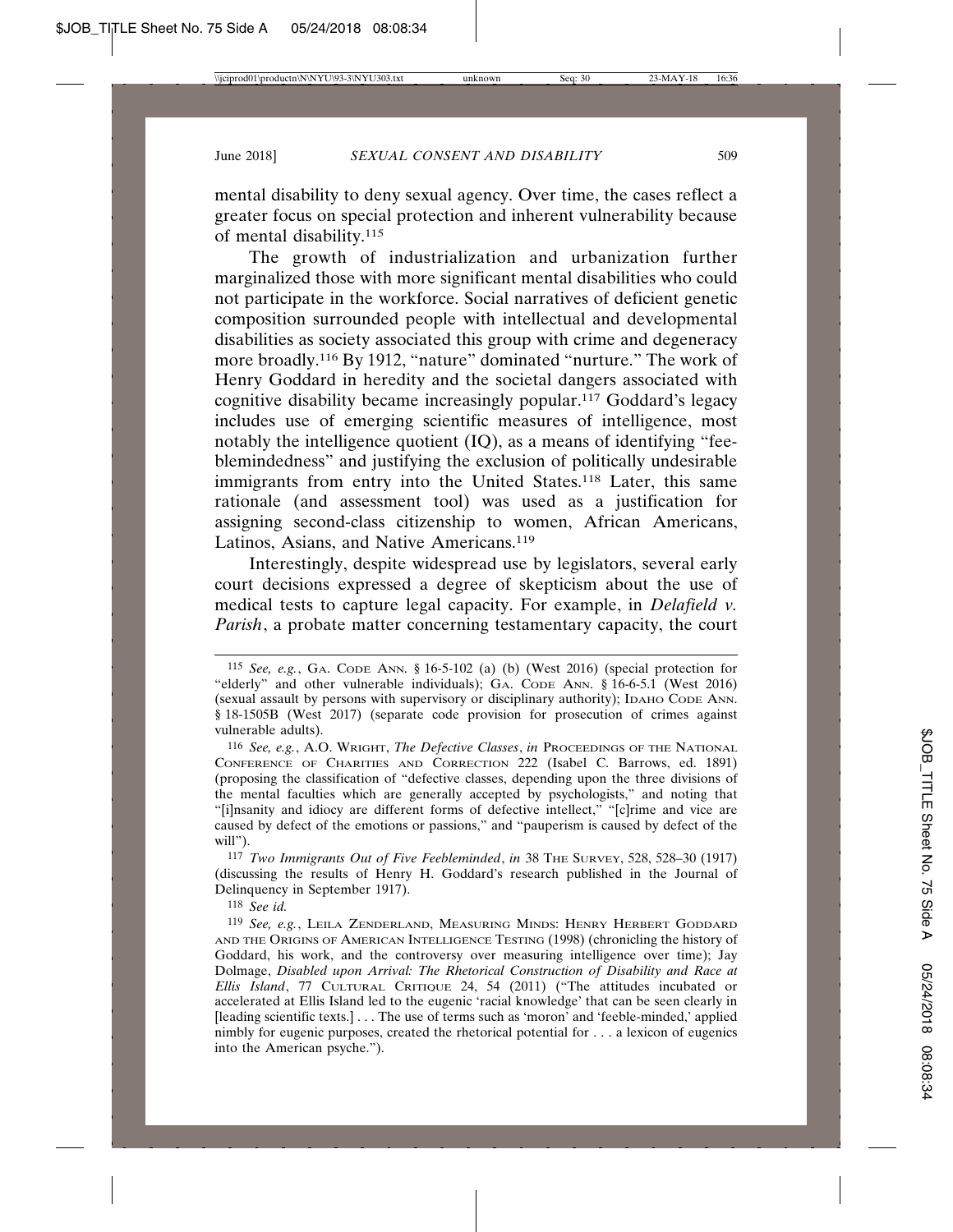cautioned against the overreliance on medical science to determine what is fundamentally a complex, uncertain state:

If a medical witness comes to the conclusion, from the mental manifestations of an individual, that his mind is disordered; that he is insane or imbecile, and from that infers that his brain is diseased, and then tells us that this disease of the brain must necessarily destroy the intellectual powers, we have gained nothing whatever from medical science: we have simply reasoned in a circle. We had arrived at the end of the inquiry as to mental capacity, before touching upon the connection between the mind and the brain, which connection alone brings the question within the scope of that science....  $[I]$ n so far as [medical opinions] rest upon the evidence going to show a want of intellect directly, and not merely as the result of disease of the brain, they derive very little, if any, additional force from the professional education of the witnesses.120

At least some courts seemed less inclined (in the early twentieth century) to use the existence of a disability alone as a proxy for incapacity to consent. Ironically, some early rhetoric sounds more nuanced than many of the modern cases.121

By the early 1900s, public justifications for the sterilization of people identified as intellectually disabled increasingly surfaced. Medical professionals and scholars suggested that sexuality exacerbates the existing nervous system impairments of persons with intellectual and developmental disabilities;<sup>122</sup> that the removal of "this vicious tendency"123 would make the individual more "docile and amenable

<sup>120</sup> Delafield v. Parish, 25 N.Y. 9, 115–16 (1862).

<sup>121</sup> *Compare* Stephenson v. State, 48 So. 2d 255, 259 (Ala. Ct. App. 1950) (reversing lower court's finding of incapacity to consent to sex on insufficiency grounds: "[T]he evidence relating to the mental impairment of [twenty-seven year-old complainant] was deducible solely from the fact that, although she attended school for a number of years, she reached adulthood without the ability to read and write and tell the time of day . . . .") *and* Metzger v. State, 565 So. 2d 291, 292 (Ala. Crim. App. 1990) (affirming lower court finding of twenty-nine year-old complainant's incapacity to consent on sufficient evidence including living with her mother, attendance at "school for mentally retarded" for seven years, incapacity to spell, unemployment, and receipt of social security benefits). Nevertheless, even early courts used mental disability as a proxy for incapacity to consent to sexual intercourse and other forms of sexual expression deemed precursors to sex itself. *Cf.* Liebscher v. State, 69 Neb. 395, 400 (1903) ("It was not the intention of the legislature that a female under twelve years of age . . . should be protected from an accomplished act of seduction, but left entirely unprotected from all of the defiling acts of the seducer that lead up to her seduction." (internal citations omitted)).

<sup>122</sup> S.D. Risley, *Is Asexualization Ever Justifiable in the Case of Imbecile Children*, DISABILITY HISTORY MUSEUM, http://www.disabilitymuseum.org/dhm/lib/detail.html?id= 1391&page=all (last visited Apr. 4, 2018) ("The baneful influence of the abnormal sexual dominance which characterizes the lives of these persons manifests itself in aggravating the nervous disorders already existing.").

<sup>123</sup> *Id.*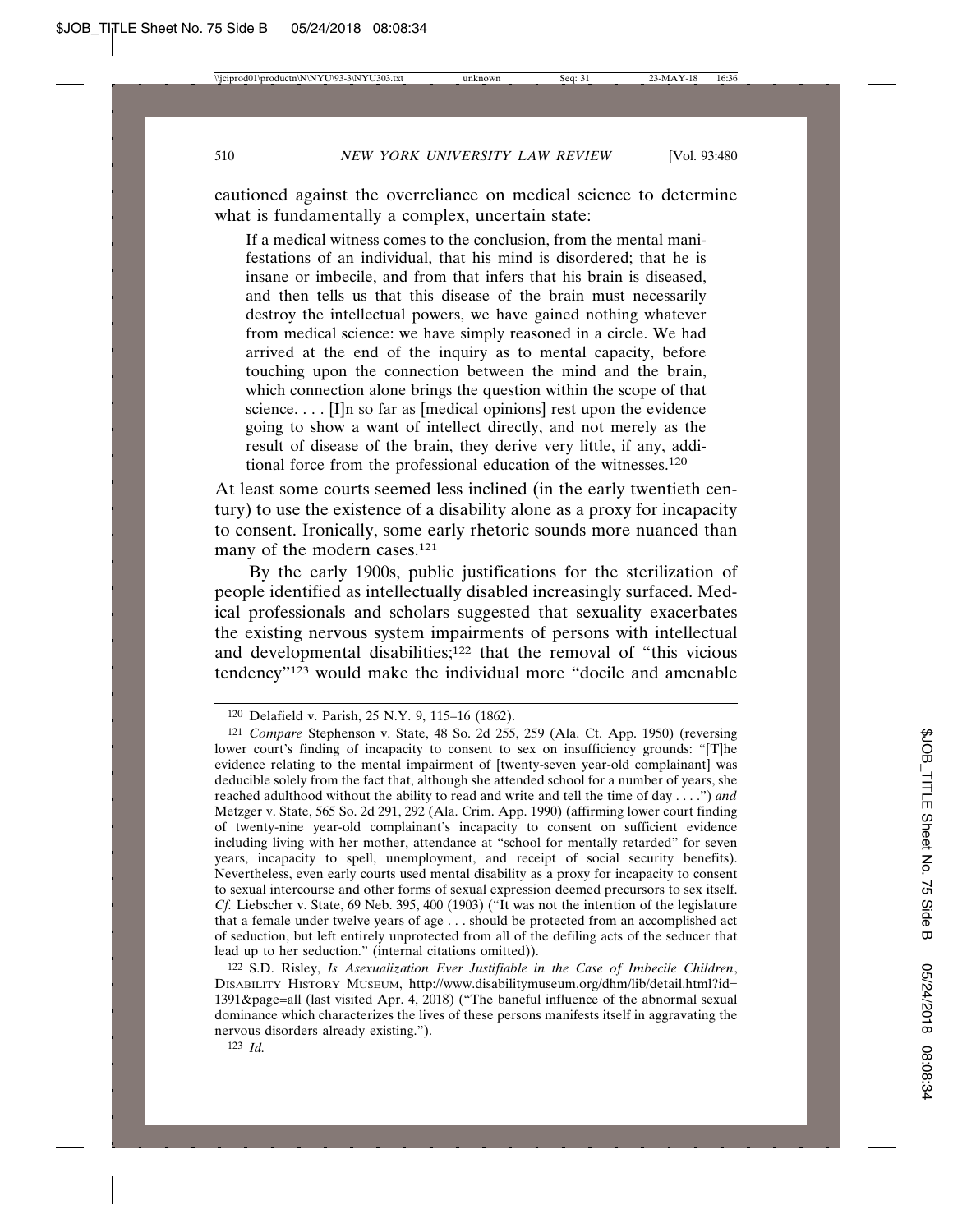to efficient training";124 that sterilization would allow for greater freedom and interaction with others;125 and that it would eliminate the "burden" placed on the individual to be a "menace to succeeding generations."126

More than thirty states enacted compulsory sterilization laws in the first three decades of the twentieth century that resulted in the sterilization of more than 60,000 individuals labeled "mentally deficient." In addition to sterilization laws, thirty-nine states passed legislation restricting the ability of persons with mental disabilities to marry.127 In *Buck v. Bell*, the most widely known example of a case discussing this issue, the Supreme Court upheld the constitutionality of Virginia's mandatory sterilization law.128 Justice Oliver Wendell Holmes, Jr. offered his unfettered support for Virginia's compulsory

126 Risley, *supra* note 122, at 97.

127 Many of these laws stayed on the books until as recently as the 1970s and remain on the books in other contexts such as voting. *See, e.g.*, Rabia Shahin Belt, Mental Disability and the Right to Vote 1–2 (2015) (unpublished Ph.D. dissertation, Michigan University) (on file with author) (nearly forty states continue to disenfranchise people with mental disabilities based on this status and a minority of states continuing to employ archaic terms such as "idiot" and "imbecile"); Kay Schriner & Lisa Ochs, *"No Right is More Precious": Voting Rights and People with Intellectual and Developmental Disabilities*, 11 POL'Y RESEARCH BRIEF 1, 4 (2000) (discussing statutory changes to purge antiquated proscriptions on voting for "idiots" and "imbeciles" and others mental disabilities); *see also* Brooke Pietrzak, *Marriage Laws and People with Mental Retardation: A Continuing History of Second Class Treatment*, 17 DEV. MENTAL HEALTH L. 1, 2 (1997) (stating that as of 1997, thirty-three states still had laws that limited or restricted the rights of people with mental disabilities to marry); Perlin & Lynch, *supra* note 20, at 279–89 (discussing court decisions on capacity to marry and key issues in this area of law).

128 274 U.S. 200, 207 (1927); *see also* ADAM COHEN, IMBECILES: THE SUPREME COURT, AMERICAN EUGENICS, AND THE STERILIZATION OF CARRIE BUCK (2016) (describing the history of and politics surrounding *Buck v. Bell*).

<sup>124</sup> *Id.*

<sup>125</sup> Current debates on sterilization in bioethics and family law concern the bounds of voluntary sterilization as a form of contraception where parents or legal guardians argue that sterilization affords greater sexual agency to minors and adults with mental disabilities who are freed from the burdens of reproduction and parenthood and receive the intimate connections desired. *Compare In re* Grady, 426 A.2d 467, 486 (N.J. 1981) (articulating the stakes in cases that are neither compulsory by the state or voluntary in a traditional sense and noting that if the individual with a mental disability "can have a richer and more active life only if the risk of pregnancy is permanently eliminated, then sterilization may be in her best interests"), *with In re* Romero, 790 P.2d 819, 821 (1990) (recognizing that exercise of state power to order the non-consensual sterilization of an individual must be carefully scrutinized, as sterilization "destroys an important part of a person's social and biological identity, can be traumatic for the individual, and can have long-lasting detrimental emotional effects" (internal quotation marks omitted)). *See also* Ariela R. Dubler, *Sexing* Skinner*: History and the Politics of the Right to Marry*, 110 COLUM. L. REV. 1348, 1365 (2010) (situating sterilization and birth control debates as part of the same political and rhetorical history); Eva Feder Kittay, *Forever Small: The Strange Case of Ashley X*, 26 HYPATIA 610, 610–11 (discussing a case about the voluntary sterilization and reproductive management of a six-year-old girl with cognitive disabilities by her parents).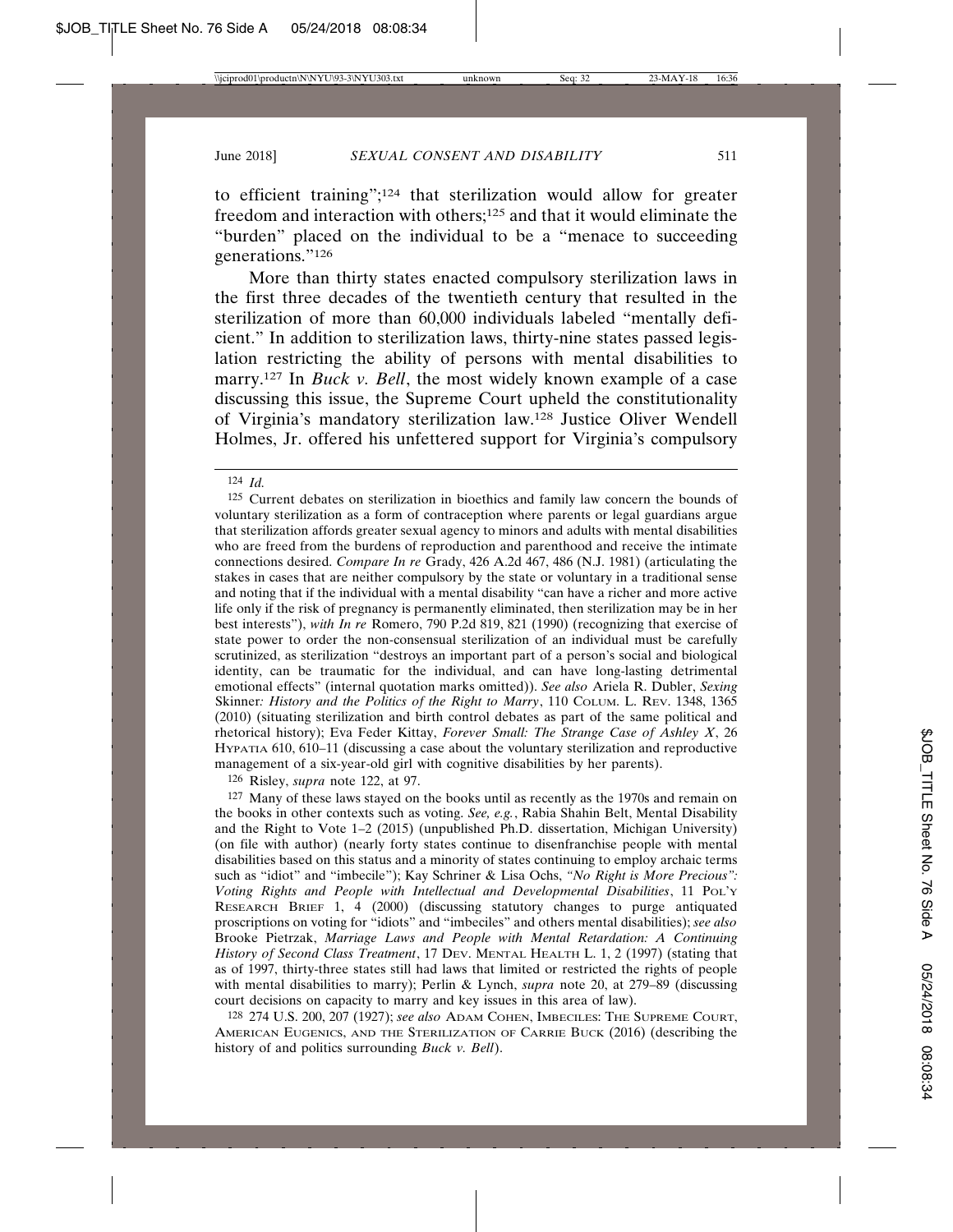sterilization law and the state's broad regulatory authority over the bodies and minds of individuals with intellectual and developmental disabilities: "It is better for all the world, if instead of waiting to execute degenerate offspring for crime, or to let them starve for their imbecility, society can prevent those who are manifestly unfit from continuing their kind."129

Though early eugenics laws emphasized the dangers of heredity as the primary impetus for compulsory sterilizations in public institutions, the scope of constitutionally permissible sterilizations expanded over time to include those in community, as opposed to only in institutional, settings. For example, courts ratified the decisions of parents and guardians to sterilize minors living in non-institutionalized settings.<sup>130</sup>

The use of disability diagnoses (particularly ones related to mental disabilities) as heuristic tools to judge the individual's functional capabilities is a part of broader etiological efforts to define disability. These etiological debates concern the relationship between an actual physical or mental impairment and its disabling effect, that is, how societies design choices of institutions, places of public accommodations, services, programs, and resource allocation make the existence of an impairment disabling to the individual.131 This particular history generated an almost impenetrable presumption of incapacity based on the mere existence of a mental disability, even though "[t]he lack of capacity often has less to do with a person's inherent limitations than with societal attitudes that limit opportunities to make choices and to receive guidance and training in making those choices."132 It is this history to which current disability scholarship

<sup>129</sup> *Buck*, 274 U.S. at 207; *see also* Smith v. Wayne, 231 Mich. 409, 415 (1925) ("Under the existing circumstances it was not only its undoubted right, but it was [the state's] duty to enact some legislation that would protect the people and preserve the race from the known effects of the procreation of children by the feeble-minded, the idiots and the imbeciles.").

<sup>130</sup> *See, e.g.*, Ruby v. Massey, 452 F. Supp. 361, 366–69 (D. Conn. 1978) (holding statute unconstitutional by allowing parents of children in state facilities rights to sterilize not afforded to parents of non-institutionalized children).

<sup>131</sup> *See, e.g.*, Harris, *Processing Disability*, *supra* note 27, at 488–89 n.133 (2015) (discussing scholarly literature on the "social model" of disability). Harlan Hahn has written thoughtfully and deeply about a range of conceptions of disability both imposed upon people with disabilities and those actively adopted. *See, e.g.*, Harlan Hahn, *Accommodations and the ADA: Unreasonable Bias or Biased Reasoning?*, 21 BERKELEY J. EMP. & LAB. L. 166, 168–72 (2000) (distinguishing between "disability" and "impairment" and economic and medical views of disability in contrast to "disability" as a social and political identity).

<sup>132</sup> NAT'L RESEARCH COUNCIL, CRIME VICTIMS WITH DEVELOPMENTAL DISABILITIES REPORT OF A WORKSHOP 42–43 (Joan Petersilia, Joseph Foote & Nancy A. Crowell eds., 2001).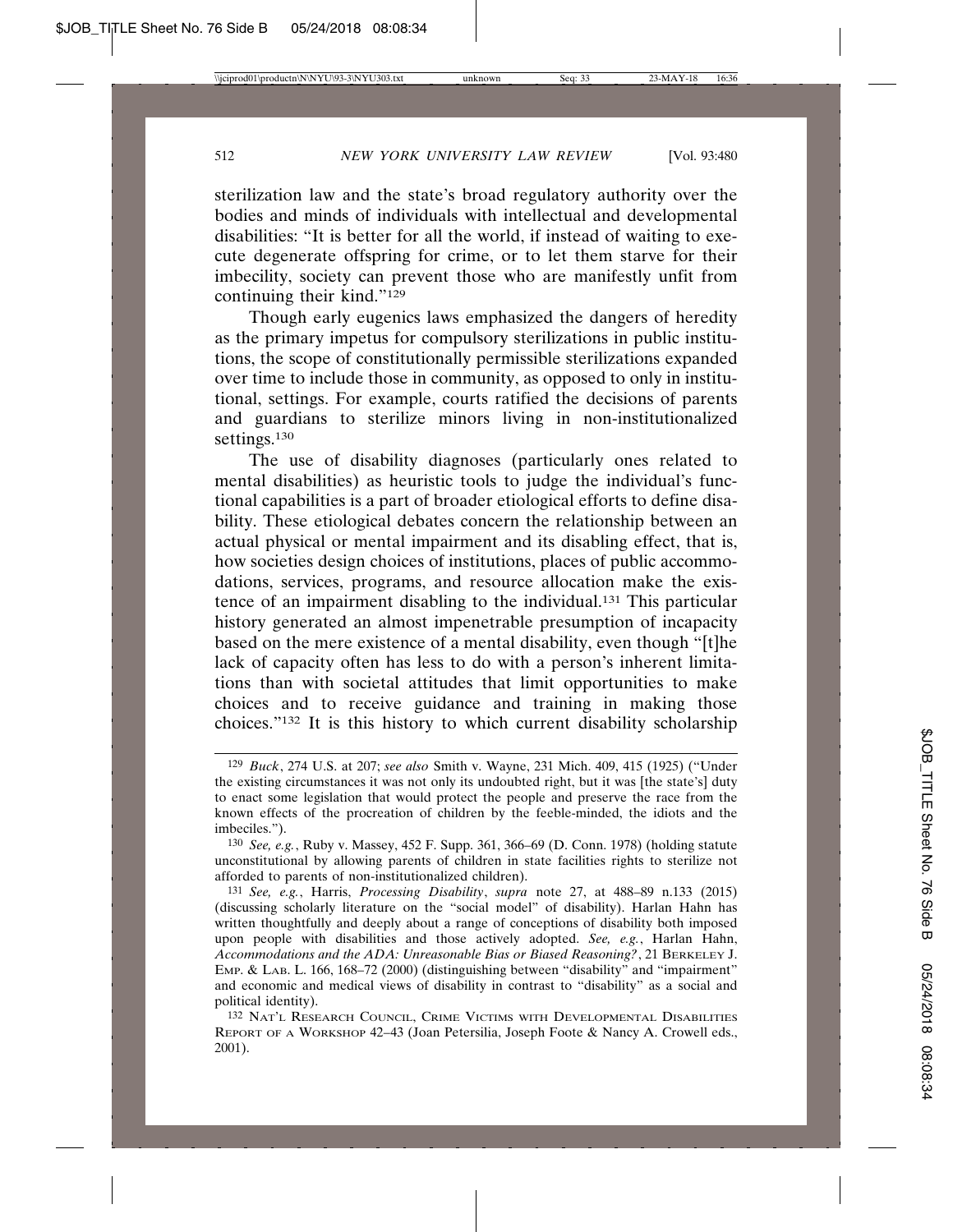responds with caution, and which motivates greater normative awareness by legislatures and courts that the existence of a mental disability alone should not dictate the law's prohibitions on sexual consent. Part II, which follows, tests the four common scholarly assertions discussed in Section B above.

#### II

## EMPIRICAL ANALYSIS OF SEXUAL CONSENT AND **DISABILITY**

This Part responds to four common claims established in Part I. The core empirical contribution of this Article, Part II directly challenges three of the four assertions—(1) that courts over-rely on IQ or mental age; (2) that victims reside in institutional settings; and (3) that people with mental disabilities do not testify—and revises a fourth assertion—(4) that the incapacity statutes are unduly vague. Part II begins with an examination of the statutes concerning incapacity and current legal tests to contextualize current scholarly claims. How do state statutes define incapacity to consent on the basis of mental disability? What guidance do statutes offer courts in judging consent? The author concludes that states have amended incapacity statutes in search of greater specificity; however, that specificity has relied on medical definitions of disability that raise new issues with respect to judicial interpretation and application. Thereafter, Part II presents select findings from the empirical review of twenty years of caselaw in this area to refute the existing empirical baseline informing the remaining three scholarly assertions discussed in Part I.

## *A. Statutory Landscape*

Claims of overregulation rest on assertions of vague statutory language regarding incapacity to consent. Thus, this study first analyzes statutory structure and language with respect to incapacity to consent across all states and the District of Columbia over a twenty-year period from 1997 to the present.133 The goal was to understand the legal definitions of incapacity and what baselines, if any, they offered courts to judge incapacity based on mental disability.

### *1. A New Structural Taxonomy*

States define incapacity to consent based on roughly four categories of legal impairments: age, consanguinity, physical incapacity, and mental incapacity. The first two categories offer relatively clear,

<sup>133</sup> The author used January 1, 1997 as the starting date for statutory analysis to account for the last comprehensive assessment published in 1997 by Deborah Denno.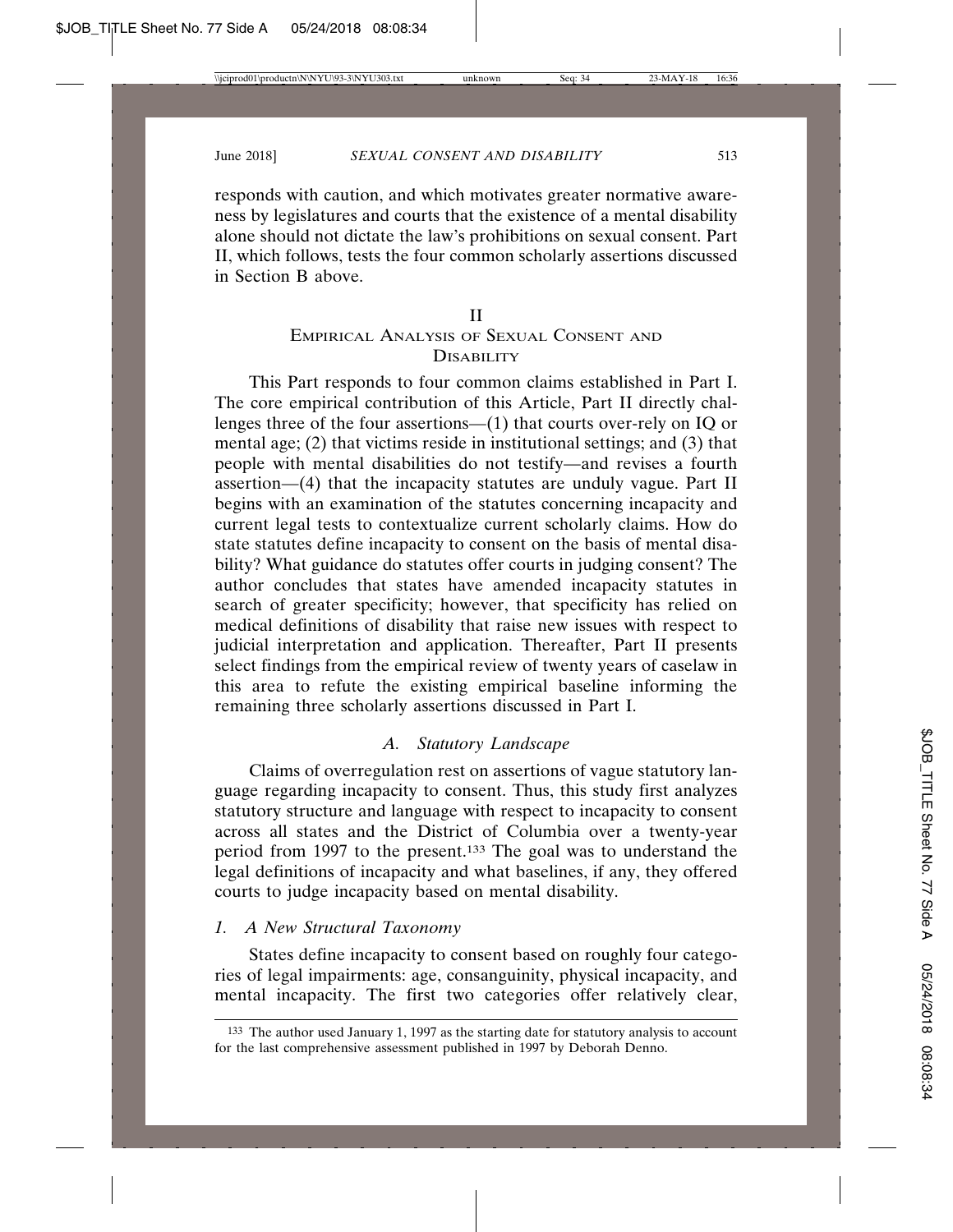administrable rules for court resolution: state definition of minimum ages and degrees of familial relationships.134 The latter two categories present the greatest challenges for legislatures and courts in both the construction of the offense and its application to individuals. Physical helplessness or incapacity in most states includes a state of unconsciousness due to intoxication or otherwise, but also includes physical incapacitation because of a disability. A critical question is whether the person could voluntarily consent (and express any consent) under case-specific circumstances. Mental incapacity is often divided between temporary incapacitation because of intoxication (not unconsciousness) or the presence of a long-term or permanent mental disability—both, with the broadest brush stroke, turn on the question of whether the impairment (intoxication or disability) prevented the person from making a voluntary and informed choice to engage in sexual conduct. This Article focuses on the ways statutes capture incapacity for the latter group of individuals with long-term or permanent cognitive disabilities.<sup>135</sup>

FIGURE 1. INCAPACITY STATUTES ACROSS 50 STATES AND THE DISTRICT OF COLUMBIA AS OF OCTOBER 2017

| Disability-Neutral<br>$(6 \text{ states} + D.C.)$                                                                                                                                                                | Disability-Specific<br>$(18 \text{ states})$ | Disability-Defined (30 states) |                        |  |  |
|------------------------------------------------------------------------------------------------------------------------------------------------------------------------------------------------------------------|----------------------------------------------|--------------------------------|------------------------|--|--|
| Colorado                                                                                                                                                                                                         | California*                                  | Alabama                        | New Mexico             |  |  |
| District of Columbia Idaho (2003)                                                                                                                                                                                |                                              | Alaska                         | <b>New York (2000)</b> |  |  |
| Georgia                                                                                                                                                                                                          | Indiana (2013, 2014)                         | Arizona (1998)                 | North Carolina (2002)  |  |  |
| <b>Illinois</b>                                                                                                                                                                                                  | Iowa (1999)                                  | Arkansas (2001)                | Oregon (2017)          |  |  |
| Nebraska                                                                                                                                                                                                         | Kansas                                       | California*                    | Rhode Island (1999)    |  |  |
| Nevada                                                                                                                                                                                                           | Maine                                        | Connecticut (2013)             | South Carolina (2006)  |  |  |
| Ohio*                                                                                                                                                                                                            | Massachusetts (2010)                         | Delaware (2009)                | Tennessee              |  |  |
|                                                                                                                                                                                                                  | Missouri                                     | Florida                        | Texas (2015)           |  |  |
|                                                                                                                                                                                                                  | New Hampshire (2012)                         | Hawaii (2006)                  | Utah** $(2018)$        |  |  |
|                                                                                                                                                                                                                  | New Jersey (2011, 2013)                      | Kentucky (2012)                | Vermont (2006)         |  |  |
|                                                                                                                                                                                                                  | <b>New Mexico</b>                            | Louisiana (1997)               | Virginia               |  |  |
|                                                                                                                                                                                                                  | North Dakota                                 | Maryland (2016)                | Washington             |  |  |
|                                                                                                                                                                                                                  | $Ohio*$                                      | Michigan (2000)                | West Virginia          |  |  |
|                                                                                                                                                                                                                  | Oklahoma                                     | Minnesota                      | Wisconsin*             |  |  |
|                                                                                                                                                                                                                  | Pennsylvania                                 | Mississippi                    |                        |  |  |
|                                                                                                                                                                                                                  | South Dakota                                 | Missouri                       |                        |  |  |
|                                                                                                                                                                                                                  | Wisconsin*                                   | Montana $(2015)$               |                        |  |  |
|                                                                                                                                                                                                                  | Wyoming** $(2018)$                           |                                |                        |  |  |
|                                                                                                                                                                                                                  |                                              |                                |                        |  |  |
| * State has more than one type of statutory structure within sex offense statutes<br>** Pending legislation                                                                                                      |                                              |                                |                        |  |  |
| (Parenthetical references refer to the year that the state changed its definition or added<br>greater specificity to provisions on incapacity on the basis of mental disability if amended<br>between 1997-2017) |                                              |                                |                        |  |  |

<sup>134</sup> Or through a legally recognized affinity such as a step-parent through marriage. 135 *See also infra* Section II.B (discussing the potential for under-regulation of sexual relationships).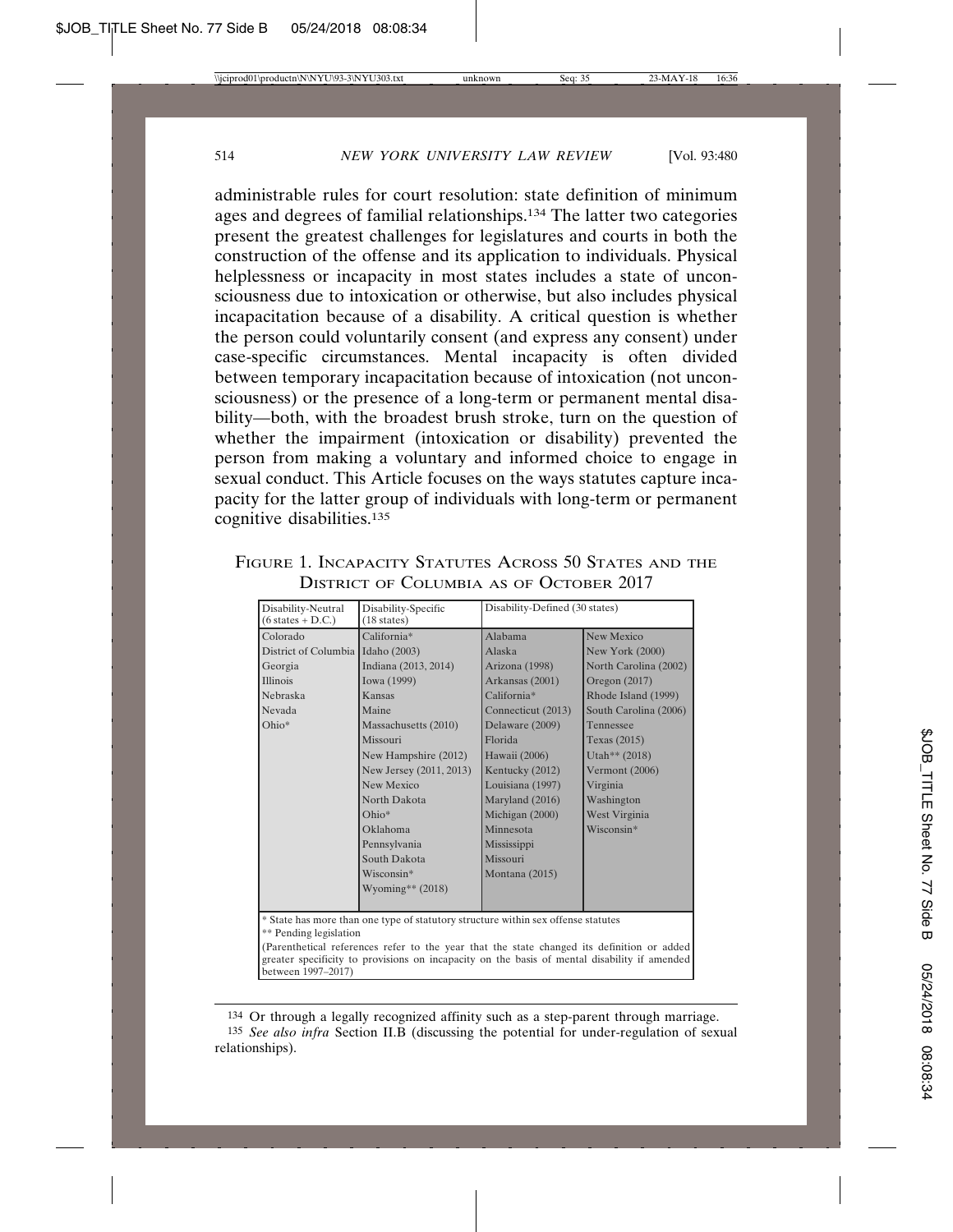Figure 1 above provides a new organizing taxonomy for state statutory provisions on incapacity to consent applicable to people with mental disabilities.136 Structurally, state incapacity provisions can be organized into three categories, from least disability-specific to most: (1) disability-neutral, (2) disability-specific (enumerating disability without defining it), and (3) disability-defined (enumerating disability and defining it). At the broadest level, *disability-neutral statutes* do not mention disability in either the substantive offenses or any separate statutory definitions. Incapacity is defined as an inability to understand the nature and/or consequences of one's conduct regardless of the underlying cause and temporal nature of that incapacity. For example, Colorado's sexual assault statute reads: "Any actor who knowingly inflicts sexual intrusion or sexual penetration on a victim commits sexual assault if: . . . [t]he actor knows that the victim is incapable of appraising the nature of the victim's conduct."137 The emphasis is on the victim's ability to understand the sexual act and make an informed decision in the moment, regardless of the underlying reason for potential incapacity. Five states and the District of Columbia have similar disability-neutral sex offense statutes.138 Although Professor Denno called for states to expunge disability from the criminal sex offenses,139 most states have not adopted this prescription. Instead, states have opted for more robust descriptions of disability in the statutory provisions, with most of the statutory amendments occurring in the past ten years.140

The second type of incapacity statute, *disability-specific (enumerated)*, mentions disability within the substantive offense but offers no additional statutory guidance.141 California's statute, for example,

139 Denno, *supra* note 25, at 342–43.

140 *See supra*, Figure 1.

<sup>136</sup> Some states employ a mix of subtypes in their criminal sexual offenses. *See, e.g.*, CAL. PENAL CODE § 261(a)(1) (West 2017) (rape); § 261.5 (sex with minors); § 286 (g)–(h) (sodomy);  $§$  243.4(b)–(c) (sexual battery).

<sup>137</sup> COLO. REV. STAT. ANN. § 18-3-402(b) (West 2017).

<sup>138</sup> *See id*; Georgia (GA. CODE ANN. § 16-6-1 (2011)); Illinois (720 ILL. COMP. STAT. 5/ 11-1.20(a)(2) (2016)); Nebraska (NEB. REV. STAT. § 28-319(1)(a), (b) (2006); Nevada (NEV. REV. STAT. § 200.366(1)(a) (2015)). For complete statutory analysis, see Jasmine E. Harris, *Sexual Consent and Disability*, 93 N.Y.U. L. REV. online app. (2018), http:// www.nyulawreview.org/sites/default/files/pdf/NYULawReview-93-1-Harris.pdf.

<sup>141</sup> *See* CAL. PENAL CODE § 261(a)(1) (West 2013); IDAHO CODE § 18-6101(3) (2016); IND. CODE § 35-42-4-1(3) (2014); IOWA CODE tit. 17-A § 709.1(A) (2017); KAN. STAT. ANN. § 21-5503(a) (2018); ME. STAT. § 253(2)(C) (2017); MASS. GEN. LAWS ch. 265, § 22 (a) (LexisNexis 2018); N.H. REV. STAT. ANN. § 632-A:2(I)(h) (2018); N.J. STAT. ANN. § 2C:14-2(a)(7) (2014); N.D. CENT. CODE § 12.1-20-07(1)(b) (2017); OHIO REV. CODE ANN. § 2907.02(A)(1)(c) (LexisNexis 2018); OKLA. STAT. tit. 21, § 1114(A)(2) (2017); 18 PA. CONS. STAT. ANN. § 3121(a)(5) (2018); S.D. CODIFIED LAWS § 22-22-1(3) (2016); WIS. STAT. § 940.225(2)(g), (2)(j), (3), (3)(m), (4)(b) (2013); WYO. STAT. ANN. § 6-2-302(a)(iv)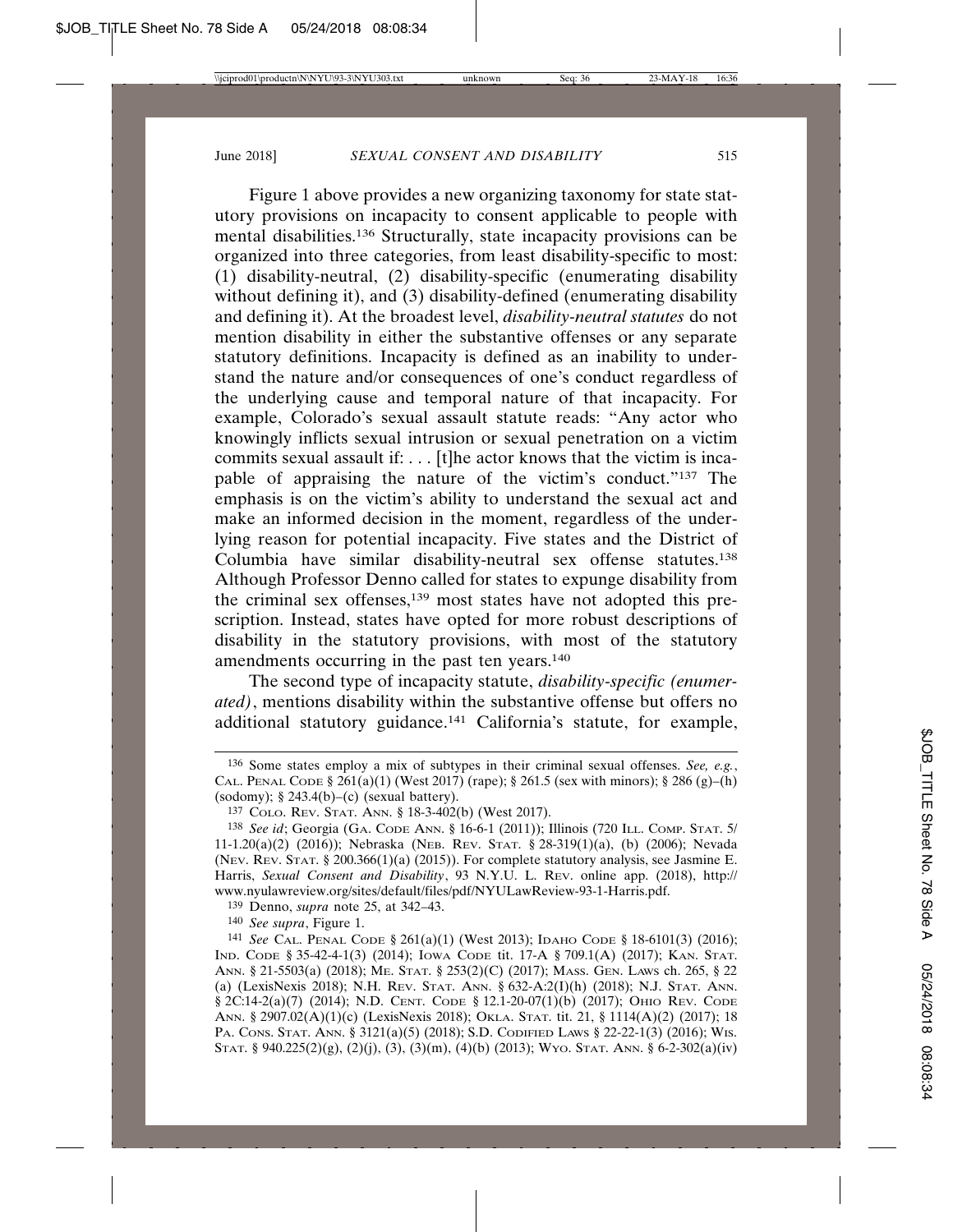defines rape as "[when] a person is incapable, because of a mental disorder or developmental or physical disability, of giving consent . . . . "<sup>142</sup> Similarly, Kansas's statute enumerates disability without separately defining it: "Rape is . . . [k]nowingly engaging in sexual intercourse with a victim when the victim is incapable of giving consent because of mental deficiency or disease. . . .<sup>"143</sup>

The third type of incapacity statute present in a majority of states, *disability-specific (defined)*, excludes people who meet the statutory definition of "mentally defective" or its progeny from providing effective legal consent to sex. For example, in Alabama, "[a] person commits the crime of rape in the second degree if . . . [h]e or she engages in sexual intercourse with a member of the opposite sex who is incapable of consent by reason of being mentally defective" and "[m]entally [d]efective . . . means that a person suffers from a mental disease or defect which renders him incapable of appraising the nature of his conduct."144

### *2. Qualitative Review of Statutes*

A qualitative analysis of the statutes reveals that legislatures are struggling to contextualize legal incapacity on the basis of disability and, with some exceptions, have sought greater statutory clarity in the form of additional definitions and qualitative language to direct courts away from using the existence of disability as a proxy for incapacity. There is no single, common construction of legal incapacity across states. Most states do not enumerate baseline functional capacities for

<sup>(2018).</sup> Ohio and Wisconsin have a combination of subtypes within their sex offense statutes. For complete statutory analysis, see Harris, *supra* note 138.

<sup>&</sup>lt;sup>142</sup> CAL. PENAL CODE § 261(a)(1) (2013). Note that although California references disability specifically within its rape statute, sexual assault is a general, disability-neutral statute. California and other states employing this subtype of incapacity provision, particularly in defining rape, may be responding to former criticism of sexual violence prohibitions that provided protections for particularly vulnerable groups under lesser criminal offenses, such as "abuse," rather than characterizing and punishing such acts as more violent and serious criminal offenses.

<sup>143</sup> KAN. STAT. ANN. § 21-5503(a)(2) (West 2017).

<sup>144</sup> ALA. CODE § 13A-6-62(a)(2) (2017); *id.* § 13A-6-60(5) (2017). The statute includes separate provisions for temporary incapacity due to intoxication or other reasons. *See, e.g.*, *id.* § 13-A-6-70(3)–(4) ("A person is deemed incapable of consent if he is . . . [m]entally incapacitated . . . or . . . [p]hysically helpless."); *id.* § 13-A-6-60(6) ("[M]entally incapacitated . . . means that a person is rendered temporarily incapable of appraising or controlling his conduct owing to the influence of a narcotic or intoxicating substance administered to him without his consent . . . ."); *id.* § 13-A-6-60(7) ("[P]hysically helpless . . . means that a person is unconscious or for any other reason is physically unable to communicate unwillingness to an act.").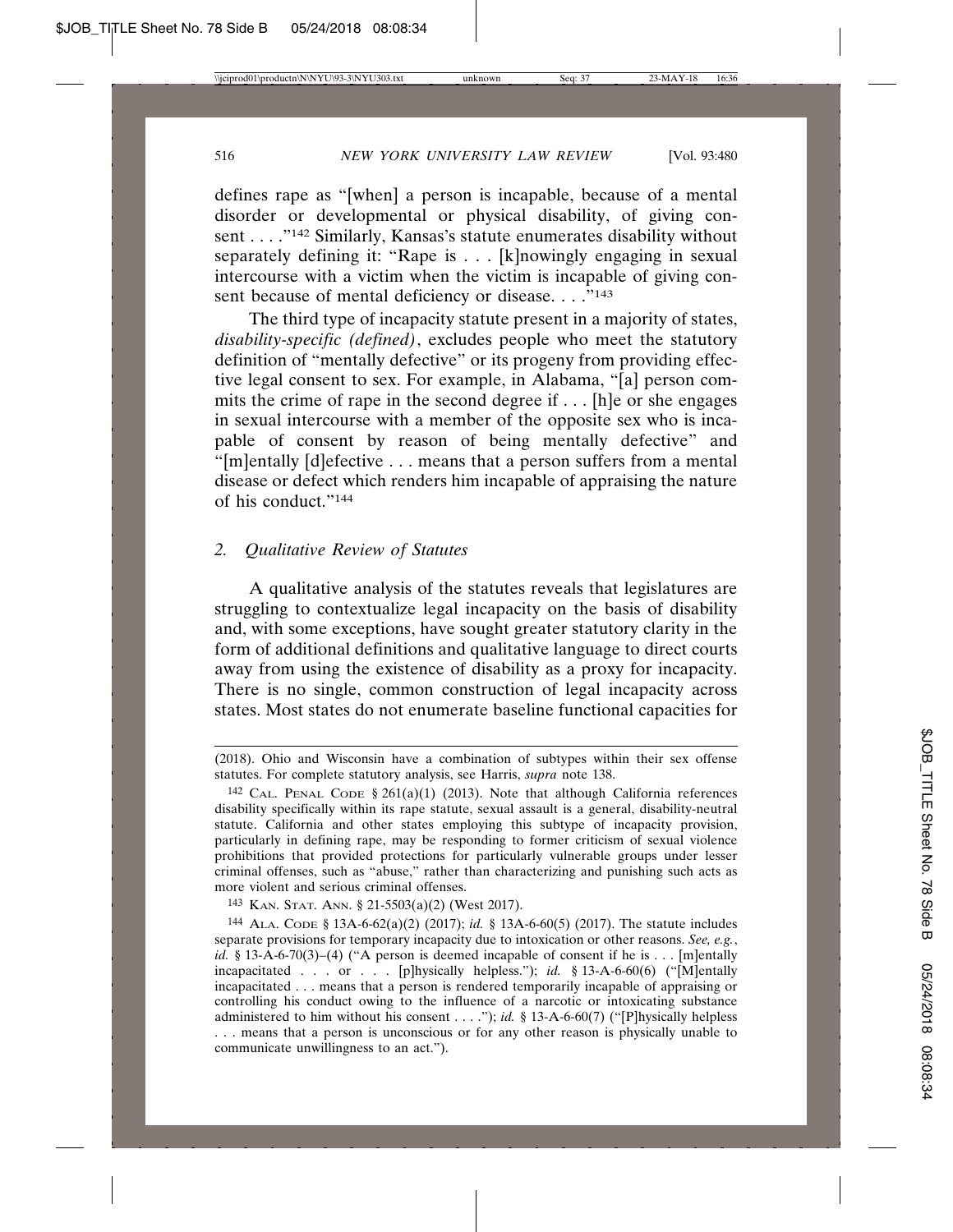an individual to consent to sex;<sup>145</sup> rather, statutes articulate some skeletal version of the "nature and consequences test"146 and, in some instances, functional capacities can be extracted from negative statements about what incapacity looks like. Thus, an ability to understand or appraise sexual conduct includes the ability to discern: its "distinctly sexual" nature in Arizona,<sup>147</sup> "potential for harm to that person" in Alaska,<sup>148</sup> the "quality" of the conduct in Mississippi,<sup>149</sup> "lewd and lascivious conduct" in Vermont,150 or, generally, ability to evaluate the "nature of the person's own conduct" in Montana.151 The ability to give "knowing" and "voluntary" consent includes: acting "freely and voluntarily and hav[ing] knowledge of the . . . transaction involved" in California,152 understanding that the individual has a right to say no or withdraw consent in Maine,153 the ability to "freely arrive[ ] at an independent choice as to whether or not to engage in sexual conduct" in New Hampshire,<sup>154</sup> and the ability to "apprais[e]

147 ARIZ. REV. STAT. ANN. § 13-1401(7)(b) (2017) ("For the purposes of this subdivision, 'mental defect' means the victim is unable to comprehend the distinctively sexual nature of the conduct or is incapable of understanding or exercising the right to refuse to engage in the conduct with another.").

148 ALASKA STAT. ANN. § 11.41.470(4) (West 2017) ("'[M]entally incapable' means suffering from a mental disease or defect that renders the person incapable of understanding the nature or consequences of the person's conduct, including the potential for harm to that person.").

149 MISS. CODE ANN. § 97-3-97(b) (West 2017) ("'[M]entally defective person' is one who suffers from a mental disease, defect or condition which renders that person temporarily or permanently incapable of knowing the nature and quality of his or her conduct.").

150 VT. STAT. ANN. tit. 13, § 3254(2)(A), (D) (West 2017) (defining a person acting without consent as having knowledge that the other person was "mentally incapable of resisting, or declining consent to, the sexual act or lewd and lascivious conduct, due to a mental condition or a psychiatric or developmental disability").

151 MONT. CODE ANN. § 45-2-101(40) (West 2017) ("'Mentally disordered' means that a person suffers from a mental disease or disorder that renders the person incapable of appreciating the nature of the person's own conduct.").

152 CAL. PENAL CODE § 261.6 (West 2017) ("'[C]onsent' shall be defined to mean positive cooperation in act or attitude pursuant to an exercise of free will. The person must act freely and voluntarily and have knowledge of the nature of the act or transaction involved.").

<sup>153</sup> Me. Rev. Stat. Ann. tit. 17-A,  $\S$  253(2)(C) (2017) ("'Mental disability' ... which in fact renders the other person substantially incapable of appraising the nature of the contact involved or of understanding that the person has the right to deny or withdraw consent.").

154 N.H. REV. STAT. ANN. § 632-A:2(I)(h) (2017) ("When ... the victim has a disability that renders him or her incapable of freely arriving at an independent choice as to whether

<sup>&</sup>lt;sup>145</sup> While perhaps more administrable, this would create other problems with respect to who has or can develop these functional capabilities and require explicit normative statements that would likely prove politically impossible or undesirable.

<sup>146</sup> "Nature and consequences" refers to a person's inability because of disability or other impairment to understand or appraise the nature and consequences of the sexual act. *See infra* Part II.B (discussing the judicial tests that have developed at common law).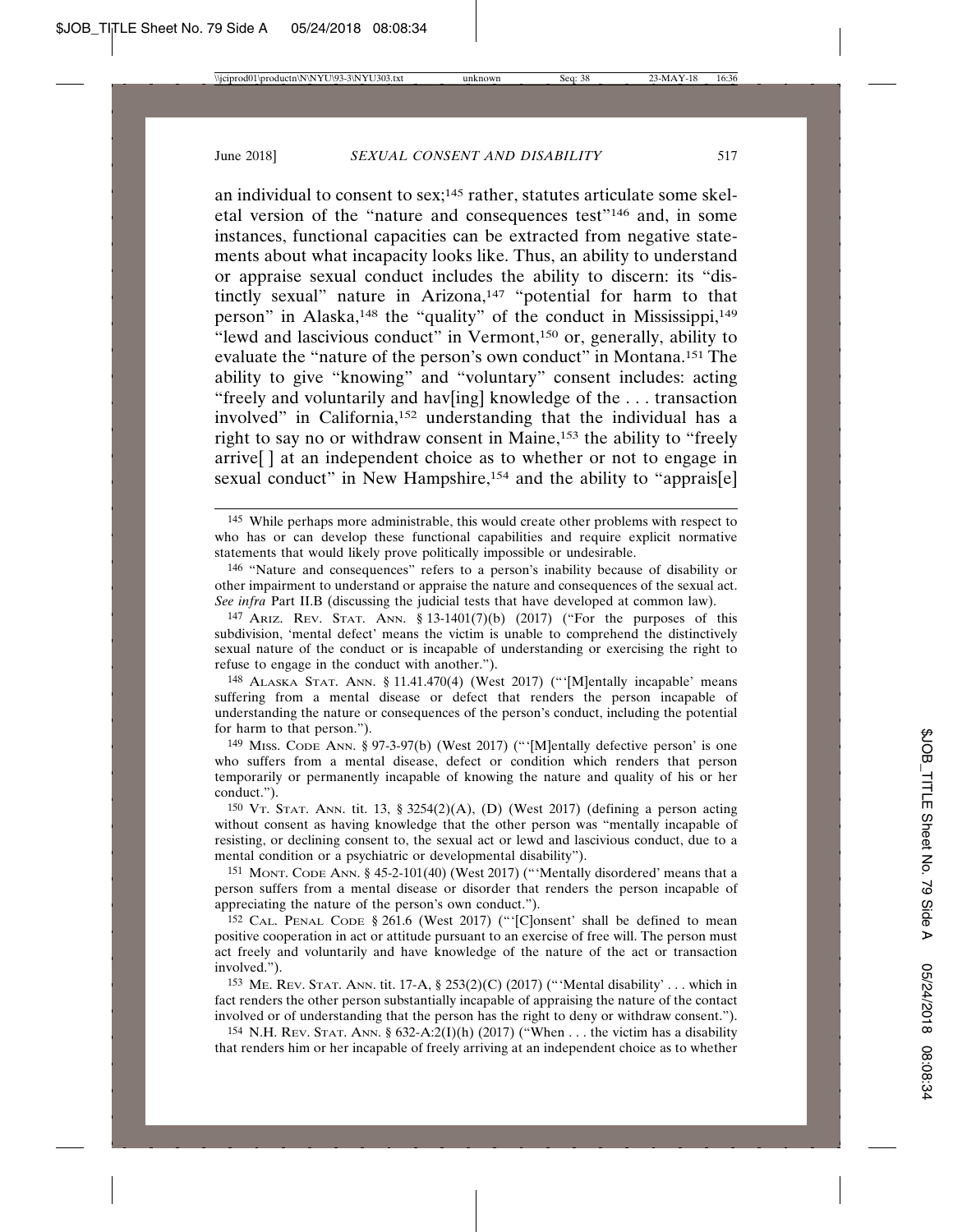the nature of his or her conduct," "resist[]," "and communicate unwillingness to submit to the act" in North Carolina.155 The ability to exercise "judgment" includes: "know[ing] the right and wrong of conduct in sexual matters" in Iowa156 and the ability to give "a reasoned consent" in Minnesota.157

Many state definitions of incapacity adopt a conception of mental disability that privileges medical expertise in its assessment and identification.158 By privileging medical definitions and diagnostic categories of disability, states legislate the scope and content of relevant evidence and preferred expertise.159 Whether an individual has a "mental disease or defect that renders them incapable" of understanding the sexual decision and its consequences also generalizes the inquiry,<sup>160</sup> making it about whether  $X$  diagnosis manifests in impaired

156 IOWA CODE ANN. § 709.1(2) (West 2017) ("Such other person is suffering from a mental defect or incapacity which precludes giving consent, or lacks the mental capacity to know the right and wrong of conduct in sexual matters.").

157 MINN. STAT. ANN. § 609.341(6) (West 2017) ("'Mentally impaired' means that a person, as a result of inadequately developed or impaired intelligence or a substantial psychiatric disorder of thought or mood, lacks the judgment to give a reasoned consent to sexual contact or to sexual penetration.").

158 *See, e.g.*, DEL. CODE ANN. tit. 11, § 761(a) (West 2017) (defining "cognitive disability" as "developmental disability . . . including, but not limited to, delirium, dementia and other organic brain disorders for which there is an identifiable pathologic condition, as well as nonorganic brain disorders commonly called functional disorders . . . [and] mental retardation, severe cerebral palsy, and any other condition found to be closely related to mental retardation"); Ky. REV. STAT. ANN.  $\S$  510.060(1)(a) (West 2017) ("person who is incapable of consent because he or she is an individual with an intellectual disability"); MD. CODE ANN., CRIM. LAW § 3-301(f) (West 2017) (defining a "substantially cognitive impaired individual" as one who "suffers from an intellectual disability or a mental disorder").

159 *See, e.g.*, Warren v. Kentucky, No. 2003-SC-0138-MR, 2004 WL 2364478, at \*5–6 (Ky. Oct. 21, 2004) (addressing relevance of evidence of disability diagnosis—e.g., testimony that the victim received social security benefits and had a representative payee, and that victim received special education services while she was a student—and finding the evidence relevant even though the prosecution did not allege that the victim lacked the ability to consent as it rebutted the defendant's claim that the charge was fabricated).

160 This language reflects the operative legal inquiry in a number of states. In Alabama, for example, a person is "incapable of consent" by being "mentally defective." ALA. CODE  $§$  13A-6-70(c)(2) (2017). The statute defines "mentally defective" as "a person [that] suffers from a mental disease or defect which renders him incapable of appraising the nature of his conduct." ALA. CODE § 13A-6-60(5) (2017). *See also* ARK. CODE ANN. § 5- 14-101(4) (West 2017); HAW. REV. STAT. ANN. § 707-700 (2017); OR. REV. STAT. ANN. § 163.305(2) (West 2017); S.C. CODE ANN. § 16-3-651(e) (2017).

or not to engage in sexual conduct, and the actor knows or has reason to know that the victim has such a disability.").

<sup>155</sup> N.C. GEN. STAT. ANN. § 14-27.20(1) (West 2017) ("Mental disorder . . . which temporarily or permanently renders the victim substantially incapable of appraising the nature of his or her conduct, or of resisting the act of vaginal intercourse or a sexual act, or of communicating unwillingness to submit to the act of vaginal intercourse or a sexual act.").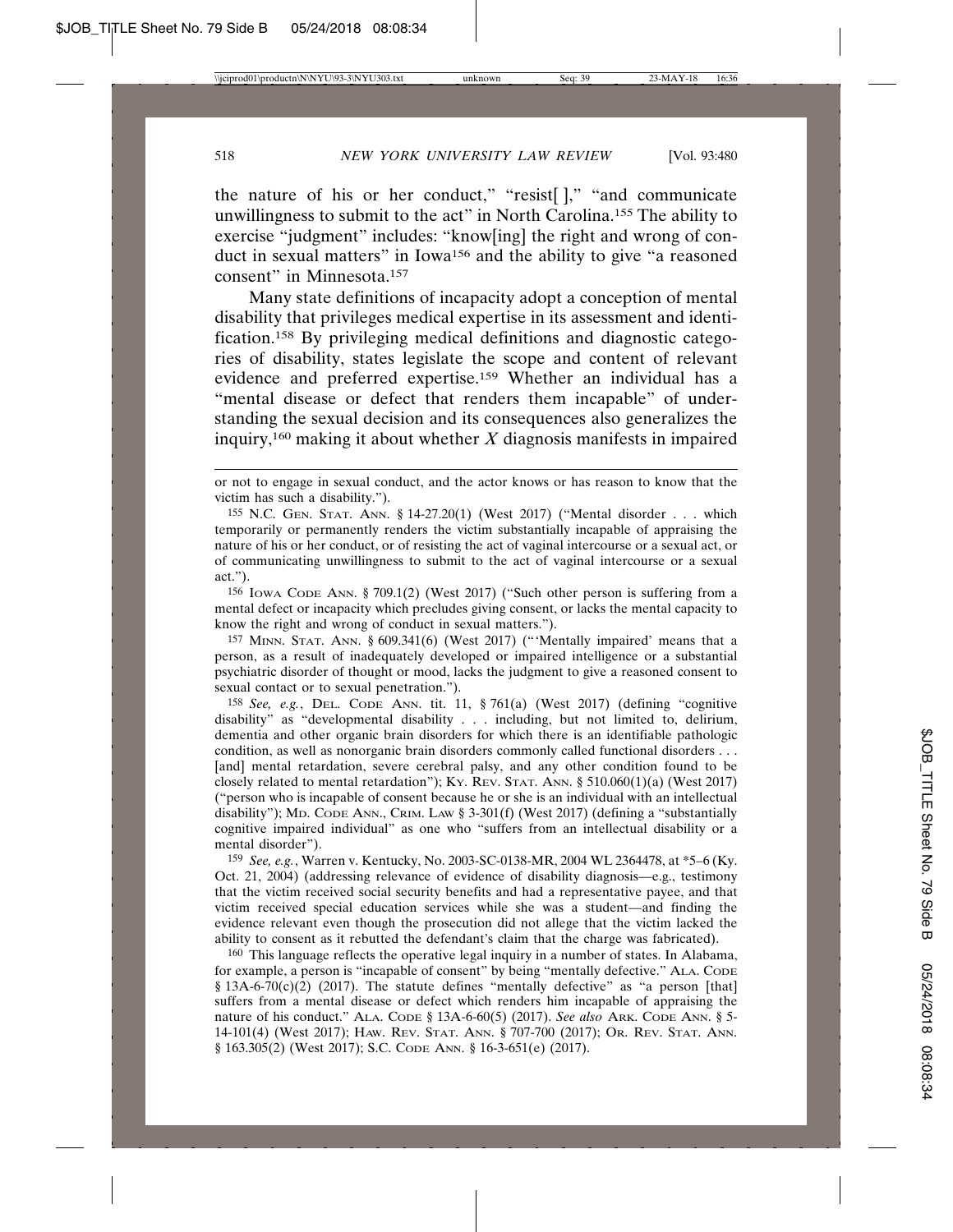reasoning, judgment, and information processing rather than whether the individual possessed the adaptive abilities to make the sexual decision at issue.<sup>161</sup> Consider Texas's definition of "[d]isabled individual" for purposes of sexual offenses: "[A] person older than 13 years of age who by reason of age or physical or mental disease, defect, or injury is substantially unable to protect the person's self from harm or to provide food, shelter, or medical care for the person's self."162 While not a categorical prohibition such as one in Louisiana tied to a set intelligence quotient  $(IQ)$ ,<sup>163</sup> or one that explicitly enumerates medical diagnoses,164 read broadly, Texas's statutory language suggests that an individual's limited adaptive capabilities, such as the need for supported living or personal assistance, might qualify as proof that the person is "disabled" for purposes of sexual decisionmaking.165

Of note is that the Texas state legislature in 2015 changed the definition of "disabled" from a prior (and also recent) amendment

<sup>161</sup> The privileging of medical expertise reflects a deeply-rooted history of pathologizing non-normative differences that cut across race, class, gender, and sexual identity and served as a state-sponsored means to disenfranchise minority groups in the United States. It reflects a principal tension in disability rights law to wed medical science and disability in legal definitions, particularly those in welfare benefits legislation. *Cf.* Bagenstos, *supra* note 55, at 10–19 (discussing a shift from social welfare paradigms to civil rights).

<sup>162</sup> TEX. PENAL CODE ANN. § 22.021(b)(3) (West 2017).

<sup>163</sup> *See* LA. STAT. ANN. § 14:42(A)(6) (2017) ("[V]ictim is prevented from resisting the act because the victim suffers from a . . . mental infirmity."); *id.* § 14:42(C)(2) ("Mental infirmity' means a person with an intelligence quotient of seventy or lower.").

<sup>164</sup> *See, e.g.*, MICH. COMP. LAWS ANN. § 750.520a(i) (West 2017) ("'Mentally disabled' means 'that a person has a mental illness, is intellectually disabled, or has a developmental disability.'").

<sup>165</sup> Further, such definition is directly at odds with Texas's reform efforts in the guardianship arena. Texas recently passed legislation, the first of its kind nationally, giving legal recognition to supported-decisionmaking agreements between the individual with a mental disability and a designated "supporter" as an alternative to the appointment of a legal guardian. See Supported Decision-Making Agreement Act, Tex. Est. Code ANN. §§ 1357.001–1357.102 (West 2017). Legislators passed House Bill 39 and Senate Bill 1881 during the 84th Texas Legislative Session in 2015. *See* H.B. 39, 84th Leg., Reg. Sess. (Tex. 2015); S.B. 1881, 84th Leg., Reg. Sess. (Tex. 2015). Yet in the context of sexual consent, Texas appears to use evidence of supported decisionmaking as evidence of incapacity to make sexual decisions. On a more theoretical level, the conception of incapacity as synonymous with requiring support runs counter to such theories as Martha Albertson Fineman's shared vulnerability as part of the human condition or Martha Nussbaum's notion of capabilities. *See, e.g.*, Martha Albertson Fineman, *The Vulnerable Subject: Anchoring Equality in the Human Condition*, 20 YALE J.L. & FEMINISM 1, 12 (2008) ("The vulnerability approach recognizes that individuals are anchored at each end of their lives by dependency and the absence of capacity."); Martha C. Nussbaum, HUMAN CAPABILITIES, FEMALE HUMAN BEINGS, *in* WOMEN, CULTURE, AND DEVELOPMENT: A STUDY OF HUMAN CAPABILITIES 61, 78 (Martha Nussbaum & Jonathan Glover eds., 1995) ("All human beings participate (or try to) in the planning and managing of their own lives, asking and answering questions about what is good and how one should live. Moreover, they wish to enact their thought in their lives—to be able to choose and evaluate, and to function accordingly.").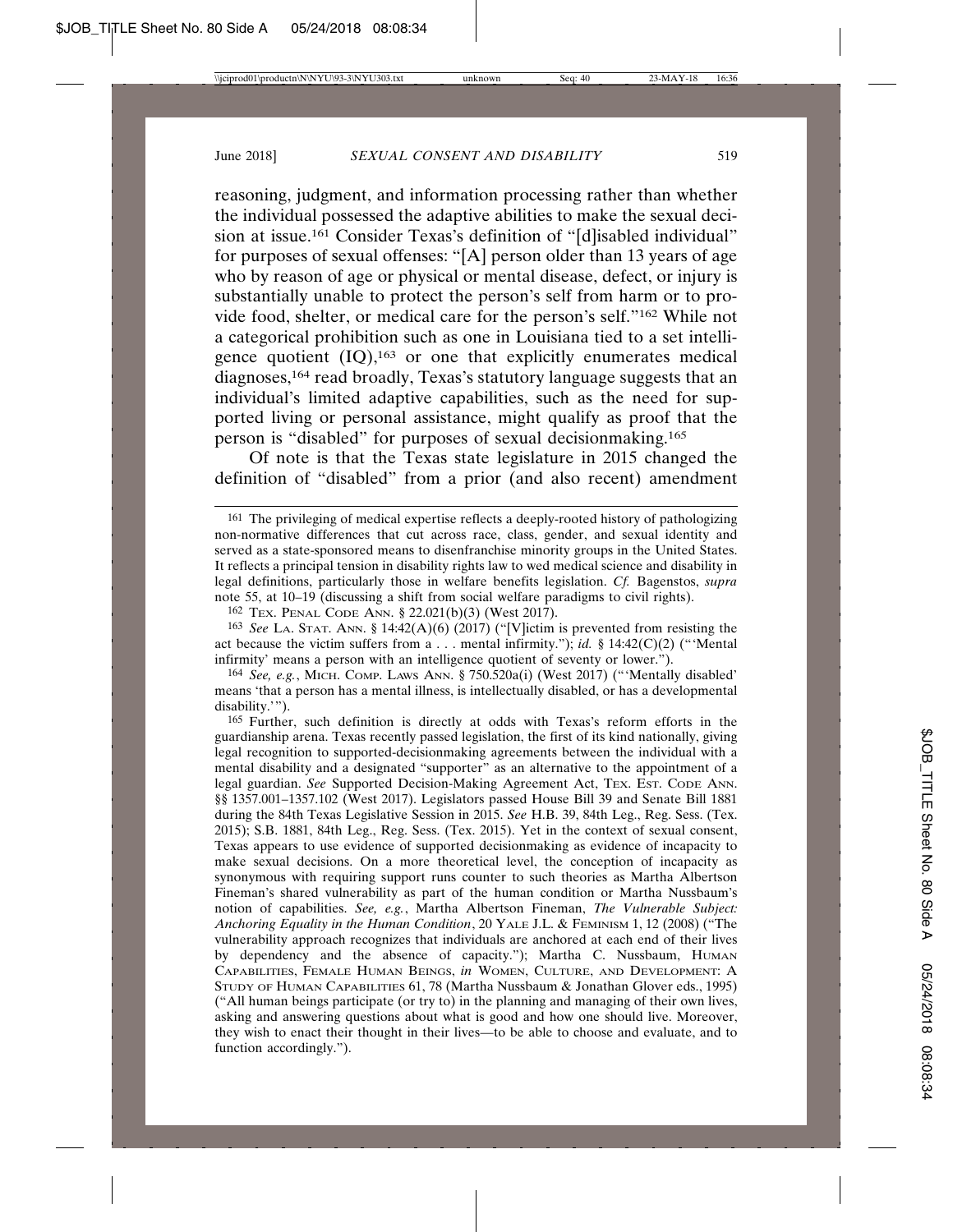that enumerated specific categories of disability.166 Texas currently has a bill pending that would eliminate reference to disability in its sexual assault statute such that people with temporary and permanent mental impairments would be adjudged under the same section and found incapable of consent if they were "incapable of appraising the nature of the act."167 Though the goal of the bill is not to address disability, disability ends up being addressed explicitly or implicitly as part of the broader legislative efforts to clarify and streamline the interpretive process.168

While many states have amended statutory provisions on sexual incapacity over the last twenty years,<sup>169</sup> few have made substantive

167 H.B. 265, 85th Leg., 1st Sess. (Tex. 2017).

168 Consider the current efforts of the American Law Institute (ALI) to reform section 213 of the Model Penal Code on Rape and Sexual Assault. *See Model Penal Code: Sexual Assault and Related Offense*s, AM. LAW INST., https://www.ali.org/projects/show/sexualassault-and-related-offenses/ (last visited Jan. 8, 2018). Though the impetus for reform is not disability-specific, nevertheless, the overhaul includes attempts to streamline tests for incapacity on the basis of disability. *See* Stephen J. Schulhofer, *Reforming the Law of Rape*, 35 L. & INEQ. 335, 343–52 (2017) (discussing his proposed provisions involving "prohibited kinds of force, fraud, coercion, exploitation, and vulnerability" before the ALI in its revision of the sexual offense provisions of the Model Penal Code). The ALI recommends returning to a bright line test for legal incapacity—chronological or mental age of twelve years or below—essentially applying the statutory rape model to mental disability. The proposal to use mental age as the evaluative tool is particularly problematic given the research on its unreliability.

169 Twenty-three states have made at least one revision (or such revision is pending) to the sex offense provisions on incapacity on the basis of mental disability: Arizona, Arkansas, Connecticut, Delaware, Idaho, Indiana, Iowa, Kentucky, Louisiana, Maryland, Massachusetts, Michigan, Montana, New Hampshire, New Jersey, New York, North Carolina, Oregon, Rhode Island, Texas, Utah, Vermont, and Wyoming. *See* Harris, *supra* note 33. Other states, such as Idaho, Louisiana, Michigan, New Jersey, Texas, and Wyoming, have made more than one amendment to statutory language on incapacity to consent over the past twenty years (broader than just incapacity on the basis of mental disability). *See id.* For example, Louisiana has amended its statute on sexual offenses at least four times ranging from shifts in the degrees of the offenses, grammatical edits, and amendments to terminology regarding mental disability. *See, e.g.*, H.B. 604, 2001 Leg., Reg. Sess. (La. 2001) (removing aggravated oral battery); S.B. 659, 2004 Leg., Reg. Sess. (La. 2004) (renaming second degree sexual battery from "aggravated" to "second degree"); H.B. 232, 36th Leg., Reg. Sess. (La. 2010) (changing the grammar of LA. STAT. ANN. § 43(2) (2017) from "[w]hen the victim is incapable, through unsoundness of mind" to "[w]hen the victim, through unsoundness of mind, is temporarily or permanently incapable"); H.B. 139, 41st Leg., Reg. Sess. (La. 2015) (changing titles of rape and sexual assault offenses). *Compare* H.B. 269, 1997 Leg., Reg. Sess. (La. 1997) (defining "mental infirmity" to mean "a person with an intelligence quotient of seventy or lower"), *with* LA. STAT. ANN.  $\S$  43.1(A)(3) (including new language for "mental infirmity" reading

<sup>166</sup> TEX. PENAL CODE ANN. § 22.04 (West 2017). The new definition says that a "disabled individual" refers to someone "(A) with one or more of the following: (i) autism spectrum disorder. . .; (ii) developmental disability. . .; (iii) intellectual disability. . .; (iv) severe emotional disturbance. . .; or (v) traumatic brain injury. . .; or (B) who otherwise . . . is substantially unable to protect the person's self from harm or to provide food, shelter, or medical care for the person's self." *Id.*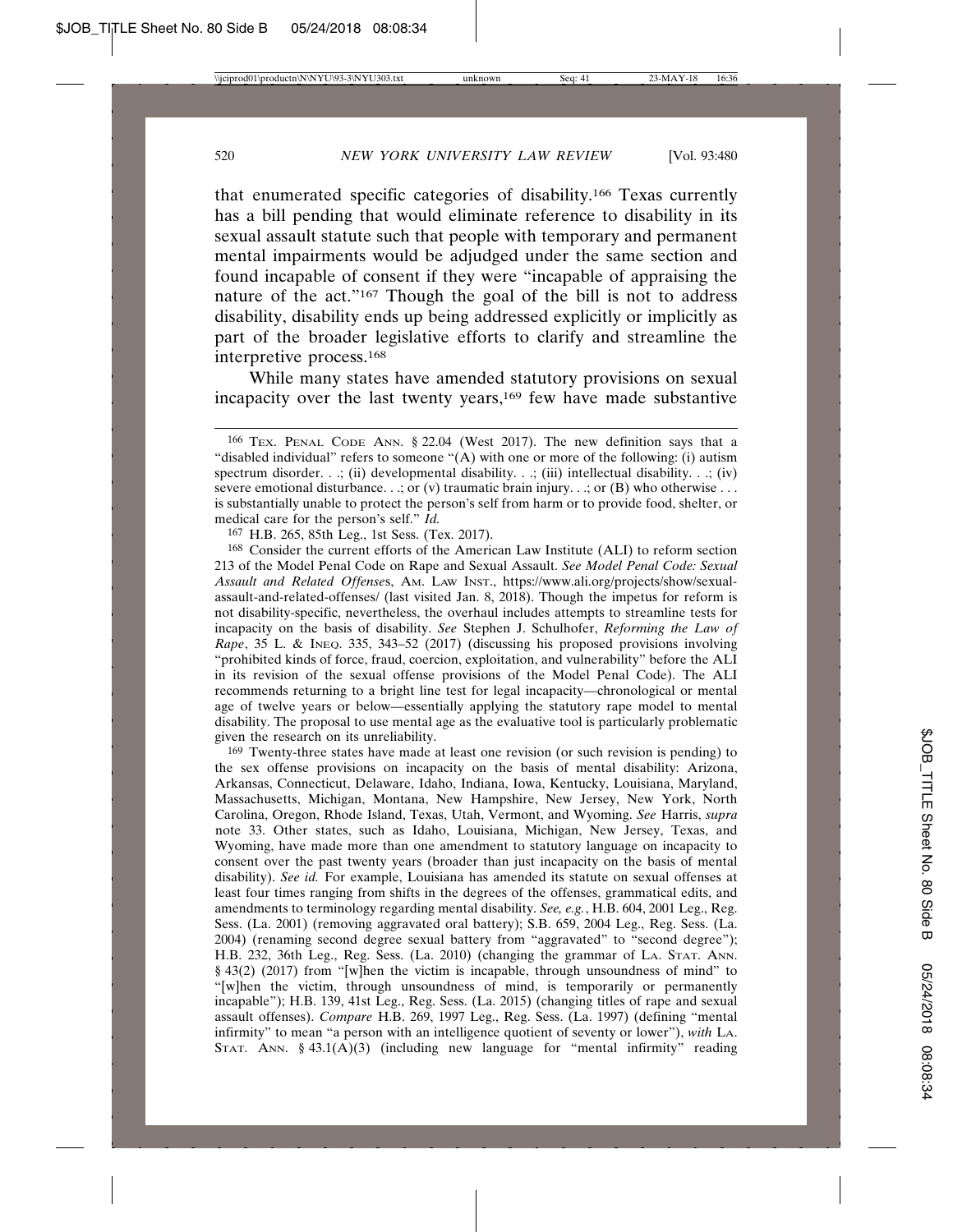amendments that significantly change the statutory meaning or legal standard itself, other than to further entrench medical diagnostic categories within legal definitions of incapacity. Most of the statutory amendments regarding incapacity reflect a decision to remove antiquated references to "idiocy," "imbecility," "feeblemindedness," and "mental retardation" based on a more widely held view of their stigmatizing quality.170 Changes in terminology have significant expressive value.171 Twenty-eight years after the promulgation of the Americans with Disabilities Act, and eight years after President Obama signed Rosa's Law172 calling for federal and state expungement of stigmatizing and antiquated statutory references to intellectual and developmental disabilities, only two state statutes continue to use "mental retardation" explicitly in substantive definitions of sexual offenses.173 However, twenty-two states continue to use "mentally defective" or its variants including "unsoundness of mind" to show

171 *See, e.g.*, Denno, *supra* note 25, at 342–43 (contending that terms like "mentally defective," "idiocy," and "imbecility" are problematic and encourages the perception that mental retardation is static); Robert Sandieson, *A Survey on Terminology that Refers to People with Mental Retardation/Developmental Disabilities*, 33 EDUC. & TRAINING IN MENTAL RETARDATION & DEVELOPMENTAL DISABILITIES 290, 291 (1998) (discussing the literature on the stigmatizing effect of terminology used in reference to people with intellectual disabilities); *see also* Denno, *supra* note 25, at 342 (noting that the American Association of Mental Deficiency changed its name to American Association on Mental Retardation (AAMR) in 1987 "for the sole purpose of eliminating any reference to a label it considered 'outmoded' and 'pejorative'"). The AAMR subsequently changed its name to the American Association for Intellectual and Developmental Disabilities in 2007. Press Release, Am. Ass'n on Mental Retardation, World's Oldest Organization on Intellectual Disability Has a Progressive New Name (Nov. 27, 2006), http://www.prnewswire.com/newsreleases/worlds-oldest-organization-on-intellectual-disability-has-a-progressive-new-name-56524127.html.

172 Rosa's Law, Pub. L. No. 111-256, 124 Stat. 2643 (2010) (codified as amended in scattered sections of 20 U.S.C.A., 29 U.S.C.A., and 41 U.S.C.A.).

173 *See* N.C. GEN. STAT. ANN. § 14-27.20(1) (West 2017) ("'Mentally disabled' means (i) a victim who suffers from mental retardation."); DEL. CODE ANN. tit. 11, § 761(a) (West 2017) (defining "cognitive disability," which is used in the substantive offenses, to explicitly include "mental retardation").

<sup>&</sup>quot;incapable, through unsoundness of mind, of understanding the nature of the act") (repealed 2015).

<sup>170</sup> In 2013, Connecticut, for example, replaced the term "mentally defective" with "person is impaired because of a mental disability or disease." H.B. 6641, 2013 Gen. Assemb., Jan. Sess. (Conn. 2013); *see also* CONN. GEN. STAT. ANN. § 53a-71(a)(2) (West 2017) (containing the updated language); *Connecticut Judiciary Committee Transcript, March 25, 2013*, 2013 Gen. Assemb., Reg. Sess. (Conn. 2013) (statement of Rebekah Diamond) (providing arguments in favor of the amendment, including that derogatory language such as "mentally defective" "invite[s] the public to think of those who are disabled . . . as less than the rest of us" and keeps people with disabilities institutionalized); *Connecticut Senate Transcript, May 16, 2013*, 2013 Gen. Assemb., Reg. Sess. (Conn. 2013) (statement of Sen. Eric Coleman) (recognizing the importance of this bill to strike out the offensive terminology "mentally defective").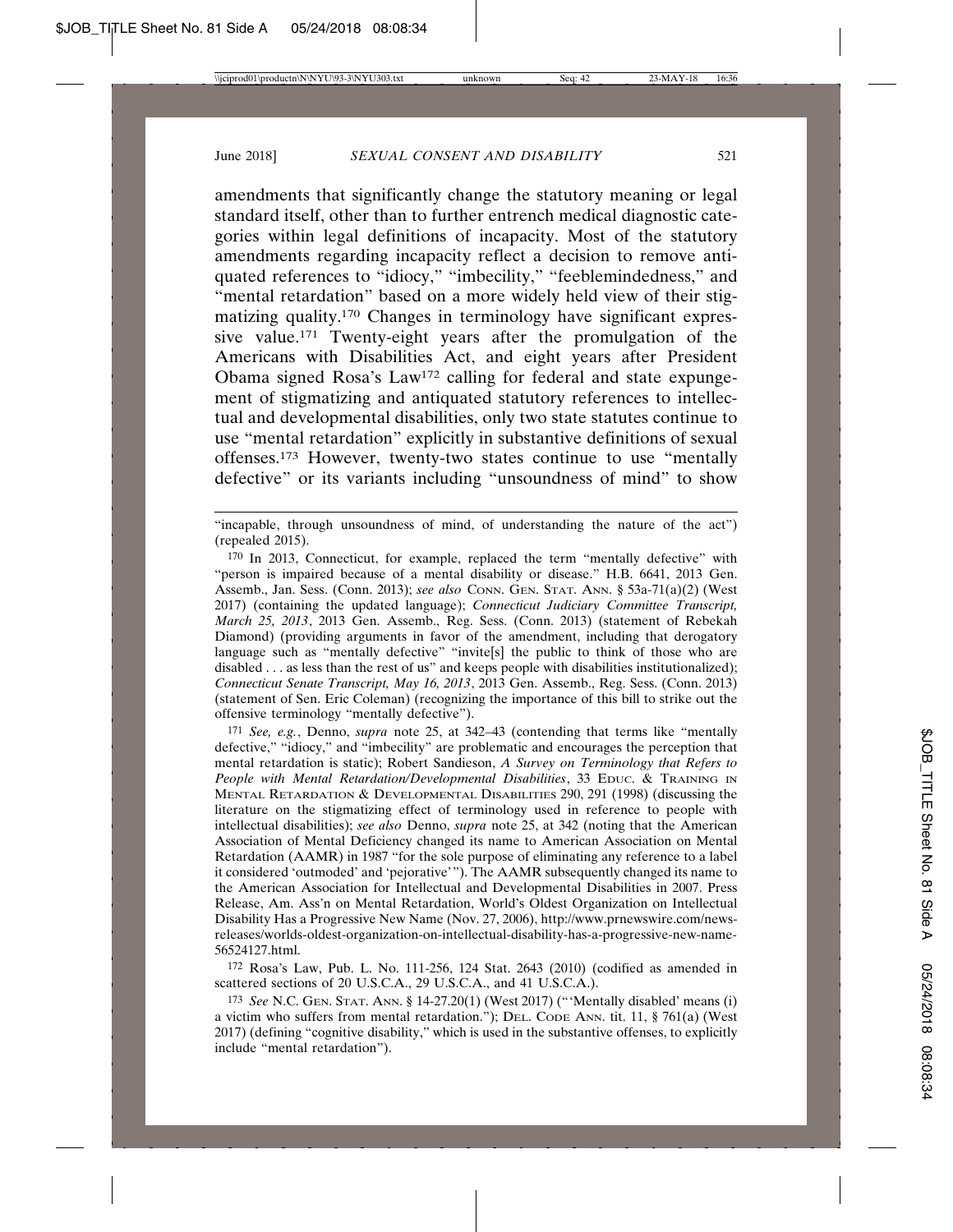incapacity to consent to sex.174 Other states incorporate definitions of mental disability from social welfare statutes where definitions of disability track medical diagnoses for purposes of entitlement to public benefits, programs, and services as discussed previously. For example, Delaware uses the term "cognitive disability" in its criminal sexual offenses and its definition offers a list of included medical diagnoses including "developmental disability," "delirium, dementia and other organic brain disorders," "mental retardation, severe cerebral palsy, and any other condition found to be closely related to mental retardation."175

While some states have added or revised definitions of disability (sometimes making only cosmetic changes to reflect new terminology), others have included statutory language that qualifies the degree of impairment necessary to be adjudged incapable of sexual consent requiring that the disability render the person "substantially incapable of appraising the nature of the conduct."176 Still other

175 DEL. CODE ANN. tit. 11, § 761(a) (West 2017).

176 *See, e.g.*, ME. REV. STAT. ANN. tit. 17A, § 253 (2)(C) (2017) ("[S]ubstantially incapable of appraising the nature of the contact"); N.C. GEN. STAT. ANN. § 14-27.20(1) (West 2017) ("[S]ubstantially incapable of appraising the nature of his or her conduct") OHIO REV. CODE ANN. § 2907.02 $(A)(1)(c)$  (West 2017) ("No person shall engage in sexual conduct with another  $\dots$  when  $\dots$  [t]he other person's ability to resist or consent is substantially impaired because of a mental or physical condition . . . ."). Most recently, in 2016, Maryland amended its provision on incapacity to replace the previously defined term

<sup>&</sup>lt;sup>174</sup> Nine states continue to use the term "mentally defective": ALA. CODE  $\S$  13A-6-70(c) (2018) (Alabama), ARK. CODE ANN. § 5-14-101(4) (2017) (Arkansas), FLA. STAT. § 794.011(1)(b) (2017) (Florida), HAW. REV. STAT. § 707-700 (2017) (Hawaii), MISS. CODE ANN. § 97-3-97(b) (2017) (Mississippi), OR. REV. STAT. ANN. § 163.305(3) (2018) (Oregon), S.C. CODE ANN. § 16-3-651 (2018) (South Carolina), TENN. CODE ANN. § 39-13- 501(3) (2013) (Tennessee), and W. VA. CODE § 61-8B-1(3) (2007) (West Virginia). Two states use "unsoundness of mind": IDAHO CODE § 18-6101(3) (2018) (Idaho) and OKLA. STAT. ANN. tit. 21, § 1114 $(A)(2)$  (2017) (Oklahoma). An additional eleven states use mental "defect," "condition," "disorder," or "disease": ARIZ. REV. STAT. ANN. § 13- 1401(7)(b) (2015) (Arizona), IND. CODE § 35-42-4-1(3) (2014) (Indiana), IOWA CODE § 709.1(2) (2017) (Iowa), KAN. STAT. ANN. § 21-5503(a) (2018) (Kansas), MO. ANN. STAT. § 566.030 (2017) (Missouri), MONT. CODE ANN. § 45-2-101(40) (2017) (Montana), N.M. STAT. ANN. § 30-9-10(A)(4) (2018) (New Mexico), N.D. CENT. CODE § 12.1-20-07(1)(b) (2017) (North Dakota), OHIO REV. CODE ANN. § 2907.02(A)(1)(c) (LexisNexis 2008) (Ohio), 11 R.I. GEN. LAWS ANN. § 11-37-2 (1) (2017) (Rhode Island), and UTAH CODE ANN. § 76-5-402(1) (2017) (Utah). Ohio's definition of "sexual battery" omits reference to mental disability as the reason for incapacity. *See* OHIO REV. CODE ANN. § 2907.03(A)(2) (LexisNexis 2017) ("No person shall engage in sexual conduct with another, not the spouse of the offender, when any of the following apply: . . . (2) The offender knows that the other person's ability to appraise the nature of or control the other person's own conduct is substantially impaired."). Note that Ohio's definition of rape, however, predicates incapacity on the presence of a mental disability that renders the person "substantially impaired because of a mental or physical condition." OHIO REV. CODE ANN. § 2907.02(A)(1)(c) (LexisNexis 2017). For complete statutory analysis, see Harris, *supra* note 138.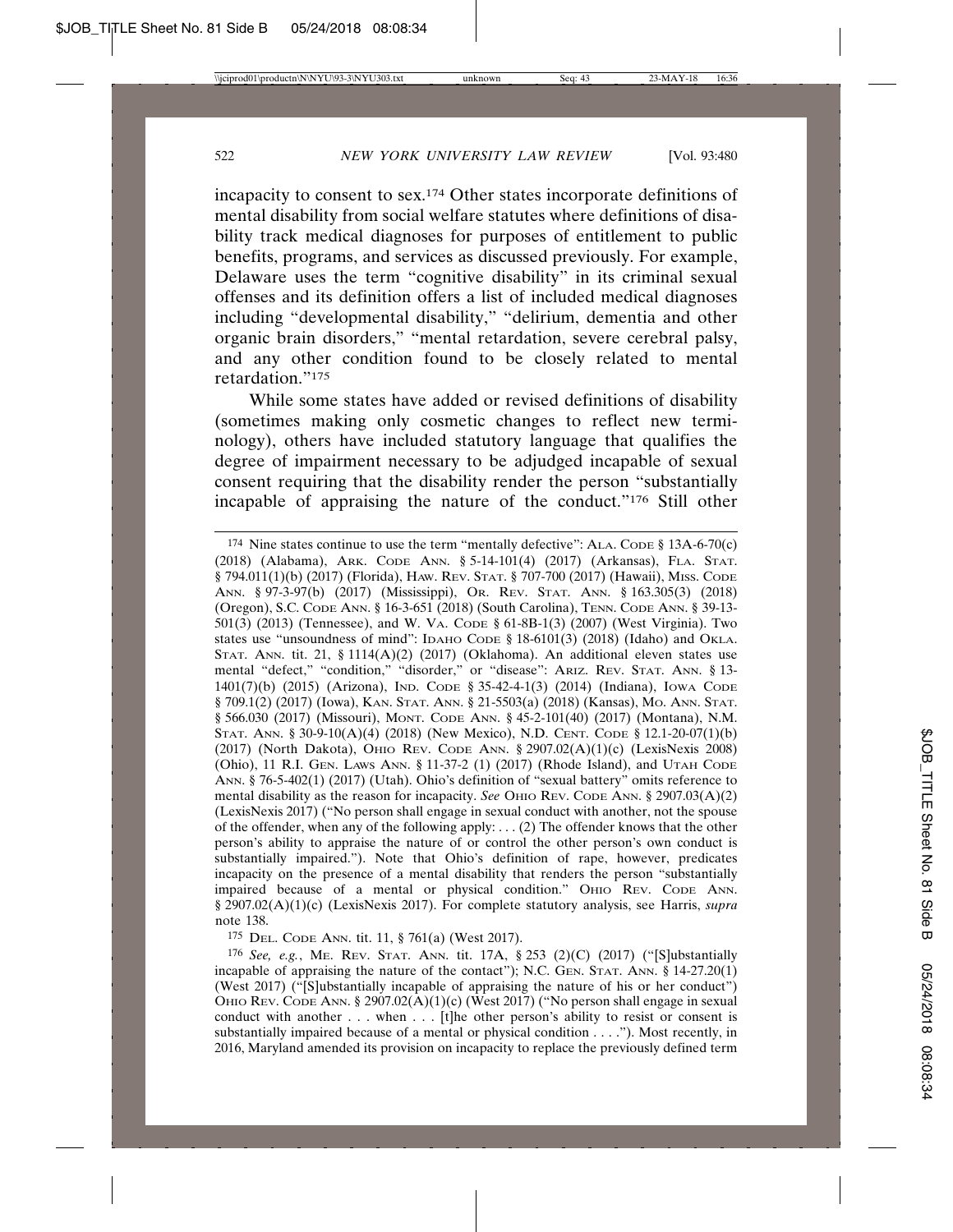states, including Arkansas and California, have explicitly stated in the statute that the existence of disability is not a proxy for legal incapacity to consent.177

Even where there is an effort to define in more detail the degree of impairment that is considered within the statute, states have not provided greater clarity with respect to a defendant's knowledge of the victim's incapacity to consent. Whether a state structurally defines a defendant's knowledge of the victim's incapacity as an element of the offense (including as a part of consent) or as an affirmative defense determines who has the burden of proof in the case.178 In thirty-seven states and the District of Columbia, the defendant's knowledge of the victim's incapacity is either incorporated into the element of consent or is an explicit element of the substantive sex offense, assigning the burden of proof to the prosecution beyond a reasonable doubt.179 Three states include an affirmative defense for

178 *Compare, e.g.*, ARIZ. REV. STAT. ANN. § 13-1406(A) (2017) (making a defendant's knowledge an element of the offense by requiring the state to prove knowledge or intent beyond a reasonable doubt), *with* ARK. CODE ANN. § 5-14-102(e) (West 2017) ("When criminality of conduct depends on a victim's being incapable of consent because he or she is mentally defective or mentally incapacitated, it is an *affirmative defense* that the actor reasonably believed that the victim was capable of consent.") (emphasis added). Thus, Arkansas prosecutors do not have to prove defendant's knowledge to convict; rather, defendants can raise lack of knowledge as an affirmative defense and hold the burden of production (evidence) and persuasion (degree of certainty) by a preponderance of the evidence. For a discussion of the impact of burdens in criminal courts versus campus adjudication of sexual assault offenses see, for example, David DeMatteo et al., *Sexual Assault on College Campuses: A 50-State Survey of Criminal Sexual Assault Statutes and Their Relevance to Campus Sexual Assault*, 21 PSYCHOL., PUB. POL'Y, & L. 227, 229 (2015).

179 *See* ALASKA STAT. § 11.41.410(a)(3)(a) (2017) (Alaska); ARIZ. REV. STAT. ANN. § 13-1401(7)(b) (2015) (Arizona); CAL. PENAL CODE § 261(a)(1) (West 2013) (California); COLO. REV. STAT. §18-3-402 (2013) (Colorado); DEL. CODE ANN. tit. 11, § 770 (2010) (Delaware); D.C. CODE § 22-3002-3006 (2018) (District of Columbia); FLA. STAT. § 794.011 (4)(e)(5) (2017) (Florida); HAW. REV. STAT. § 707-730(1) (2017) (Hawaii); 720 ILL. COMP. STAT. 5/11-1.20(a)(2) (2016) (Illinois); IND. CODE § 35-42-4-1(3) (2014) (Indiana); KAN. STAT. ANN. § 21-5503(a) (2018) (Kansas); LA. STAT. ANN. § 14:41(A) (2017) (Louisiana); ME. STAT. tit. 17-A, § 253 (2)(C) (2017) (Maine); MD. CODE ANN., CRIM. LAW § 3-303(a)(1)(ii) (LexisNexis 2017) (Maryland); MASS. GEN. LAWS ANN. Ch. 265, § 22(a) (2018) (Massachusetts); MICH. COMP. LAWS § 750.520b(1)(g), (h) (2014) (Michigan); MINN. STAT. § 609.342(1)(e)(ii) (2007) (Minnesota); MO. REV. STAT. § 566.030

<sup>&</sup>quot;mentally defective" with "substantially cognitively impaired individual." MD. CODE ANN., CRIM. LAW § 3-301(f) (West 2016) (amended 2016).

<sup>177</sup> *See* ARK. CODE ANN. § 5-14-101(4) (West 2017) ("'Mentally defective' means that a person suffers from a mental disease or defect that renders the person: (i) Incapable of understanding the nature and consequences of a sexual act . . . . [D]etermination that a person is mentally defective *shall not be based solely on the person's intelligence quotient*.") (emphasis added); CAL. PENAL CODE  $\S 261(a)(1)$  (West 2017) ("Notwithstanding the existence of a conservatorship pursuant to the provisions of the Lanterman-Petris-Short Act . . . , the prosecuting attorney shall prove, as an element of the crime, that a mental disorder or developmental or physical disability rendered the alleged victim incapable of giving consent.").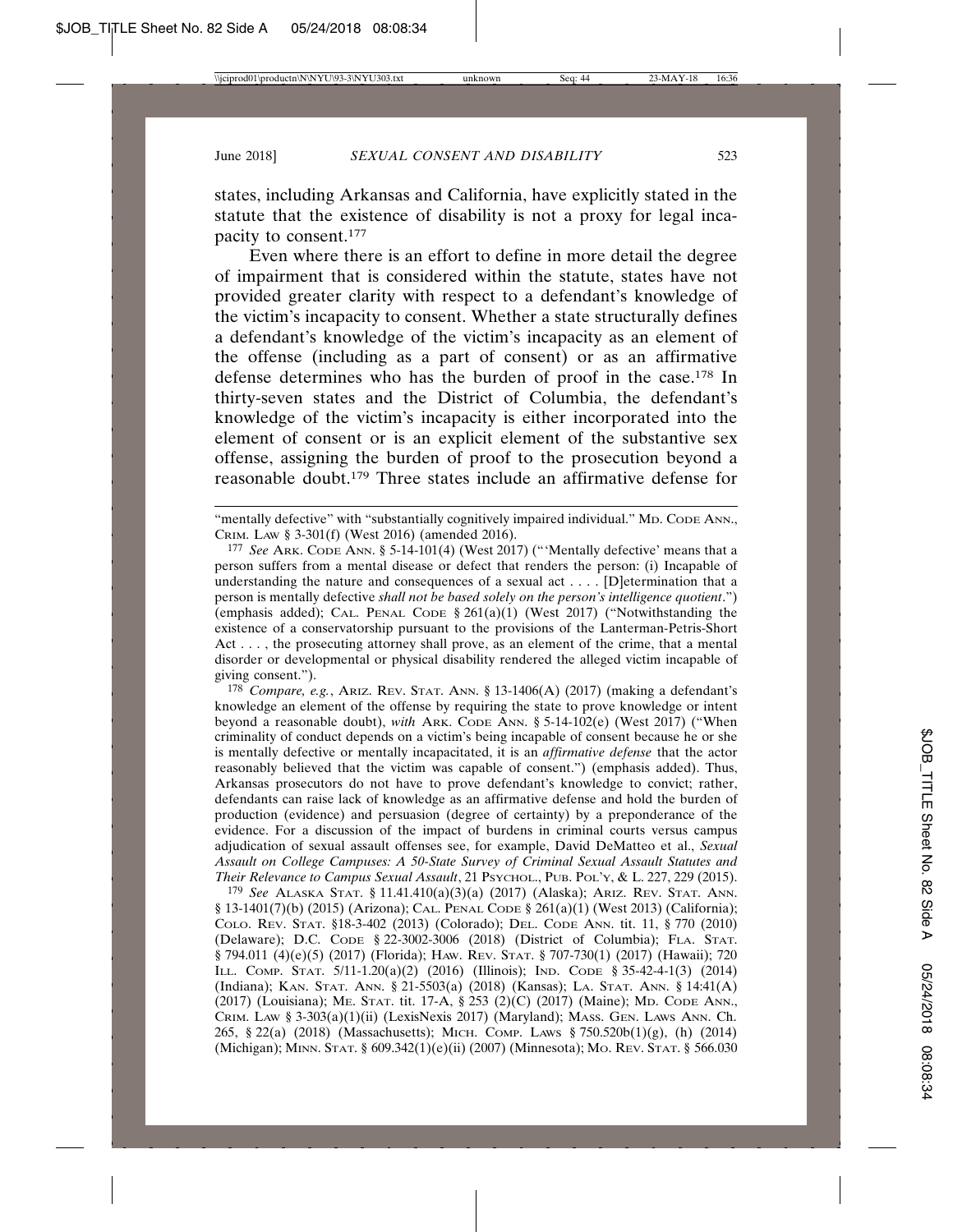defendant's lack of knowledge of the victim's incapacity to consent, assigning the burden of proof to the defendant.180 For example, in rape cases based on incapacity to consent because of mental defectiveness or incapacitation, a defendant in Arkansas has the burden of proving an "affirmative defense that that the actor reasonably believed that the victim was capable of consent" by a preponderance of the evidence.181 In Delaware, however, a defendant's knowledge is an element of the offense and the legislature explicitly rejects any affirmative defense based on defendant's lack of knowledge of the victim's incapacity.182 Other notable affirmative defenses include that

(2017) (Missouri); MONT. CODE ANN. § 45-5-502 (2017) (Montana); NEB. REV. STAT. § 28- 319(1)(a)-(b) (2018) (Nebraska); NEV. REV. STAT. § 200.366(1)(a) (2015) (Nevada); N.H. REV. STAT. ANN. § 632-a:2(I)(h) (2018) (New Hampshire); N.J. STAT. ANN. § 2C:14- 2(a)(7) (West 2014) (New Jersey); N.M. STAT. ANN. § 30-9-11(D)(2) (2009) (New Mexico); N.C. GEN. STAT. ANN. § 14-27.22(a) (2015) (North Carolina); N.D. CENT. CODE § 12.1-20-  $07(1)(b)$  (2017) (North Dakota); OHIO REV. CODE ANN. § 2907.02 $(A)(1)(c)$  (LexisNexis) 2008) (Ohio); 11 R.I. GEN. LAWS ANN. § 11-37-2(1) (2017) (Rhode Island); S.C. CODE ANN. § 16-3-654(1)(b) (2018) (South Carolina); S.D. CODIFIED LAWS § 22-22-1(3) (2018) (South Dakota); TENN. CODE ANN. § 39-13-503(a)(3) (2017) (Tennessee); TEX. PENAL CODE ANN. § 22.011(a)(1) (West 2017) (Texas); UTAH CODE ANN. § 76-5-402(1) (LexisNexis 2018) (Utah); VT. STAT. ANN. tit. 13, § 3252(a)(1) (2018) (Vermont); WIS. STAT. § 940.225(2)(g) (2013) (Wisconsin); Wyo. STAT. ANN. § 6-2-302(a)(iv) (2018) (Wyoming). This is compared to thirty-six states in 1997. *See* Denno, *supra* note 25, at 371. South Dakota has since addressed defendant's knowledge and Denno did not count the District of Columbia in 1997 at the time of her study. For complete statutory analysis, see Harris, *supra* note 138.

180 *See* ARK. CODE ANN. § 5-14-102(e) (West 2017); CONN. GEN. STAT. ANN. § 53a- $67(a)$  (West 2017); N.Y. PENAL LAW § 130.10(1) (McKinney 2017). The applicable burden of proof is defined by statute to be less than beyond a reasonable doubt, which could be either a preponderance of the evidence standard or a clear and convincing evidence standard. *See* Wright v. State, 254 S.W.3d 755, 757–58 (Ct. App. Ark. 2007) (discussing the appellant's burden to prove the affirmative defense by a preponderance of the evidence); People v. Bjork, 163 N.Y.S.2d 472, 477–78 (N.Y. App. Div. 2013) (citing N.Y. PENAL LAW § 25.00(2), which states "[w]hen a defense declared by statute to be an 'affirmative defense' is raised at a trial, the defendant has the burden of establishing such defense by a preponderance of the evidence"); *see also* State v. Tozier, 46 A.3d 960, 970–71, 971 n.8 (App. Ct. Conn. 2012) (noting legislative intent to not include an actor's knowledge of a victim's mental incapacity as an essential element of the crime).

<sup>181</sup> ARK. CODE ANN. § 5-14-102(e) (West 2017) (providing affirmative defense in rape cases that the actor did not know the victim was incapable of consent);  $\S 5{\text -}1{\text -}11{\text -}(\text{d}){\text -}1$ (requiring that affirmative defense be proven by a preponderance of the evidence). *See supra* note 53; *see also* N.Y. PENAL LAW § 130.10(1) (McKinney 2017) ("In any prosecution under this article in which the victim's lack of consent is based solely upon his or her incapacity to consent because he or she was mentally disabled, mentally incapacitated or physically helpless, it is an affirmative defense that the defendant, at the time he or she engaged in the conduct constituting the offense, did not know of the facts or conditions responsible for such incapacity to consent.")

182 *See* DEL. CODE ANN. tit. 11, § 1105(d) (West 2017) ("[I]t is no defense to an offense or sentencing provision . . . that the accused did not know that the victim was a vulnerable adult or that the accused reasonably believed the person was not a vulnerable adult unless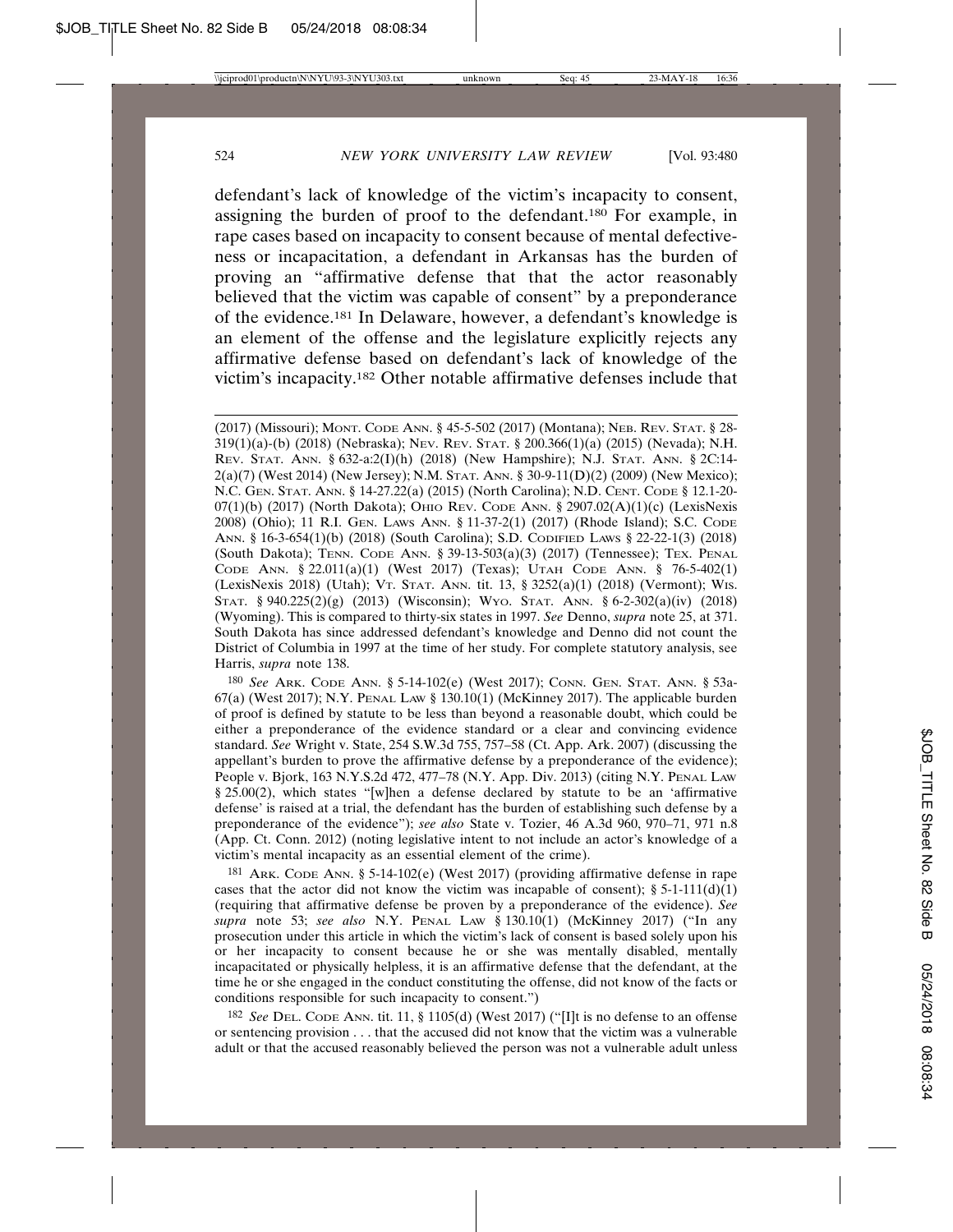the defendant has an intellectual or developmental disability or that the defendant and victim are spouses.183

Despite legislative amendments, statutory ambiguity continues within and among state incapacity statutes.<sup>184</sup> As discussed previously, assumptions regarding statutory ambiguity is a key feature of the existing scholarship and its treatment of legislative standards. While this ambiguity may raise a cautionary flag regarding the exercise of judicial discretion, the presence of ambiguity alone does not result in overregulation.185 Thus, despite the continued vagueness in the statutes on what constitutes mental incapacity on the basis of disability, many state legislatures are sending clearer messages about how courts making incapacity determinations should treat disability. While the Texas statute may premise statutory disability on the wrong markers

184 Consider the current debates around affirmative consent and the role of intoxication in impairing one's sexual decisionmaking on university and college campuses. *See, e.g.*, Jacob Gersen & Jeannie Suk, *The Sex Bureaucracy*, 104 CAL. L. REV. 881, 925–31 (2016) (discussing sexual assault definitions at colleges and universities); Aya Gruber, *Consent Confusion*, 38 CARDOZO L. REV. 415 (2016) (attempting to provide clarity to the legal consent landscape); Stephen J. Schulhofer, *Consent: What It Means and Why It's Time to Require It*, 47 U. PAC. L. REV. 665, 681 (2016) (defending affirmative consent as a common sense norm); Shaw, *supra* note 44, at 1410–11 (discussing state statutory responses to the affirmative consent debate); *see also* Janet Napolitano, *"Only Yes Means Yes": An Essay on University Policies Regarding Sexual Violence and Sexual Assault*, 33 YALE L. & POL'Y REV. 387, 389–90 (2015) (quoting the University of California's affirmative consent policy and noting that "[t]he standard provides greater clarity for both partners than the previous 'no means no' standard by requiring lucid, affirmative statements or actions at each step of a sexual encounter in order to ensure consent. Put simply, only yes means yes.").

185 Courts necessarily wrestle with statutory vagueness in other areas. *See, e.g.*, Bernard W. Bell, *R-E-S-P-E-C-T: Respecting Legislative Judgments in Interpretive Theory*, 78 N.C. L. REV. 1253, 1316 n.270 (2000) (noting the success of the Sherman Antitrust Act despite its statutory vagueness). The claim of overregulation relies on the following reasoning: vagueness in the context of criminal law promotes risk averse court decisions and the deterrence of potential sexual partners of people with mental disabilities because they are concerned about risk of error and uncertainty in the law where the stakes are particular high. However, the problem is not the vagueness per se but the potential errors in legal decisionmaking caused by the lack of normative shifts in understanding the full spectrum of capabilities of people with disabilities that inject bias into the decisionmaking process. *See* Harris, *Processing Disability*, *supra* note 27, at 483 (discussing the information deficit about disability norms that infect the legal decisionmaking process); *infra* Section  $III(A)–(B).$ 

the statute defining the underlying offense . . . expressly provides that knowledge that the victim is a vulnerable adult is a defense.").

<sup>183</sup> *See, e.g.*, ALASKA STAT. ANN. § 11.41.432(a) (West 2017) ("It is a defense . . . that the offender is (1) mentally incapable; or (2) married to the person . . . .") (defense to sexual assault); ME. REV. STAT. ANN. tit. 17-A, § 255-A (2017) ("It is an affirmative defense to prosecution . . . that the actor receives services for an intellectual disability or autism or is a person with an intellectual disability . . . or autism"); MASS. GEN. LAWS ANN. ch. 265, § 13F (West 2017) (noting affirmative defense to indecent assault and battery by a person with an intellectual disability upon another person with an intellectual disability).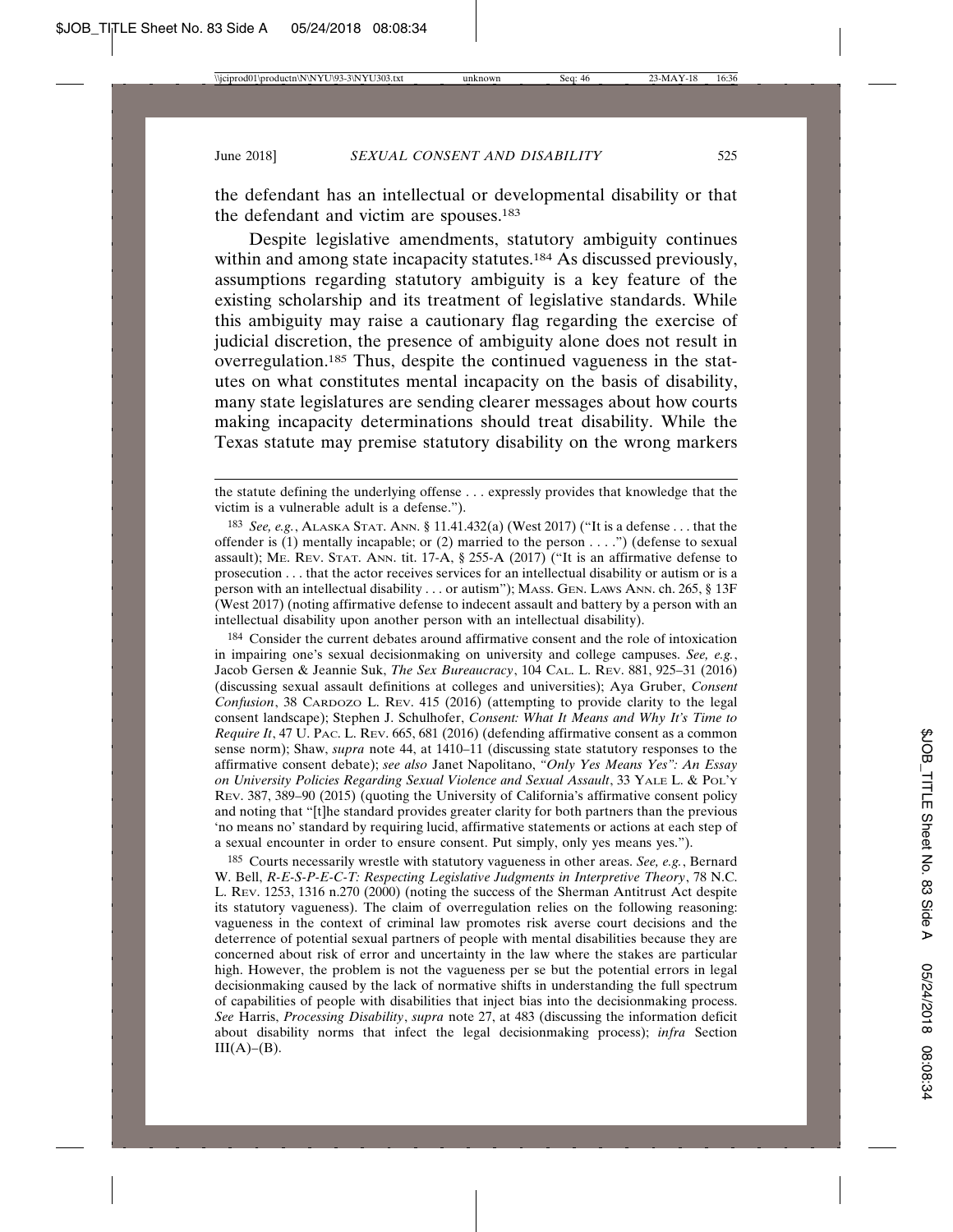(self-care),186 the legislature has sent a clear message to courts concerning the use of diagnoses as proxies for incapacity to consent. The legislature amended the definition of "disabled individual" from a list of diagnoses such as "autism," "intellectual disability," "severe emotional disturbance," or "traumatic brain injury" to a more general reference to a person "who by reason of age or physical or mental disease, defect or injury is *substantially* unable to protect the person's self from harm.  $\ldots$ ."187

Courts have taken note of such legislative directives and, at least rhetorically, their decisions have begun to reflect an awareness that the existence of the disability is not dispositive of incapacity to consent.188 Consider a Texas court's analysis of evidence of the complainant's capacity to understand "right" from "wrong" (albeit employing an outdated term for intellectual disability): "Appellant's argument that complainant has a similar concept of right and wrong as non-retarded individuals does not offer much proof of his ability to appraise the nature of a sexual act. Whether or not he has the same concept of right and wrong has nothing to do with complainant's capacity to understand the nature of a sexual act."189 Still, as the analysis above demonstrates, there are no clear statutory baselines for what constitutes legal capacity across states. Judicial tests fill the statutory void and are the first step in the exercise of discretion.

<sup>186</sup> *See supra* notes 162–65 and accompanying text (discussing TEX. PENAL CODE ANN.  $§$  22.021(b)(3)).

<sup>187</sup> H.B. 2589, 84th Leg., Reg. Sess. (Tex. 2015) (emphasis added) (proposing a separate subdivision for and providing a definition of disabled individuals). While the amended language does not explicitly seek to clarify the use of diagnoses in incapacity determinations, the statutory language, in effect, provides judges with greater clarity with respect to the need for evidence showing degree to which a disability must impair the person's capacity for self-care. For legislative intent, see TEXAS COMMITTEE REPORT, S.84- 2589, Reg. Sess., at 1 (2015) (stating "H.B. 2589 seeks to prevent other victims from falling into th[e] gap" between the age at which a juvenile is considered a disabled individual and the age limit for statutory rape laws for purposes of certain sexual assaults).

<sup>188</sup> *See, e.g.*, State v. Hunt, 710 S.E.2d 339, 344 (N.C. Ct. App. 2011) ("But even if the evidence was sufficient to establish 'mental retardation[,]' [the statute] requires not just a diagnosis of mental retardation, but also evidence that the mental retardation is of such a degree that it 'temporarily or permanently renders the victim substantially incapable of appraising the nature of his or her conduct  $\dots$ . The statute] thus recognizes that there is a wide range of abilities among those who have a diagnosis of mental retardation. Some are able to function well in society and live independently or with minimal assistance, while others cannot." (quoting N.C. GEN. STAT. ANN. § 14-27.20(1) (2007))), *rev'd on other grounds*, 722 S.E.2d 484 (N.C. 2012).

<sup>189</sup> Green v. State, No. 14-06-00535-CR, 2007 WL 2265787, at \*3 (Tex. Ct. App. Aug. 9, 2007).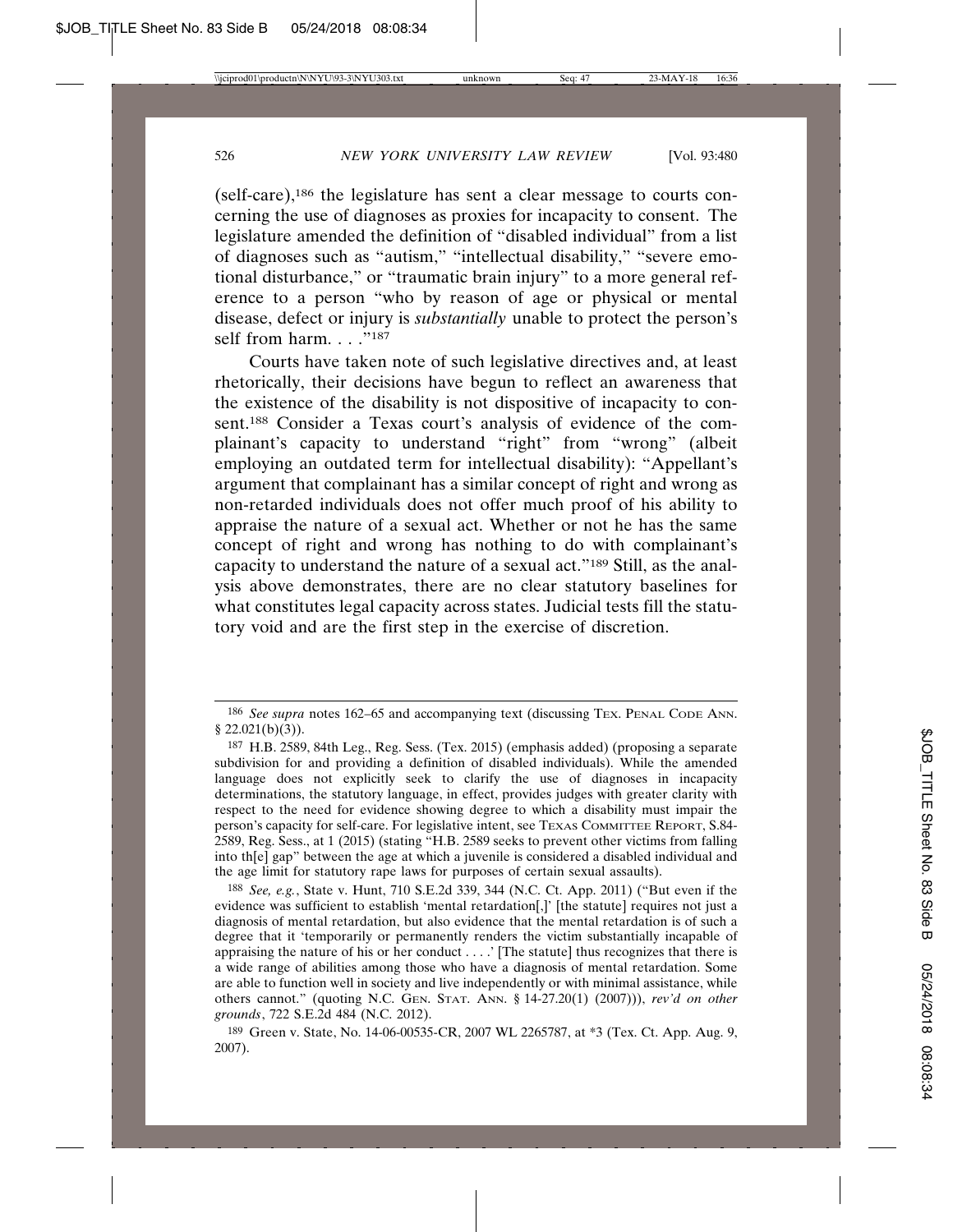## *B. Legal Tests*

The existing literature describes six legal tests of incapacity of consent developed through judicial interpretation of statutory language: (1) nature of the conduct; (2) nature  $\&$  consequences; (3) judgment; (4) morality; (5) evidence of mental disability; and (6) totality of the circumstances.190 The "nature of the conduct" test, described by some scholars as the least rigorous of the tests, requires that the individual understand the sexual nature of the conduct and be able to express volition.191 The "evidence of mental disability" test reflects the absence of any one test; rather, it focuses on mental disability alone as a determinant of legal capacity to consent.192 The "judgment" test requires an examination of the person's general ability to exercise judgment in the sexual decision.<sup>193</sup> The "nature and consequences" test focuses on the individual's ability to understand the nature of the sexual conduct as well as its potential consequences including sexually

192 Denno, *supra* note 25, at 345. *See, e.g.*, CONN. GEN. STAT. ANN. § 53a-71(a) (West 2017) ("A person is guilty of sexual assault in the second degree when such person engaged in sexual intercourse with another person and . . . such other person is *impaired because of mental disability or disease* to the extent that such other person is unable to consent to such sexual intercourse." (emphasis added)); CONN. GEN. STAT. ANN. § 53a-65(4) (West 2017) ("'Impaired because of mental disability or disease' means that a person suffers from a mental disability or disease which renders such person incapable of appraising the nature of such person's conduct."); *see also* State v. Polynice, 133 A.3d 952, 960–61 (Conn. App. Ct. 2016) (stating that "an understanding of her cognitive abilities . . . was a critical issue in the . . . case because . . . the state bore the burden of proving" she could not consent).

193 Denno, *supra* note 25, at 345. *See, e.g.*, Brooks v. State, 555 So. 2d 1134, 1137–38 (Ala. Crim. App. 1989) (holding that the victim with disabilities "could not have been expected to make a reasonable judgment as to the nature . . . of the acts of sodomy perpetrated upon him"); Baise v. State, 502 S.E.2d 492, 495 (Ga. Ct. App. 1998) ("[C]arnal knowledge of female who, because of mental disability, is *incapable of giving intelligent assent or dissent or of exercising judgment in the matter* constitutes rape." (emphasis added)); State v. Masuleh, No. C9-98-887, 1999 WL 55496, at \*1–2 (Minn. Ct. App. Feb. 9, 1999) (holding that testimony from victim's primary physician that at the time of the incident she lacked "the ability to make reasoned decisions because of her dementia" was sufficient to support a finding the victim was "mentally impaired").

<sup>190</sup> *See* Denno, *supra* note 25, at 344–46; *see also* State v. Olivio, 589 A.2d 597, 602 (N.J. 1991) (discussing states' interpretations of statutes similar to the statute at issue); Boni-Saenz, *supra* note 24 (proposing a "cognition-plus" test for legal incapacity); Clarence J. Sundram & Paul F. Stavis, *Sexual Behavior and Mental Retardation*, 17 MENTAL & PHYSICAL DISABILITY L. REP. 448, 451 (1993) (identifying three tests used by courts to define capacity to consent).

<sup>191</sup> Denno, *supra* note 25, at 345–46. *See, e.g.*, Warren v. Commonwealth, No. 2003-SC-0138-MR, 2004 WL 2364478, at \*5 n.2 (Ky. Oct. 21, 2004) (noting that the defendant likely could not have been charged under the statute dealing with sexual assault and mental disability as "there [was] no evidence that [the victim's] learning disabilities precluded her from understanding the nature of the sexual acts performed upon her"); *Olivio*, 589 A.2d at 602 ("[K]nowledge that conduct is sexual surely is implicit in the court's focus on the ability to consent to sexual conduct.").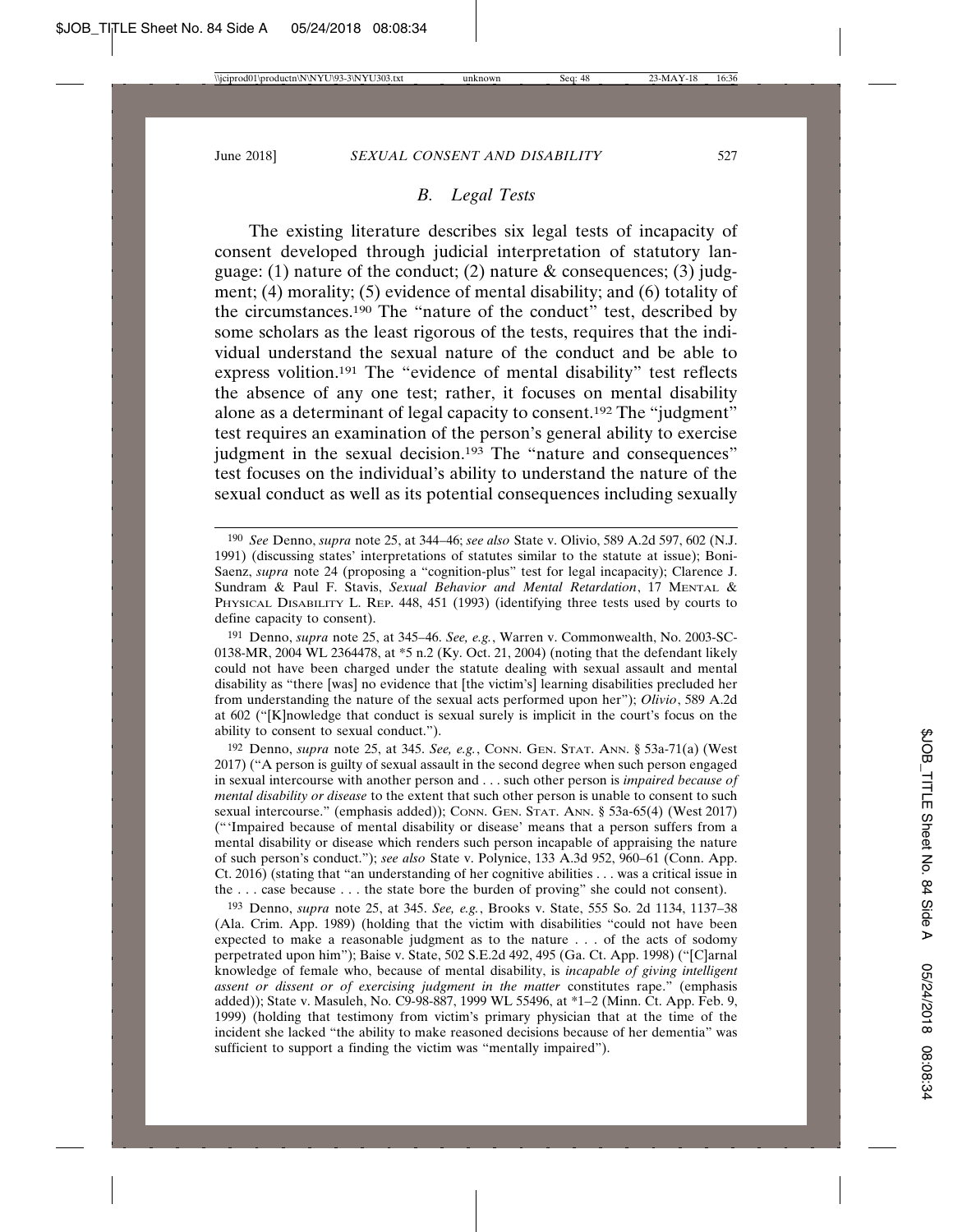transmitted infections and pregnancy.194 The "totality of the circumstances" and "morality" tests incorporate the "nature and consequences" test but each adds a unique element. The "totality of the circumstances" test accounts for a closer examination of the circumstances surrounding the alleged sexual offenses including the power dynamics between the victim and defendant and defendant's intent.195 Finally, the "morality" test, criticized as the most intrusive on the sexual autonomy of the parties, requires an understanding of the nature and consequences of the sexual conduct plus an appreciation of the surrounding moral and social context in which that conduct occurs.196

The six tests function today as a general taxonomy but are less distinct than they appear or perhaps were in 1997.197 The way of

196 Denno, *supra* note 25, at 344–45. *See, e.g.*, People v. Verre, No. 1-12-3252, 2014 WL 3893276, at \*3 (Ill. App. Ct. Aug. 8, 2014) ("[W]e note that '[i]n regard to the theory of liability of 'unable to understand the nature of the acts,' this court has said that merely demonstrating 'the victim understood the physical nature of sexual relations is not sufficient to establish that the victim comprehended the social and personal costs involved.'" (quoting People v. Vaughn, 961 N.E.2d 887, 897 (Ill. Ct. App. 2011))); People v. Jackson, 894 N.Y.S.2d 688, 689 (App. Div. 2010) ("[T]he victim did not understand the social and moral implications of such sexual activity.").

<sup>197</sup> The six legal tests described by scholars are less distinct in practice. Courts appear to articulate one legal standard but in reasoning the holding apply another standard. *Compare, e.g.*, COLO. REV. STAT. ANN. § 18-3-402(b) (West 2017) (expressing the "nature of conduct" standard in the statute), *with* Denno, *supra* note 21, at 416 (listing Colorado's legal test as "morality"), *and* Platt v. People, 201 P.3d 545 (Colo. 2009) (describing the "nature of conduct" standard to include morality). Michigan, for example, statutorily enumerates "nature of the conduct" and "evidence of disability." In 1997, Professor Denno described the operative standard as "evidence of mental disability" alone. Denno, *supra* note 25, at 419. Michigan courts have described the operative legal test as two parts—first, evidence of the disability and second, whether the disability rendered the victim unable to understand the nature of her conduct at issue in the case. *See, e.g.*, People v. Abela, No. 307768, 2013 WL 5576155, at \*2 (Mich. Ct. App. Oct. 10, 2013) ("Whether the victim's cognitive limitations rendered her incapable of appraising the nature of her conduct during

<sup>194</sup> Denno, *supra* note 25, at 345. *See, e.g.*, State v. Babb, No. 11-0564, 2012 WL 1246896, at \*2 (Iowa Ct. App. Apr. 11, 2012) ("In short, [the statute] protects those who are so mentally incompetent or incapacitated as to be unable to understand the nature and consequences of the sex act. Such persons cannot give the meaningful 'consent' required by the enactment" (emphasis omitted) (quoting State v. Sullivan, 298 N.W.2d 267, 272 (Iowa 1980))); State v. Ward, 903 So.2d 480, 485 (La. Ct. App. 2005) (distinguishing the competency to testify from capacity to consent to sex by noting that "[t]here is a vast difference between understanding the distinction between the truth and a lie and understanding the nature and consequences of a sexual act." (quoting State v. Peters, 441 So.2d 403, 409 (La. Ct. App. 1983))).

<sup>195</sup> Denno, *supra* note 25, at 345. *See, e.g.*, Barnett v. State, 820 S.W.2d 240, 242 (Tex. Ct. App. 1991) (stating that "[t]he victim's diminished mental capacity, along with all of the other evidence, could be considered by the jury in determining the sufficiency of the evidence upon the issue of physical force and consent" and noting that "consent is to be determined from the totality of the circumstances") (quoting Bannach v. State, 704 S.W.2d 331, 333 (Tex. Ct. App. 1986)).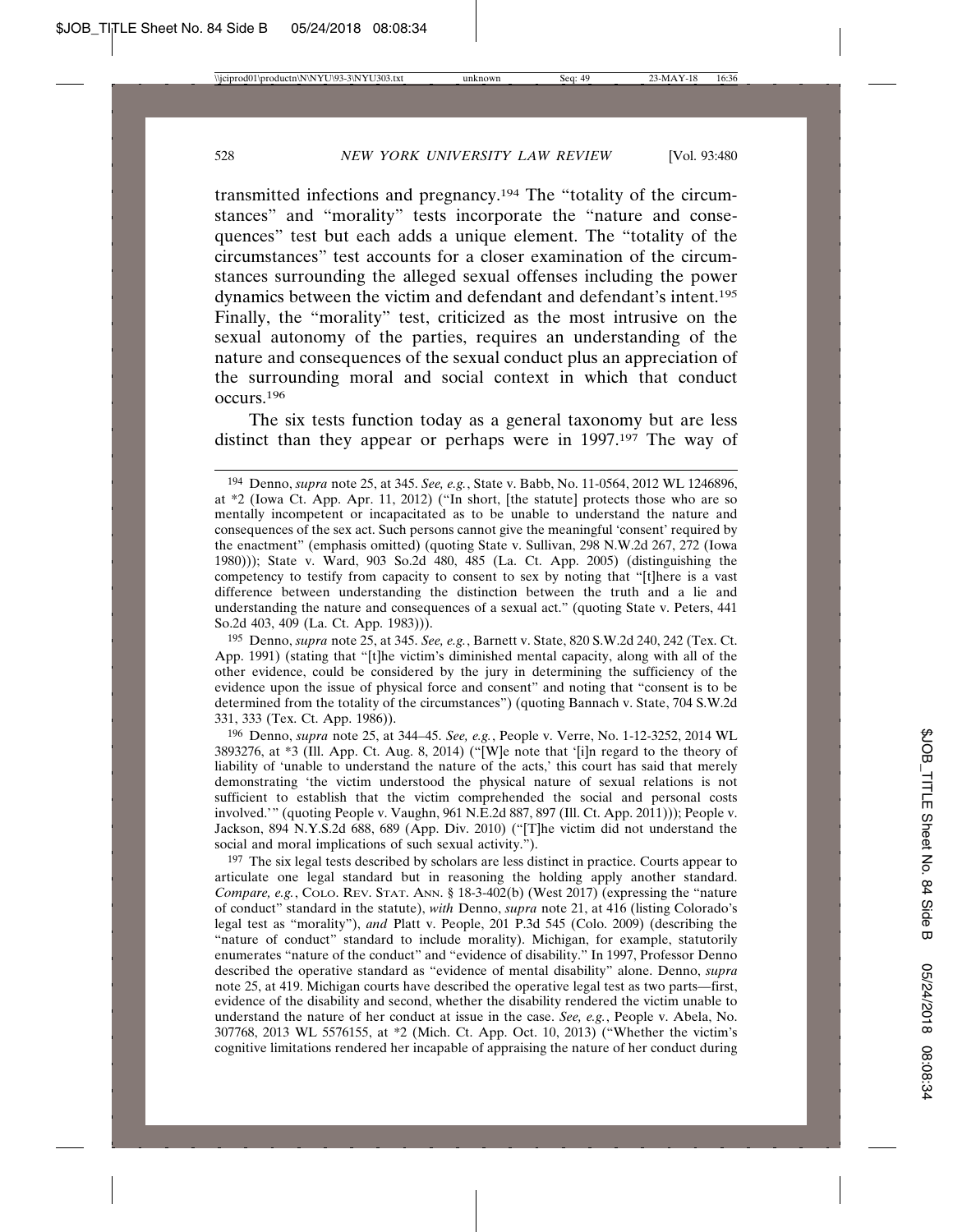thinking about the tests as more or less restrictive in terms of the evidence required to show that the victim has the capacity to consent is not that helpful today because, twenty years later, more courts understand that, at least in theory, disability is not synonymous with legal incapacity.198 What is more important, then, is to review the application of a given state's statute to a set of facts to determine what functional capacities courts deem central to a finding of incapacity (or capacity)—i.e., what are the threshold traits, qualities, knowledge, and skills<sup>199</sup>—and what courts say is relevant to such inquiries.<sup>200</sup>

Despite the persistent assumption that courts may be overly reliant on traditional measures of cognitive functioning when making capacity decisions, it is increasingly rare to see a case that describes an expert IQ test and score and uses such a fact to end the legal inquiry regarding consent. There is some discussion of adaptive evidence in the cases, and this Article's review of the case law documents and

198 *See, e.g.*, State v. Torresgrossa, 776 So. 2d 1009, 1011 (Fla. Dist. Ct. App. 2001) (holding that while victim's cognitive disability might have rendered her "more easily manipulated . . . , she was clearly aware and capable of appraising the nature of her conduct" and, thus, capable of consent under the statute); State v. Meyers, 799 N.W.2d 132, 143 (Iowa 2011) ("The overall purpose of Iowa's sexual abuse statute is to protect the freedom of choice to engage in sex acts."); Penn v. State, No. 105,777, 2012 WL 3171813, at \*5 (Kan. Ct. App. Aug. 3, 2012) ("The problem is none of th[e] evidence [of N.R.'s general impairments, medical and adaptive,] speaks to N.R.'s ability to understand the nature and consequences of sex . . . . [J]ust because N.R. was impaired does not mean she was incapable of knowingly consenting to sex."); *Abela*, 2013 WL 5576155, at \*2 ("Whether the victim's cognitive limitations rendered her incapable of appraising the nature of her conduct during the charged sexual acts is a separate inquiry from her level of mental competency.").

<sup>199</sup> Prescriptively, these could be established by state legislatures (not courts) as a reflection of a normative baseline shared by the people in a particular state. They would likely not be codified (and perhaps should not be) in the actual statute but reflected in the legislative history or public commentary. This would be a shared baseline for sexual consent for both disabled and nondisabled persons.

200 The two are related. Knowledge of the physical and psychological aspects of sexual conduct, for example, may be a threshold requirement for sexual consent. Once this is set, courts must decide as a matter of initial admissibility what evidence comes in as more probative than prejudicial of that particular threshold requirement. The fact that the victim took three years of sex education courses in high school, for example, would be probative of this knowledge. A harder question is on the requisite cognitive capacity. What, normatively, should the threshold be? Once we answer this question we can consider how to measure it, that is, what evidence would be probative (and prejudicial) of that threshold. I will explore these difficult questions in a future project.

the charged sexual acts is a separate inquiry from her level of mental competency."); People v. Cox, 709 N.W.2d 152, 157 (Mich. Ct. App. 2005) ("'[M]entally capable' encompasses an understanding of both the physical and nonphysical factors of a sex act. . . . [Here, the victim] did not understand the nonphysical aspects of the sex acts [including its homosexual nature] and was mentally incapable of consenting to the sexual relationship with defendant.").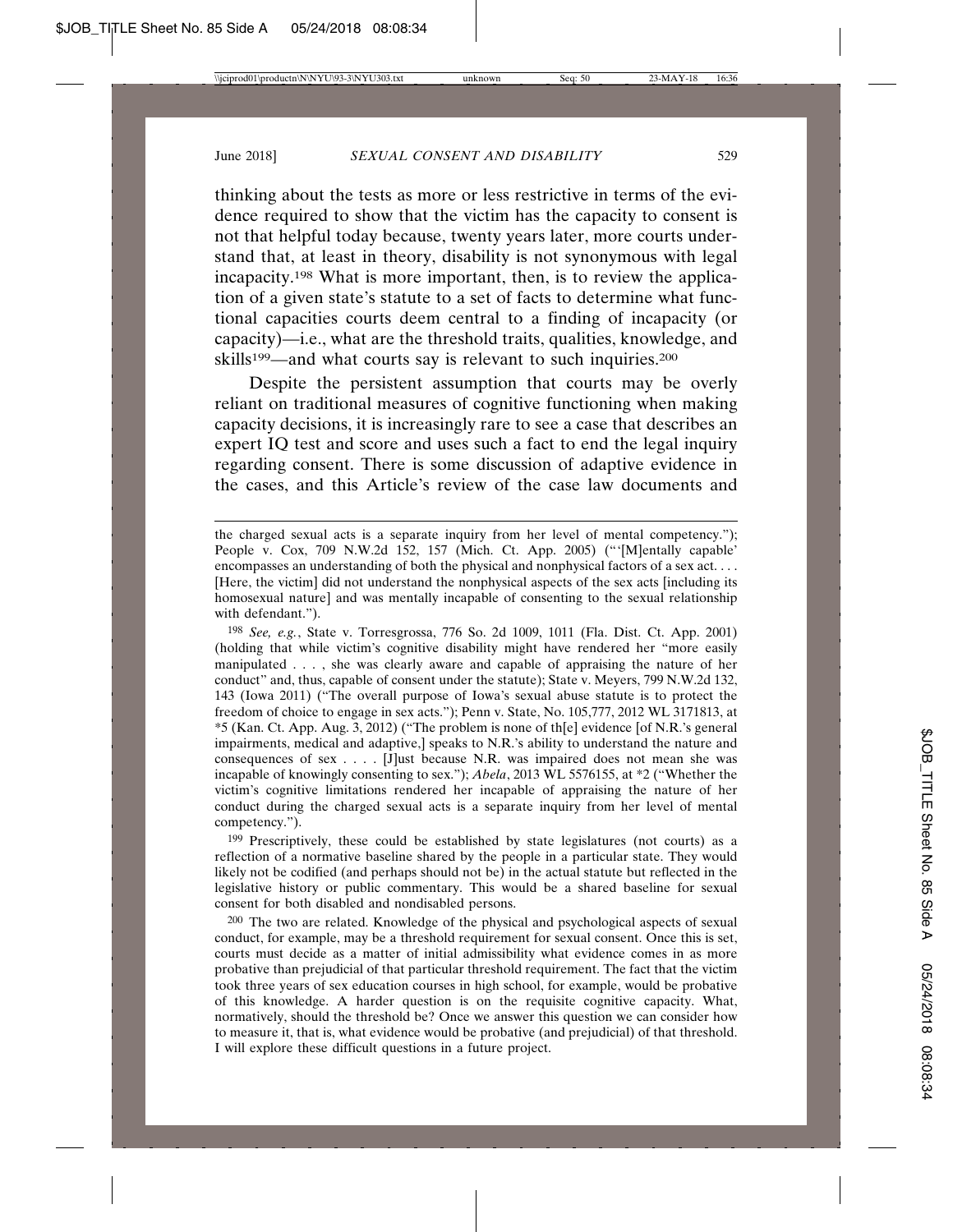describes the kinds of adaptive evidence courts use and consider probative relative to the sexual decision.

In that vein, a review of the case law reveals that the six judicial tests generally reduce to a two-step legal inquiry for establishing legal incapacity to consent to sex: (1) a threshold inquiry of the existence of a cognitive impairment<sup>201</sup> (disability, intoxication, or other depending on the statute) and (2) a causal analysis regarding the effect of that impairment on the victim's ability to meet the standard set forth in the statute, which can be (a) nature of the conduct, (b) nature and consequences, (c) morality, or (d) judgment. For example, in *State v. Ash*, a Minnesota appellate court discussed the operative legal standard as "capacity to give reasoned consent to sexual intercourse."202 The court first described the testimony of a special education teacher to establish that the 17-year-old victim had an IQ of 52, took special education classes, and was "moderately mentally impaired."203 The court then shifts to the main stage discussion of her ability to give "reasoned consent" by exploring whether she understood the nature and consequences of the sexual act, something more than mere understanding of the mechanics of the sexual act, though it is not clear what else the court considered necessary.204 In sum, the court looked to the existence of a mental disability then shifted to the effect of that disability on her capacity to make a reasoned decision. The court never articulates any actual requirements for "reasoned consent" other than an equally amorphous ability to understand the nature and consequences of the sexual act and opine that something more than biology is needed.205

Disability is always the entry point to any discussion on incapacity to consent. Whether courts analytically advance to step two and discuss the nexus between the existence of disability and the conduct at issue is the primary issue. If courts do advance, then disability is no longer the proxy for incapacity, and a court then takes on a more nuanced approach that considers the impact of the disability on the person's capacity to make a sexual decision.

<sup>201</sup> Impairment is distinct from disability. *See* Michelle A. Travis, *Impairment as Protected Status: A New Universality for Disability Rights*, 46 GA. L. REV. 937, 943–44 (2012) (distinguishing "impairment," which is "a description of one's physical or mental condition, which is not inherently limiting outside of the social context in which it exists" from "disability," which is "a causal description of the source of disadvantage for individuals with impairments").

<sup>202</sup> State v. Ash, No. A07-0761, 2008 WL 2965555, at \*2 (Minn. Ct. App. Aug. 5, 2008). 203 *Id.* at \*1.

<sup>204</sup> *See id.* at \*2–4.

<sup>205</sup> *See id.*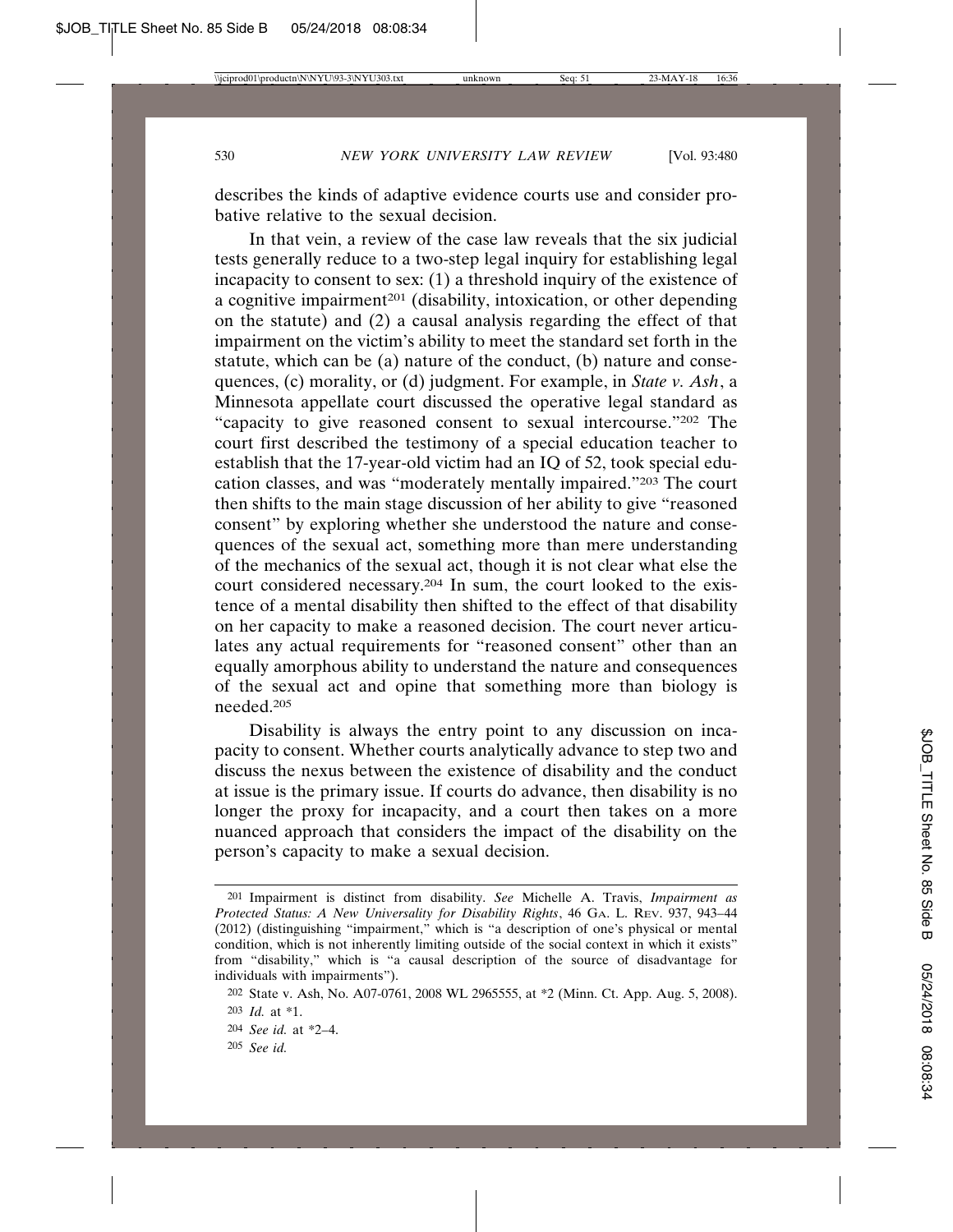The cases reflect a mix of legal interpretations of state statutes as courts, like legislatures, appear to struggle with the process of determining legal incapacity. Rhetorically, courts express an understanding that the existence of a mental disability is not a proxy for incapacity and that, as an evidentiary matter, something more is required to find legal incapacity to consent. For example, the court in *State v. Hamlin* recently wrote: "Disabilities that gravely influence one sphere of a person's life may not limit a person in another sphere. Consequently, legal determinations of capacity and competency do not rely upon sweeping generalizations."206 However, the application of this nuanced position has proven difficult and at odds with this rhetoric. Consider *State v. Ash* discussed above. While the court notably articulated a more nuanced approach to incapacity determinations beyond using the IQ score as a proxy for incapacity, closer examination of its reasoning for affirming the lower court's finding of incapacity reveals consideration of evidence with questionable probative value such as the victim's communication impairment and difficulty testifying in court.207

Interestingly, while a threshold question of the existence of impairment should, as a matter of statutory interpretation, be limited to disability-specific jurisdictions, a review of the cases shows that even in the handful of disability-neutral jurisdictions, courts frequently begin their analysis with the existence of a cognitive impairment. For example, in Georgia, a disability-neutral jurisdiction, rape is defined as "carnal knowledge" of a female against her will.<sup>208</sup> Yet, courts interpret this disability-neutral statute to require an initial showing of disability: "the State [has] the burden of proving beyond a reasonable doubt that the victim's disability rendered her incapable of knowing and intelligent consent [sic] to the alleged sexual act."209

207 *State v. Ash*, 2008 WL 2965555, at \*3 ("[The victim] had a difficult time testifying at trial, and the jury observed her struggle to understand the questions posed to her. The jury was entitled to draw its own conclusion that A.O.'s mental abilities rendered her incapable of reasonably consenting to sexual activity with appellant based on her limited communication skills, her demeanor, and her difficulty in understanding and answering questions.").

208 GA. CODE ANN. § 16-6-1(a)(1) (West 2017).

209 Page v. State, 610 S.E.2d 171, 174 (Ga. Ct. App. 2005) (quoting Durr v. State, 493 S.E.2d 210, 212 (Ga. Ct. App. 1997)); *see also* Melton v. State, 639 S.E.2d 411, 416 (Ga. Ct.

<sup>206</sup> State v. Hamlin, 324 P.3d 1006, 1014 (Idaho Ct. App. 2014); *see also* Sanford v. Commonwealth, 678 S.E.2d 842, 845 (Va. Ct. App. 2009) ("It is the confluence of IQ (or mental age) *and* adaptive skills that are relevant to the establishment of mental incapacity. . . . 'Intellectual functioning is measured by the intelligence quotient ('IQ'), which is obtained using standard intelligence tests. . . . Adaptive functioning includes an individual's social skills, communication skills, daily living skills, personal independence, and self-sufficiency.'" (quoting Elizabeth J. Reed, Note, *Criminal Law and the Capacity of Mentally Retarded Persons to Consent to Sexual Activity*, 83 VA. L. REV. 799, 801 (1997))).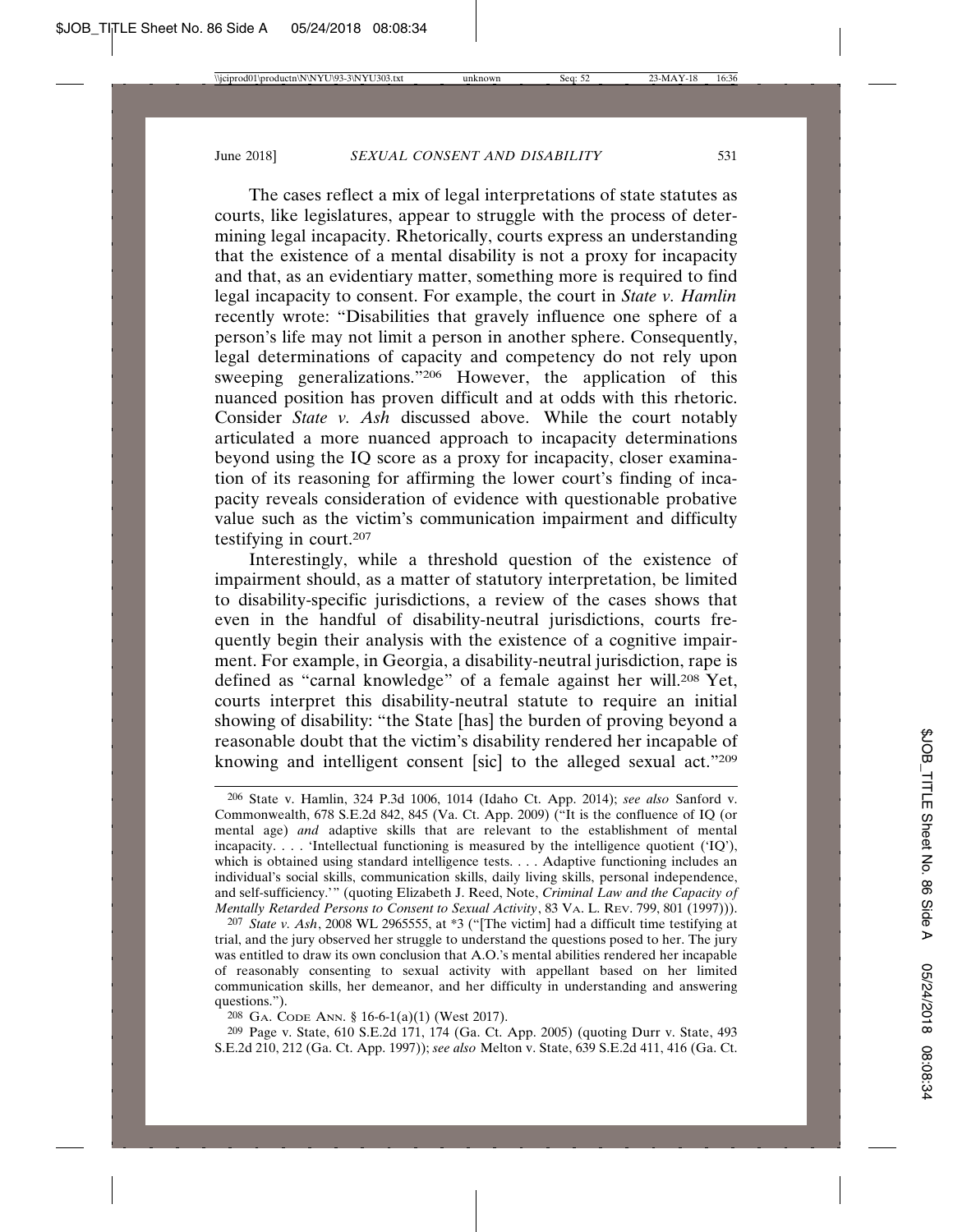Similarly, in *Page v. State*, the appellate court's discussion on a sufficiency of the evidence claim begins with a restatement of the legal test (which is disability-neutral) and ends with an emphasis on the existence of a mental disability.210

## *C. Empirical Analysis of Incapacity Cases*

If courts anchor legal incapacity tests on the existence of a disability, then the evidence becomes an important site of analysis for the purported overregulation of sexual agency. Evidentiary proffers and decisions reveal what courts think are the critical functional capacities to be able to consent to sex. This Section discusses the comprehensive empirical analysis of the jurisprudence of incapacity conducted to generate a new empirical baseline for this emerging area of legal scholarship.

## *1. Methodology*

This empirical project began with an intent to study how courts have and are currently applying the existing legal tests through the evidence proffered in support of legal incapacity. In all cases reviewed, the primary statutory offense was rape and/or sexual assault of a person incapable of consent on the basis of mental disability.211 The dataset reflects all available appellate decisions where the trial court adjudicated the question of legal capacity of the victim/target to

210 *Page*, 610 S.E.2d at 174. *But see* People v. Jackson, 974 N.E.2d 855, 871 (Ill. App. Ct. 2012) (noting that despite the victim's developmental disability, "at no time did the State argue that J.P. was part of a class of citizens that needed extra protection").

<sup>211</sup> The cases reviewed involved varying degrees of rape/sexual assault with secondary offenses such as sodomy and kidnapping. Definitions of the offense varied by state. The dataset includes cases in disability-neutral states where disability is not specifically enumerated in the statute but courts in those jurisdictions have nevertheless adjudicated questions of incapacity to consent. Statutory differences did not affect the variables tracked for purposes of this study, particularly because even in disability-neutral jurisdictions, courts continue to ground reasoning in the existence of a diagnosed mental disability that impairs capacity to consent in some way. Procedurally, a defendant is accused of rape or sexual assault (sometimes in addition to other criminal charges such as sodomy or kidnapping), tried, convicted of rape/sexual assault of a person incapable of consent because of mental disability. The defendant appeals the conviction and at least one ground for the appeal relates to the fact-finder's determination of legal capacity to consent. This study tracked appellant's claims on appeal which included sufficiency of the evidence of incapacity to consent, sufficiency of the evidence of defendants' knowledge of incapacity to consent, general evidentiary questions of admissibility, erroneous jury instructions, and statutory vagueness.

App. 2006) ("[T]he fact that the victim had never been declared legally incompetent did not mandate a conclusion by the jury that the victim was, therefore, competent to consent to sexual activity."); Baise v. State, 502 S.E.2d 492, 495 (Ga. Ct. App. 1998) ("[C]arnal knowledge of a female who, because of mental retardation is incapable of giving intelligent assent or dissent or of exercising judgment in the matter constitutes rape.").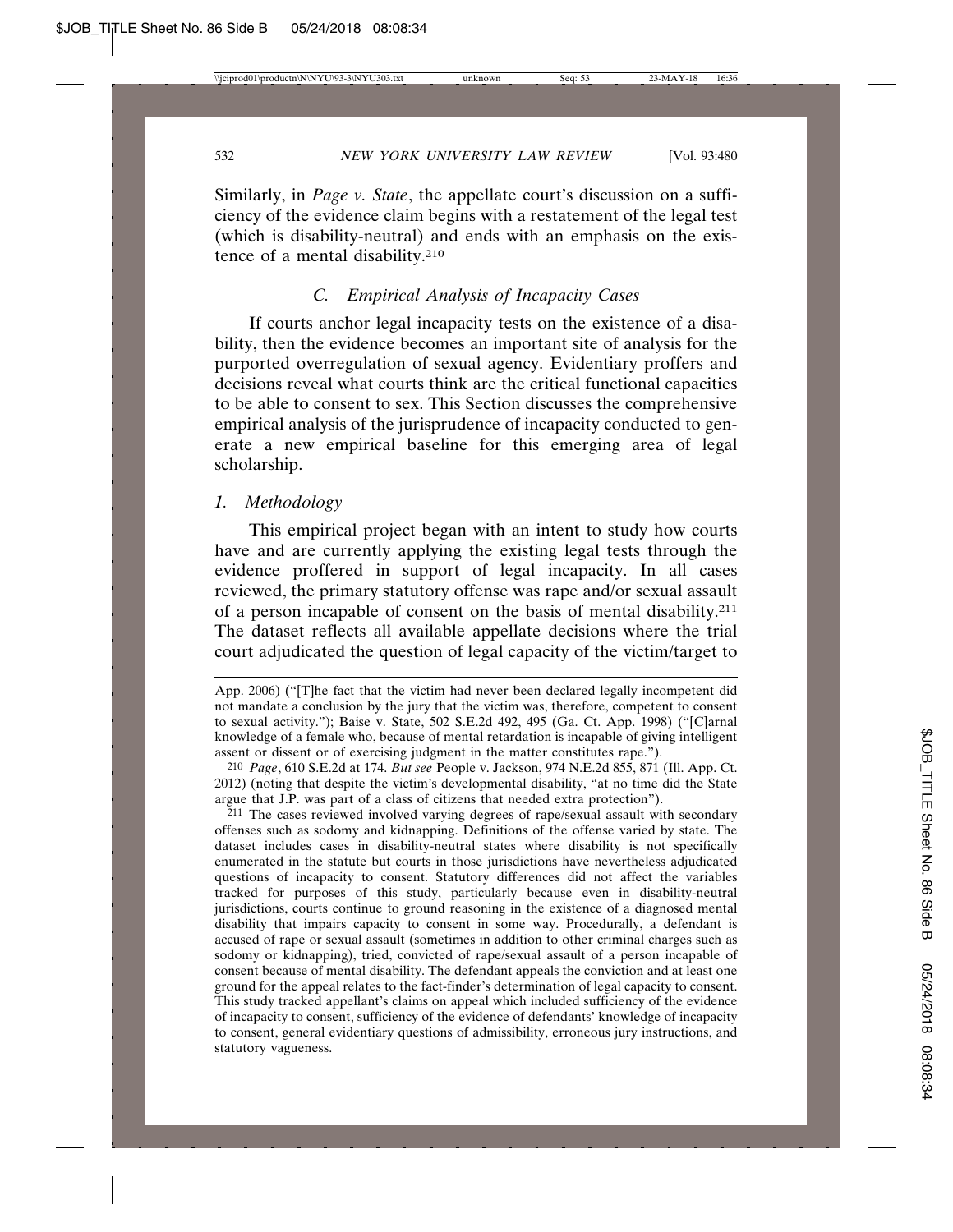consent and the appellate decision addressed the fact-finder's determination of legal incapacity.<sup>212</sup>

A review of the universe of cases produced a unique dataset of 172 state criminal appellate cases.<sup>213</sup> The field is limited to those cases that result in publicly available opinions,214 preserved in judicial reporters. In all cases, such opinions are issued on appeal, largely pre-

212 Several of the opinions reviewed are marked "unpublished" which affects an opinion's precedential value in the litigation process but does not prohibit scholarly review and citation.

213 To assess the primary research question, the author necessarily narrowed the universe of case law. The author designed a broad search to return all criminal cases involving persons with disabilities and the issue of consent. Under the umbrella of this broad search, the author selected further filter terms to return relevant cases involving persons with diverse disabilities, across jurisdictions, and implicating all manner of sexual offenses. Given this Article's focus on the criminal law, civil cases were excluded. In total, the author evaluated 987 federal cases and 1843 state cases. The author identified as relevant 228 cases, over 90% of which were state criminal appeals. The author sorted the collective universe of state and federal cases by a number of factors relevant to the purpose of the study: only criminal cases, excluding cases unrelated to the inquiry (litigation involving child abuse and sex offender statutes—the terms "child abuse," "Adam Walsh," "sex offender," and "minor" were omitted (using the Boolean symbol: %), involving persons with cognitive disabilities (developmental, intellectual, and specific diagnostic categories and historical terms used to describe mental disability such as "mental retardation" and "imbecility")). The author made a decision to limit the inquiry to those cases involving victims with cognitive disabilities, the demographic focus of this study. Federal habeas cases were included when they discussed state law on incapacity, and when the defendant was appealing a state level conviction on grounds of errors in incapacity adjudication. Federal habeas cases, however, are not included as part of the 172-case dataset, but are explored qualitatively in this Article. The author then narrowed the universe of cases by year to capture those cases between 1997–2017: the time between the last comprehensive study and the present. The relevant universe then became 172 state cases. The author then ran an analysis of the dataset in Stata, a data analysis software, first, to identify any coding errors but also to generate summary statistics across variables. Table 1 provides a descriptive overview. Next, the author identified the following variables for coding: jurisdiction, jury/bench trial, origin of prosecution, whether the victim testified, the victim's residential status, the nature of the sexual relationship (e.g., consensual, nonconsensual, physically violent, etc.), the relationship between the victim and the defendant, the trial court result, the questions on appeal, and the final court result. The author also identified in each case the witnesses who were qualified to testify as experts, the expert evidence admitted, the witnesses who provided lay testimony, and the lay evidence admitted. Two research assistants were trained as coders to populate the selected variables. Both coders were unaware of the working hypothesis and shielded from the literature in this area to preserve independence and reliability. The two split the universe of cases to code, each reviewing 114 cases independently. Coder 1 ultimately reviewed cases for consistency and accuracy. When the Coders disagreed with the results or had questions regarding the coding process, they flagged and discussed the question, ultimately reached a consensus, and then consulted with the author regarding their results and coding process to ensure consistency and accuracy. Each of the variables was then "operationalized," a term used to describe the assignment of a pre-defined category.

214 "Publicly available" here includes both published and those designated "unpublished" opinions which are still relevant and available for academic study if not for litigation precedential value. *See supra* note 212.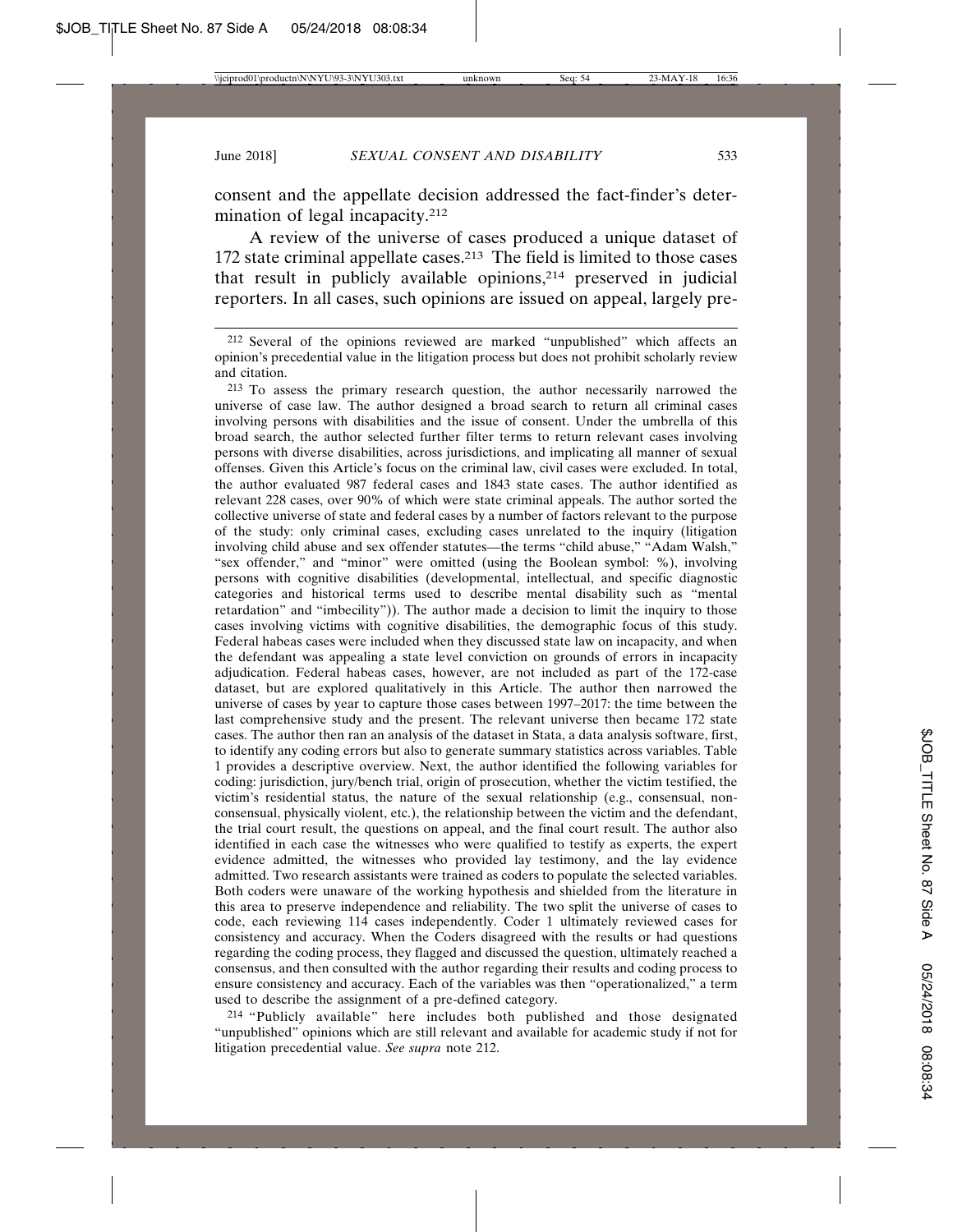cluding scholarly review of the trials, hearings, and occurrences that preceded appellate review.215

This study reflects the universe of available data for review and, as such, is limited. The methodology section reflects several limitations. The data draws from research databases, which necessarily only include cases where the state or the defendant appealed an unfavorable decision. It does not include the universe of state criminal trial verdicts or preliminary evidentiary decisions in limine or during those criminal trials, or cases resolved through plea bargains. Nor does it include appellate cases without a publicly available decision.

Notably, there is no method to account for triage interference where the victim did not report to law enforcement authorities, the victim reported to family or caregivers who declined to report the rape/sexual assault, the victim or caregiver reported to the police but the police exercised discretion in choosing not to make an arrest, the state could not (because of lack of evidence) or chose not to prosecute, or those cases not captured by the search terms, given the shifting terminology of intellectual and developmental disabilities over time.216 For example, 40% of violent crimes against people with disabilities are never reported to the police and are dealt with in another way, and 22% of the victims chose not to report a sexual assault because they believed the police would not help resolve the issue. Note that the figures on the number of crimes that go unreported is comparable to people without disabilities. These numbers are for people with disabilities living in the community and not in institutionalized settings where the numbers might be higher and with greater reporting difficulties. The Department of Justice recognizes the pattern of underreporting of violence that might arise.217 In the institutionalized settings, in addition to difficulty reporting and lack of

<sup>215</sup> Review of trial records across jurisdictions would not have been possible given the variance among state courts regarding electronic publication of trial records and the absence of a national clearinghouse for aggregation of cases such as Westlaw or Lexis, a function, in part, of state resources and centralization as well as concerns regarding the privacy interests of criminal defendants during and after trial (subsequent improper use of convictions or other information). The Supreme Court, for example, has recognized a criminal defendant's privacy interest in the recording and distribution of the proceedings even though the public has access to those proceedings in person. Estes v. Texas, 381 U.S. 532, 534–35 (1965); *see also* Margot E. Kaminski, *Privacy and the Right to Record*, 97 B.U. L. REV. 167, 210 (2017) (describing the privacy interests recognized by the Supreme Court with respect to the public "even though information had already been disclosed to those participating in the trial and even to the press").

<sup>216</sup> *See, e.g.*, GARY D. LAFREE, RAPE AND CRIMINAL JUSTICE: THE SOCIAL CONSTRUCTION OF SEXUAL ASSAULT 59–61 (Wadsworth ed., 1989) (describing the processing of rape cases over a three-year period in the 1970s in Indianapolis).

<sup>217</sup> CRIME AGAINST PERSONS WITH DISABILITIES, *supra* note 39, at 7–8.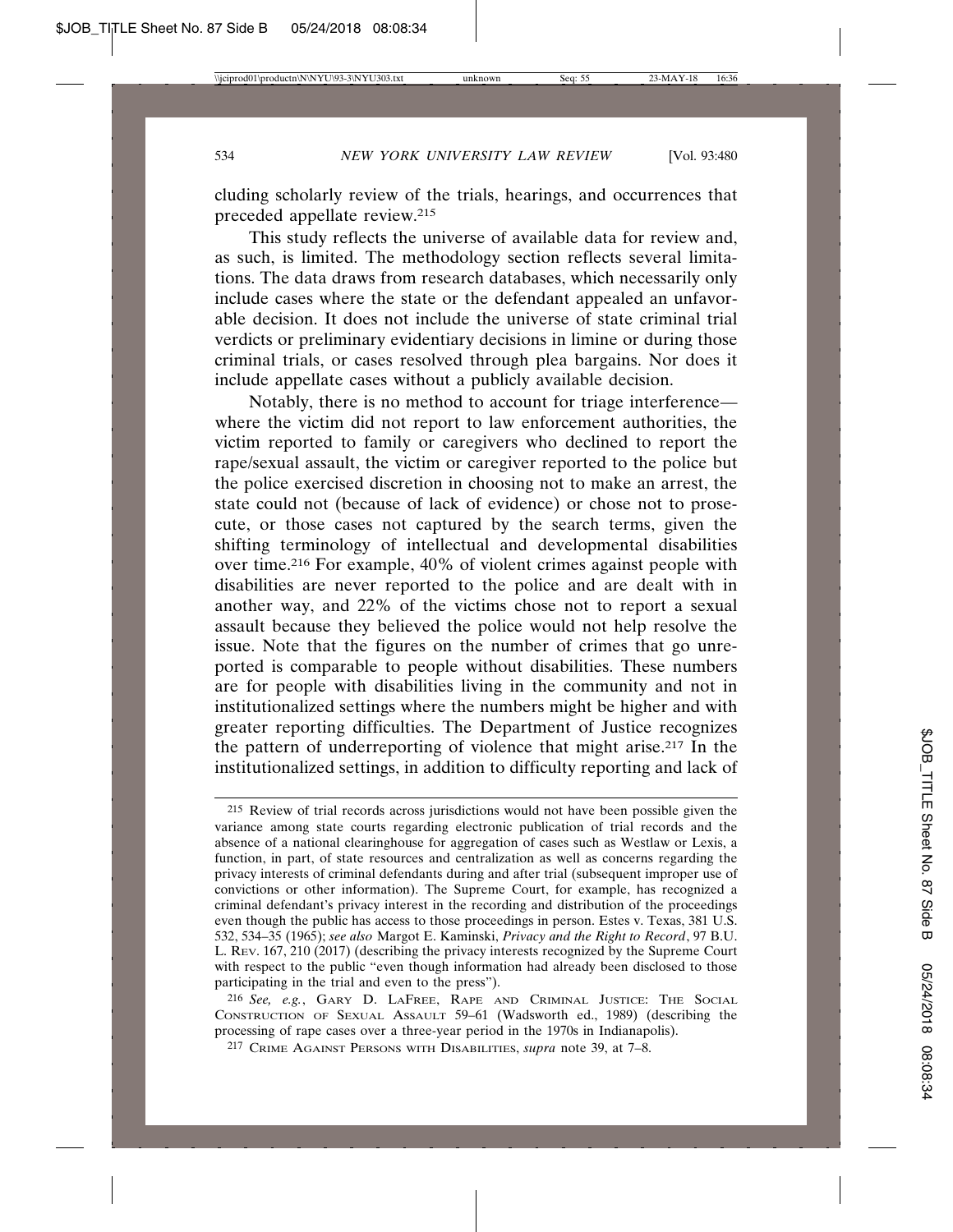transparency in caregiving, there is the added problem of institutional liability and individual caregivers' professional responsibilities pursuant to licensing standards which may result in a more risk averse policy/practice/approach to sexual expression/relations given the perceived risks involved.

The potential universe of cases for the dataset is also limited by a specific chain of events: a defendant gets convicted, chooses to appeal, and the decision is published (or at least written and marked unpublished).218 Yet despite these limitations, this study has significant value. The literature currently lacks an empirical basis for several descriptive and normative assertions. First, criminal sex offense statutes and cases interpreting them offer a window into the ways in which disability and sexual risk are understood and constructed by the law itself. Second, much of the sexual regulation in the context of disability occurs in the shadow of criminal and civil tort law without public transparency or scrutiny. Little data exists on the adjudication of sexual consent, in part, because many of the legal proceedings in which these could occur ex ante, such as conservatorship or guardianship hearings, are effectively closed to the public and their decisions unpublished.219 This study provides the first comprehensive review, aggregation, and analysis of existing public information that can serve as a basis for future empirical and normative work.

## *2. Overview*

Table 1 offers a descriptive overview of the dataset in this study. A majority of appellate courts reviewed trial findings of incapacity at the trial level (87.2%), almost all trials resulting in convictions for rape or sexual assault, and produced affirmances of the lower court decisions (83.6%). Juries sat as factfinders of incapacity to consent to sex in 88.8% of cases reviewed. The two primary questions on appeal were the sufficiency of the evidence of incapacity (49%) and admissi-

219 *See Processing Disability*, *supra* note 27 (reviewing legal rules and procedures on closed hearings and arguing that they have contributed to the absence of information about the capabilities of people with mental disabilities in public circulation).

<sup>218</sup> The dataset also does not account for those cases where the defendant was acquitted. This number may be large but the state may have chosen to let the conviction stand and avoid an appeals process given the resources at stake or other problems related to the alleged difficulty in prosecuting (and winning) these cases. *See, e.g.*, Joseph Shapiro, *How Prosecutors Changed the Odds to Start Winning Some of the Toughest Rape Cases*, NPR (Jan. 16, 2018), https://www.npr.org/2018/01/16/577063976/its-an-easy-crime-to-get-awaywith-but-prosecutors-are-trying-to-change-that ("The rape of someone with an intellectual disability remains one of the hardest crimes for police to investigate and one of the hardest for prosecutors to win in court. A victim with an intellectual disability may have trouble speaking, or may not have words at all. And when victims can speak, they may have trouble telling precise details, which makes them easy to confuse in a courtroom.").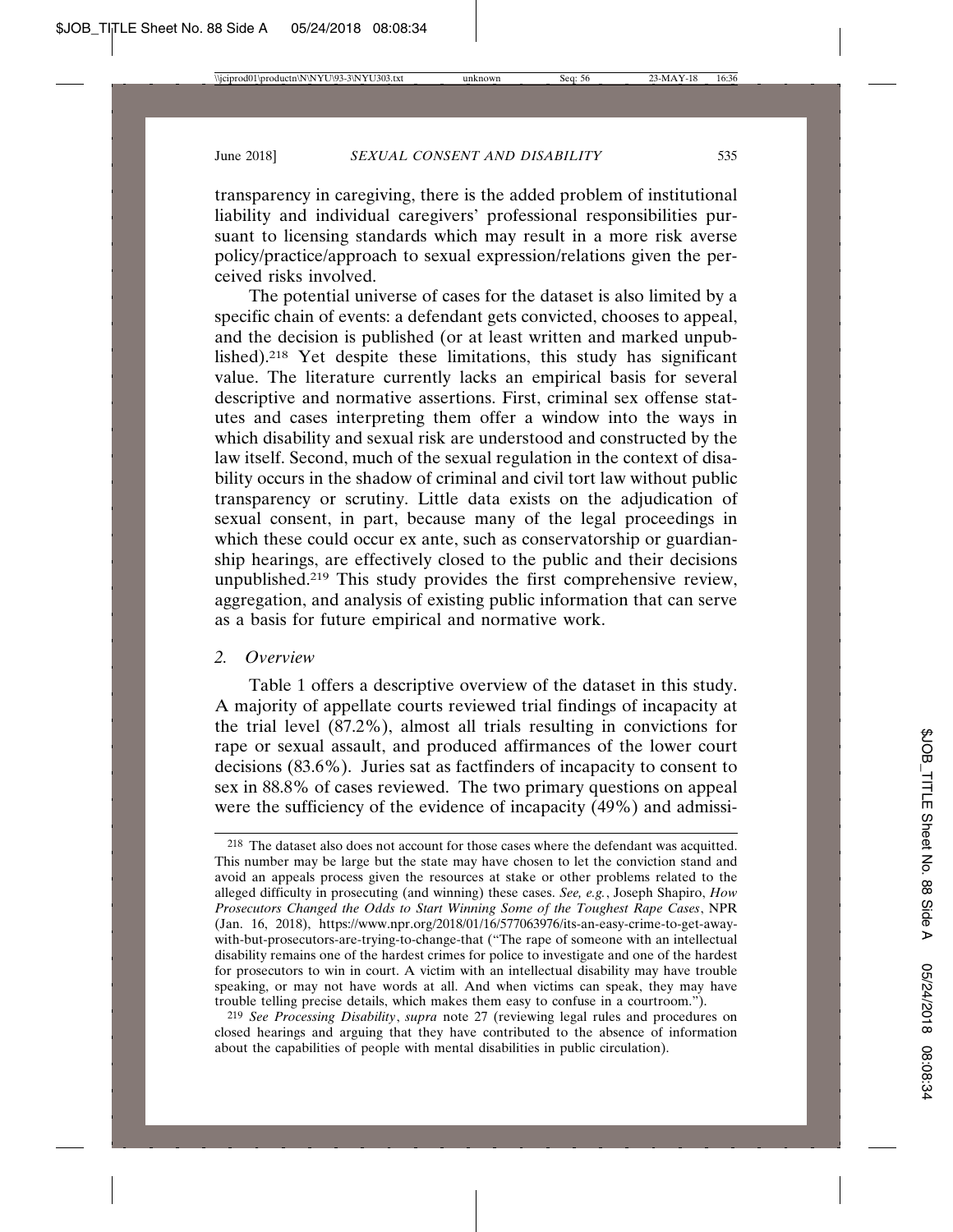bility of evidence (35.5%) (for example, expert and lay opinion testimony on incapacity to consent).

| <b>Variable</b>                                                                       | Percent (%) | N                        |
|---------------------------------------------------------------------------------------|-------------|--------------------------|
| Region of the U.S. <sup>220</sup>                                                     |             | 172                      |
| <b>Northeast</b>                                                                      | $15.1\%$    |                          |
| South                                                                                 | 32.0%       |                          |
| West                                                                                  | 27.9%       |                          |
| Midwest                                                                               | 25%         |                          |
| Final Outcome on Appeal (Incapacity Finding) <sup>221</sup>                           |             | 171                      |
| Affirmed                                                                              | 83.6%       |                          |
| Modified/Reversed/Remanded                                                            | 16.4%       |                          |
| Primary Question on Appeal*                                                           |             | 155                      |
| Sufficiency of the Evidence/Capacity                                                  | 49.0%       |                          |
| Sufficiency of the Evidence/Mens Rea                                                  | 3.9%        |                          |
| Admissibility of Evidence                                                             | 35.5%       |                          |
| <b>Constitutional Questions (State/Federal)</b>                                       | 5.2%        |                          |
| <b>Jury Issue</b>                                                                     | $6.5\%$     |                          |
| Determination of Target/Victim's Legal Capacity to<br>Consent Determination at Trial* |             | 156                      |
| Capacity to Consent                                                                   | 12.8%       |                          |
| <b>Incapacity to Consent</b>                                                          | 87.2%       |                          |
| Result of Trial = Conviction for Rape/Sexual Assault <sup>222</sup>                   | 97.7%       | 172                      |
| Fact-Finder at Trial Level*                                                           |             | 169                      |
| Jury                                                                                  | 88.8%       |                          |
| Bench                                                                                 | 11.2%       |                          |
| Race/Ethnicity of Defendants/Victims <sup>223</sup>                                   | Unavailable | $\overline{\phantom{0}}$ |
| * = Removed "unknown" category                                                        |             |                          |

TABLE 1. DESCRIPTIVE STATISTICS

# *3. Findings*

This study makes three novel findings that refute or disrupt the current scholarly literature: First, IQ scores and mental age are not the primary evidence of incapacity; second, most complainants in the deci-

<sup>220</sup> The four regions mirror the United States Census regional categories. U.S. CENSUS BUREAU, CENSUS REGIONS AND DIVISIONS OF THE UNITED STATES, https:// www2.census.gov/geo/pdfs/maps-data/maps/reference/us\_regdiv.pdf.

<sup>221</sup> Removed case from sample pending appeal.

<sup>222</sup> 2.3% of cases fell into the "other" category (e.g., pleas, dismissals).

<sup>223</sup> The cases do not specifically discuss the race or ethnicity of the victim or defendant. Although perhaps ascertainable from the party's surname, for example, in the case of Latinos, the process would be inherently flawed and driven by essentialist constructions rather than well-established empirical methods.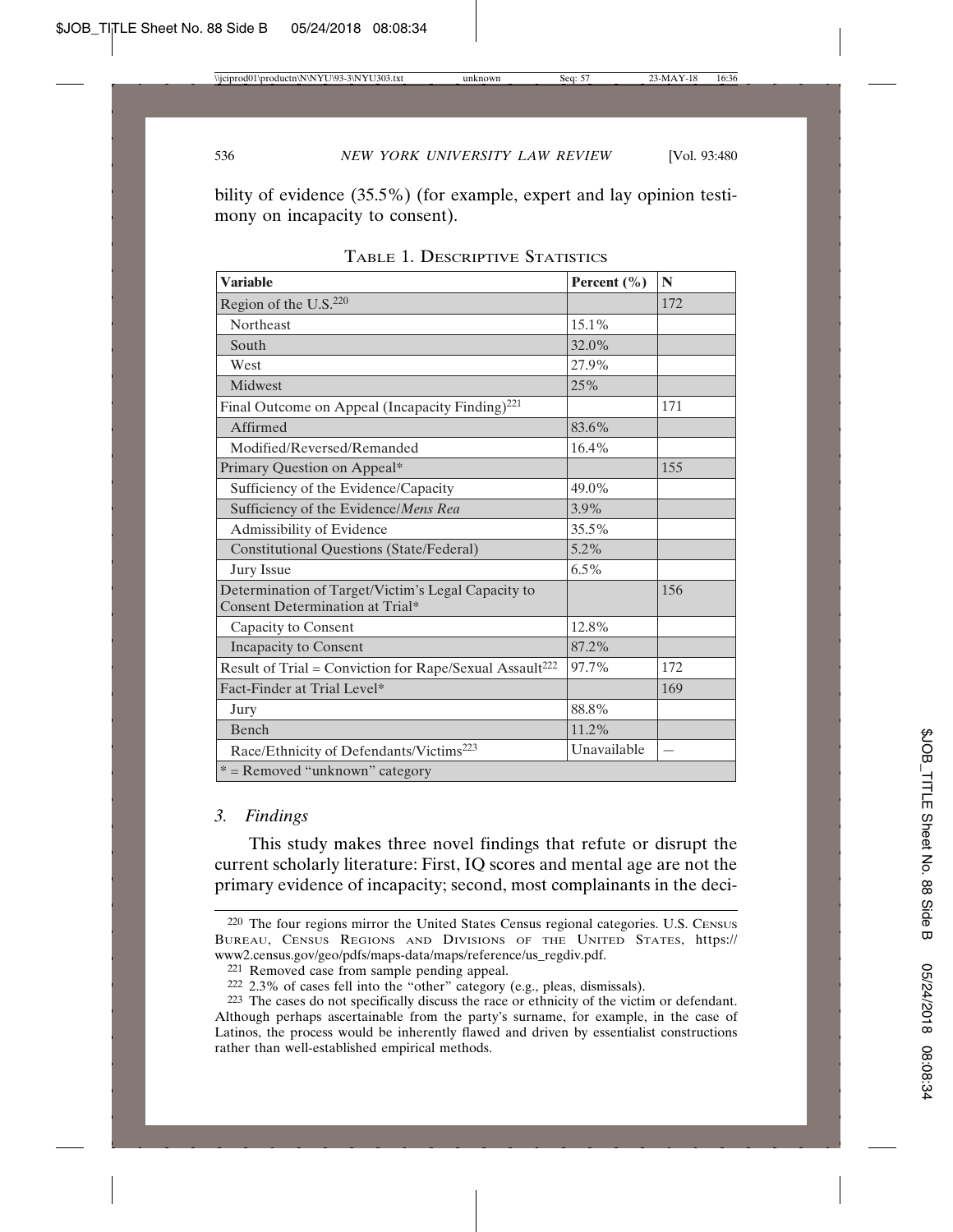sions reviewed lived in community-based settings (approximately 89%); and third, victims with mental disabilities testified in 86% of the cases reviewed. The implications of these findings are discussed in turn.

## a. Evidence of Incapacity to Consent

Contrary to existing claims in the literature, expert testimony on standardized tests, IQ scores, and mental age are not the primary forms of evidence of incapacity to consent for people with mental disabilities.224 Evidence on incapacity to consent on the basis of mental disability comes from both lay and expert witnesses.225 In practice,

225 Cases tend to include both expert and lay testimony on the question of incapacity to consent, in part, because of the ability of experts to opine on the formal, diagnostic measures of incapacity while the lay witnesses can often testify as to the adaptive deficits of the individual. *See, e.g.*, Page v. State, 610 S.E.2d 171, 174 (Ga. Ct. App. 2005) (recounting that mother testified that victim "functions 'like a two year old or less'" and nurse qualified as an expert testified as to victim's appearance of disability and physical evidence of rape). Lay witnesses, also called fact witnesses, testify on the basis of their personal knowledge about the events at issue in the case. In the context of sexual assault and mental disability, lay witnesses on the question of incapacity to consent tend to be individuals with a prior relationship to the victim such as family, friends, teachers, service providers, treating physicians or other treating professionals who testify as to the types of functional capabilities the victim has based on their own experience interacting with the victim outside of the case before the court. The most frequently proffered types of primary lay evidence are daily living skills, testimony regarding the physical appearance of disability, and testimony from the witness about the medical diagnoses of the victim. *See, e.g.*, Duhart v. Vasquez, No. ED CV 12-922-GHK(E), 2012 WL 6761878, at \*4 (C.D. Cal. Oct. 5, 2012) (referencing the following lay testimony on personal hygiene: "Jane was given instruction in hygiene, but she often came to school with an odor. She would say that she understood personal care tasks in the abstract, but when she came to school staff could tell she was not following good hygiene habits."); People v. Thompson, 48 Cal. Rptr. 3d 803, 806 (Ct. App. 2006) (referencing lay testimony from family member that the victim could not travel independently, get a driver's license, or, according to the mother, safely cross the street at a crosswalk). Expert witnesses, in contrast to lay witnesses, are qualified by experience, technical knowledge, or training to opine on a matter at issue and assist the fact-finder with

<sup>224</sup> Contemporary legal scholars contend that states overregulate the sexual agency of people with mental disabilities through vague statutes on incapacity to consent to sex coupled with legal determinations that rely on evidence of IQ scores and mental age as proxies for incapacity. Professor Denno's 1997 article provided empirical support for this descriptive claim. Denno, *supra* note 25, at 366 ("Courts nearly always refer to a victim's IQ when the crime charged is rape or an assault against a mentally retarded person. Although IQ is a convenient clinical and administrative tool, alone it has limited predictive value . . . . '[M]ental age' is [also] considered misleading and controversial."). Many scholars have relied upon this description in their own work to shape their prescriptive recommendations. *See, e.g.*, Boni-Saenz, *supra* note 24 (discussing an individual's legal capacity to make decisions in the presence of certain chronic conditions); Fischel  $\&$ O'Connell, *supra* note 24, at 484–85 (considering Denno's disapproval of the use of "mental age" as a factor for determining the presence of consent); GILL, *supra* note 56, at 38 (introducing assessment scales for determining ability to consent); Reed, *supra* note 47, at 799 (focusing on the issues that legislatures should consider when reviewing the consent ability of those with mental disabilities and describing clinical assessment tools).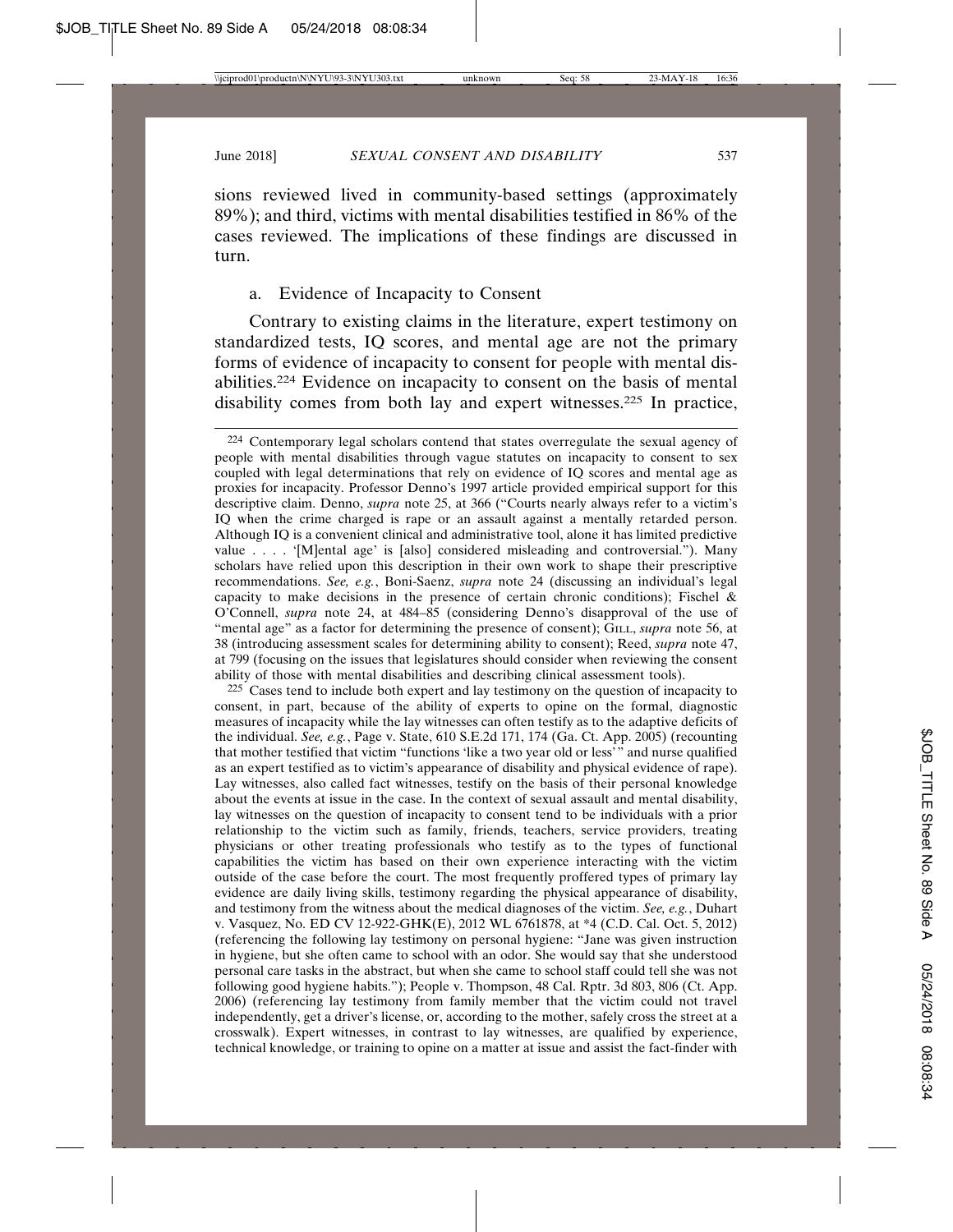although expert testimony on incapacity to consent is not required by statute or common law,226 courts rely heavily upon expert testimony to assist factfinders in consent determinations.227



FIGURE 2. EVIDENCE OF INCAPACITY TO CONSENT

The data show that courts routinely review a mix of evidence of IQ, mental age, and adaptive evidence in evaluating a victim's incapacity to consent. Said differently, there is no one form of evidence that dominates. While this does not capture the fact-finder's precise assignment of probative weight, it does indicate that adaptive evi-

resolution of an issue of consequence in the case. The source of their authority is not personal knowledge of the facts of the specific case, rather, their general expertise. In the dataset, expert witnesses tend to be medical professionals (psychiatrists, psychologists, physicians, nurses) who use formal assessment tools such as IQ tests or other standardized measures and, at times, observations, to opine on the question of incapacity to consent to sex and, because of their special stature as experts, may opine on the ultimate issue in many states. *See, e.g.*, Desper v. Commonwealth, No. 2116-10-3, 2011 WL 5346030, at \*4 (Va. Ct. App. Nov. 8, 2011) (noting that the State proffered Dr. Thomas Ryan, a board certified clinical psychologist, who conducted twenty hours of testing and observation with the victim and focused his testing and assessment on whether she had an intellectual disability pursuant to standardized tests).

226 General consensus across jurisdictions exists that expert evidence is not required in sexual assault and rape cases to resolve questions of incapacity on the basis of disability. *See, e.g.*, State v. Hunt, 722 S.E.2d 484, 491 (N.C. 2012) (holding that expert testimony is not required on questions of mental incapacity based on disability). Courts agree that incapacity is a question of fact to be resolved according to the fact-finders' common base of knowledge and experience. *See, e.g.*, State v. Perkins, 689 N.W.2d 684, 689–90 (Wis. Ct. App. 2004) (explaining that no expert testimony is required to prove mental incapacity under the statute because, although undefined, mental illness or defect is within the common knowledge base of the jury). *See infra* Section III (identifying this as a central problem in the context of mental disability).

227 Experts qualified under state evidentiary rules testified in seventy-eight percent of cases reviewed.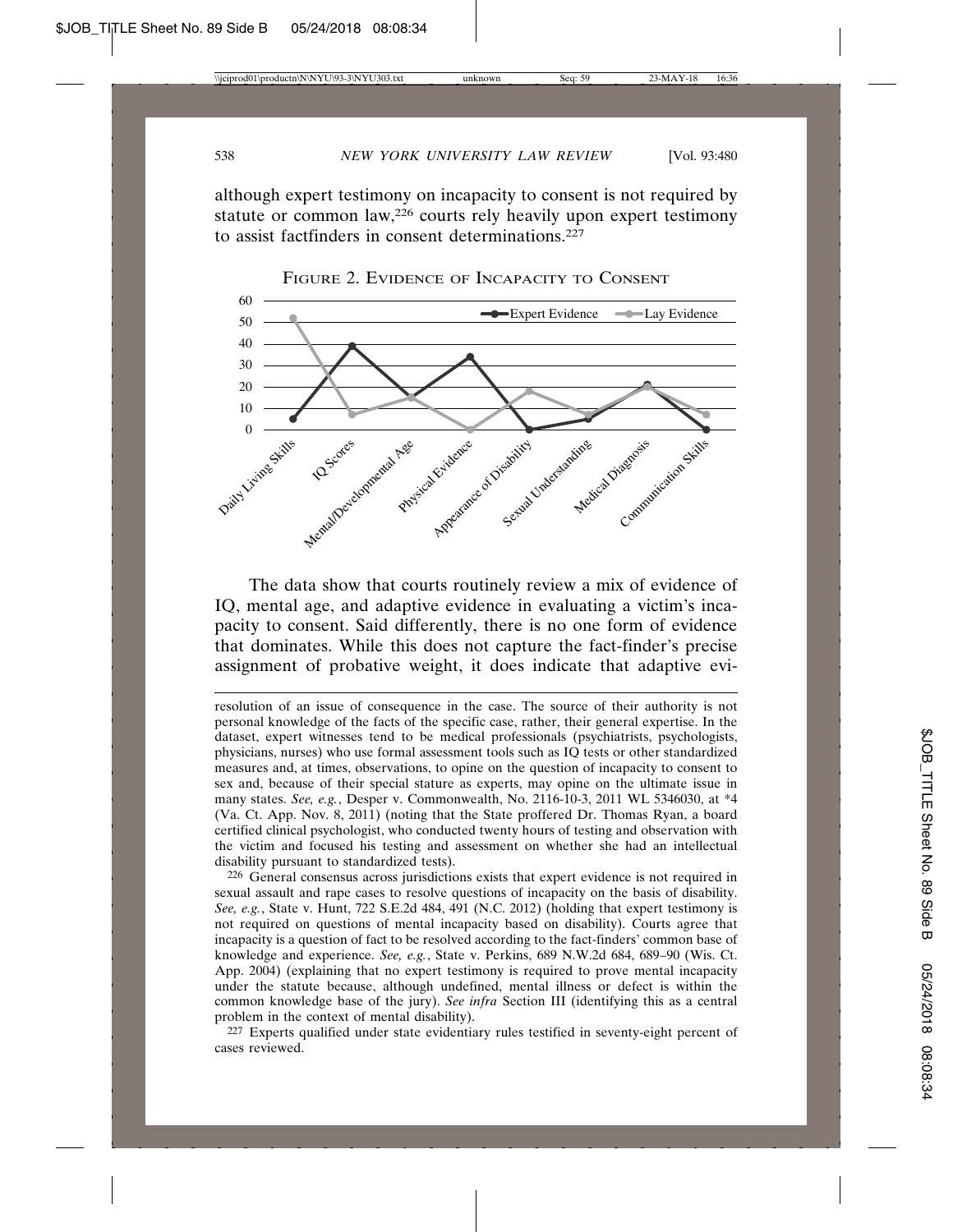dence is being considered—contrary to some of the traditional assumptions. Given the two step analytical process courts tend to adopt in determinations of legal incapacity to consent,228 evidence of IQ scores and mental age, while still used, tend to fall within the court's first order query regarding the existence of a disability and, depending on the jurisdiction, may be presented by a lay or expert witness.229 As previously discussed, while some states stop the analysis at this point, the majority of states continue to a second order analysis as to whether the person's disability prevented them from understanding the nature or consequences of the sexual conduct.

A more important question, therefore, is not whether the evidence of functional, adaptive capacity comes into court, but rather, what specific types of adaptive evidence are considered and what is the connection between that evidence and the person's functional capacity to make a sexual decision. Table 2 organizes the evidence proffered into five categories: (1) diagnostic-based; (2) receipt of welfare benefits/economic or social supports; (3) functional capacities; (4) aesthetics/physical; and (5) sexual knowledge/understanding. Reviewing the examples below without the specific facts of the case is somewhat of an abstract exercise, but is useful to see what connection each one of these categories has (or should have) to the legal standards set forth in statutory and common law.

While some of the examples of evidence proffered in each category appear appropriate when considering whether someone had the capacity to understand their sexual decision, such as whether the person received sex education and can answer very basic questions about the mechanics and consequences of sex, other examples such as understanding the social and moral context of a decision to engage in homosexual conduct move into the zone of illegitimate moralizing and raise concerns about overregulation and constitutionality.230

The primary evidence connecting the existence of a disability with incapacity to consent is necessarily circumstantial as it goes to the victim's state of mind. The illustration below raises the central ques-

<sup>228</sup> *See supra* Section II.B (discussing judicial tests and new taxonomy).

<sup>229</sup> *See, e.g.*, Commonwealth v. Fuller, 845 N.E.2d 434, 439 (Mass. App. Ct. 2006) (stating that expert testimony is not required to prove mental disability when lay testimony from state service provider testified that people with an IQ of 76 and below qualify to receive services and victim had an IQ of 33) (citing Commonwealth v. Aitahmedlamara, 823 N.E.2d 408 (Mass. App. Ct. 2005)).

<sup>230</sup> The development of a detailed normative taxonomy of appropriate functional capacities examined by courts is beyond the scope of this Article. The goal of this Article is to extract from recent cases what courts deem both relevant and highly probative of incapacity to consent such that scholars, including this author in a future Article, can assess the normative value of current functional capacities used by courts to judge consent.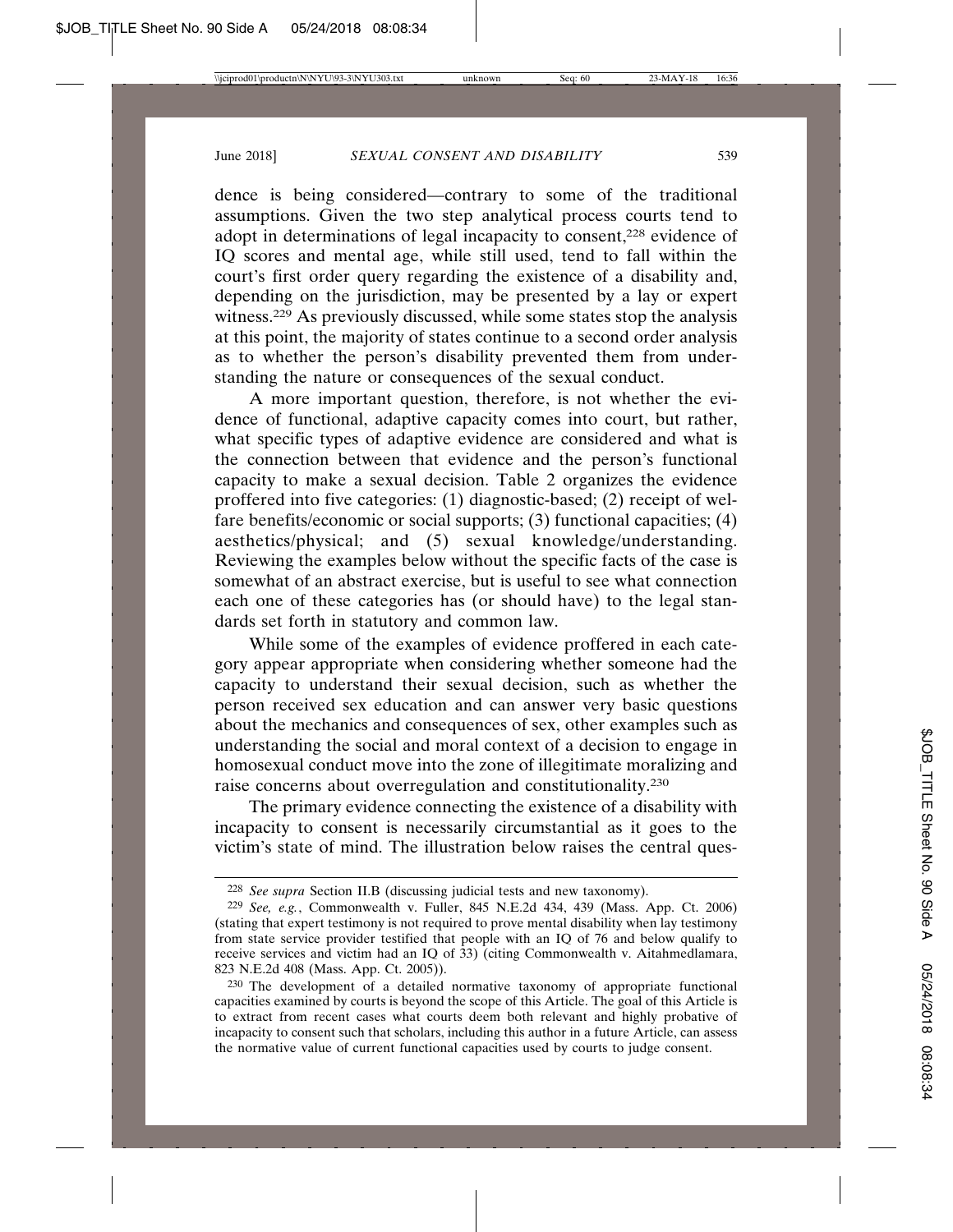| <b>Diagnostic-Based</b>                | IQ scores ranging from unreadable to 75                                                                |  |  |
|----------------------------------------|--------------------------------------------------------------------------------------------------------|--|--|
|                                        | Developmental/Mental Ages from 11 months to 15 years                                                   |  |  |
|                                        | Diagnoses of Cerebral Palsy, Down Syndrome, Intellectual Disability,                                   |  |  |
|                                        | Hydrocephalus, Dementia, Anxiety, Learning Disabilities, Deaf                                          |  |  |
| <b>Receipt of Welfare</b>              | Receipt of Supplemental Security Income Benefits, State Department of                                  |  |  |
| <b>Benefits/Social</b>                 | <b>Disability Services</b>                                                                             |  |  |
| <b>Supports</b>                        | Residence in a group home or facility for people with intellectual or<br>developmental disabilities    |  |  |
|                                        |                                                                                                        |  |  |
| <b>Functional</b><br><b>Capacities</b> | Has a conservator or guardian (plenary or limited) who makes financial and<br>medical decisions        |  |  |
|                                        | Communication impairments, nonverbal communication including grunting                                  |  |  |
|                                        | sounds, and behavioral responses to verbal cues                                                        |  |  |
|                                        | Inability to write name or recite address correctly                                                    |  |  |
|                                        | (Un)Employment or employment in sheltered workshop                                                     |  |  |
|                                        | Non-specific testimony of impairments from family members, friends, support                            |  |  |
|                                        | worker, case or social worker, teachers, school administrators, employers, law<br>enforcement officers |  |  |
|                                        | Inability to live independently without family, roommates, care or support                             |  |  |
|                                        | workers                                                                                                |  |  |
|                                        | Illiteracy                                                                                             |  |  |
|                                        | Inability to make financial decisions such as manage monthly bills, pay rent,                          |  |  |
|                                        | write checks, own a home                                                                               |  |  |
|                                        | Inability to drive a car, navigate public transportation independently                                 |  |  |
|                                        | Self-care skills such as inability to brush teeth, cook dinner, clean                                  |  |  |
|                                        | apartment/home, shower/bathe, eat, use the bathroom                                                    |  |  |
|                                        | Lack of friends, social or romantic relationships                                                      |  |  |
|                                        | Susceptible to suggestion                                                                              |  |  |
|                                        | Wants to please others and makes decisions based on earning affection or                               |  |  |
|                                        | positive response from external sources<br>Unable to express volition                                  |  |  |
|                                        | Poor personal hygiene and body odor                                                                    |  |  |
|                                        | Cannot engage in "reasoned judgment"                                                                   |  |  |
|                                        | Cannot understand how homosexual sexual conduct would be perceived                                     |  |  |
|                                        | negatively                                                                                             |  |  |
|                                        | Cannot understand consequences of non-marital sex and social implications of                           |  |  |
|                                        | "provocative dancing"                                                                                  |  |  |
|                                        | Has slow, poor information processing as shown by taking a long time to                                |  |  |
|                                        | respond to questions and giving answers that are not always responsive to the<br>prompt                |  |  |
|                                        | Cannot exercise "good judgment"                                                                        |  |  |
| <b>Aesthetics/Physical</b>             | Testimony from the victim from which the factfinder was able to observe                                |  |  |
| <b>Appearance</b>                      | "appearance of disability" (with this specific goal)                                                   |  |  |
|                                        | Observations of the victim's physical appearance and adaptive abilities from                           |  |  |
|                                        | experts retained for purpose of trial and experts qualified based on ongoing                           |  |  |
|                                        | treatment relationship with the victim                                                                 |  |  |
| <b>Sexual Knowledge/</b>               | (Non)Receipt of sex education in school                                                                |  |  |
| Understanding                          | (In)Ability to use biologically accurate terms to describe sex, female and male                        |  |  |
|                                        | sexual organs                                                                                          |  |  |
|                                        | Cannot understand sex and its risks including pregnancy and sexually                                   |  |  |
|                                        | transmitted infections                                                                                 |  |  |
|                                        | Cannot comprehend moral nature of sex or its social implications                                       |  |  |
|                                        | Lacks knowledge of the "social, medical, and practical" consequences of sexual<br>conduct              |  |  |
|                                        |                                                                                                        |  |  |

# TABLE 2. EXAMPLES OF EVIDENCE PROFFERED TO SHOW INCAPACITY TO CONSENT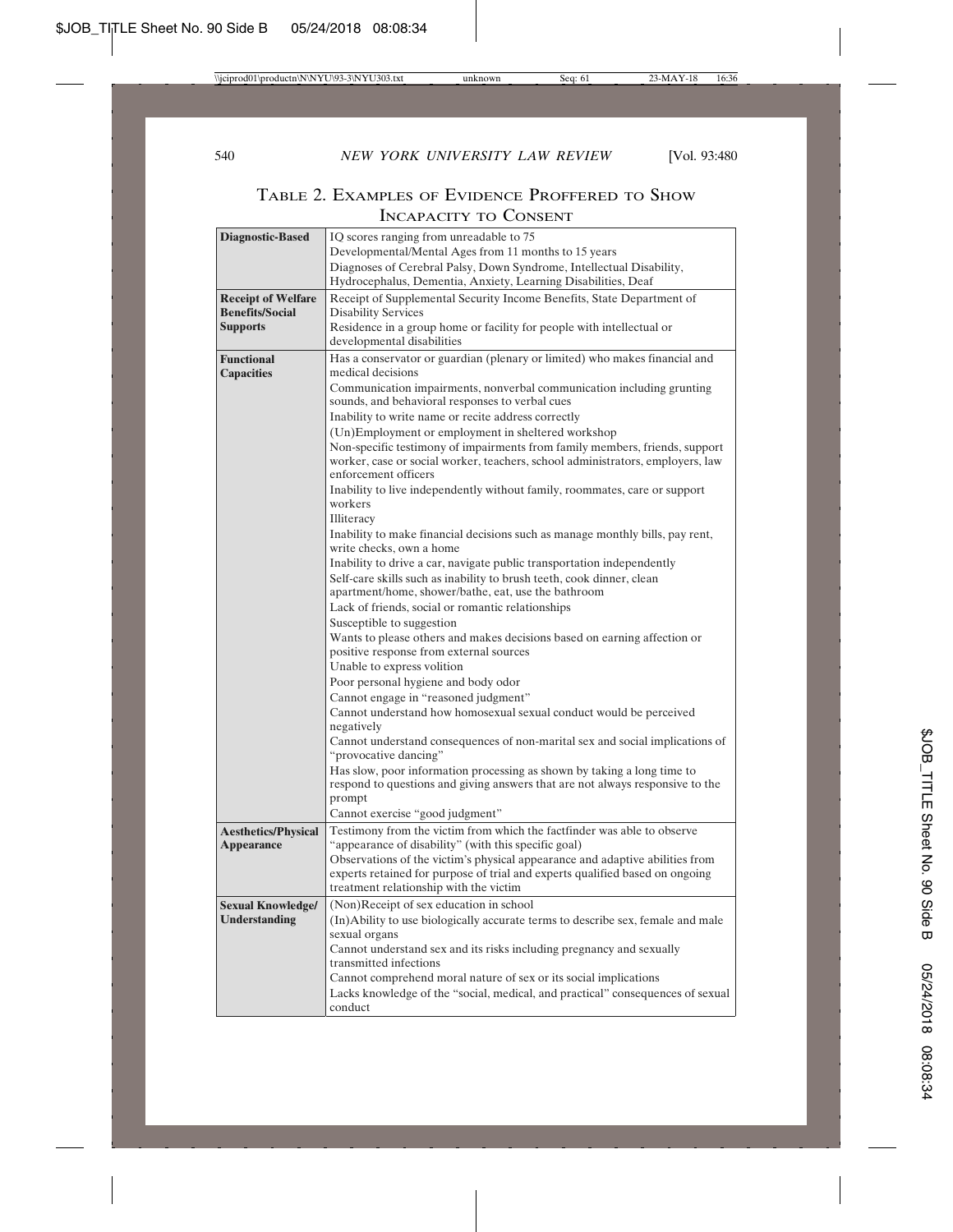tion of relevance of the evidence proffered in support of incapacity to consent to sex and affords an opportunity to critically examine the probative weight of some examples. The very types of evidence that, as a relative matter, seem most probative of an individual's capacity to consent to sex include knowledge of sexual activity and its biological consequences, the ability to communicate (by any means), receipt of sex education, prior decisionmaking experience, as well as prior relationships and opportunities for sexual expression.231

# FIGURE 3. RELEVANCE: PROBATIVE WEIGHT OF PROFFERED EVIDENCE OF INCAPACITY



Evidence of disability is also much more detailed and defined in the cases than the evidence establishing its connection to incapacity to consent. In other words, the cases show less clarity and comfort with establishing the nexus between the disability and the nature of conduct, or nature and consequences of the sexual conduct—in part a function of the lack of political consensus on what someone needs to know or be able to do to shield sexual decisions from government intervention.

<sup>231</sup> Interestingly, evidence of past relationships including sexual relationships would likely be excluded by the prosecution pursuant to rape shield laws yet this evidence is highly probative, not of whether the individual consented in the case before the court, but on the question of capacity to consent to sex.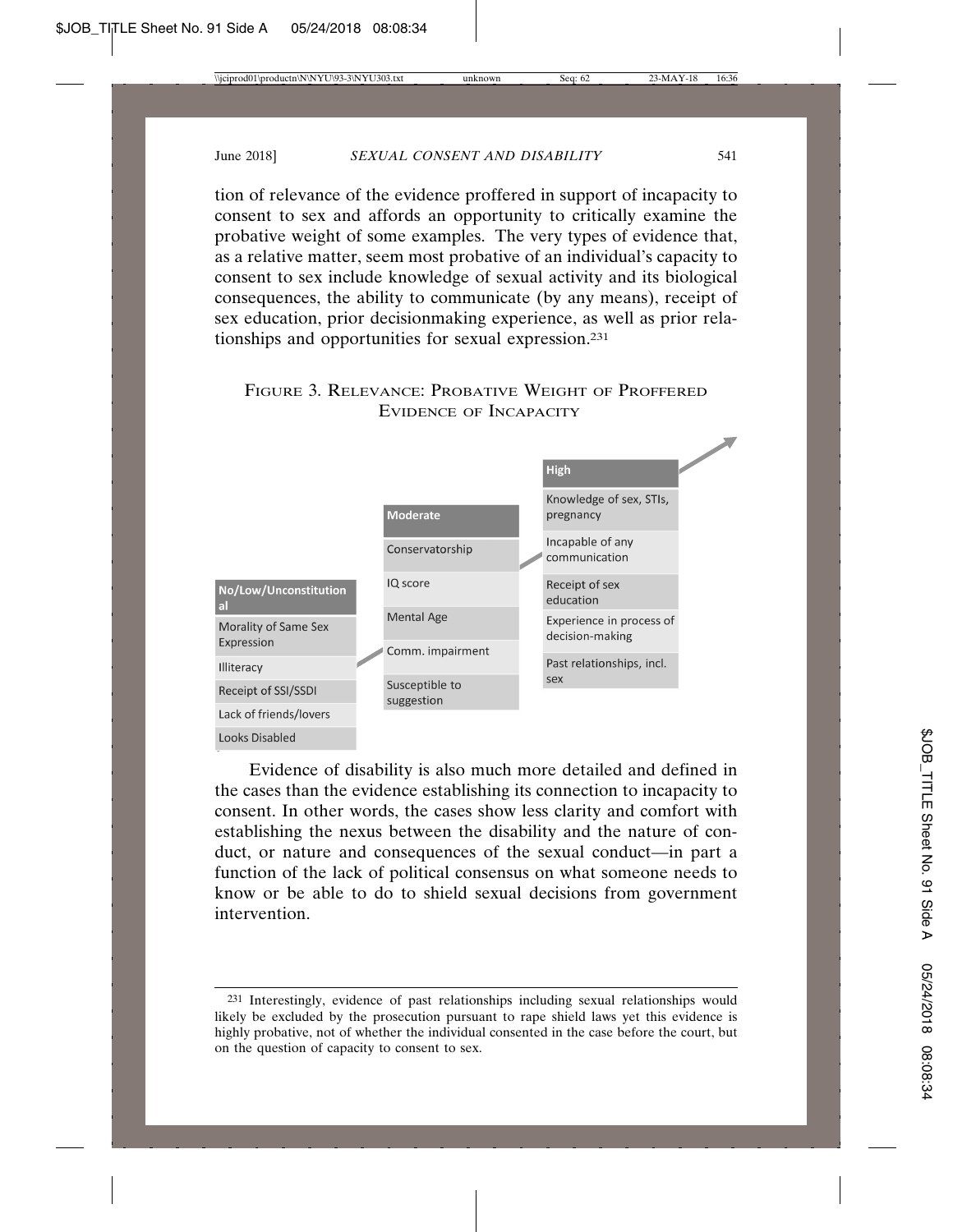### b. Profile of the Victim

| TABLE 3. DESCRIPTIVE STATISTICS RE: VICTIM AND DEFENDANT |  |
|----------------------------------------------------------|--|
|----------------------------------------------------------|--|

| <b>Variable</b>                                     | <b>Percent</b> | N   |  |  |
|-----------------------------------------------------|----------------|-----|--|--|
| Profile of the Victim                               |                | 172 |  |  |
| V has a mental disability <sup>232</sup>            | 99.4%          |     |  |  |
| V described as female                               | 89.5%          |     |  |  |
| V described as male                                 | 10.5%          |     |  |  |
| Profile of the Defendant                            |                | 172 |  |  |
| Non-Disabled D                                      | 97.7%          |     |  |  |
| D described as male                                 | 97.7%          |     |  |  |
| D described as female                               | 2.3%           |     |  |  |
| Victim's Residence*                                 |                | 147 |  |  |
| Facility                                            | 10.9%          |     |  |  |
| Group Home                                          | 12.9%          |     |  |  |
| Independent                                         | 12.9%          |     |  |  |
| Parent/Family                                       | 63.3%          |     |  |  |
| Relationship Between Victim and Defendant*          |                | 160 |  |  |
| Friend/Acquaintance of the Person with a Disability | 28.8%          |     |  |  |
| Family (Consanguine)                                | $0.9\%$        |     |  |  |
| Formal Position of Authority/Access                 | 26.3%          |     |  |  |
| Stranger                                            | 12.5%          |     |  |  |
| Family Friend/Close Relationship with Family        | 23.8%          |     |  |  |
| * Removed "unknown" category.                       |                |     |  |  |

An analysis of the victim descriptions in the case law demonstrates a second inconsistency between the traditional assumptions in the scholarship, and the reality of how these cases are brought in courts today. While many scholars assume that most victims of sexual assault and rape are in institutionalized settings and focus their interventions accordingly,233 over 76% of victims in this study actually lived independently or with a parent or family member.234 Only 11% of victims lived in institutional settings, with a majority of these individuals being older adults. Yet current scholarship focuses almost exclusively on people in residential institutions. Such focus is justifiable given the severity of disabilities experienced by people in institu-

<sup>232</sup> Only one victim was suspected of having a disability but without a diagnosis or discussion of medical conditions.

<sup>233</sup> *See, e.g.*, Boni-Saenz, *supra* note 24 (focusing on nursing homes); Denno, *supra* note 25 (focusing on women with disabilities in institutional settings); Perlin & Lynch, *supra* note 20 (focusing on psychiatric hospitals and institutional settings).

<sup>234</sup> *See supra* Table 3.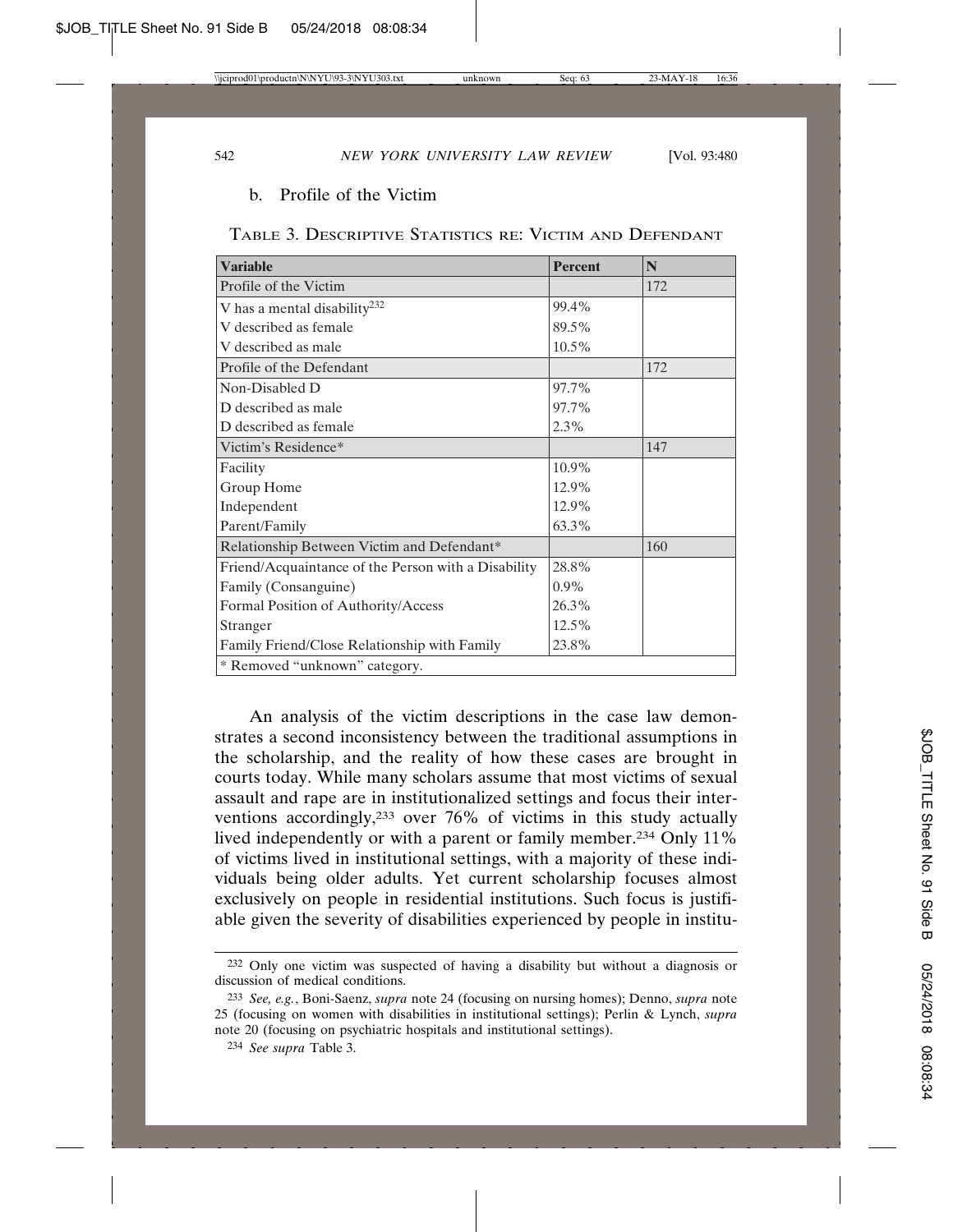tional settings,235 the level of state regulation of their lives, and, as a result, the possibility of complete denial of sexual expression in the name of risk management as well as the documented assault, neglect, and abuse in institutional settings.236 However, this literature is lacking discussion of the experience of people with mental disabilities living in community settings (including with family, friends, independently, or in group homes). This group represents the majority of complainants in the cases reviewed. While this does not mean that institutionalized individuals are at higher risk for abuse or experience abuse more or less than those individuals living in the community, what it does suggest is that scholars and lawmakers must pay attention to this group of people and consider how their experiences with sexual violence might be different than those in institutionalized settings.

Therefore, this study identifies a need to devote additional scholarly attention to sexual regulation, rape, and sexual assault of people outside of more formally regulated institutionalized settings. The shift from residential centers as the site of support services to a disaggregated model of care in the community was the result of legal and policy advances documenting the conditions of abuse and neglect in state-funded institutions and framing unnecessary segregation in institutional settings as discrimination.237 The regulation of sexual agency

236 *See* Denno, *supra* note 25, at 379–95 (devoting last part of paper entirely to the question of sexual agency for people in institutionalized settings). *See generally* Boni-Saenz, *supra* note 24 (devoting entire Article to older adults in institutionalized settings with headliner case, State v. Rayhons, No. 04211FECR01078, 2014 WL 12594215 (Iowa Dist. Ct. Aug. 14, 2014)); Fischel & O'Connell, *supra* note 24 (recommending reformulation of the law to account for relational autonomy and dependency that leaves, according to the authors, the most severely disabled vulnerable to abuse and sexual violence); Perlin, *supra* note 20 (focusing on people with psychosocial and psychiatric disabilities but references and analogizes the situation to people with intellectual and developmental disabilities in institutional settings).

237 *E.g.* Americans with Disabilities Act, 42 U.S.C. §§ 12101–12213 (1990) (amended 2008), with accompanying DOJ regulations on integrated services under Title II, 28 C.F.R. § 36.203; Rehabilitation Act of 1973, Pub. L. No. 93-112 (amended 1974); Olmstead v. L.C. *ex rel.* Zimring, 527 U.S. 581, 597 (1999) (holding that unjustified isolation is discrimination based on disability and confinement to an institution diminishes the everyday life activities of individuals, including family relations, social contracts, cultural enrichment, etc., but also recognizing the States' need to have a range of facilities for the care and treatment of people with diverse mental disabilities); *see also* Jefferson D.E. Smith & Steve P. Calandrillo, *Forward to Fundamental Alteration: Addressing ADA Title II Integration Lawsuits After* Olmstead v. L.C., 24 HARV. J.L. & PUB. POL'Y 695, 703 (contending that

<sup>235</sup> *But see* S.A. Larson et al., *In-Home and Residential Long-Term Supports and Services for Persons with Intellectual or Developmental Disabilities: Status and Trends Through 2012*, U. OF MINN., NAT'L RESIDENTIAL INFO. SYS. PROJECT (2014), https:// iacc.hhs.gov/publications/general/2012/residential\_Information\_systems\_project.pdf (finding that people in institutional settings are not necessarily the most severely disabled and that people in community placements have similar or some more severe physical and cognitive impairments than those in the most restrictive institutional environments).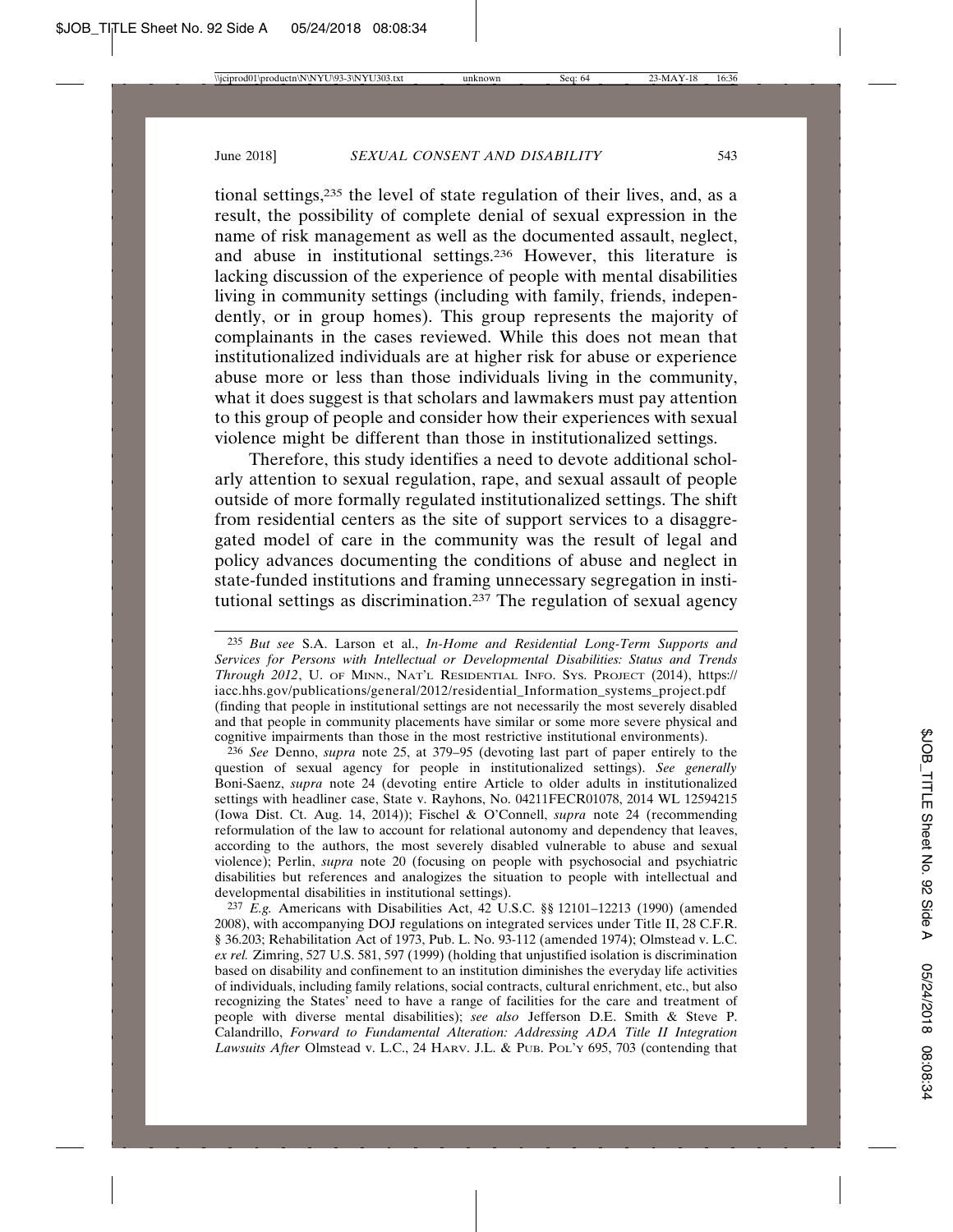in community settings can be quite complex (and the law even less developed) given the more limited reach of the state when people with mental disabilities reside with family members.<sup>238</sup> These complexities should only attract greater scholarly attention to this issue.

## c. Victim's Participation in Legal Process

TABLE 4. DESCRIPTIVE STATISTICS RE: VICTIM'S TESTIMONY AT TRIAL

| <b>Variable</b>                      | Percent $(\% )$ |     |
|--------------------------------------|-----------------|-----|
| Victim Testified at Trial*           |                 | 159 |
| <b>Yes</b>                           | 86.2%           |     |
| N <sub>o</sub>                       | 8.8%            |     |
| Unable to Communicate <sup>239</sup> | 5.0%            |     |
| $*$ = Removed "unknown" category.    |                 |     |

This study finds that victims with mental disabilities—even with significant communication impairments—testified in over 86% of the cases reviewed.240 The astonishingly high rate of participation in sexual assault and rape proceedings tempers current descriptive and normative claims on procedural due process and mental disability. Recent scholarship criticizes procedural hurdles preventing victims with mental disabilities from accessing the criminal justice system.<sup>241</sup>

241 *See* Courtney S. Bedell, Comment, *Vulnerable Victims: Guaranteeing Procedural Protections to Child and Developmentally Disabled Victims in Establishing Probable Cause for Search and Arrest Warrants*, 118 PENN ST. L. REV. 729, 746–47 (2014) (arguing that Congress and state legislatures need to enact affirmative legislation addressing the testimony of witnesses with developmental disabilities to balance procedural justice with the defendant's constitutional rights to confrontation and a fair trial); Fitzsimons, *supra* note 85, at 81–82 ("Rather than focusing effort to discredit and disqualify people with disabilities from giving testimony, every attempt should be made to find reasons why a person should be permitted to give evidence, with supports provided to maximize

alternative care programs are not only more effective and less costly than mental hospitalization, but have also universally provided more positive results).

<sup>238</sup> *See infra* Part III (discussing the changing nature of familial relationships in the community that create informal caregiving networks that are unregulated by the state); *see also* Fischel & O'Connell, *supra* note 24, at 497–98.

<sup>239</sup> Referring to cases where the record specifically notes that the victim could not communicate.

<sup>240</sup> While no empirical data exists regarding the percentages or rates of victims with mental disabilities testifying in sexual assault cases as a baseline, or data on the percentages of nondisabled victims testifying in sexual assault cases, there is some information on child or adolescent victims of sexual abuse with intellectual disabilities who testify in rape and sexual assault cases. *See* Bette L. Bottoms et al., *Jurors' Perceptions of Adolescent Sexual Assault Victims Who Have Intellectual Disabilities*, 27 L. & HUM. BEHAV. 205, 205 (2003) (noting that children and adolescents with intellectual disabilities have high rates of sexual violence and abuse but low rates of prosecution, possibly due to an assumption that the victims with mental disabilities would be poor witnesses and could not testify in court as jurors would be unlikely to believe them).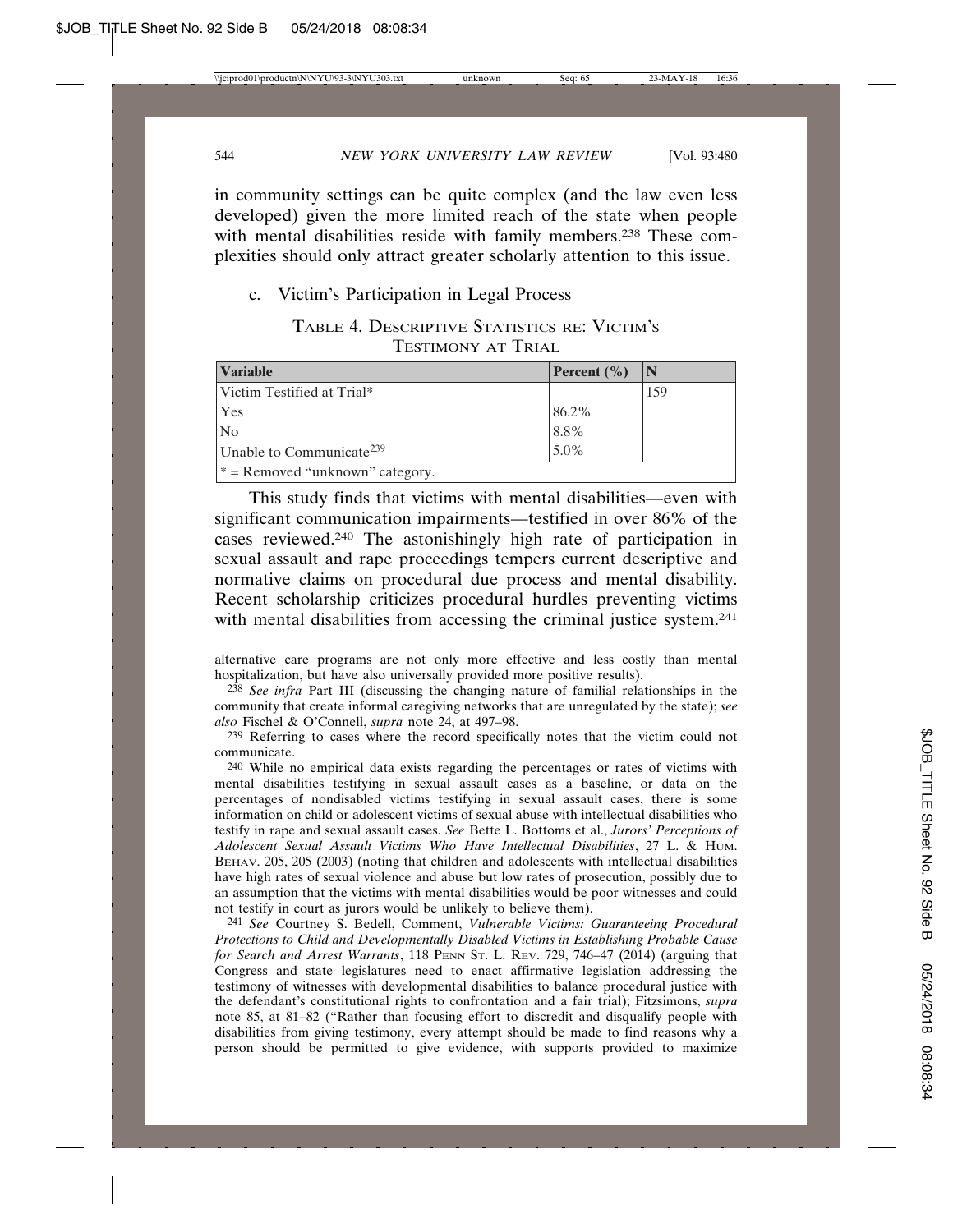However, state and federal evidentiary rules begin from a presumption of witness competency in all cases.242 Courts have interpreted these rules to require a low threshold to competency to testify, reasoning that the factfinder can properly assess a witness's credibility and assign the proper evidentiary weight.243 Of note is how courts managed the question of witness competency particularly in relation to a central issue of fact: the victim's capacity to consent. Contrary to the existing scholarship, analysis of the case law demonstrates that courts regularly disaggregate the two questions and recognize that a person's competency to testify is a relatively lower legal threshold than whether they are capable of consenting to sex. For example, in *State v. Peters*, the fact that a victim with a mental disability was found competent to testify did not mean that she was also capable of understanding the nature of the sexual act, since there is a vast difference between understanding the distinction between truths and lies and understanding the nature and consequences of sexual assault.244 While there were instances where courts found the victim incapable of testifying, there were many more where neither the court nor the parties

competency."). *Cf.* Kristine I. Erickson & Nitza B. Perlman, *Knowledge of Legal Terminology and Court Proceedings in Adults with Developmental Disabilities*, 25 L. & HUM. BEHAV. 529, 540–41 (2001) (recognizing increasing participation in the justice system of people with intellectual and developmental disabilities but a lack of understanding of technical legal terminology by those individuals, and calling for greater education to make participation meaningful).

<sup>242</sup> *E.g.* FED. R. EVID. 601 ("Every person is competent to be a witness unless these rules provide otherwise."); CAL. EVID. CODE § 700 (West 2017) ("Except as otherwise provided by statute, every person, irrespective of age, is qualified to be a witness and no person is disqualified to testify to any matter."). *But see* CAL. EVID. CODE § 701 (West 2017) (disqualifying a witness who is "(1) Incapable of expressing himself or herself concerning the matter so as to be understood, either directly or through interpretation by one who can understand him; or (2) Incapable of understanding the duty of a witness to tell the truth.").

<sup>243</sup> *See, e.g.*, Mathis v. State, 682 So. 2d 175, 180–81 (Fla. Dist. Ct. App. 1996) ("Children having a chronological age younger than the alleged victim's 'mental and developmental age' have been found to possess a sufficient understanding of the difference between the truth and a lie, and the moral obligation to relate the former . . . so as to be competent to testify in court."); *see also* FED. R. EVID. 601 advisory committee's notes ("Discretion is regularly exercised in favor of allowing the testimony. A witness wholly without capacity is difficult to imagine. The question is one particularly suited to the jury as one of weight and credibility, subject to judicial authority to review the sufficiency of the evidence.") (citing 2 WIGMORE §§ 501, 509).

<sup>244</sup> 441 So. 2d 403, 409 (La. Ct. App. 1983); *see also* State v. Jones, No. W2073-00335- CCA-R3-CD, 2014 WL 3002808, at \*11 (Tenn. Crim. App. Jan. 29, 2014) ("[T]he fact that the victim was allowed to testify does not undercut the finding that the victim was mentally defective.").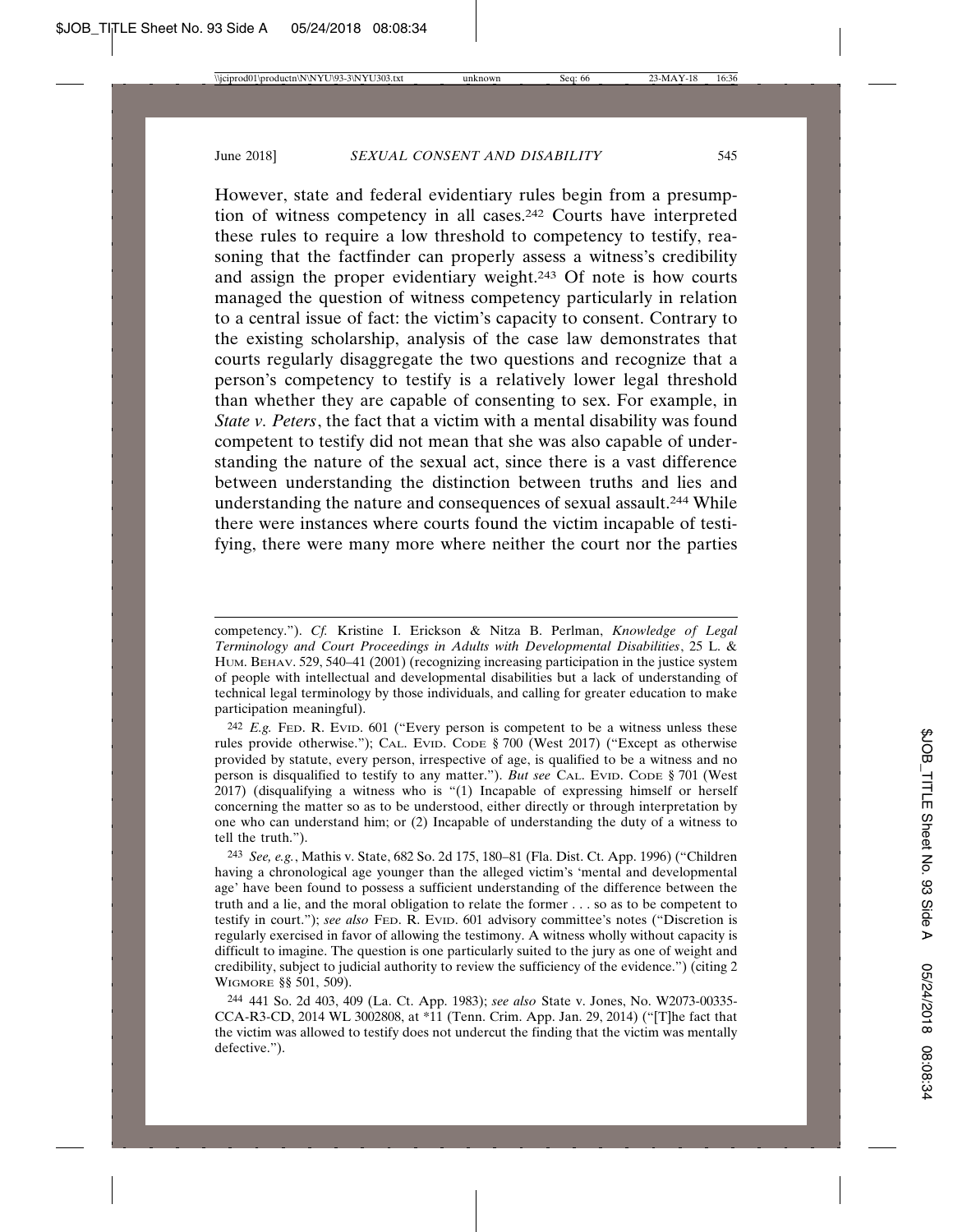raised questions about competency to testify, even where factfinders ultimately found that person incapable of consent.245

The operative question, therefore, is not whether people with disabilities participate in legal process, but when the person does participate, how difficult or easy is it for them to do so meaningfully. Existing scholarship makes compelling arguments about the need for additional scrutiny of the trial process itself and its legal methods, such as cross-examination, that are ill suited for the ways in which people with mental disabilities process and recall information.246

Data in this empirical study challenge certain existing claims and push scholars to reframe others. The next section takes stock of the overall findings and explains how and why reframing the problem reveals previously unidentified regulatory problems as well as novel prescriptive interventions for discussion.

#### III

### REFRAMING THE PROBLEM

This Part draws upon the empirical data in Part II to reframe the problem as one of a deficit in experience and information on the epistemological nature of mental incapacity and disability that affects how states regulate, how judges construct and apply legal tests, and how juries decide legal incapacity. The problem is not vagueness per se, but rather, how these statutes capture the experience of disability in the first instance and how courts make sense of that language. Reframing the problem in this way exposes unexplored challenges at each institutional level (legislatures, courts, and juries) and clears a

<sup>245</sup> *See, e.g.*, Bowman v. State, 760 So. 2d 1053, 1053–55 (Fla. Dist. Ct. App. 2000) ("The fact that . . . a child is competent to testify . . . is not inconsistent with being mentally defective under . . . Florida Statutes. Unlike telling the truth, the inappropriateness of [certain] type[s] of sexual activity . . . is not necessarily something which is normally discussed with a person who is mentally only five years old.").

<sup>246</sup> *See, e.g.*, D. Andre-Barron et al., *What to Tell and How to Tell: A Qualitative Study of Information Sharing in Research for Adults with Intellectual Disability*, 34 J. MED. ETHICS 501, 505 (2008) (discussing the ways in which people with intellectual disabilities may process information differently, requiring accommodations in the information sharing process to make medical consent meaningful); Richard J. Bonnie, *The Competence of Criminal Defendants with Mental Retardation to Participate in Their Own Defense*, 81 J. CRIM. L. & CRIMINOLOGY 419, 423–424 (1990) (proposing two corrective arrangements: assuring the client is carefully and thoroughly interviewed about the alleged offense by a properly trained person to assess "legal incompetence" and providing adjunctive assistance through judicially designated "representatives" or "consultants"); Ronda Cress et al., *Mental Health Courts and Title II of the ADA: Accessibility to State Court Systems for Individuals with Mental Disabilities and the Need for Diversion*, 25 ST. LOUIS U. PUB. L. REV. 307, 333–39 (2006) (explaining the development of mental health courts to address the criminal justice system's response to the challenges of participation by people with mental disabilities).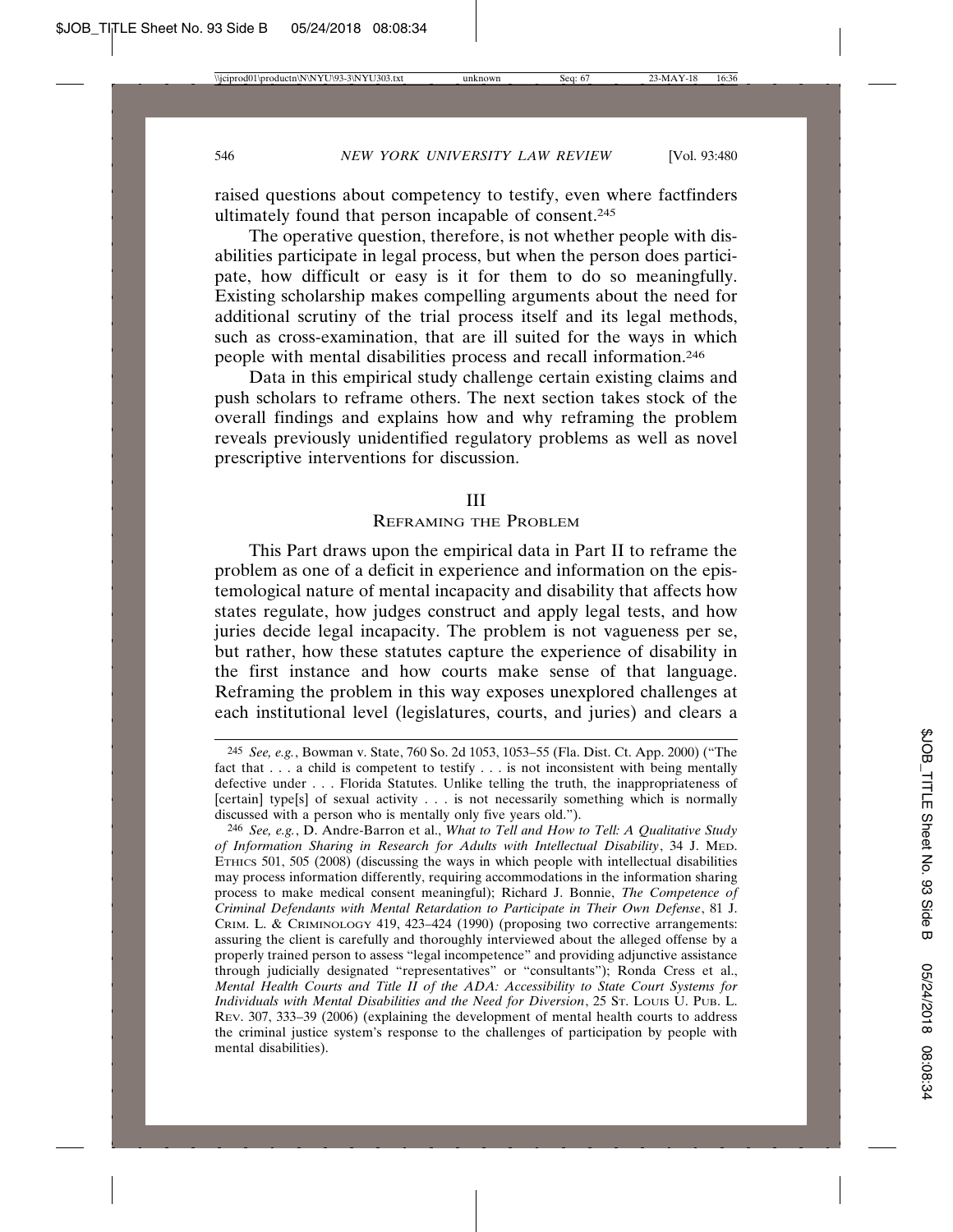path for prescriptive responses reflecting the current state of the law and the experiences of people with disabilities.

# *A. Legislatures: New Regulatory Realities of Integration*

The data show that it is not just a question of poorly drafted, vague statutes that are interpreted too broadly by overzealous, risk averse judges who fail to exercise discretion. Such an overly simplistic construction of the problem misses a critical first order challenge: that legislatures and judges do not have a handle on the experiences of people with mental disability living in the community. Not surprisingly, then, statutes will be unable to capture the way in which people with disabilities encounter and respond to sexual violence. Some degree of statutory vagueness will always exist in sex offense statutes and beyond.

First, current statutes do not account for the experiences of individuals like D.J. in the Stubblefield case who have significant physical and communication impairments and nevertheless may have the mental capacity for consent but are unable to communicate that capacity in normatively typical ways.247 What is the basis for state nullification of consent in this context and how does the law capture it? A recent Ninth Circuit decision, *United States v. James*, confronted a related question of when someone with a disability is physically incapable of consent as opposed to physically helpless,248 an issue of first impression at the federal level.<sup>249</sup> The district court set aside a jury verdict to convict the defendant of sexually assaulting his step-niece, T.C., construing the federal statute under which the defendant was charged narrowly to require complete physical helplessness. Because the record reflected T.C.'s ability to communicate preferences, even if impaired, the district court argued that the state had not met its burden of proving incapacity based on the statutory language. The Ninth Circuit overturned the district court's ruling and held that the legal standard of physical incapacitation on the basis of disability was different from physical helplessness, but that the language should be construed broadly in accordance with congressional intent to protect

<sup>247</sup> *See supra* Part II.

<sup>248</sup> 810 F.3d 674, 679 (9th Cir. 2016) ("This case turns on the breadth of the 'physically incapable' standard in § 2242(2)(B) for punishing a sexual act with an individual with the physical incapacity to decline participation in or communicate unwillingness to engage in the act.").

<sup>&</sup>lt;sup>249</sup> While an issue of first impression at the federal level, state courts have recently faced similar questions. *See, e.g.*, State v. Fourtin, 52 A.3d 674, 687 (Conn. 2012) (distinguishing physical helplessness from ability to communicate consent); Fischel & O'Connell, *supra* note 24, at 473–86 (responding to the *Fourtin* case).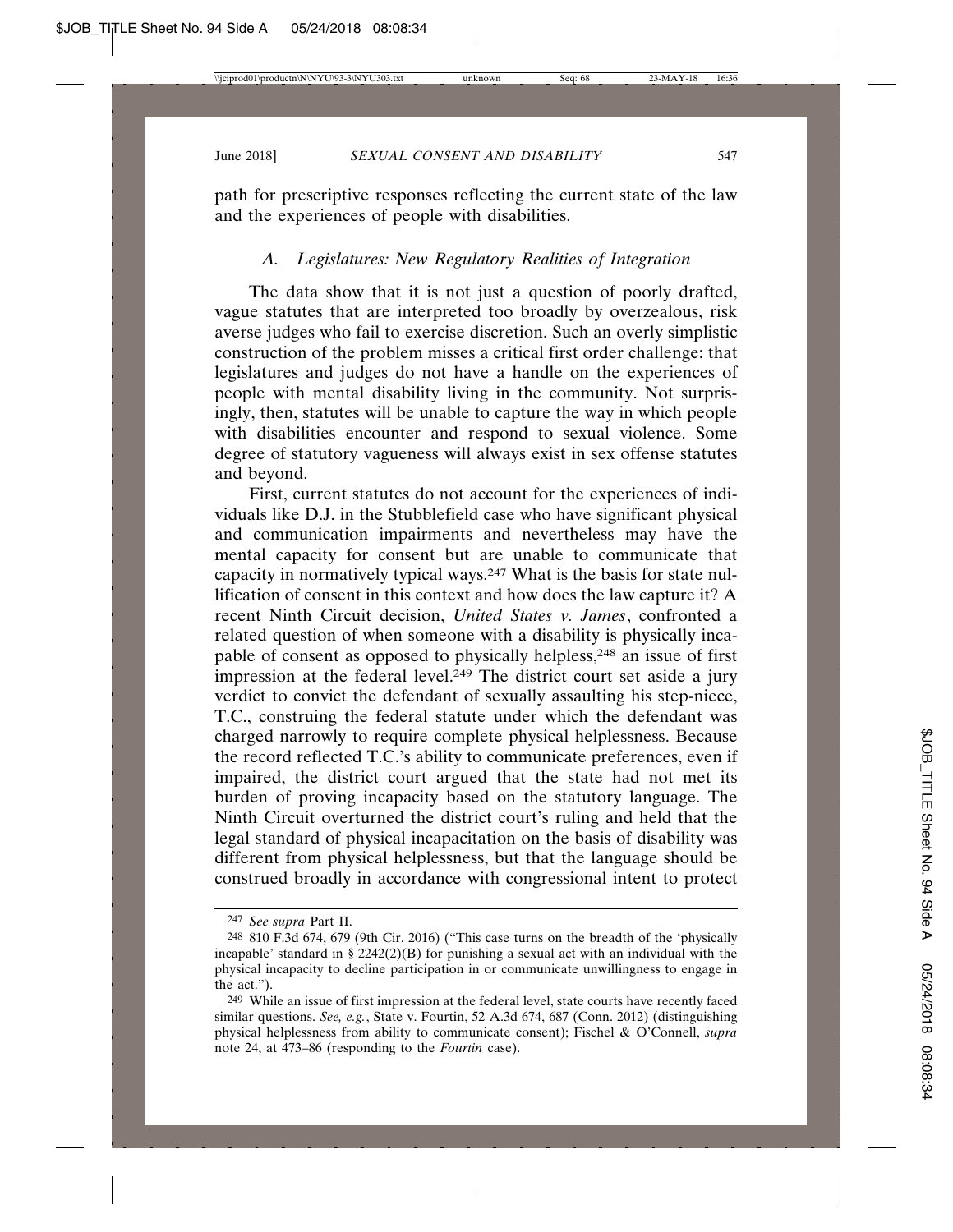helpless and vulnerable victims.<sup>250</sup> In the course of a (rather unintentionally) scathing dissent, Judge Kozinski highlights a central problem with the current statutory framework:

Because the government chose to prosecute James under subsection (2)(B) (dealing with physical incapacity) rather than subsection  $(2)(A)$  (dealing with mental incapacity), we must assume that T.C. was capable of understanding and consenting to sexual intercourse with James. The only question is whether she was able to communicate lack of consent if she chose not to participate. . . . It's possible that T.C. didn't comprehend the situation, either when she was with James or with the nurse. . . . But because the government didn't charge James under section 2242(2)(A), T.C.'s mental capacity to "apprais[e] the nature of the conduct" was never at issue before the jury and is not at issue now. We therefore must presume her limitations were purely physical, and that her comprehension of the situation was no different from that of any other adult woman. The majority's periodic references to T.C.'s mental capacity betray its effort to justify James's conviction under a provision he was not charged with violating.251

Here, unlike in the Stubblefield case where Anna proferred evidence of consent, direct and circumstantial evidence pointed to nonconsent. Yet the principal challenge is the same: How should statutes capture the experiences of D.J. and T.C. that point to communication barriers and not necessarily mental incapacity as the critical impairment at issue?252 Under the federal statutory scheme, the state will have to prove that individuals like T.C. could not physically say no in order to convict, which moves backwards in time in rape law reform. The two statutory alternatives are insufficient to capture her experience. The state can argue that she was physically helpless akin to unconsciousness or that T.C. was mentally incapable of consent, which may or may not be the case.

Second, state legislatures, aware of the high incidence of sexual violence experienced by people with cognitive disabilities, have

<sup>250</sup> *James*, 810 F.3d at 683 ("The law in its majesty protects from assault those who are too weak and feeble to protect themselves. No society worthy of being called civilized may do any less."); *see also* D. Aaron Lacy, *Am I My Brother's Keeper: Disabilities, Paternalism, and Threats to Self*, 44 SANTA CLARA L. REV. 55, 59–72 (2003) (describing congressional history in addressing imbedded prejudices against people with disabilities that have affected people with disabilities in every aspect of their lives to "protect the rights of the oppressed minority groups").

<sup>251</sup> *James*, 810 F.3d at 684–86 (Kozinski, J., dissenting).

<sup>252</sup> Consider *State v. Fourtin*, 52 A.3d 674 (Conn. 2012), in which a Connecticut court found a woman with physical (mobility and communication) impairments did not meet the statutory definition of "physically helpless" such that the prosecution could not secure a conviction for rape*. See also* Fischel & O'Connell, *supra* note 24, at 473–86 (describing the *Fourtin* case and its aftermath).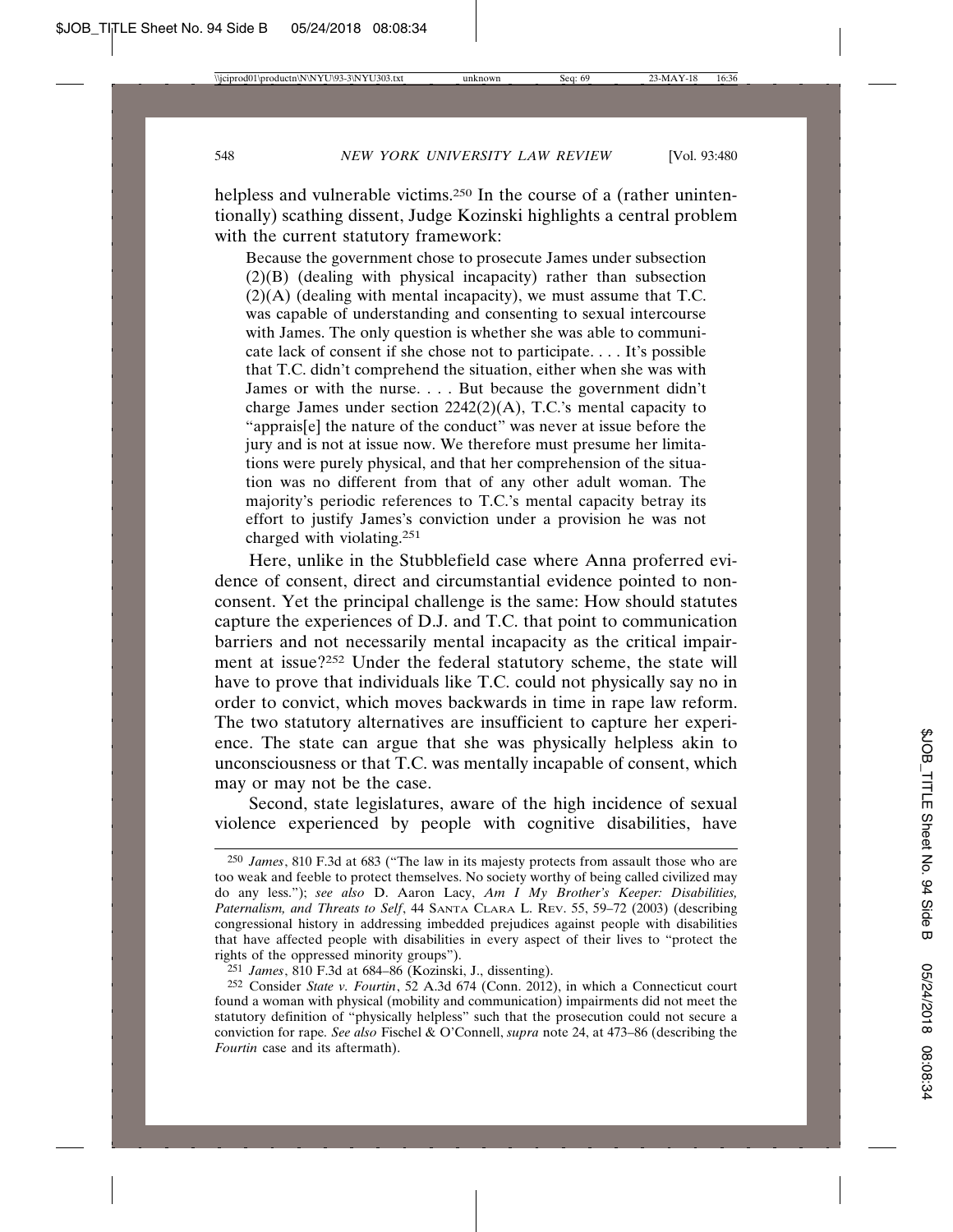extended criminal sexual regulation to caregivers in positions of authority.253 While regulation in this area may be justifiable, the statutory structure focuses on formal caregiving relationships that are disconnected from emerging informal caregiving relationships that sit at the intersection of class and disability. The dataset from this Article suggests that a sizable number of defendants in these cases have informal, intimate relationships with the victim's family (relationships with the victim's consanguine relatives such as dating, and cohabitating without being married to the victim's parent) and current statutes do not capture these intimate but informal caregiving networks.

For example, in Michigan, a person is incapable of sexual consent if the individual is, among other categories, "mentally incapable" or "mentally disabled."254 The latter means having a medical diagnosis of an intellectual or developmental disability and being under the "authoritative care" of another, categorically excluding those who meet the legal definition of consenting to sex. The former category, "mentally incapable," ties the legal definition, irrespective of disability, to the person's inability to appraise the nature of the individual's conduct. Prosecutors' charging decisions dictate the scope of relevant evidence in relation to the alleged facts of the case. If the state opts to charge under the latter category, "mentally disabled," then the question of legal consent turns on the existence of a diagnosis of mental disability, the defendant's "position of authority" over the victim, and whether the defendant "used this authority to coerce the victim to submit."255

There is some confusion in the case law as to when and how these provisions operate in relation to each other. In *People v. Graves*, the defendant lived next door to the victim and her mother at an extended stay motel.256 The victim's mother engaged in sexual conduct with the

<sup>253</sup> This is in addition to civil tort and professional liability for formal, non-family caregivers. *See, e.g.*, GA. CODE ANN. §§ 16-6-5.1(d) (West 2017) ("[A licensed caregiver] commits sexual assault when he or she engages in sexual contact with another individual who the actor knew or should have known had been admitted to or is receiving services from [a licensed] facility or the actor."), (e) ("Consent of the victim shall not be a defense to prosecution."); IDAHO CODE §§ 18-1505B (2017) (Sexual Abuse and Exploitation of a Vulnerable Adult), 18-919 (Sexual Exploitation by a Medical Care Provider); MD. CODE ANN., CRIM. LAW § 3-604(b)(1) (LexisNexis 2018) ("A caregiver, a parent, or other person who has permanent or temporary care or responsibility for the supervision of a vulnerable adult may not cause abuse or neglect of the vulnerable adult that: . . . (iii) involves sexual abuse of the vulnerable adult."),  $(a)(3)$  (defining "caregiver" as "a person under a duty to care for a vulnerable adult because of a contractual undertaking to provide care").

<sup>254</sup> MICH. COMP. LAWS § 750.520a(j) (2017), (i) (respectively).

<sup>255</sup> MICH. COMP. LAWS § 750.520(b).

<sup>256</sup> People v. Graves, No. 287730, 2009 WL 3683379, at \*1 (Mich. Ct. App. Nov. 5, 2009).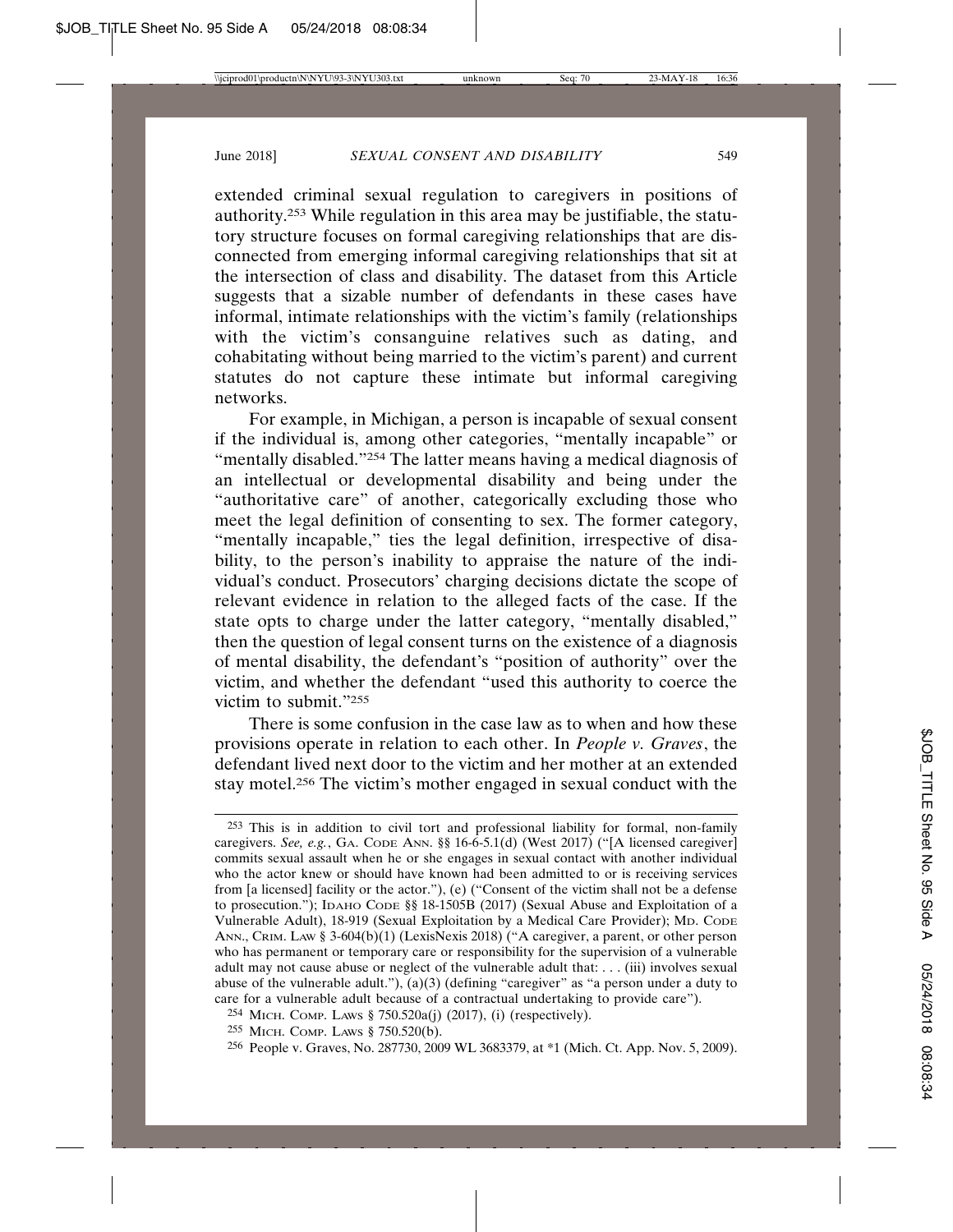defendant on a number of occasions but was not "dating" him.257 As a result of his interaction with the mother and his residential proximity, the defendant had access to the victim on a number of occasions, one of which included the incident in the case.258 The victim, mother, and defendant were all together in one of the rooms when defendant began to engage in sexual acts with the then fifteen-year-old victim (such as kissing and groping and eventually, penetration) in front of her mother. The appellate court held that sufficient evidence existed to meet the definition of "mentally incapable" based on the victim's failure to comprehend that engaging in such acts as she did was not "normal" and reflected her inability to understand the normative nature of sexual conduct.259 The record also reflected evidence of functional capacities such as her ability to independently cook (including grocery shopping, reading a recipe, preparing meals, computer proficiency, and self-care such as showering, dressing, and toileting) and evidence of functional incapacities (including her inability to read or write, receipt of special education services, and existence of a "very low" IQ score).<sup>260</sup>

The court held that the mother's description of her daughter's IQ—"her functioning at a level of half of her age, her inability to read and write, and her apparent deficits in ability to recollect—[was] adequate evidence for a reasonable jury to conclude that the complainant was 'mentally disabled' because she was 'mentally retarded.'"261 While the court held that sufficient evidence of "mental retardation" existed on this record, it reasoned that the state did not present sufficient evidence of the defendant's "authority" over the victim or use of that authority as part of the sexual offense.262 The court noted that although the statute did not require formal, "legal authority" over the victim (saying teachers or pastors or counselors would count) something more was required.<sup>263</sup> This is not a question of statutory vagueness that results in overregulation; rather, *Graves* provides an example of how vagueness may actually move in the direction of potential under-regulation based on whether courts read the statutes narrowly or expansively.

263 *Id.*

<sup>257</sup> *Id.* at \*1.

<sup>258</sup> *Id.* (referencing the victim's mother's testimony that the victim knew the defendant "'[j]ust as the man next door and she knew I liked him and she thought he was a good guy'").

<sup>259</sup> *Id.* at \*3. 260 *Id.* at \*2.

<sup>261</sup> *Id*. at \*3.

<sup>262</sup> *Id.* at \*5.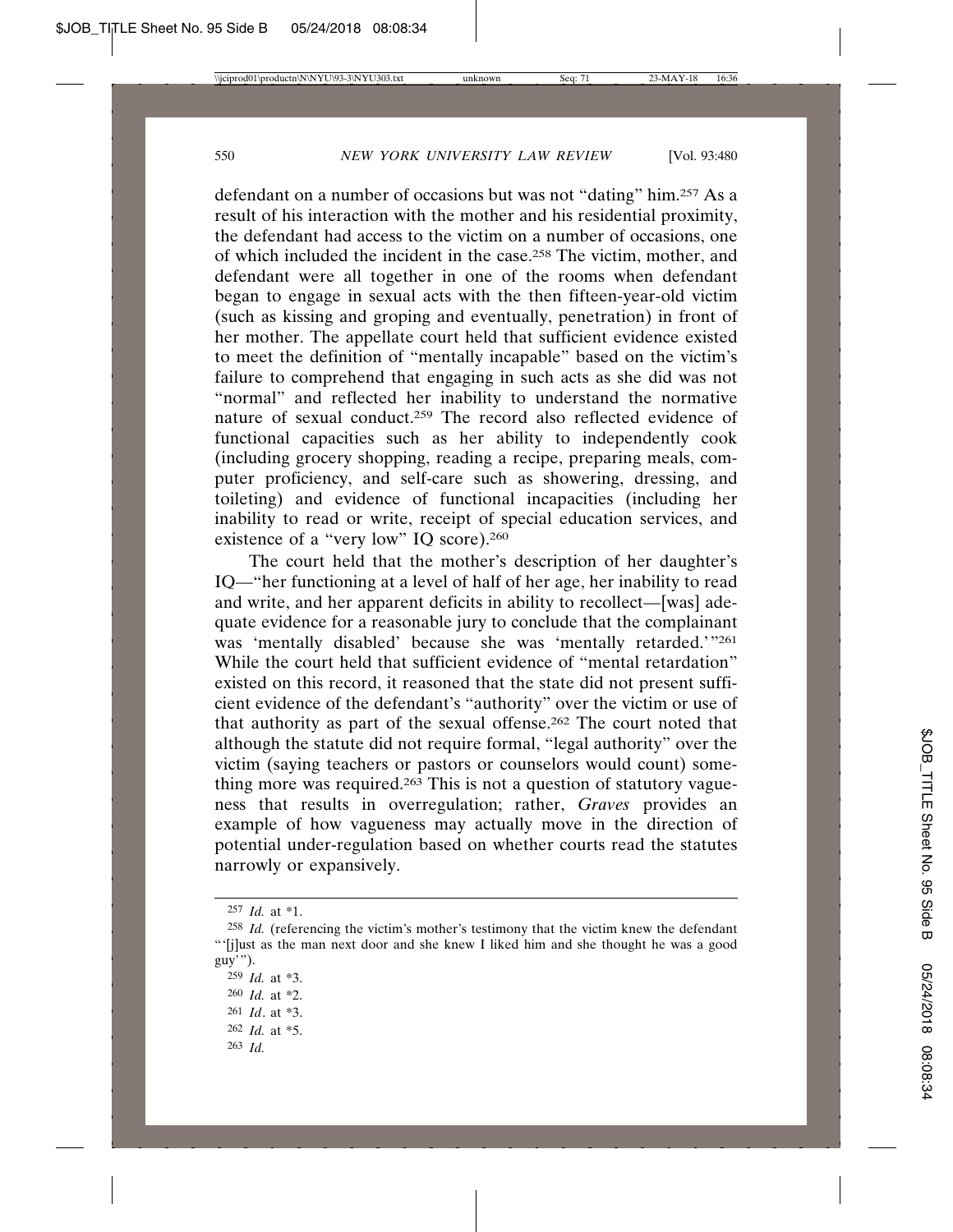The statutory vagueness, then, stems from the inability of the statute to capture the intersection of disability with class and changing familial structures like the facts in *Graves* illustrate: a single mother living in transient housing, a non-consanguine individual in close residential proximity with no typical "authority" over the victim in the sense intended by the statutory scheme. In turn, courts are faced with a no-win situation: read the statute broadly to protect on facts that display vulnerability (and perhaps cognizant of the law's limitations, as expressed by Judge Kozinski in the *James* case)264 or narrowly, consistent with the letter of the law, but significantly removed from the realities of sexual violence. Juries, unfamiliar with the continuum of functional capacities that exist for a person with a cognitive disability, despite the existence of a diagnostic label, continue to gravitate toward the power of the label. In *Graves*, the jury had significant evidence of functional capacity that would suggest the individual, despite being in possession of a medical label of intellectual disability, might not actually meet the *legal* definition of "mentally disabled." In this respect, the facts of this case may better fall within "mentally incapable" with proof of functional incapacities assigned varying degrees of probative weight based on their connection to the nature of the sexual conduct.

## *B. Judges: Hierarchies of Legal Incapacity*

Experiential and informational deficits about the nature of mental incapacity and disability also permeate the ways in which courts decide questions of legal incapacity to consent. For courts, the central question is how to disaggregate functional capacities to better correlate with the particular legal decision at hand. Functional incapacities in one area do not necessarily relate to or reflect decisional capacities in other areas. For example, one's ability to independently make financial decisions does not mean that the same person is not or should not be recognized as capable of making decisions about marriage or whether or not to have children.

The problem for judges is how to manage epistemological uncertainties about mental incapacity in the legal process and interpretation of statutes that, currently, do not offer much guidance on how to determine legal incapacity. The central question is how judges should decide which functional capacities matter in determinations of legal capacity. Judicial rhetoric reflects an increasing intellectual understanding that the existence of a mental disability does not equate with

<sup>264</sup> United States v. James, 810 F.3d 674, 683–88 (9th Cir. 2016) (Kozinski, J., dissenting).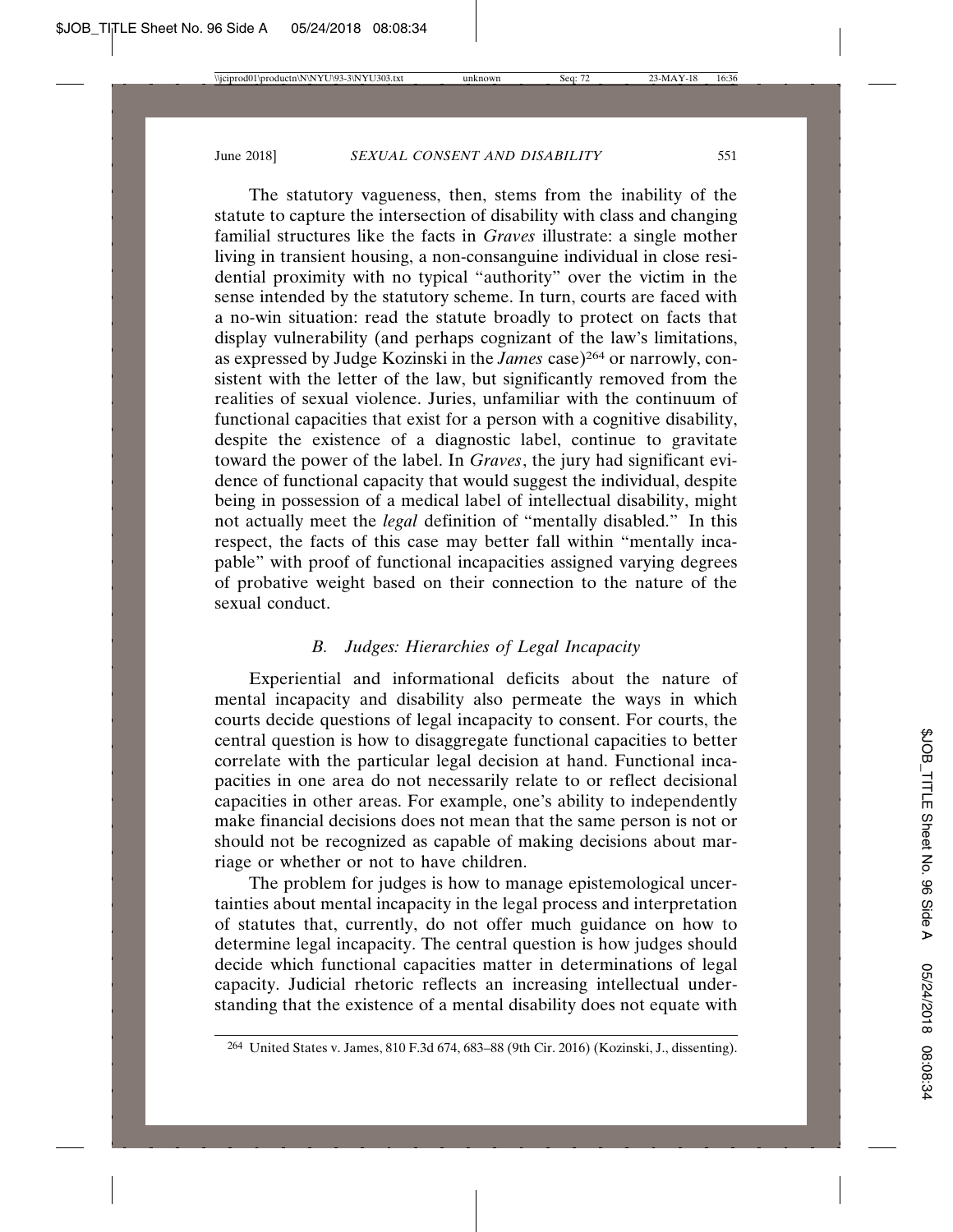a finding of legal incapacity to consent.265 However, judges must grapple with two issues regarding epistemological uncertainty. First, how does the capacity to consent to sex relate to the broader development of jurisprudence on incapacity? Judges have clearly established the low threshold required for witnesses with disabilities to testify in court. Relative to this, courts have found that sexual consent requires greater functional capacities than testifying, though which ones remains an open question. Are there particular hierarchies of legal capacity that exist or should be developed more intentionally? For example, should decisions about marriage (which in many cases could include decisions about sex) require more or less, different, or the same functional capacities as sexual consent? Where does the decision to enter into financial contracts lie?

Second, in the search for greater epistemological clarity, what is the proper scope of expertise in sexual consent cases and how should courts judge the validity and reliability of non-traditional scientific evidence? Expert evidence is a part of nearly 80% of cases reviewed as part of this study,266 yet this evidence is almost uniformly medical expertise from experts hired to do intelligence testing for purposes of the proceeding or those with existing treating relationships with the victim. The cases do not reflect any significant dispute about the qualifications or relevance of these medical experts. As courts expand the types of evidence of functional capacities deemed relevant to the sexual consent inquiry, non-medical scientific evidence will come before the court—as in the Stubblefield case and in many of the cases discussed in Part II. As a result, judges will have to determine whether such evidence is sufficiently relevant and reliable under the rules of evidence to be considered by factfinders. The Stubblefield case must resolve the evidentiary questions as the foundation of inquiries into sexual consent. How much uncertainty about "facilitated communication" is acceptable? Is facilitated communication a Ouija board to be manipulated by predatory individuals or a technologically experi-

<sup>265</sup> *See supra* Part II; *see also, e.g.*, State v. Schaller, 975 S.W.2d 313, 317 (Tenn. Crim. App. 1997) (holding the State's evidence of mental disability insufficient, including testimony from a detective that the victim "appeared to be mentally challenged" when he interviewed her and testimony from a family counselor for the victim at a therapeutic day program that the victim was in a special education program, received psychiatric counseling, and was "mentally challenged"). Of note is the court's nuanced reasoning: "Neither an emotional problem, psychiatric counseling, nor admission to special education programs equates with being mentally defective. . . . Her testimony reflects a person who was conscious of her surroundings and capable of appraising the nature of her conduct." *Id.* at 317–18.

<sup>266</sup> *See* Harris, *supra* note 33; *see also supra* note 227 (citing experts that testified in cases reviewed).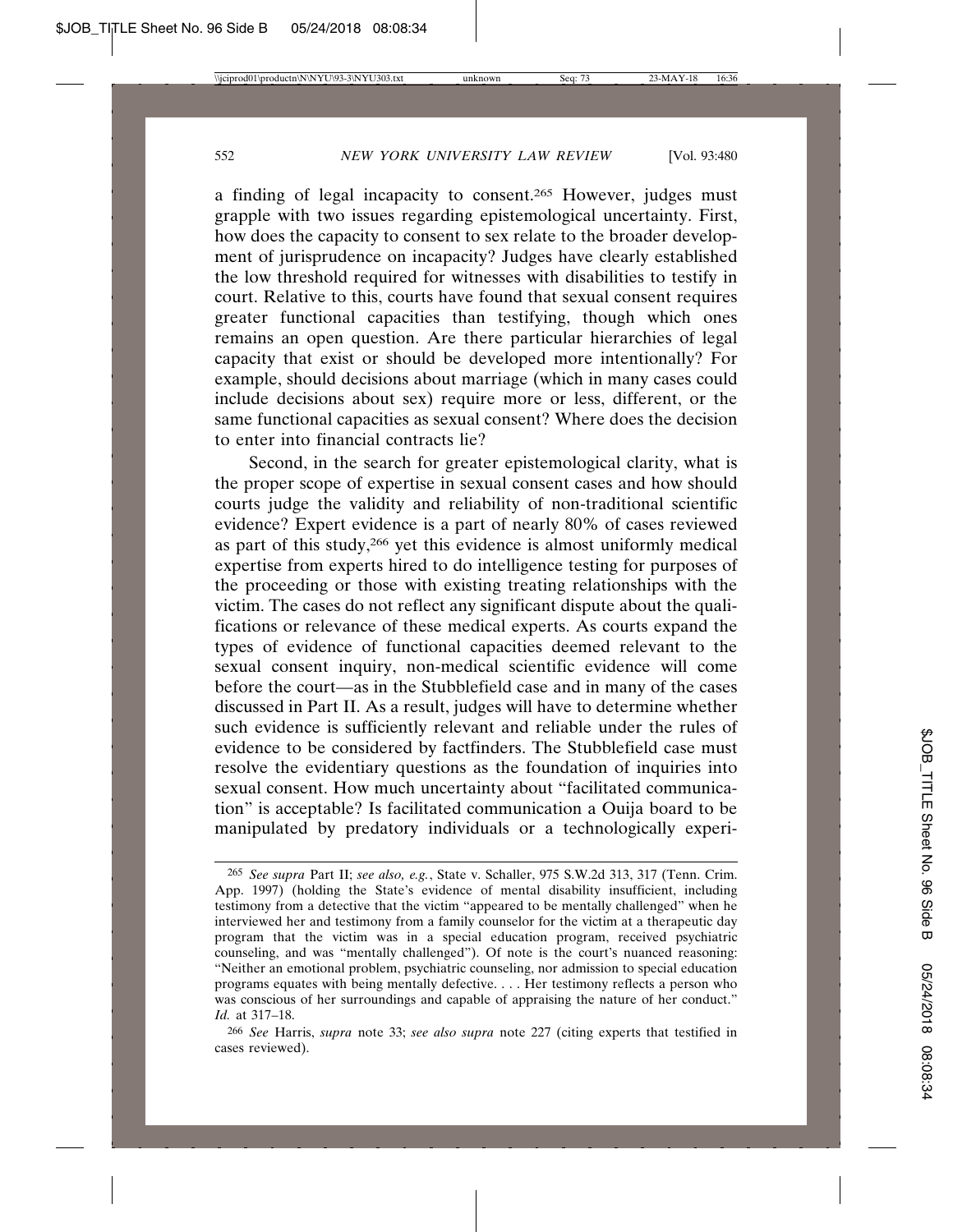mental process that unlocks the key to distinguishing between mental incapacity and communication impairments? The appellate court's decision in the Stubblefield case suggests greater openness to nontraditional expertise in the context of disability but this is very much an open and live question.267

## *C. Juries: The Aesthetics of Disability*

Jurors' lack of experience with and knowledge of the differentiated nature of mental disability negatively affect the fact-finding mission. The question of functional capacity to consent is firmly rooted in the jury's purview for both disabled and nondisabled victims.268 The jury is charged with deciding (and deemed qualified to decide) this extremely complex question based on the existence of a common base of knowledge and experience.269 The average lay juror may have experience determining whether someone's intoxication level rendered the individual temporarily incapacitated under a statute based on experience or other sources of information.270 There is a relatively more established baseline of common knowledge and experience related to intoxication.271 However, most lay jurors will enter the jury room with no experience interacting with a person with a cognitive disability (particularly intellectual disabilities) and limited under-

270 *See, e.g.*, State v. Thomas, 98 P.3d 1258, 1263 (Wash. Ct. App. 2004) ("The effects of alcohol are commonly known and jurors can draw reasonable inferences from testimony about alcohol use.").

271 Though even in this context legal scholars have questioned the existence of a clear baseline.

<sup>267</sup> State v. Stubblefield, 162 A.2d 1074 (N.J. Super. Ct. App. Div. 2017).

<sup>268</sup> *See, e.g.*, State v. Cone, 3 S.W.3d 833, 840 (Mo. Ct. App. 1999) ("Generally, [certain cases] stand for the proposition that 'weak-mindedness,' 'unsound mind' or 'imbecility of mind,' as it related to one's ability to know or comprehend the nature of the act, was a question for the jury to determine."); Hacker v. State, 118 P.2d 408, 412 (Okla. Crim. App. 1941) ("In many jurisdictions, including this one, it has been held that whether the female possesses mental capacity sufficient to give legal consent must, save in exceptional cases, remain a question of fact for the jury.").

<sup>269</sup> *See* State v. Perkins, 689 N.W.2d 684, 689 (Wis. Ct. App. 2004) (explaining that no expert testimony is required to prove mental incapacity under the statute because, although undefined, mental illness or defect is within the common knowledge base of the jury: "The jury is not asked to diagnose the victim's mental illness or deficiency—the State only has to prove that the victim suffered from a mental illness or deficiency that rendered the victim incapable of appraising his or her conduct."); *see also* John H. Mansfield, *Jury Notice*, 74 GEO. L.J. 395, 395 (1985) (considering the purpose of a jury trial and the background information a jury should be able to consider); Donna Shestowsky, *Where is the Common Knowledge? Empirical Support for Requiring Expert Testimony in Sexual Harassment Trials*, 51 STAN. L. REV. 357, 359 (1999) (asking whether there can be a common body of knowledge that accurately reflects the reality of sexual harassment).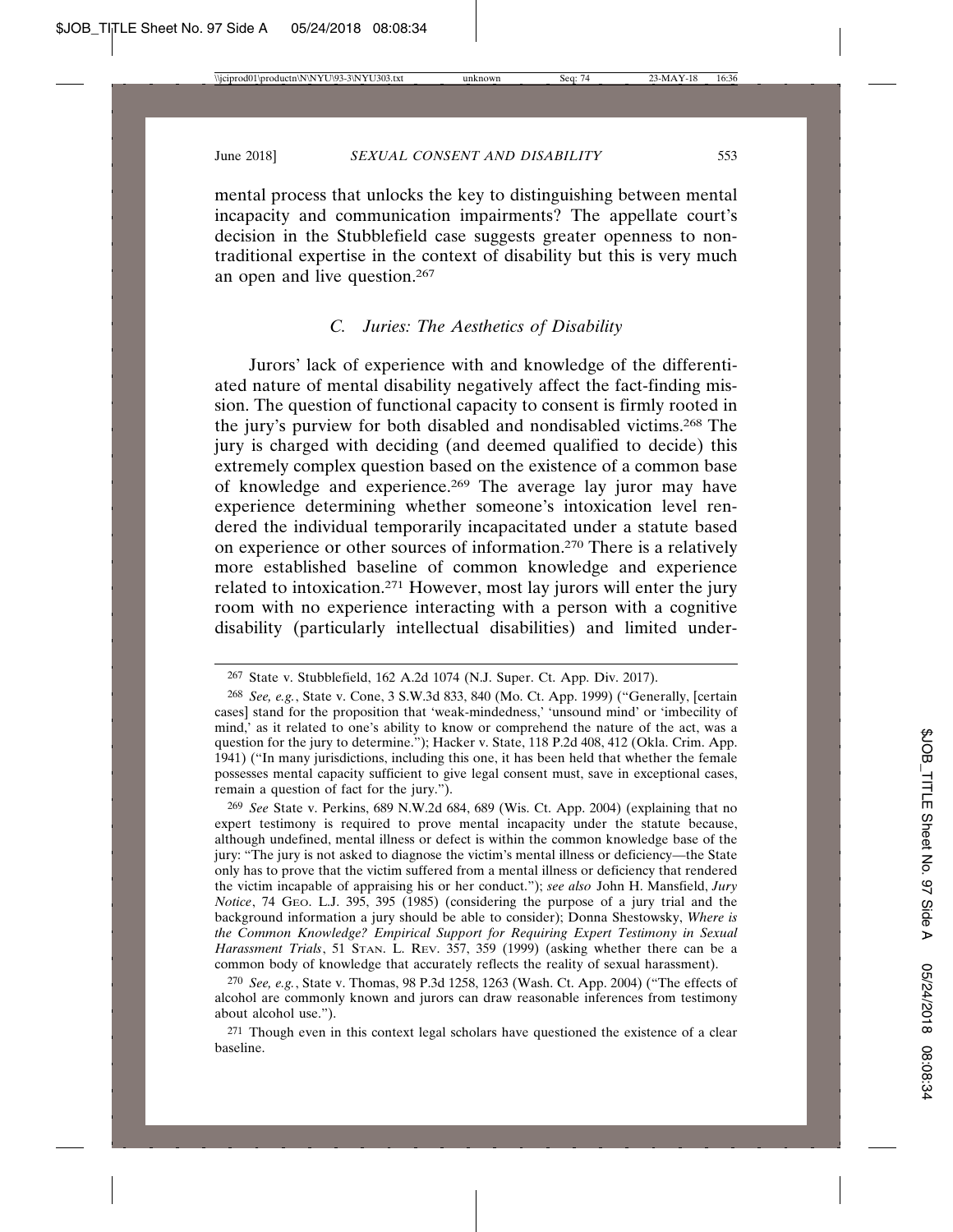standing that the existence of a mental disability does not on its own mean that the person lacks general decisional agency.272

The juror's comment post-verdict in the Stubblefield case most clearly illustrates the challenge of moving beyond the stigma of mental disability to effectively and fairly execute fact-finding responsibilities.273 This is not to suggest that she did not fairly complete her jury service; rather, her comment reflects the danger of information deficits in decisionmaking and the potential of jurors to rely on more stereotypical notions of what disability looks like and what that actually means—a phenomenon this author calls "the aesthetics of disability."274

In the absence of differentiated information on the capabilities of people with mental disabilities, the aesthetics of disability serve as sensory triggers of heuristics about existing normative perceptions and constructions of the lives of people with mental disabilities. In other words, it captures the look and sounds of incapacity by reference to a set of existing social norms about mental disability. It implies that there are specific, visible physical and auditory markers that uniquely identify someone as incapacitated or disabled.275

For example, the aesthetics of autism might include the ways in which certain atypical social (lack of eye contact), communicative (non-verbal or speech and language deficits) and behavioral (rocking or aggressive) manifestations are interpreted by factfinders in court proceedings: "The construct of autism, never located as inherent to

 $274$  The "aesthetics of disability" refer to socially and medically constructed visual, behavioral, and auditory markers of mental disability that serve as proxies for incapacity. These aesthetic markers are relational and take shape in comparison to culturally defined neuro-typical conventions. The author develops the theoretical and normative implications of the "aesthetics of disability" in a related Article. *See* Jasmine E. Harris, The Aesthetics of Disability (Mar. 24, 2018) (unpublished manuscript) (on file with author).

275 Disability studies scholars such as Rosemarie Garland Thompson contend that "particular identities are produced and located within a hierarchy of bodily traits that determines the distribution of privilege, status, and power." Jessica N. Lester & Trena M. Paulus, *Performative Acts of Autism*, 23 DISCOURSE & Soc'y 259, 265 (2012).

<sup>272</sup> *See* David L. Westling et al., *College Students' Attitudes About an Inclusive Postsecondary Education Program for Individuals with Intellectual Disability*, 48 EDUC. & TRAINING IN AUTISM & DEVELOPMENTAL DISABILITIES 306, 317 (2013) (in study of college students' attitudes towards students with intellectual and developmental disabilities, evidence of prior contact with individuals with intellectual or developmental disabilities correlated with more positive attitudes towards the participation of students with these disabilities in college programs).

<sup>273</sup> The social science literature on the power of stigma as a singular identity is welldeveloped. *See, e.g.*, IRVING GOFFMAN, STIGMA: NOTES ON THE MANAGEMENT OF SPOILED IDENTITY 2 (1963) (characterizing stigma as "assumptions as to what the individual before us ought to be"); Brenda Major & Laurie T. O'Brien, *The Social Psychology of Stigma*, 56 ANN. REV. PSYCHOL. 393, 394–96 (2005) (describing the effect of stigma as reducing a person "from a whole and usual person to a tainted, discounted one").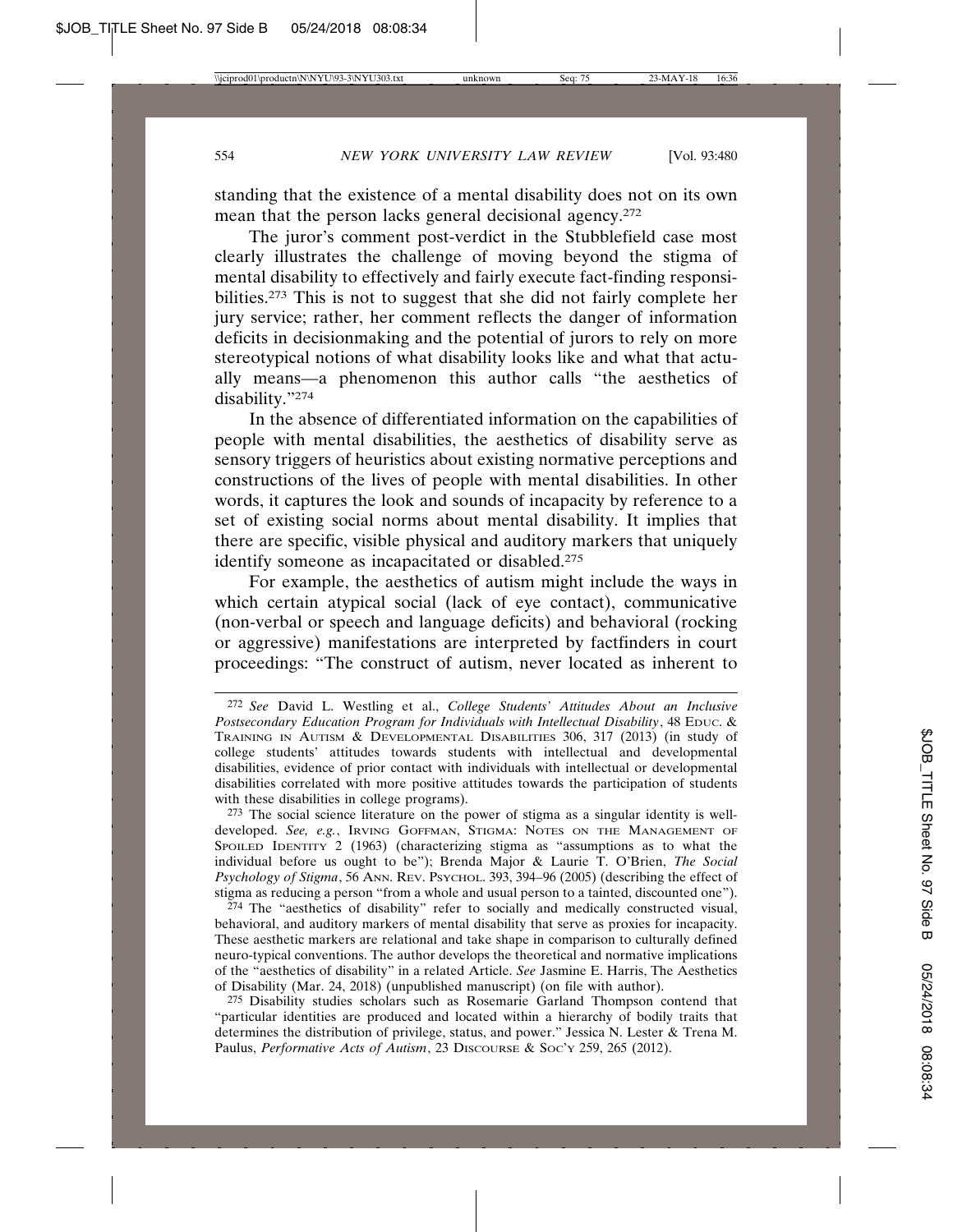the [person], is only made real when it is negotiated between the key social actors (i.e., diagnosticians) and the [person's] very performance of the 'autistic look.'"276

The empirical data in this study support this author's concerns about the role of stigma in jury deliberations. Although courts have diversified the types of evidence allowed to reach the jury—moving from a focus on IQ and mental age to expert and lay evidence of functional capacity—juries continue to struggle with establishing a clear nexus between the mental impairment and its effect on the person's ability to consent. Factfinders appear to overvalue certain types of evidence of functional incapacity that are more clearly tied to general disability and impairment—such as living in a group home or receiving state entitlements designed for people with cognitive disabilities—and less connected to the individual's ability to exercise sexual agency.

The fact that almost 88% of complainants with mental disabilities testify in rape and sexual assault cases raises concerns about how jurors are processing the visual and substantive information about mental disability. Is the witness's presence and appearance a demonstrative, like D.J. in the Stubblefield case, or are juries analyzing the substantive content of the testimony? Social science research suggests that jurors perceive witnesses with intellectual and developmental disabilities as honest and credible but significantly discount the substance of their testimony in cases where the conduct of the person is not at issue.277 Without sufficient information about functional capacities, jurors like the juror in the Stubblefield case risk overreliance on the aesthetics of disability.

While a detailed prescriptive analysis is beyond the scope of this paper, courts should consider ways to buttress the effects of the aesthetics of disability by addressing a root cause, the lack of normative shifts in the understanding of disability has several implications for legal decision-makers. This phenomenon is much broader than sexual assault trials where the victim has a mental disability, including, most immediately, the impending Stubblefield trial. First, courts have an affirmative duty to address the aesthetics of disability in legal decisionmaking. The rules of evidence, such as the rules on expertise, can

<sup>276</sup> *Id.* at 266; *see also* Tombroek v. State, 217 P.3d 806, 814 (Wyo. 2009) (noting that the jury heard testimony concerning the victim's low IQ and other signs of mental disability, observed the victim, and could subsequently evaluate her testimony in light of those statements and observations).

<sup>277</sup> *See, e.g.*, Georgina Stobbs & Mark Rhys Kebbell, *Jurors' Perception of Witnesses with Intellectual Disabilities and the Influence of Expert Evidence*, 16 J. APPLIED RES. IN INTELL. DISABILITIES 107, 112 (2003).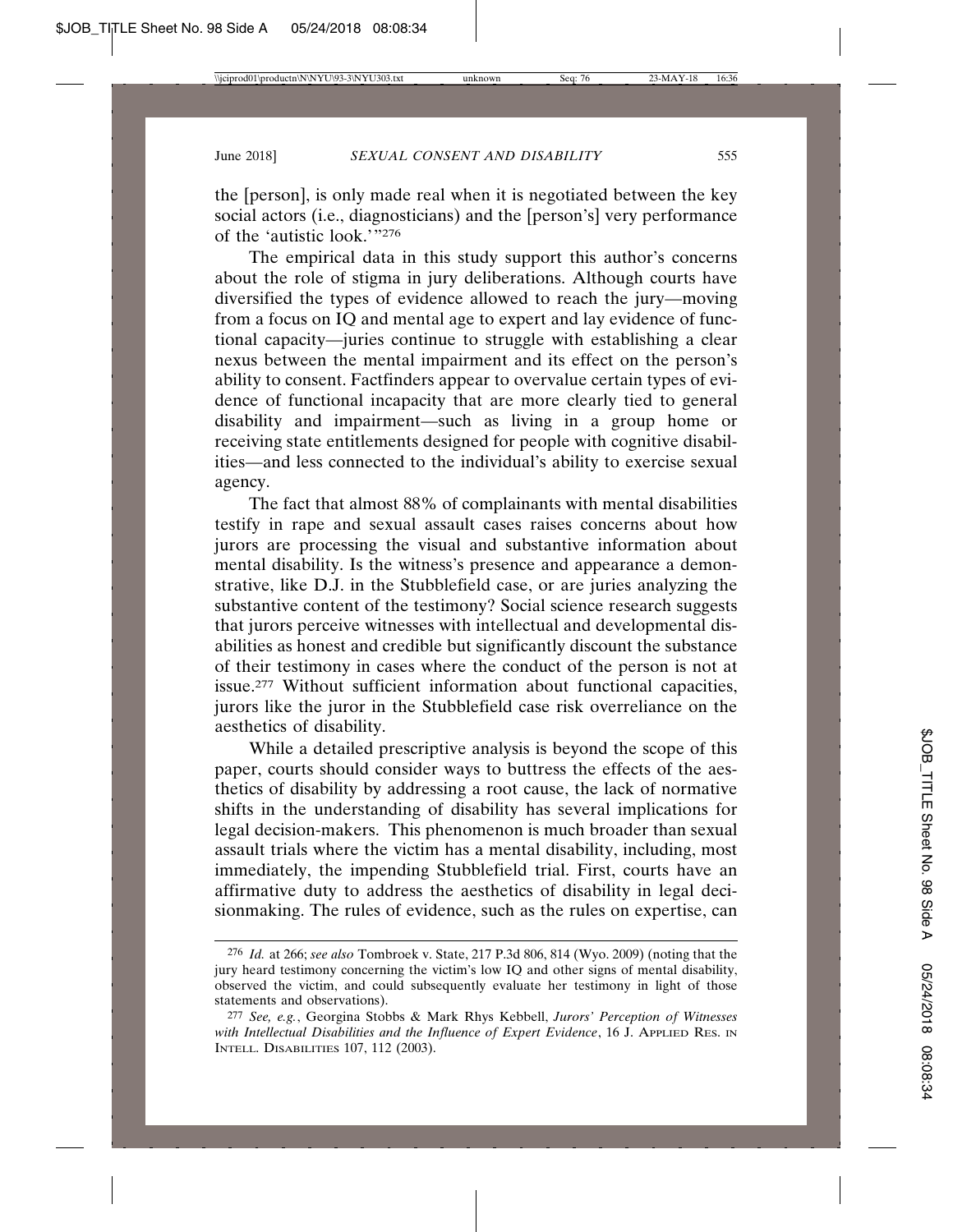address the information deficit among legal decision-makers. More specifically, given the relative scarcity of financial resources in criminal defense,278 courts *sua sponte* should consider appointing an expert on mental disability and legal incapacity questions generally to contextualize the capacity decision before the court and provide the necessary nuance.279 Second, courts should consider jury instructions addressing the aesthetics of disability and directing juries on the treatment and potential biases of aesthetic evidence. Courts must balance these instructions with the need for juries to assign due probative weight to the evidence and the nature of the adversarial system to drive the presentation of evidence. In criminal sexual assault cases, however, where the stakes are particularly high for a criminal defendant, courts have heightened duties to guard against potential bias infecting due process. These initial prescriptions target the information deficit and decisionmaking process. Future legal scholarship and social science research should consider lessons from other areas of implicit bias in legal decisionmaking such as in the contexts of race, gender, and sexual orientation. This includes qualitative studies of juror and judicial perceptions of individuals with intellectual disabilities who are victims in these cases as well as quantitative explorations of the aesthetics of disability in the outcome of cases, for example.

## **CONCLUSION**

For the 15 million people with mental disabilities in the United States,280 legislators and judges must carefully balance the prospect of denying someone the ability to engage in consensual sexual activities against the risk of sexual harm or abuse. The gravity of these stakes requires informed public discussions about acceptable levels of risk and uncertainty in this context. How much uncertainty are we willing to tolerate to support the exercise of sexual rights? How much risk is too much? Honest discussions will require confrontation of a sordid

279 Federal and state rules of evidence afford judges significant discretion to appoint experts on special matters. See, e.g., FED. R. EVID. 706.

<sup>278</sup> *See, e.g.*, Mary Sue Backus & Paul Marcus, *The Right to Counsel in Criminal Cases, A National Crisis*, 57 HASTINGS L.J. 1031, 1096–1100 (2006) (noting the lack of resources available to court-appointed defense counsel or public defenders to investigate cases and retain experts to challenge the state's cadre of experts); Lauren Sudeall Lucas, *Reclaiming Equality to Reframe Indigent Defense Reform*, 97 MINN. L. REV. 1197, 1198 (2013) (noting and citing to literature regarding the "inadequate or nonexistent expert and investigative resources for defense counsel"); Ronald F. Wright, *Parity of Resources for Defense Counsel and the Reach of Public Choice Theory*, 90 IOWA L. REV. 219, 222 (2004) (noting that "parity of resources is not the current reality in criminal justice funding" with prosecutors receiving larger salaries, smaller caseloads, and access to investigative and trial resources such as expert witnesses).

<sup>280</sup> BRAULT, *supra* note 20.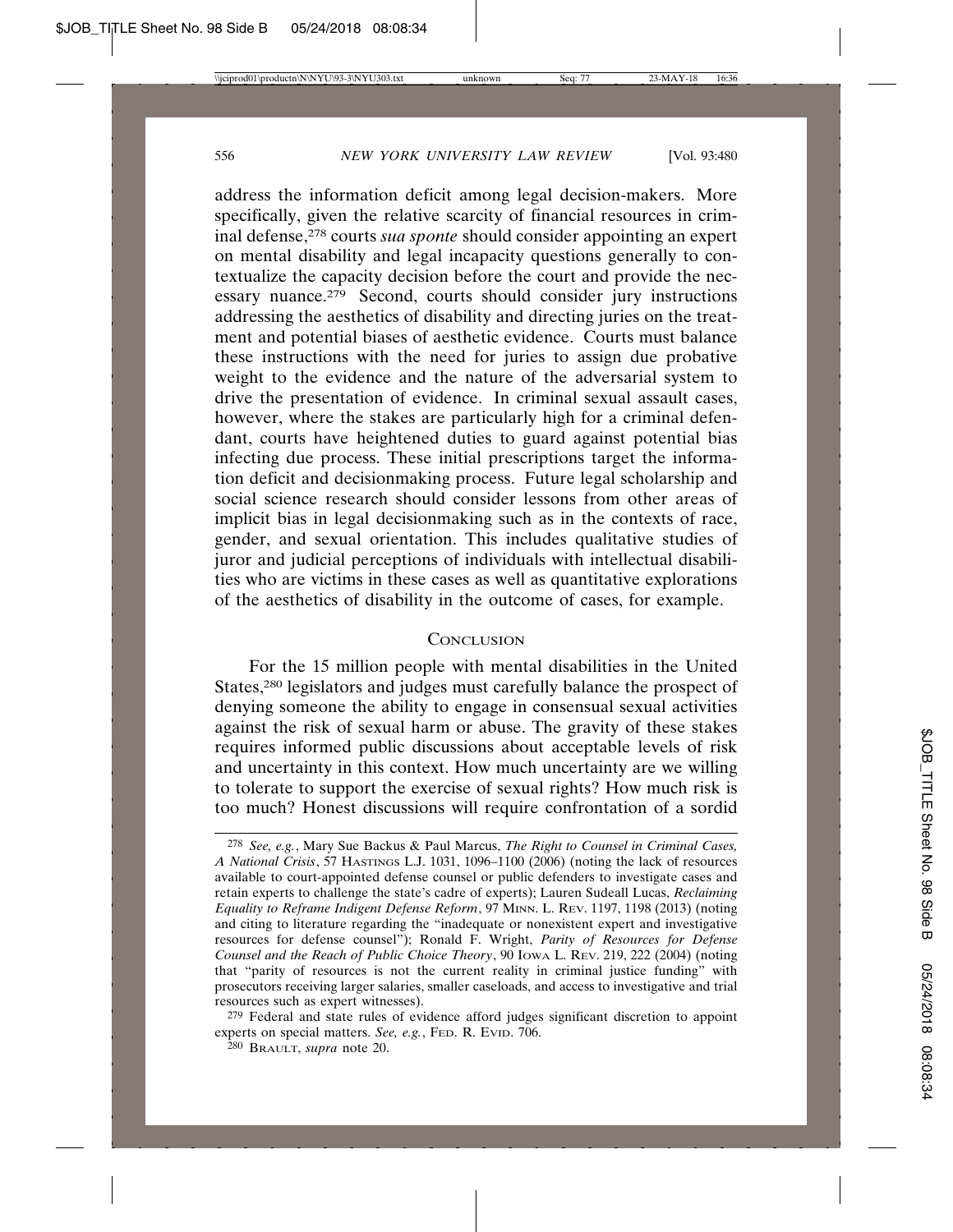history of the treatment of individuals with mental disabilities tainted by eugenics, fear, and disgust that underwrites current sexual regulation.

This Article offers contemporary data as a baseline for informed debates about consent and mental disability. It highlights the sizable information deficits about what it means to have a mental disability and how functional capacities differ across contexts. The Stubblefield case may be the most recent, but it is certainly not the last public reckoning with these questions. The new realities of integration and care only increase the urgency of the conversation. The time has come for the law to recognize this fact and confront these difficult questions.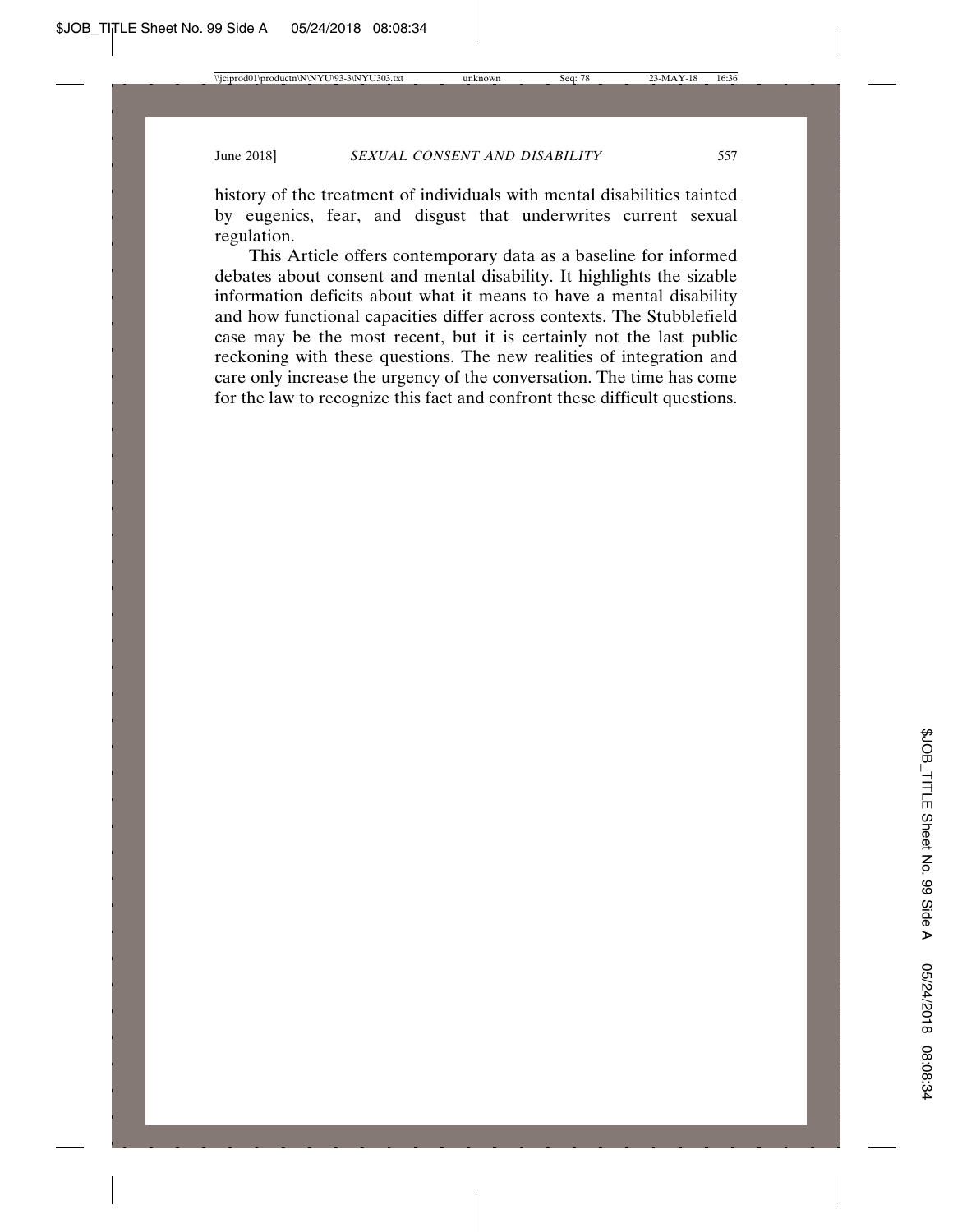## **APPENDIX A STATE STATUTORY DEFINITIONS AND ELEMENTS OF SEX OFFENSES RELATED TO VICTIMS WITH MENTAL DISABILITIES**

| State   | Statutory Provision(s)/Definition(s)                                                                                                                                                                                                                                                                                                                                                                                                                                                                                                                                                                                             |
|---------|----------------------------------------------------------------------------------------------------------------------------------------------------------------------------------------------------------------------------------------------------------------------------------------------------------------------------------------------------------------------------------------------------------------------------------------------------------------------------------------------------------------------------------------------------------------------------------------------------------------------------------|
| Alabama | Offenses & Degrees:<br>Rape (first & second): ALA. CODE §§ 13A-6-61, -62 (LexisNexis 2018)<br>Sodomy (first & second): ALA. CODE §§ 13A-6-63, -64 (LexisNexis 2018)<br>Sexual Misconduct: ALA. CODE § 13A-6-65 (LexisNexis 2018) <sup>1</sup><br>Sexual Abuse (first & second): ALA. CODE §§ 13A-6-66, -67 (LexisNexis 2018)<br>Consent: ALA. CODE § 13A-6-70 (LexisNexis 2018) ("consent" not defined)<br>"[I] ncapable of consent" by being "[m] entally defective": ALA. CODE § 13A-6-70(c)(2)<br>(LexisNexis 2018); ALA. CODE § 13A-6-60(5) (LexisNexis 2018)<br>Defendant's Knowledge of Victim's Incapacity: Not mentioned |
|         | <b>Affirmative Defenses: Not mentioned</b>                                                                                                                                                                                                                                                                                                                                                                                                                                                                                                                                                                                       |
| Alaska  | Offenses & Degrees:<br>ALASKA STAT. § 11.41.410(a)(3) (2017) (first degree)<br>ALASKA STAT. § 11.41.420(a)(2)–(3) (2017) (second degree)<br>ALASKA STAT. § 11.41.425(a)(1) (2017) (third degree)<br>ALASKA STAT. $$11.41.427(2017)$ (fourth degree) <sup>2</sup><br>Consent: not defined<br>"[M]entally incapable" of consent: ALASKA STAT. § 11.41.470(4) (2017)<br><b>Affirmative Defenses:</b><br>To Sexual Assault: ALASKA STAT. § 11.41.432(a)(1) (2017) (providing for a defense to a sexual<br>assault crime if the offender is mentally incapable)                                                                       |
|         | Defendant's Knowledge of Victim's Incapacity:<br>Element of the offense. See, e.g., ALASKA STAT. $\S$ 11.41.410(a)(3)(A) (2017) (first degree)<br>("with another person  who the offender knows is mentally incapable"), $11.41.420(a)(2)(A)$<br>(2017) (second degree) ("with a person who the offender knows is mentally incapable"),<br>$11.41.420(a)(3)(A)$ (2017) (second degree) ("with a person who the offender knows is mentally<br>incapable"), and $11.41.425(a)(1)(A)$ (2017) (third degree)("with a person who the offender knows<br>is mentally incapable")                                                        |

 $\overline{a}$ 

<sup>&</sup>lt;sup>1</sup> But see Williams v. State, 184 So. 3d 1064, 1072 (Ala. Crim. App. 2015) (holding the statute to be unconstitutional in part, as applied to a specific defendant in a particular situation).<br><sup>2</sup> While this section does not specifically mention people with disabilities, it can be more generally applied to any persons in custody or probationary supervision.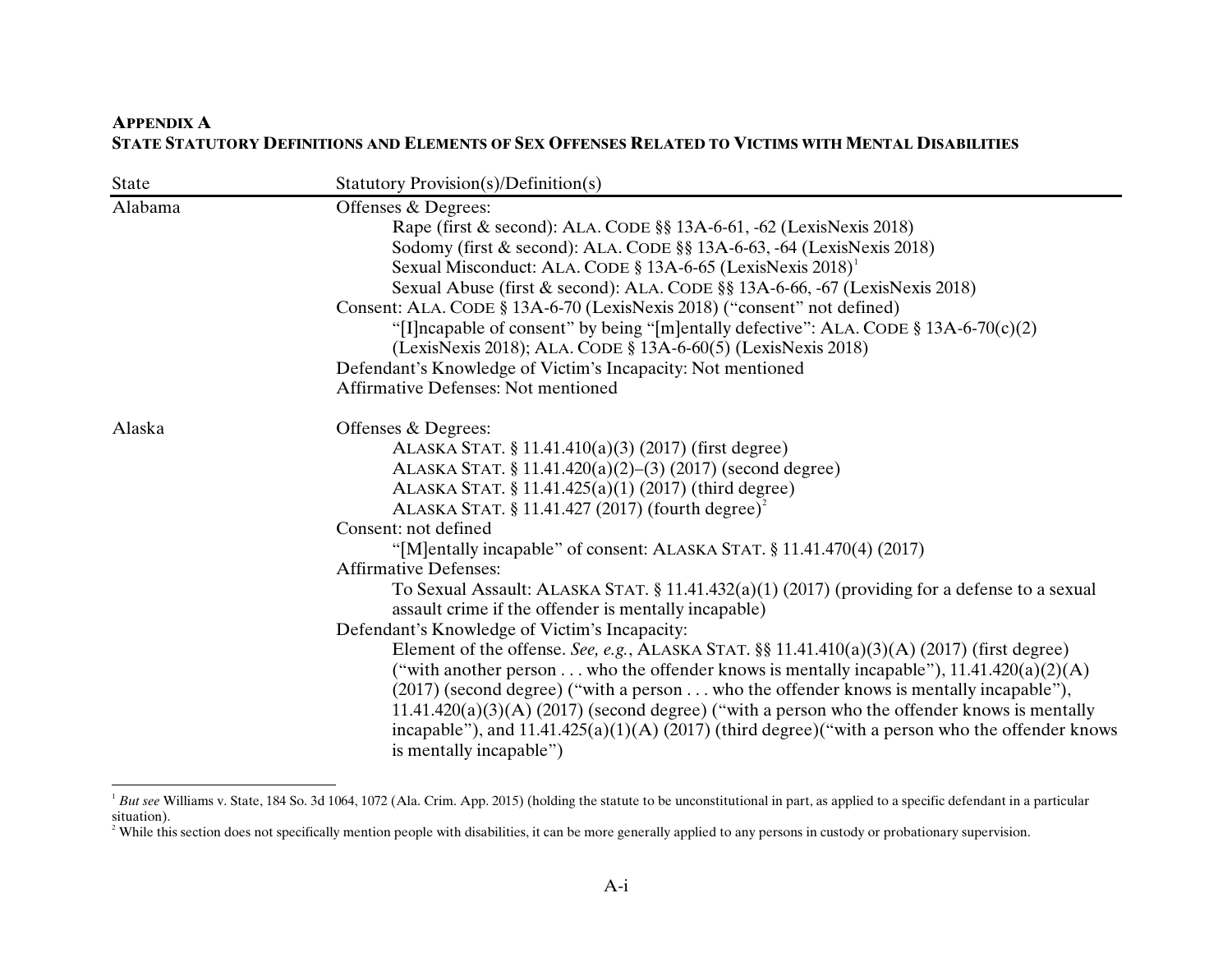| Arizona    | Offenses & Degrees:                                                                                                                                              |
|------------|------------------------------------------------------------------------------------------------------------------------------------------------------------------|
|            | Sexual Abuse: ARIZ. REV. STAT. ANN. § 13-1404 (2018) (separate offenses for abuse of minors)                                                                     |
|            | Sexual Assault: ARIZ. REV. STAT. ANN. § 13-1406 (2018)                                                                                                           |
|            | Definitions:                                                                                                                                                     |
|            | "Consent", "[w]ithout consent" defined: ARIZ. REV. STAT. ANN. $\S$ 13-1401(A)(7)(b) (2018)<br>"[M]ental defect": ARIZ. REV. STAT. ANN. § 13-1401(A)(7)(b) (2018) |
|            | Defendant's Knowledge of Victim's Incapacity: ARIZ. REV. STAT. ANN. § 13-1401(A)(7)(b) (2018)                                                                    |
|            | Affirmative Defenses: ARIZ. REV. STAT. ANN. § 13-1407 (2018) <sup>3</sup> (providing for various affirmative                                                     |
| defenses)  |                                                                                                                                                                  |
| Arkansas   | Offenses & Degrees:                                                                                                                                              |
|            | Rape: ARK. CODE ANN. § 5-14-103(a)(2) (2017)                                                                                                                     |
|            | Sexual Assault (first through fourth degrees): ARK. CODE ANN. §§ 5-14-124 to -127 (2017)                                                                         |
|            | Definitions:                                                                                                                                                     |
|            | "Consent": Not defined                                                                                                                                           |
|            | "Mentally defective": ARK. CODE ANN. § 5-14-101(4) (2017)                                                                                                        |
|            | Defendant's Knowledge of Victim's Incapacity: Not mentioned in the statute                                                                                       |
|            | Affirmative Defense: Rape: ARK. CODE ANN. § 5-14-102(e) (2017) (providing for an affirmative defense                                                             |
|            | if "the actor reasonably believed that the victim was capable of consent")                                                                                       |
| California | Offenses & Degrees:                                                                                                                                              |
|            | Rape: CAL. PENAL CODE § 261(a)(1) (West 2018)                                                                                                                    |
|            | Other Sexual Offenses: See, e.g., CAL. PENAL CODE § 261.5 (West 2018) (sex with a minor); §                                                                      |
|            | $286(g)$ –(h) (West 2018) (sodomy); § $288a(d)(1)$ (West 2018) (oral copulation); § 243.4(b), (d)                                                                |
|            | (West 2018) (sexual battery)                                                                                                                                     |
|            | Definitions:                                                                                                                                                     |
|            | "Consent": CAL. PENAL CODE § 261.6 (West 2018)                                                                                                                   |
|            | "Mental disorder" and "developmental disability": undefined                                                                                                      |
|            | "Seriously disabled": CAL. PENAL CODE $\S$ 243.4(g)(3) (West 2018)                                                                                               |
|            | Defendant's Mens Rea (Incapacity to Consent): element of the offense                                                                                             |
|            |                                                                                                                                                                  |

<sup>&</sup>lt;sup>3</sup> But see May v. Ryan, 245 F. Supp. 3d 1145, 1171 (D. Ariz. 2017) (holding that the burden-shifting scheme of § 13-1407(E) as applied in this case violates the Constitution's guarantee of due process of law).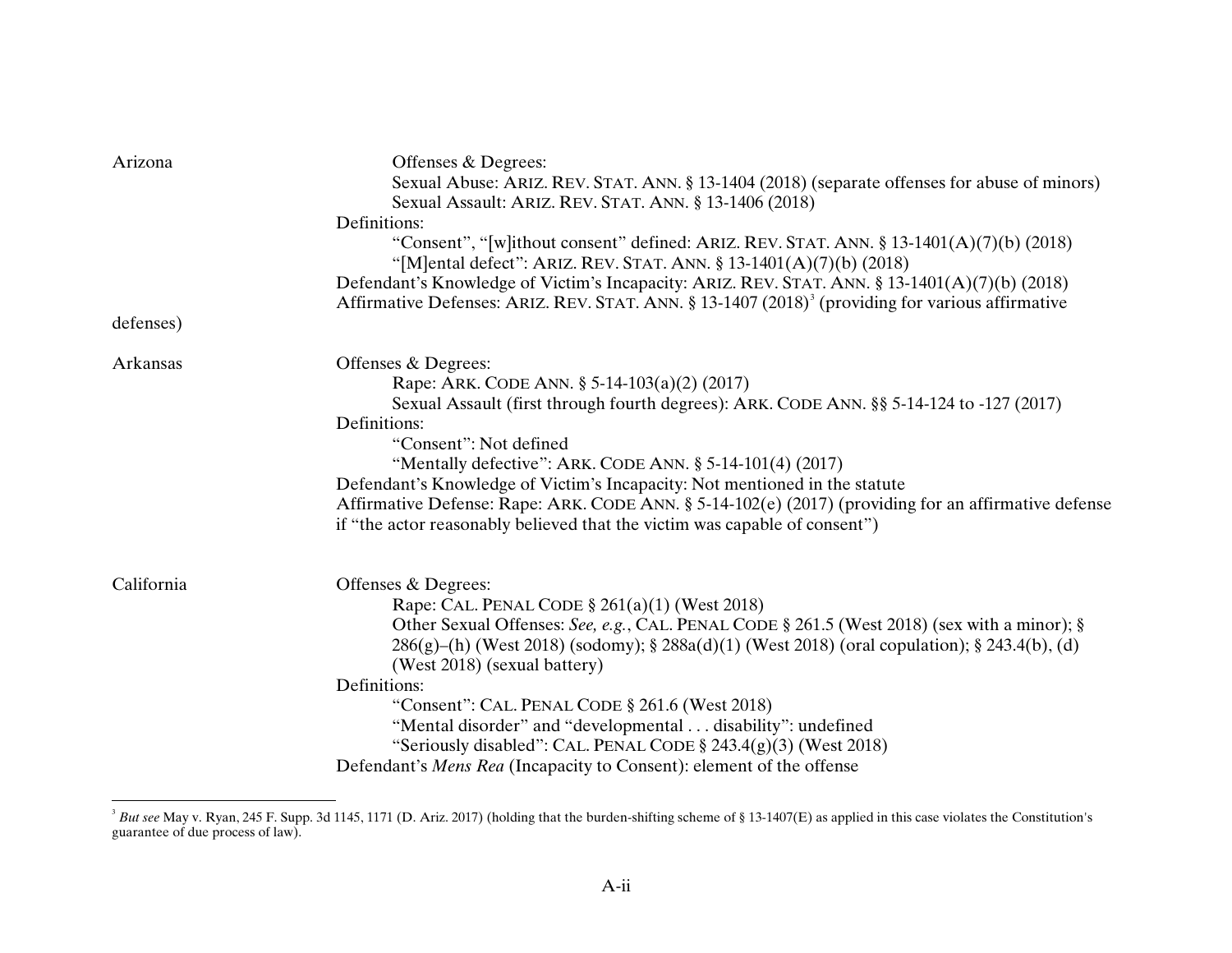|             | Affirmative Defenses: Not mentioned                                                                                                                                                                                                                                                                                                                                                                                                                                                                                                                                                                                                                                                                                                                                                                                                                                                                 |
|-------------|-----------------------------------------------------------------------------------------------------------------------------------------------------------------------------------------------------------------------------------------------------------------------------------------------------------------------------------------------------------------------------------------------------------------------------------------------------------------------------------------------------------------------------------------------------------------------------------------------------------------------------------------------------------------------------------------------------------------------------------------------------------------------------------------------------------------------------------------------------------------------------------------------------|
| Colorado    | Offenses & Degrees:<br>Sexual Assault: COLO. REV. STAT. ANN. § 18-3-402 (West 2018)<br>Unlawful Sexual Contact: COLO. REV. STAT. ANN. $\S 18-3-404$ (1)(b), (c), (f) (West 2018)<br>Note: no reference to mental disability by name.<br>Definitions:<br>Consent: Not defined in statute but see caselaw. See, e.g., People v. Garcia, 296 P.3d 285, 291-92<br>(Colo. App. 2012).<br>Defendant's Mens Rea (Knowledge of V's Incapacity to Consent): Element of the offense<br>Affirmative Defenses: Not mentioned                                                                                                                                                                                                                                                                                                                                                                                    |
| Connecticut | Offenses & Degrees:<br>Sexual Assault in the first degree (Class B or A felony): CONN. GEN. STAT. ANN. § 53a-70 (West<br>2018)<br>Aggravated Sexual Assault in the first degree (Class B or A felony): CONN. GEN. STAT. ANN. §<br>53a-70a (West 2018)<br>Sexual assault in the second degree (Class C or B felony): CONN. GEN. STAT. ANN. § 53a-71<br>(West 2018)<br>Sexual assault in the fourth degree (Class A misdemeanor or class D felony): CONN. GEN. STAT.<br>ANN. § 53a-73a (West 2018)<br>Definitions:<br>Consent: Not defined<br>"Impaired because of mental disability or disease": CONN. GEN. STAT. ANN. § 53a-65(4) (West<br>2018)<br>Defendant's Mens Rea (Knowledge of V's Incapacity to Consent): Not mentioned in statute<br>Affirmative Defenses: CONN. GEN. STAT. ANN. § 53a-67(a) (West 2018) (providing for a defense if the<br>actor did not know of the victim's condition) |
| Delaware    | Offenses & Degrees:<br>Rape: DEL. CODE ANN. tit. 11, § 770 (2018) (fourth degree), § 771 (2018) (third degree), § 772<br>(2018) (second degree), § 773 (2018) (first degree)<br>Sexual Harassment: DEL. CODE ANN. tit. 11, § 763 (2018)<br>Unlawful Sexual Contact: DEL. CODE ANN. tit. $11, \S 767 (2018)$ (third degree), $\S 768 (2018)$<br>(second degree), § 769 (2018) (first degree)<br>Crime Against a Vulnerable Adult: DEL. CODE ANN. tit. 11, § 1105 (2018)                                                                                                                                                                                                                                                                                                                                                                                                                              |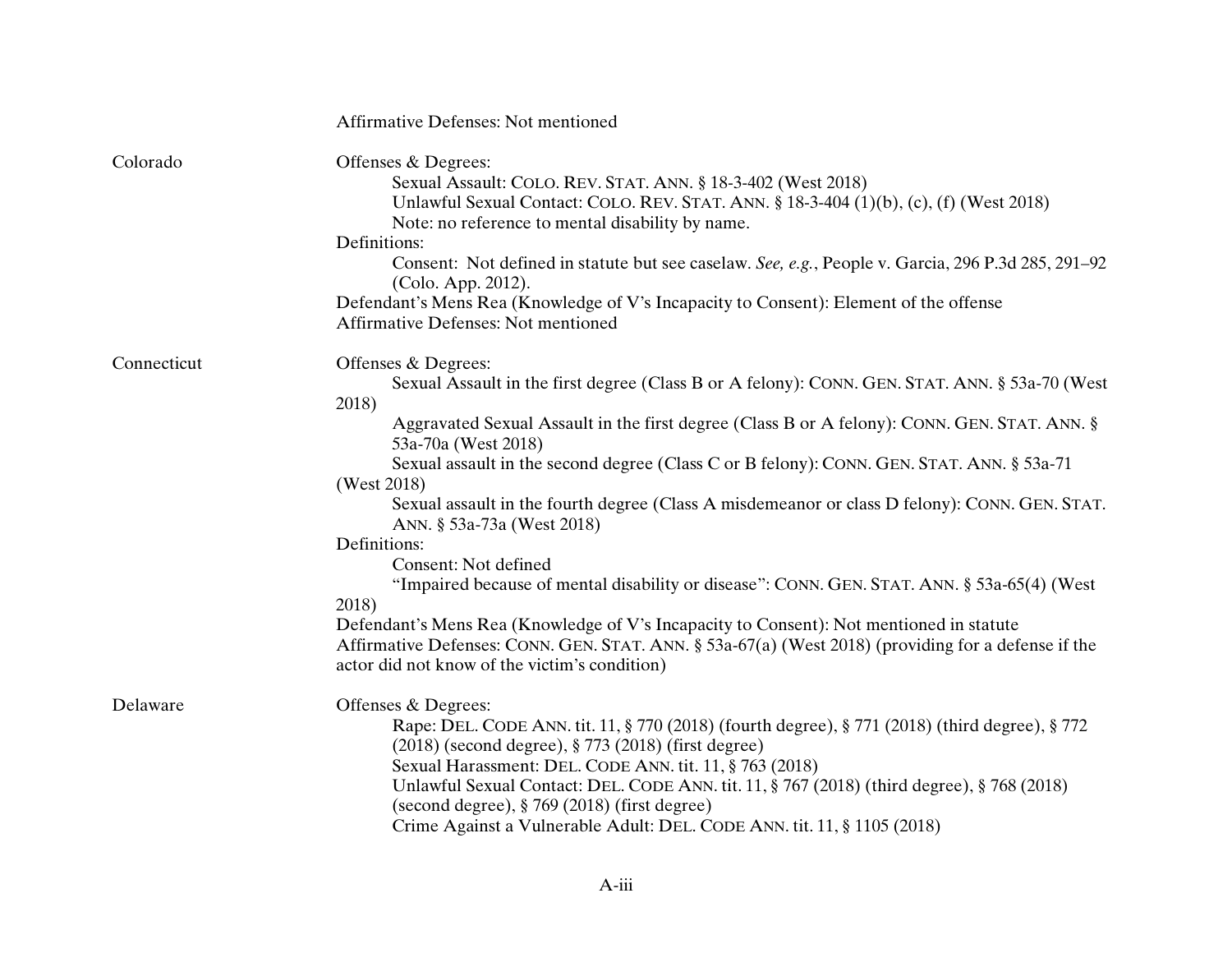|                      | Other Sexual Offenses: See, e.g., DEL. CODE ANN. tit. 11, §§ 764–765 (2018) (indecent exposure                                                 |
|----------------------|------------------------------------------------------------------------------------------------------------------------------------------------|
|                      | first and second degrees), $\S$ 766 (2018) (Incest)<br>Definitions:                                                                            |
|                      | "Without consent": DEL. CODE ANN. tit. $11$ , $\S 761(i)$ (2018)                                                                               |
|                      | "Cognitive disability": DEL. CODE ANN. tit. $11, \frac{8}{9}$ 761(a) (2018)                                                                    |
|                      | "Vulnerable adult": DEL. CODE ANN. tit. $11$ , $\S 1105(c)$ (2018)                                                                             |
|                      | "Significant intellectual or developmental disabilities": DEL. CODE ANN. tit. 11, § 1100(9) (2018)                                             |
|                      | See DEL. CODE ANN. tit. 11, § 761(f)–(i) (2018) (respectively, defining "sexual contact," "sexual                                              |
|                      | intercourse," "sexual offense," and "sexual penetration"); see also DEL. CODE ANN. tit. 11, §                                                  |
|                      | $1100(7)(a)$ –(1) (2018): "Prohibited Sexual Act[s against vulnerable persons]" (enumerating                                                   |
|                      | prohibitions including sexual intercourse, sodomy, etc.)                                                                                       |
|                      | Defendant's Mens Rea (Knowledge of V's Incapacity to Consent): Element of the offense                                                          |
|                      | Affirmative Defenses: See DEL. CODE ANN. tit. 11, § 1105(d) (2018) (stating it is not a defense that the                                       |
|                      | accused did not know the victim was a vulnerable adult or that the accused reasonably believed the                                             |
|                      | person was not a vulnerable adult, unless the statute expressly provides that knowledge that the victim is                                     |
|                      | a vulnerable adult is a defense)                                                                                                               |
| District of Columbia | Offenses & Degrees:                                                                                                                            |
|                      | Sexual Abuse: D.C. CODE §§ 22-3002-3006 (2018) (respectively, first degree, second, third,                                                     |
|                      | fourth, and misdemeanor), § 22-3003(2) (2018) (second degree sexual abuse), § 22-3005(2) (2018)                                                |
|                      | (fourth degree sexual abuse)                                                                                                                   |
|                      | Definitions:                                                                                                                                   |
|                      | "Consent": D.C. CODE § 22-3001(4) (2018). See also D.C. CODE § 22-3001(8) & (9) (defining,<br>respectively, "sexual act" and "sexual contact") |
|                      | Defendant's Mens Rea (Knowledge of Victim's Incapacity to Consent): Element of the offense                                                     |
|                      | <b>Affirmative Defenses: Not mentioned</b>                                                                                                     |
| Florida              | Offenses & Degrees:                                                                                                                            |
|                      | Sexual Battery: FLA. STAT. ANN. § 794.011 (LexisNexis 2018)                                                                                    |
|                      | Definitions:                                                                                                                                   |
|                      | "Consent": FLA. STAT. ANN. § 794.011(1)(a) (LexisNexis 2018)                                                                                   |
|                      | "Mentally defective": FLA. STAT. ANN. § 794.011(1)(b) (LexisNexis 2018)                                                                        |
|                      | Defendant's Mens Rea (Knowledge of Victim's Incapacity to Consent): Element of the offense, see FLA.                                           |
|                      | STAT. ANN. § 794.011(4)(e)(5) (LexisNexis 2018)                                                                                                |
|                      | <b>Affirmative Defenses: Not mentioned</b>                                                                                                     |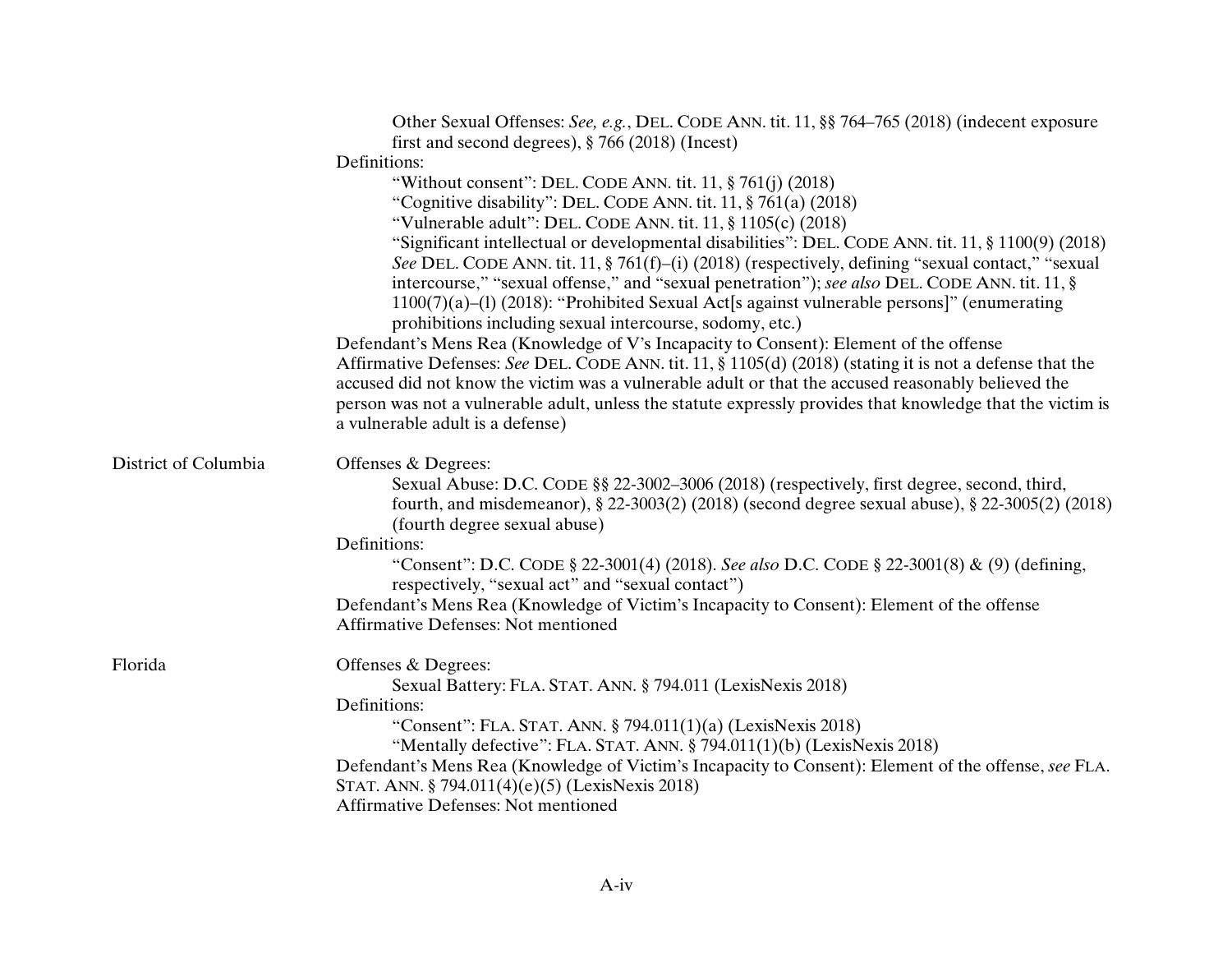| Georgia | Offenses & Degrees:                                                                                          |
|---------|--------------------------------------------------------------------------------------------------------------|
|         | Rape: GA. CODE ANN. § 16-6-1 (West 2018)                                                                     |
|         | Sexual Battery: GA. CODE ANN. § 16-6-22.1 (West 2018)                                                        |
|         | Sodomy: GA. CODE ANN. $\S 16-6-2$ (West $2018$ ) <sup>4</sup>                                                |
|         | Protection of Elder Persons: GA. CODE ANN. § 16-5-102(a), (b) (West 2018)                                    |
|         | Other Sexual Offenses: See, e.g., GA. CODE ANN. § 16-6-3 (West 2018) (statutory rape); GA.                   |
|         | § 16-6-5.1 (West 2018) (sexual assault by persons "who has supervisory or<br>CODE ANN.                       |
|         | disciplinary authority")                                                                                     |
|         | Definitions: (only for Protection of Elder Persons in Separate Title of Code)                                |
|         | "Disabled adult": GA. CODE ANN. § 16-5-100(3) (West 2018)                                                    |
|         | "Mentally or physically incapacitated": GA. CODE ANN. § 16-5-100(7.1) (West 2018)                            |
|         | "Dementia": Persons: GA. CODE ANN. $\S 16-5-100(2)(A)$ , (B) (West 2018)                                     |
|         | Defendant's Mens Rea (Knowledge of Victim's Incapacity to Consent): For Protection of Elder Persons          |
|         | Offenses: element of the crime, see, e.g., GA. CODE ANN. § 16-5-102(a), (b) (West 2018) ("knowingly and      |
|         | willfully")                                                                                                  |
|         | Affirmative Defenses: Under the Protection of Elder Persons Offenses, see GA. CODE ANN. § 16-5-103           |
|         | (West 2018) (vicarious liability for agent's offenses, but only if the "owner, officer, administrator, board |
|         | member, employee, or agent was a knowing and willful party to or conspirator to the abuse or neglect")       |
| Hawaii  | Offenses & Degrees:                                                                                          |
|         | Sexual Assault (first degree): HAW. REV. STAT. ANN. § 707-730(1) (LexisNexis 2017)                           |
|         | Sexual Assault (second degree): HAW. REV. STAT. ANN. § 707-731(1) (LexisNexis 2017)                          |
|         | Sexual Assault (third degree): HAW. REV. STAT. ANN. § 707-732(1) (LexisNexis 2017)                           |
|         | Definitions:                                                                                                 |
|         | "Mentally defective": HAW. REV. STAT. ANN. § 707-700 (LexisNexis 2017)                                       |
|         | Defendant's Mens Rea (Knowledge of Victim's Incapacity to Consent): Element of the offense                   |
|         | <b>Affirmative Defenses: Not mentioned</b>                                                                   |
| Idaho   | Offenses & Degrees:                                                                                          |
|         | Rape: IDAHO CODE § 18-6101(3) (2018)                                                                         |
|         | Sexual Abuse and Exploitation of a Vulnerable Adult: IDAHO CODE § 18-1505B (2018)                            |
|         | Other: See, e.g., IDAHO CODE § 18-919 (2018) (Sexual Exploitation by a Medical Care                          |

<sup>&</sup>lt;sup>4</sup> But see Powell v. State, 510 S.E.2d 18, 26 (Ga. 1998) (holding that § 16-6-2 infringes upon a constitutional provision "insofar as it criminalizes the performance of private, unforced, non-commercial acts of sexual intimacy between persons legally able to consent").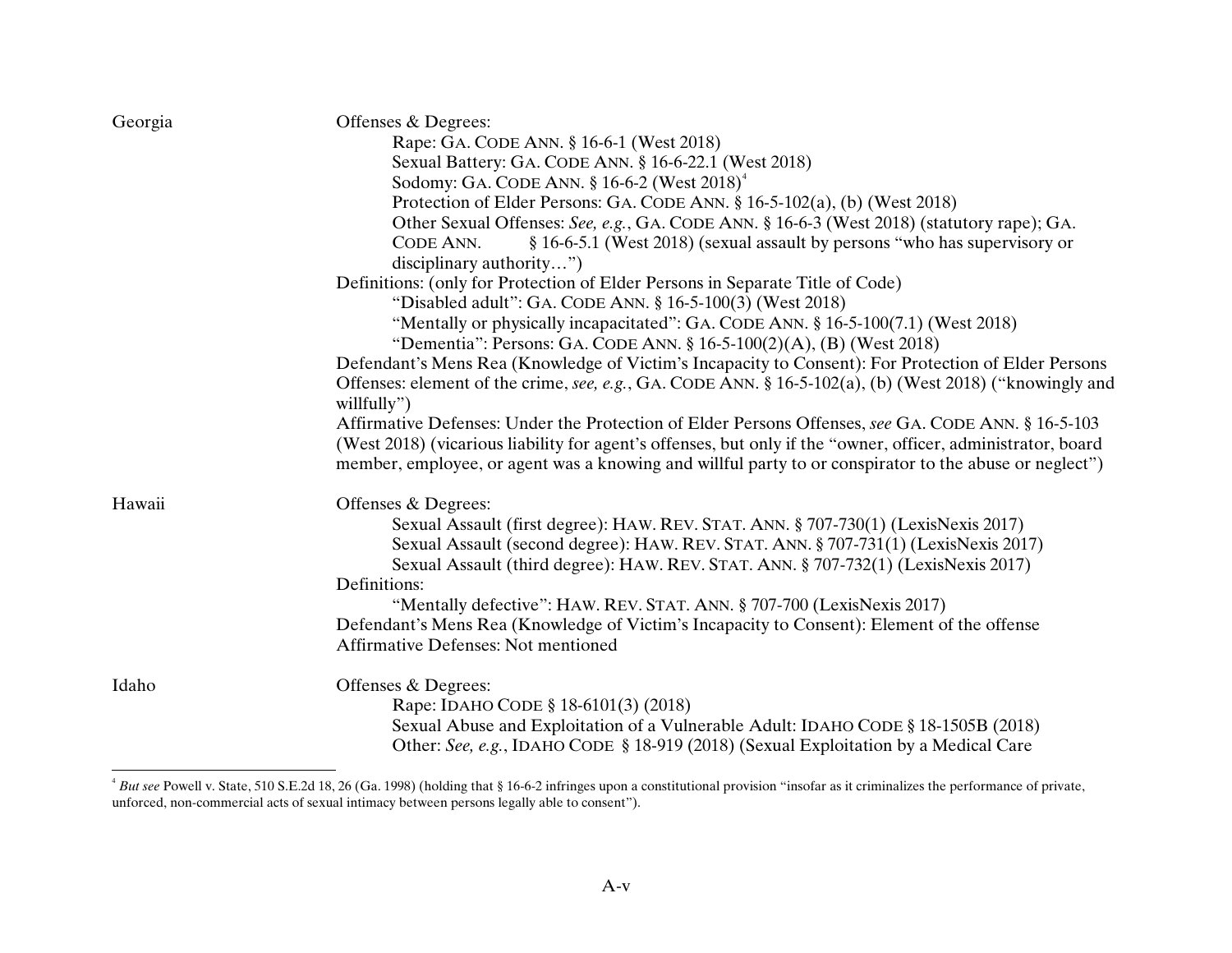|          | Provider)                                                                                                                                |
|----------|------------------------------------------------------------------------------------------------------------------------------------------|
|          | Definitions:                                                                                                                             |
|          | "Legal consent": Undefined                                                                                                               |
|          | "Vulnerable adult": IDAHO CODE § 18-1505 (2018)                                                                                          |
|          | Defendant's Mens Rea (Knowledge of Victim's Incapacity to Consent): Not mentioned                                                        |
|          | Affirmative Defenses: Not mentioned                                                                                                      |
| Illinois | Offenses & Degrees:                                                                                                                      |
|          | Criminal Sexual Assault: 720 ILL. COMP. STAT. ANN. 5 / 11-1.20(a)(2) (West 2018)                                                         |
|          | Aggravated Criminal Sexual Assault: 720 ILL. COMP. STAT. ANN. 5 / 11-1.30(c) (West 2018)                                                 |
|          | Criminal Sexual Abuse: 720 ILL. COMP. STAT. ANN. 5 / 11-1.50(a)(2) (West 2018)                                                           |
|          | Aggravated Criminal Sexual Abuse: 720 ILL. COMP. STAT. ANN. 5 / 11-1.60(e) (West 2018)                                                   |
|          | Definitions:                                                                                                                             |
|          | "Knowing consent": Not defined                                                                                                           |
|          |                                                                                                                                          |
|          | Defendant's Mens Rea (Knowledge of Victim's Incapacity to Consent): Element of the offense<br><b>Affirmative Defenses: Not mentioned</b> |
|          |                                                                                                                                          |
| Indiana  | Offenses & Degrees:                                                                                                                      |
|          | Rape: IND. CODE ANN. § 35-42-4-1(a)(3) (West 2018)                                                                                       |
|          | Sexual Battery: IND. CODE ANN. § 35-42-4-8(a)(1)(B) (West 2018)                                                                          |
|          | Other Offenses: IND. CODE ANN. $\S$ 35-42-4-4(c)(1)(B), (c)(2)(B), (e)(1)(B), (e)(2)(B) (West                                            |
|          | 2018)                                                                                                                                    |
|          | Definitions:                                                                                                                             |
|          | "Consent": Not defined                                                                                                                   |
|          | "Mentally disabled or deficient": Undefined                                                                                              |
|          | Defendant's Mens Rea (Knowledge of Victim's Incapacity to Consent): Element of the offense                                               |
|          | <b>Affirmative Defenses: Not mentioned</b>                                                                                               |
| Iowa     | Offenses & Degrees:                                                                                                                      |
|          | Sexual abuse defined: IOWA CODE ANN. § 709.1(2) (West 2018)                                                                              |
|          | Sexual abuse in the first degree: IOWA CODE ANN. § 709.2 (West 2018)                                                                     |
|          | Sexual abuse in the second degree: IOWA CODE ANN. § 709.3 (West 2018)                                                                    |
|          | Sexual abuse in the third degree: IOWA CODE ANN. $\S$ 709.4(1)(b)(1) (West 2018)                                                         |
|          | Other Sexual Offenses: See, e.g., IOWA CODE ANN. § 709.15 (West 2018) (Sexual Exploitation by                                            |
|          | a Counselor, Therapist, or School Employee)                                                                                              |
|          | Definitions:                                                                                                                             |
|          |                                                                                                                                          |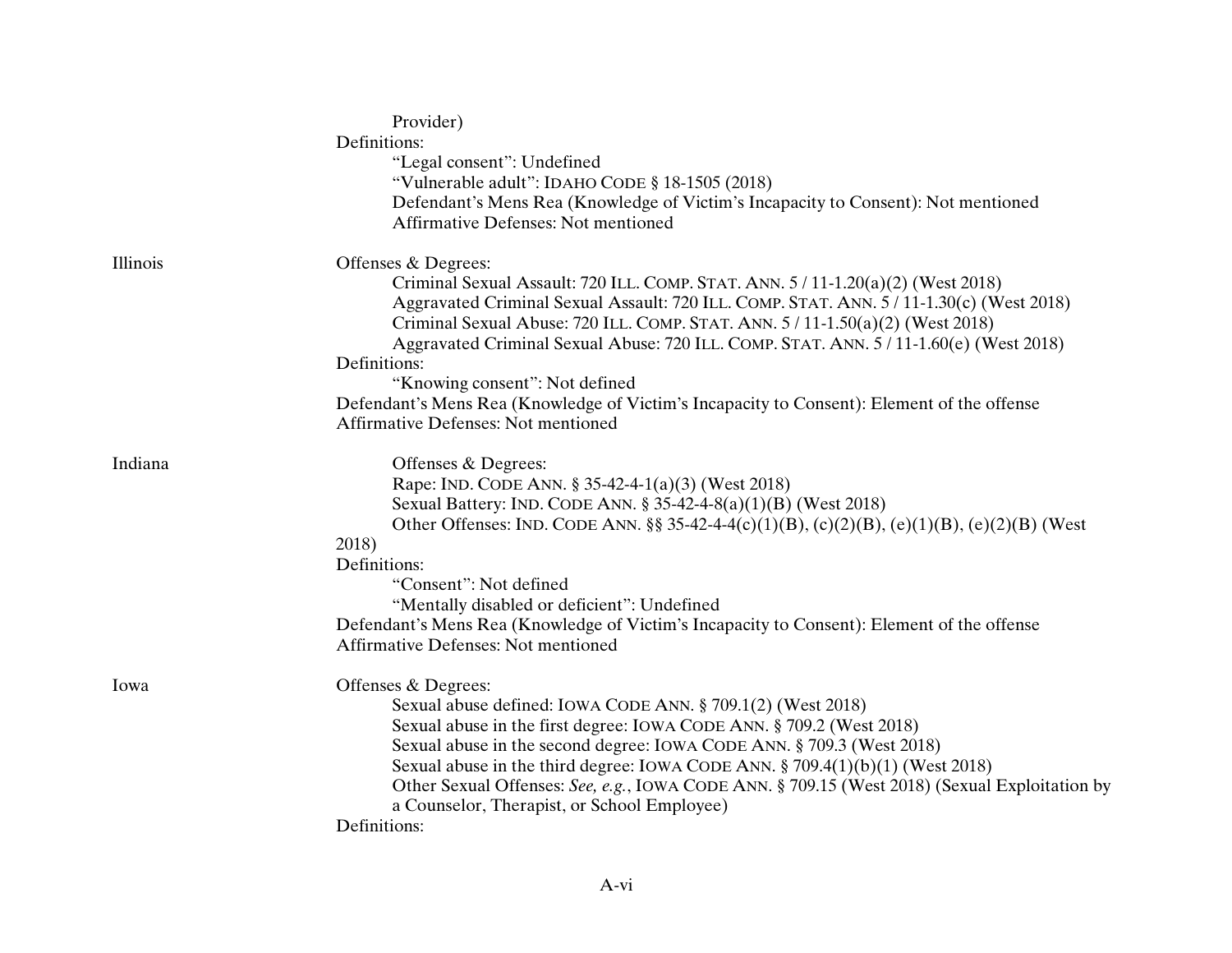|           | "Consent": not defined.<br>"Incapacitation": IOWA CODE ANN. § 709.1A (West 2018)<br>Defendant's Mens Rea (Knowledge of Victim's Incapacity to Consent): Not mentioned<br><b>Affirmative Defenses: Not mentioned</b> |
|-----------|---------------------------------------------------------------------------------------------------------------------------------------------------------------------------------------------------------------------|
| Kansas    | Offenses & Degrees:                                                                                                                                                                                                 |
|           | Rape: KAN. STAT. ANN. § 21-5503(a)(2) (2018)                                                                                                                                                                        |
|           | Aggravated Sexual Battery: KAN. STAT. ANN. § 21-5505(b)(3) (2018)                                                                                                                                                   |
|           | Aggravated Criminal Sodomy: KAN. STAT. ANN. § 21-5504(b)(3)(C) (2018)<br>Definitions:                                                                                                                               |
|           | "Consent": Not defined                                                                                                                                                                                              |
|           | "Mental deficiency or disease": Not defined                                                                                                                                                                         |
|           | Defendant's Knowledge of Victim's Incapacity to Consent: Element of the offense                                                                                                                                     |
|           | <b>Affirmative Defenses: Not mentioned</b>                                                                                                                                                                          |
| Kentucky  | Offenses & Degrees:                                                                                                                                                                                                 |
|           | Rape in the third degree: KY. REV. STAT. ANN. $\S$ 510.060(1)(a) (LexisNexis 2018)                                                                                                                                  |
|           | Sodomy in the third degree: KY. REV. STAT. ANN. § 510.090(1)(a) (LexisNexis 2018)                                                                                                                                   |
|           | Sexual abuse in the second degree: KY. REV. STAT. ANN. $\S$ 510.120(1)(a) (LexisNexis 2018)                                                                                                                         |
|           | Definitions:                                                                                                                                                                                                        |
|           | "Lack of consent": KY. REV. STAT. ANN. §§ 510.020(1), (2)(b), (3)(b) (LexisNexis 2018)                                                                                                                              |
|           | "Individual with an intellectual disability": KY. REV. STAT. ANN. § 510.010(4) (LexisNexis 2018)                                                                                                                    |
|           | Defendant's Knowledge of V's Incapacity to Consent: Not mentioned                                                                                                                                                   |
|           | <b>Affirmative Defenses: Not mentioned</b>                                                                                                                                                                          |
| Louisiana | Offenses & Degrees:                                                                                                                                                                                                 |
|           | Rape: LA. STAT. ANN. § 14:41(A) (2017)                                                                                                                                                                              |
|           | Rape in the first degree: LA. STAT. ANN. $\S 14:42(A)(6) (2017)^5$                                                                                                                                                  |
|           | Rape in the third degree: LA. STAT. ANN. $\S$ 14:43(A)(2) (2017)                                                                                                                                                    |
|           | Sexual Battery: LA. STAT. ANN. § 14:43.1(A)(1) (2017)                                                                                                                                                               |
|           | Sexual Battery in the second degree: LA. STAT. ANN. $\S$ 14:43.2(A), (C)(3)(b) (2017)                                                                                                                               |
|           | Other Sexual Offenses: See, e.g., LA. STAT. ANN. § 14:43.1.1(A) (2017) (Misdemeanor Sexual                                                                                                                          |
|           | Battery) and LA. STAT. ANN. $\S\S 14:43.3(A)(2)(a)(ii)$ , (C)(3) (2017) (Oral Sexual Battery)                                                                                                                       |

 $\beta$  *But see* Kennedy v. Louisiana, 554 U.S. 407, 413 (2008) (holding that this statute is unconstitutional and the Eighth Amendment prohibits the death penalty "for the rape of a child where the crime did not result, and was not intended to result, in death of the victim").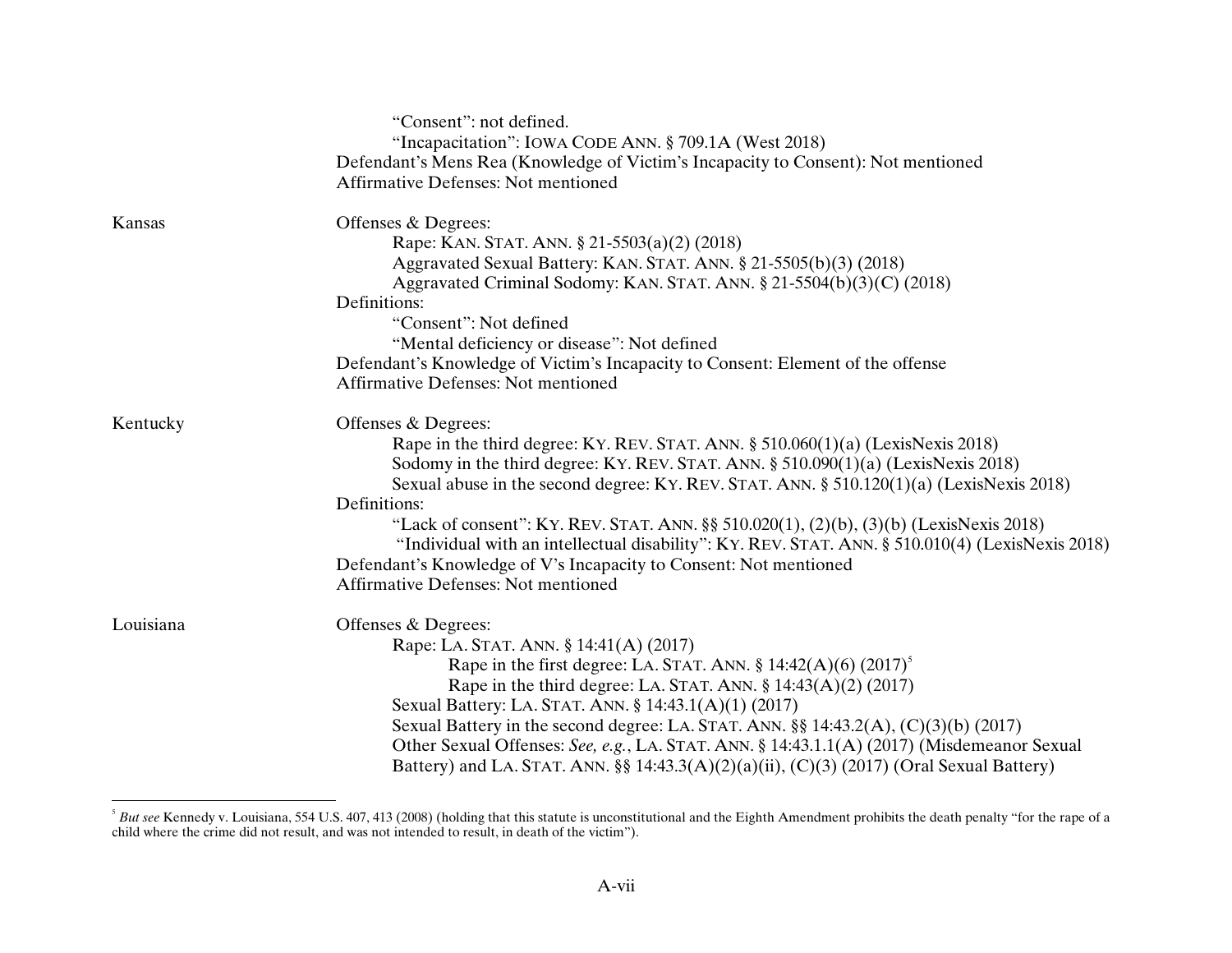|          | Definitions:<br>"Consent": Not defined. Rape (and related sexual offenses) is defined as "without the person's<br>lawful consent." LA. STAT. ANN. § 14:41(A) (2017); see also Sexual Battery ("without the consent<br>of the victim") LA. STAT. ANN. $\S 14:43.1(A)(1)$ (2017)<br>"Mental infirmity": LA. STAT. ANN. $\S 14:42(C)(2) (2017)$<br>"Unsoundness of Mind": Not defined specifically; a condition of incapacity to consent<br>enumerated in substantive sexual offenses. See, e.g., LA. STAT. ANN. § 14:43(A)(2) (2017)<br>Defendant's Knowledge of V's Incapacity to Consent: Element of the offense<br><b>Affirmative Defenses: Not mentioned</b>      |
|----------|---------------------------------------------------------------------------------------------------------------------------------------------------------------------------------------------------------------------------------------------------------------------------------------------------------------------------------------------------------------------------------------------------------------------------------------------------------------------------------------------------------------------------------------------------------------------------------------------------------------------------------------------------------------------|
| Maine    | Offenses & Degrees:<br>Gross Sexual Assault: ME. STAT. tit. 17-A, § 253(2)(C) (2018)<br>Unlawful Sexual Contact: ME. STAT. tit. 17-A, § 255-A (2018)<br>Unlawful Sexual Touching: ME. STAT. tit. 17-A, § 260 (2018)                                                                                                                                                                                                                                                                                                                                                                                                                                                 |
|          | Definitions:<br>"Consent": not specifically defined; rather, noted that "consent is a defense" ME. STAT. tit. 17-<br>\$109(3)(2018)<br>A,<br>"Legally incompetent": Not defined<br>"Mental defect": Not defined<br>"Mental disability": Not defined<br>"Cognitive impairments": Not defined<br>"Autism": ME. STAT. tit. 34-B, § 6002(2) (2018)<br>"Intellectual disability": ME. STAT. tit. 34-B, $\S$ 5001(3) (2018)<br>Defendant's Knowledge of V's Incapacity to Consent: Element of the offense<br>Affirmative Defenses: See ME. STAT. tit. 17-A, § 109 (2018) (providing a defense if consent was provided,<br>but also defines when consent is not a defense) |
| Maryland | Offenses & Degrees:<br>Rape: MD. CODE ANN., CRIM. LAW §§ 3-303(a)(1)(ii) (2018) (first degree), 3-304(a)(1), (2)<br>$(2018)$ (second degree)<br>Sexual Offense in the third degree: MD. CODE ANN., CRIM. LAW $\S 3-307(a)(2)(2018)$<br>Sexual Offense in the fourth degree: MD. CODE ANN., CRIM. LAW § 3-308(b)(1) (2018)<br>Other Sexual Offenses: See, e.g., MD. CODE ANN., CRIM. LAW § 3-321(2018) (sodomy); § 3-322<br>(2018) (unnatural or perverted sexual practice); and §§ 3-309-310 (2018) (Attempted rape in the<br>first and second degree). See also § 3-604(a)(10) (2018) (Abuse or neglect of a vulnerable adult in                                   |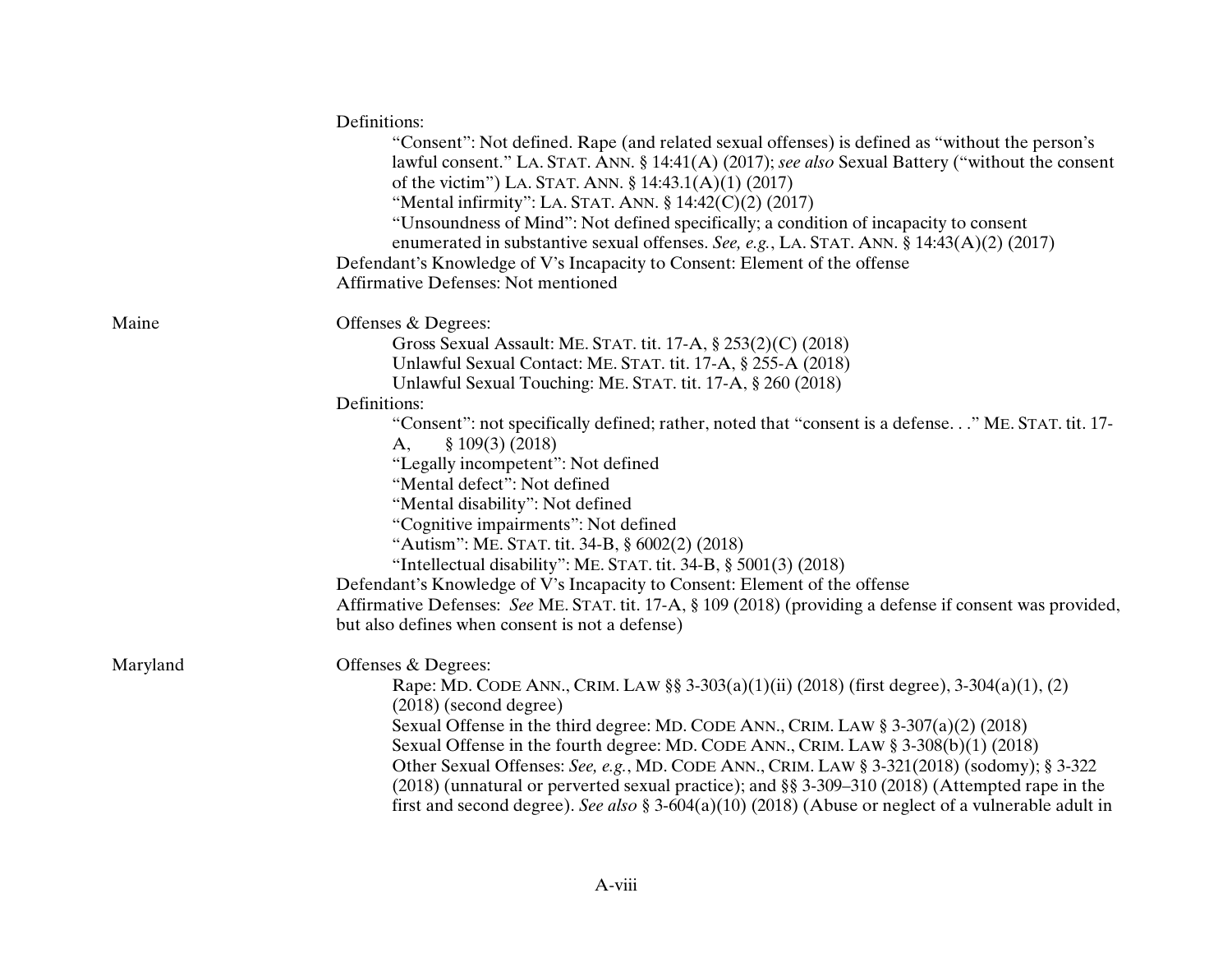|               | the first degree),<br>§ 3-605 (2018) (Abuse or neglect of a vulnerable adult in the second<br>degree) |
|---------------|-------------------------------------------------------------------------------------------------------|
|               | Definitions:                                                                                          |
|               | "Consent": Not defined                                                                                |
|               | "Substantially cognitively impaired individual": MD. CODE ANN., CRIM. LAW § 3-301(f) (2018)           |
|               | "Intellectual disability": Not defined. MD. CODE ANN., CRIM. LAW § 3-301(f) (2018)                    |
|               | "Mental disorder": Not defined. MD. CODE ANN., CRIM. LAW § 3-301(f) (2018)                            |
|               | "Vulnerable adult": MD. CODE ANN., CRIM. LAW § 3-604(a)(10). [abuse and neglect of                    |
|               | vulnerable adult; different chapter of criminal code]                                                 |
|               | Defendant's Knowledge of V's Incapacity to Consent: Element of the offense                            |
|               | Affirmative Defenses: Not mentioned                                                                   |
| Massachusetts | Offenses & Degrees:                                                                                   |
|               | Rape: MASS. ANN. LAWS ch. 265, § 22(a) (LexisNexis 2018)                                              |
|               | Assault and battery or indecent assault and battery on mentally retarded person: MASS. ANN.           |
|               | LAWS ch. 265, § 13F (LexisNexis 2018)                                                                 |
|               | Definitions:                                                                                          |
|               | "Consent": Not mentioned in statute                                                                   |
|               | "Intellectual disability": Not defined in statute                                                     |
|               | Defendant's Knowledge of V's Incapacity to Consent: Element of the offense                            |
|               | <b>Affirmative Defenses: Not mentioned</b>                                                            |
| Michigan      | Offenses & Degrees:                                                                                   |
|               | <b>Criminal Sexual Conduct</b>                                                                        |
|               | First degree: MICH. COMP. LAWS SERV. $\S 750.520b(1)(g)$ , (h) (LexisNexis 2018)                      |
|               | Second degree: MICH. COMP. LAWS SERV. $\S 750.520c(1)(g)$ , (h) (LexisNexis 2018)                     |
|               | Third degree: MICH. COMP. LAWS SERV. § 750.520d(1)(c) (LexisNexis 2018)                               |
|               | Fourth degree: MICH. COMP. LAWS SERV. § 750.520e(1)(c) (LexisNexis 2018)                              |
|               | Definitions:<br>"Consent": Not defined in statute                                                     |
|               | "Developmental disability": MICH. COMP. LAWS SERV. § 750.520a(b) (LexisNexis 2018)                    |
|               | "Intellectual disability": MICH. COMP. LAWS SERV. § 750.520a(d) (LexisNexis 2018)                     |
|               | "Mental illness": MICH. COMP. LAWS SERV. § 750.520a(h) (LexisNexis 2018)                              |
|               | "Mentally disabled": MICH. COMP. LAWS SERV. § 750.520a(i) (LexisNexis 2018)                           |
|               | "Mentally incapable": MICH. COMP. LAWS SERV. § 750.520a(j) (LexisNexis 2018)                          |
|               | "Mentally incapacitated": MICH. COMP. LAWS SERV. § 750.520a(k) (LexisNexis 2018)                      |
|               |                                                                                                       |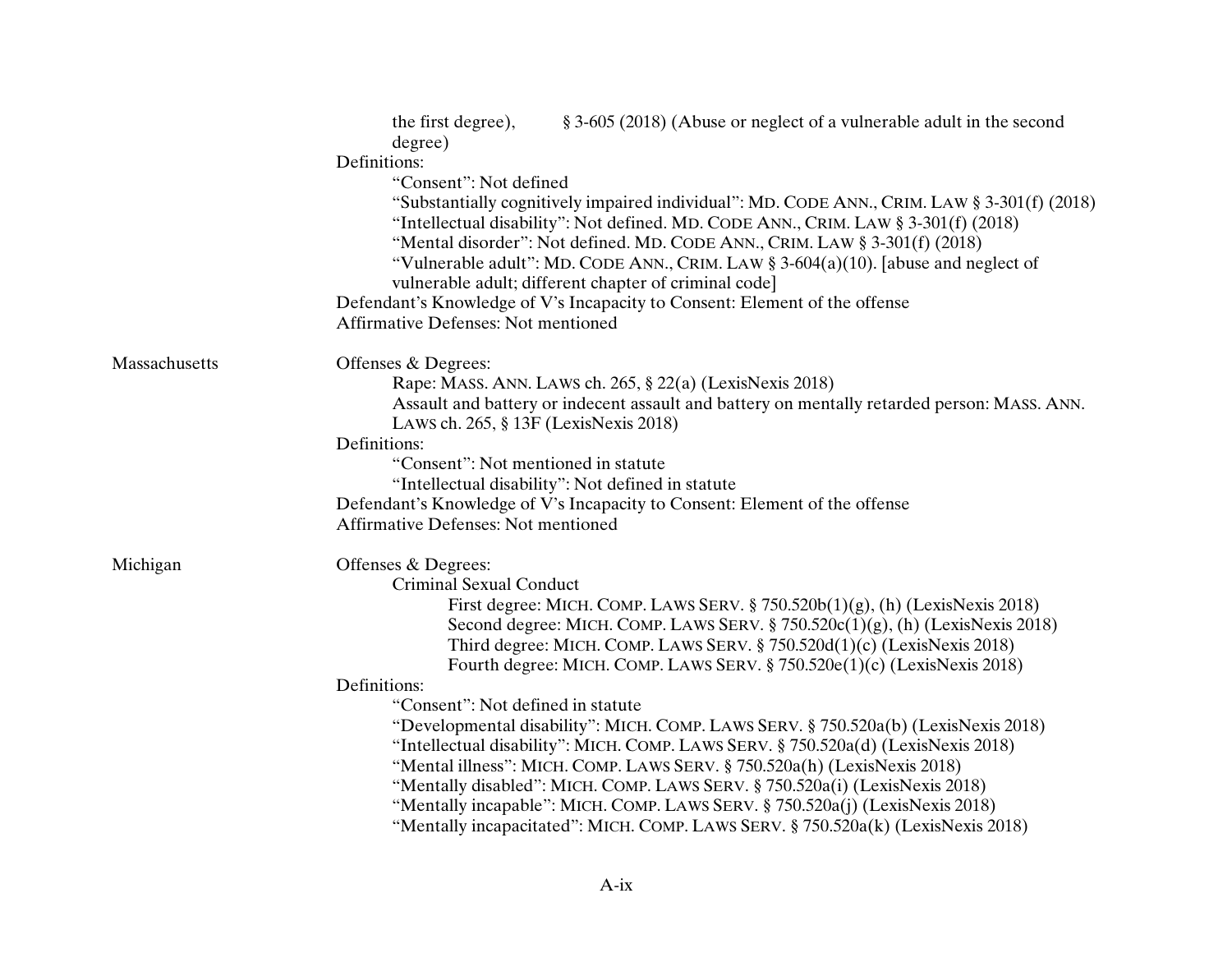|             | Defendant's Knowledge of V's Incapacity to Consent: Element of the offense<br><b>Affirmative Defenses: Not mentioned</b>                     |
|-------------|----------------------------------------------------------------------------------------------------------------------------------------------|
|             |                                                                                                                                              |
| Minnesota   | Offenses & Degrees:                                                                                                                          |
|             | <b>Criminal Sexual Conduct</b>                                                                                                               |
|             | First degree: MINN. STAT. $\frac{609.342(1)(e)(ii)}{2018}$                                                                                   |
|             | Second degree: MINN. STAT. § 609.343(1)(e)(ii) (2018)                                                                                        |
|             | Third degree: MINN. STAT. $\S 609.344(1)(d) (2018)^7$                                                                                        |
|             | Fourth degree: MINN. STAT. § 609.345(1)(d) (2018)                                                                                            |
|             | Other Sex Crimes: See, e.g., MINN. STAT. § 609.293 (2018) (sodomy), MINN. STAT. § 609.294<br>$(2018)$ (bestiality)                           |
|             | Definitions:                                                                                                                                 |
|             | "Consent": MINN. STAT. § 609.341(4) (2018)                                                                                                   |
|             | "Sexual Contact": MINN. STAT. § 609.341(11) (2018)                                                                                           |
|             | "Mentally impaired": MINN. STAT. § 609.341(6) (2018)                                                                                         |
|             | Defendant's Knowledge of V's Incapacity to Consent: Element of offense                                                                       |
|             | <b>Affirmative Defenses: Not mentioned</b>                                                                                                   |
| Mississippi | Offenses & Degrees:                                                                                                                          |
|             | Sexual Battery: MISS. CODE. ANN. § 97-3-95 (1)(b) (West 2018)                                                                                |
|             | Definitions:                                                                                                                                 |
|             | "Consent": Not defined                                                                                                                       |
|             | "[M]entally defective person": MISS. CODE. ANN. § 97-3-97(b) (West 2018)                                                                     |
|             | Defendant's Knowledge of V's Incapacity to Consent: Not mentioned in statute                                                                 |
|             | <b>Affirmative Defenses: Not mentioned</b>                                                                                                   |
| Missouri    | Offenses & Degrees:                                                                                                                          |
|             | Rape                                                                                                                                         |
|             | Forcible rape and attempted forcible rape: MO. REV. STAT. § 566.030 (2018); See also MO.<br>REV. STAT. § 566.031 (2018) (second degree rape) |
|             | <b>Sexual Abuse</b>                                                                                                                          |
|             | First degree: MO. REV. STAT. § 566.100 (2018); See also MO. REV. STAT. § 566.101 (2018)                                                      |

 $\overline{a}$ 

 $^{6}$  *But see* In re Welfare of B.A.H., 829 N.W.2d 431, 438 (Minn. Ct. App. 2013) (holding § 609.342(1)(g) violated appellant's due process and equal protection as applied).<br><sup>7</sup> *But see* State v. Wenthe, 822 N.W.2d 822,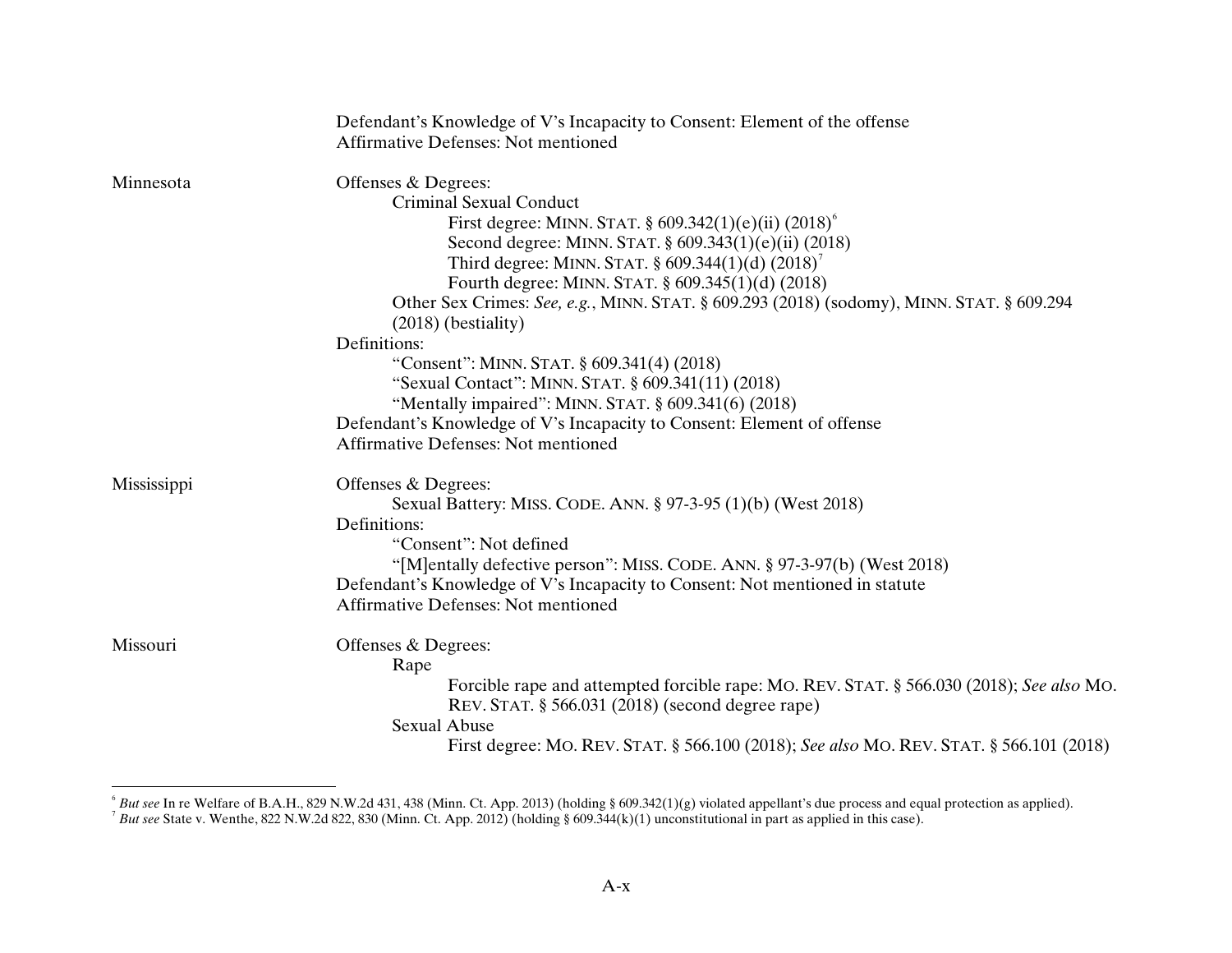| Sexual Conduct with a Nursing Facility Resident or Vulnerable Person (first and second degrees):<br>MO. REV. STAT. § 566.115 (2018) (first degree), 566.116 (2018) (second degree)<br>Other Sexual Offenses: See, e.g., MO. REV. STAT. § 566.060 (2018) (Sodomy in the first degree),<br>MO. REV. STAT. § 566.061 (2018) (Sodomy in the second degree)<br>Definitions:<br>"Consent": MO. REV. STAT. § 556.061(14)(a) (2018)<br>"Mental disease or defect": Undefined<br>Defendant's Knowledge of V's Incapacity to Consent: Element of the offense<br>Affirmative Defenses: Not mentioned |  |
|-------------------------------------------------------------------------------------------------------------------------------------------------------------------------------------------------------------------------------------------------------------------------------------------------------------------------------------------------------------------------------------------------------------------------------------------------------------------------------------------------------------------------------------------------------------------------------------------|--|
| Montana<br>Offenses & Degrees:<br>Sexual Assault: MONT. CODE ANN. § 45-5-502 (2017)<br>Sexual Intercourse Without Consent: MONT. CODE ANN. § 45-5-503 (2017)<br>Definitions:                                                                                                                                                                                                                                                                                                                                                                                                              |  |
| "[C]onsent": MONT. CODE ANN. § 45-5-501 (2017)                                                                                                                                                                                                                                                                                                                                                                                                                                                                                                                                            |  |
| "[I] ncapable of consent": MONT. CODE ANN. § 45-5-501 (2017)                                                                                                                                                                                                                                                                                                                                                                                                                                                                                                                              |  |
| "Consent" (as a defense): MONT. CODE ANN. $§$ 45-2-211 (2017)                                                                                                                                                                                                                                                                                                                                                                                                                                                                                                                             |  |
| "Mentally disordered": MONT. CODE ANN. § 45-2-101(40) (2017)                                                                                                                                                                                                                                                                                                                                                                                                                                                                                                                              |  |
| Defendant's Knowledge of V's Incapacity to Consent: Element of the offense                                                                                                                                                                                                                                                                                                                                                                                                                                                                                                                |  |
| Affirmative Defenses: See MONT. CODE ANN. § 45-2-211 (2017) (providing for consent as a defense, but<br>also provides when consent is ineffective)                                                                                                                                                                                                                                                                                                                                                                                                                                        |  |
|                                                                                                                                                                                                                                                                                                                                                                                                                                                                                                                                                                                           |  |
| Nebraska<br>Offenses & Degrees:                                                                                                                                                                                                                                                                                                                                                                                                                                                                                                                                                           |  |
| <b>Sexual Assault</b>                                                                                                                                                                                                                                                                                                                                                                                                                                                                                                                                                                     |  |
| First degree: NEB. REV. STAT. ANN. $\S 28-319(1)(a)$ , (b) (LexisNexis 2018)                                                                                                                                                                                                                                                                                                                                                                                                                                                                                                              |  |
| Second or third degree: NEB. REV. STAT. ANN. § 28-320(1)(a), (b) (LexisNexis 2018)                                                                                                                                                                                                                                                                                                                                                                                                                                                                                                        |  |
| See also NEB. REV. STAT. ANN. § 28-322.04 (LexisNexis 2018) (sexual abuse of a protected                                                                                                                                                                                                                                                                                                                                                                                                                                                                                                  |  |
| individual)                                                                                                                                                                                                                                                                                                                                                                                                                                                                                                                                                                               |  |
| Definitions:                                                                                                                                                                                                                                                                                                                                                                                                                                                                                                                                                                              |  |
| "Without consent": NEB. REV. STAT. ANN. § 28-318(8)(a) (LexisNexis 2018) [not specific to                                                                                                                                                                                                                                                                                                                                                                                                                                                                                                 |  |
| mental disability]                                                                                                                                                                                                                                                                                                                                                                                                                                                                                                                                                                        |  |
| Defendant's Knowledge of V's Incapacity to Consent: Element of the offense(s)                                                                                                                                                                                                                                                                                                                                                                                                                                                                                                             |  |
| <b>Affirmative Defenses: Not mentioned</b>                                                                                                                                                                                                                                                                                                                                                                                                                                                                                                                                                |  |
| Offenses & Degrees:<br>Nevada                                                                                                                                                                                                                                                                                                                                                                                                                                                                                                                                                             |  |
| Sexual Assault: NEV. REV. STAT. ANN. § 200.366(1)(a) (LexisNexis 2017)                                                                                                                                                                                                                                                                                                                                                                                                                                                                                                                    |  |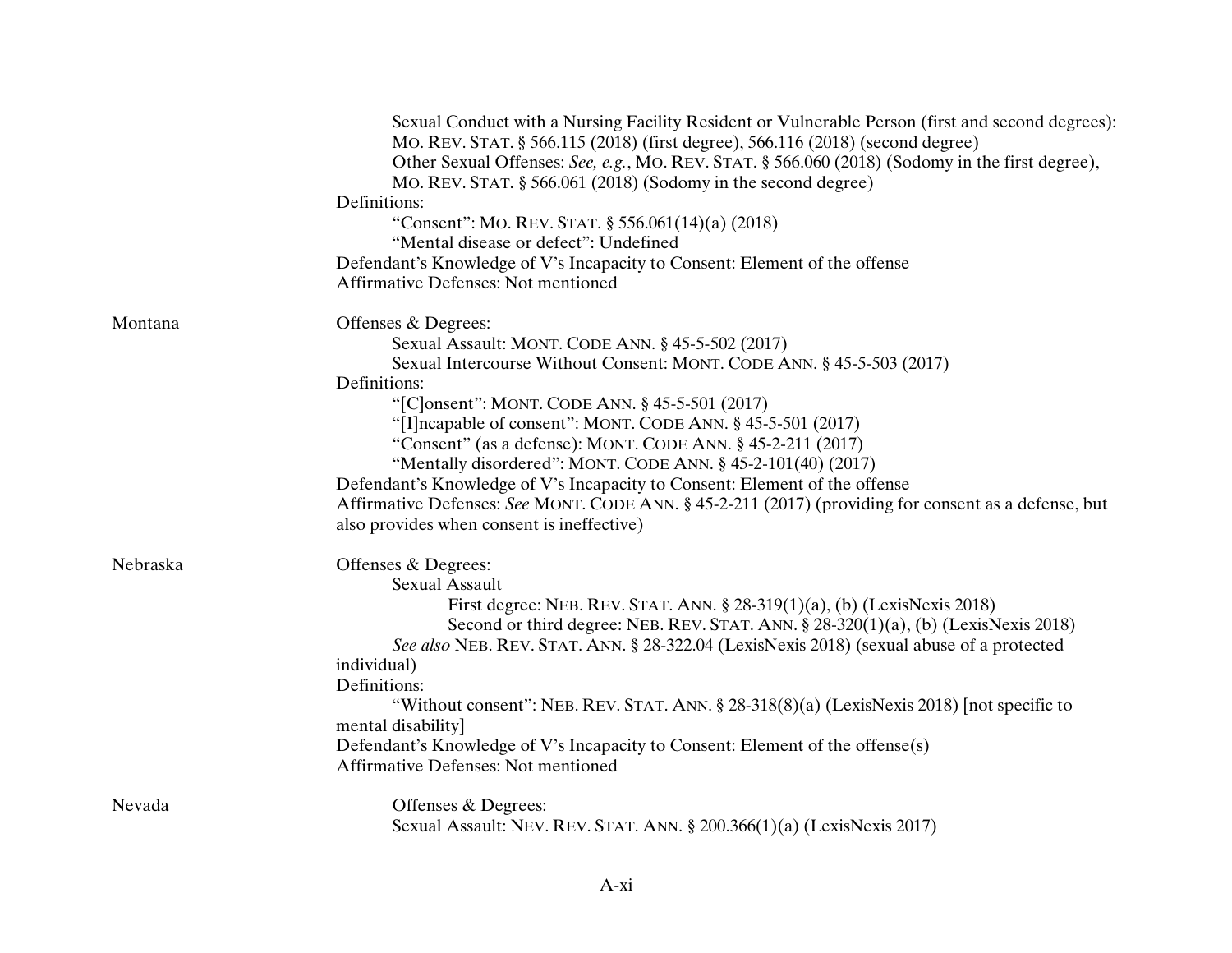|               | Definitions:<br>"Consent": Not mentioned (uses "against the will" which is also undefined)<br>"[M]entally incapable of resisting or understanding the nature of his or her conduct": Used in<br>substantive definition of "sexual assault" but not defined.<br>Defendant's Knowledge of V's Incapacity to Consent: Element of the offense ("perpetrator knows or<br>should know")<br><b>Affirmative Defenses: Not mentioned</b>                                                                                                                                                                                             |
|---------------|-----------------------------------------------------------------------------------------------------------------------------------------------------------------------------------------------------------------------------------------------------------------------------------------------------------------------------------------------------------------------------------------------------------------------------------------------------------------------------------------------------------------------------------------------------------------------------------------------------------------------------|
| New Hampshire | Offenses & Degrees:<br>Aggravated felonious sexual assault: N.H. REV. STAT. ANN. § 632-A:2(I)(h) (2018)<br>See also N.H. REV. STAT. ANN. § 632-A:3(I) (2018) (defining "Felonious Sexual Assault")<br>Definitions:<br>"Consent" (as a defense): N.H. REV. STAT. ANN. § 626:6 (2018)<br>"[D]isability" is undefined and simply an element of the definition of "sexual assault"<br>Defendant's Knowledge of V's Incapacity to Consent: Element of the offense<br><b>Affirmative Defenses: Not mentioned</b>                                                                                                                  |
| New Jersey    | Offenses & Degrees:<br>Sexual Assault: N.J. STAT. ANN. § 2C:14-2(a)(7) (West 2018)<br>Criminal Sexual Contact: N.J. STAT. ANN. § 2C:14-3(a) (West 2018)<br>Lewdness: N.J. STAT. ANN. § 2C:14-4(b)(2) (West 2018)<br>Definitions:<br>"[C]onsent": Not defined.<br>"[I]ntellectually. incapacitated": Not defined<br>"[M]ental disease or defect": Not currently defined. Previous statutory references and definitions<br>of "mentally defective" contained in Section 2C:14-1(h) (amended 2012)<br>Defendant's Knowledge of V's Incapacity to Consent: Element of the offense<br><b>Affirmative Defenses: Not mentioned</b> |
| New Mexico    | Offenses & Degrees:<br>Criminal Sexual Penetration (first, second, and third degrees, respectively): N.M. STAT. ANN. §<br>30-9-11(D)(2), (E)(3), (F) (LexisNexis 2018)<br>Criminal Sexual Contact: N.M. STAT. ANN. § 30-9-12(A) (LexisNexis 2018)<br>Definitions:<br>"Consent": Not defined<br>"[F] orce or coercion": N.M. STAT. ANN. $\S 30-9-10(A)(4)$ (LexisNexis 2018)                                                                                                                                                                                                                                                 |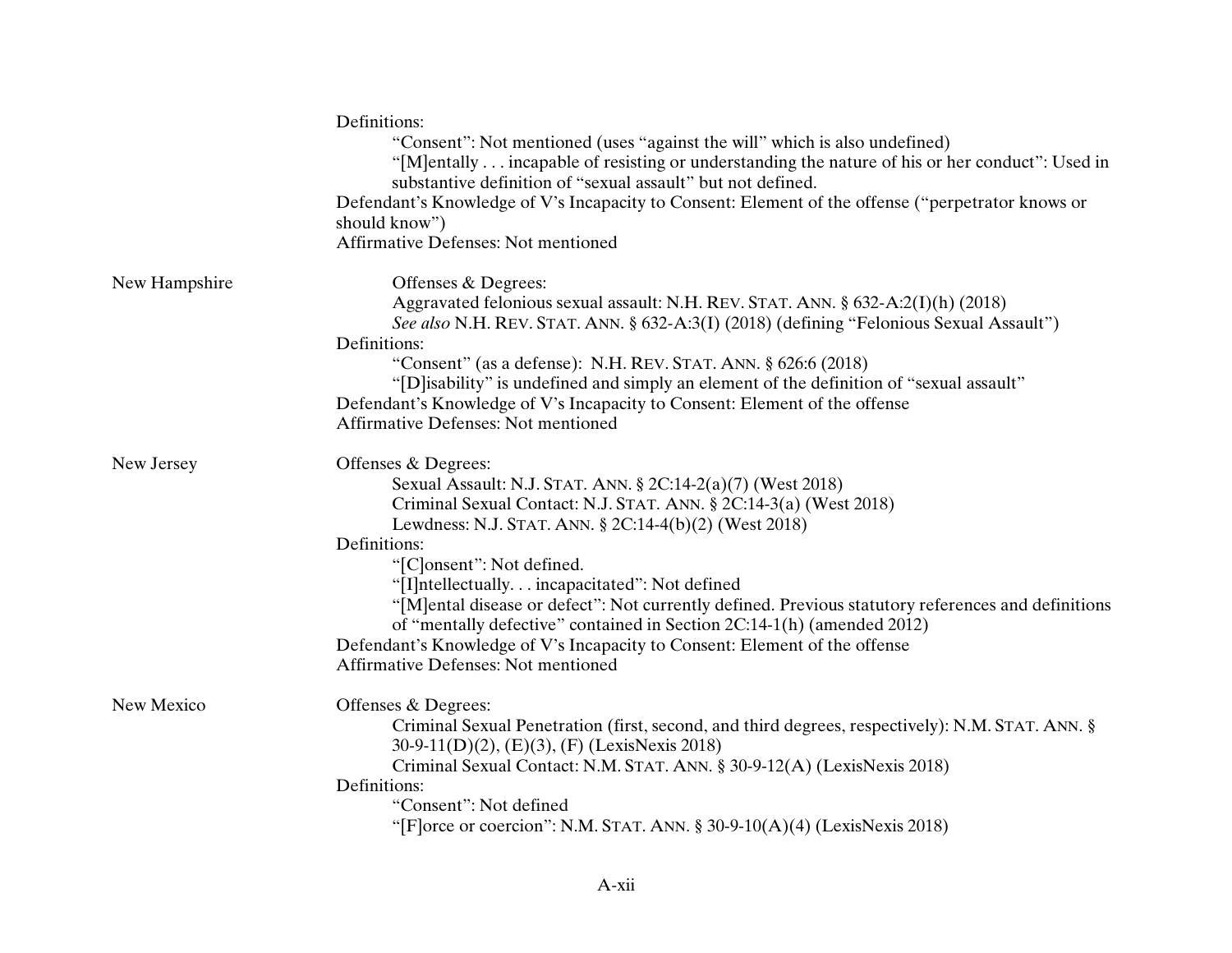|                | "Mental condition": Undefined                                                                                                                                                                                                                                                                                                                                                                                                                                                                                            |
|----------------|--------------------------------------------------------------------------------------------------------------------------------------------------------------------------------------------------------------------------------------------------------------------------------------------------------------------------------------------------------------------------------------------------------------------------------------------------------------------------------------------------------------------------|
|                | Defendant's Knowledge of V's Incapacity to Consent: Part of definition of "force or coercion" which is                                                                                                                                                                                                                                                                                                                                                                                                                   |
|                | an element of the offense $(s)$                                                                                                                                                                                                                                                                                                                                                                                                                                                                                          |
|                | <b>Affirmative Defenses: Not mentioned</b>                                                                                                                                                                                                                                                                                                                                                                                                                                                                               |
| New York       | Offenses & Degrees:                                                                                                                                                                                                                                                                                                                                                                                                                                                                                                      |
|                | Rape in the second degree: N.Y. PENAL LAW § 130.30(A)(2) (LexisNexis 2018)<br>Criminal Sexual Act in the second degree: N.Y. PENAL LAW § 130.45(A)(2) (LexisNexis 2018)<br>Sexual Abuse in the third degree: N.Y. PENAL LAW § 130.55 (LexisNexis 2018)<br>Aggravated Sexual Abuse in the third degree: N.Y. PENAL LAW § 130.66(2) (LexisNexis 2018)<br>Other Sexual Offenses: See, e.g., N.Y. PENAL LAW § 130.52 (LexisNexis 2018) (forcible touching);<br>N.Y. PENAL LAW § 130.20 (LexisNexis 2018) (sexual misconduct) |
|                | Definitions:                                                                                                                                                                                                                                                                                                                                                                                                                                                                                                             |
|                | "Lack of consent": N.Y. PENAL LAW § 130.05 (LexisNexis 2018)<br>"Mentally disabled": N.Y. PENAL LAW § 130.00(5) (LexisNexis 2018)                                                                                                                                                                                                                                                                                                                                                                                        |
|                | Defendant's Knowledge of V's Incapacity to Consent: Not mentioned in the statute but see affirmative                                                                                                                                                                                                                                                                                                                                                                                                                     |
|                | defense below                                                                                                                                                                                                                                                                                                                                                                                                                                                                                                            |
|                | Affirmative Defenses: N.Y. PENAL LAW §130.10(1) (LexisNexis 2018) (providing for an affirmative<br>defense if the defendant "did not know of the facts or conditions responsible for such incapacity to<br>consent" at the time of the conduct)                                                                                                                                                                                                                                                                          |
| North Carolina | Offenses & Degrees:                                                                                                                                                                                                                                                                                                                                                                                                                                                                                                      |
|                | Second degree forcible rape: N.C. GEN. STAT. $\S$ 14-27.22(a)(2) (2017)<br>Sexual battery: N.C. GEN. STAT. § 14-27.33(a)(2) (2017)                                                                                                                                                                                                                                                                                                                                                                                       |
|                | Definitions:                                                                                                                                                                                                                                                                                                                                                                                                                                                                                                             |
|                | "Consent": Not mentioned in statute, rather "against the will" statutory term<br>"Mentally disabled": N.C. GEN. STAT. § 14-27.20(1) (2017)                                                                                                                                                                                                                                                                                                                                                                               |
|                | Defendant's Knowledge of V's Incapacity to Consent: Element of the offense<br><b>Affirmative Defenses: Not mentioned</b>                                                                                                                                                                                                                                                                                                                                                                                                 |
| North Dakota   | Offenses & Degrees:                                                                                                                                                                                                                                                                                                                                                                                                                                                                                                      |
|                | Sexual Assault: N.D. CENT. CODE § 12.1-20-07(1)(b) (2017)<br>Gross Sexual Imposition: N.D. CENT. CODE $\S 12.1-20-03(1)(e)$ (2017)<br>See also N.D. CENT. CODE § 12.1-20-06 (2017) (sexual abuse of wards)                                                                                                                                                                                                                                                                                                               |
|                | Definitions:                                                                                                                                                                                                                                                                                                                                                                                                                                                                                                             |
|                | "Consent": Not mentioned in statute                                                                                                                                                                                                                                                                                                                                                                                                                                                                                      |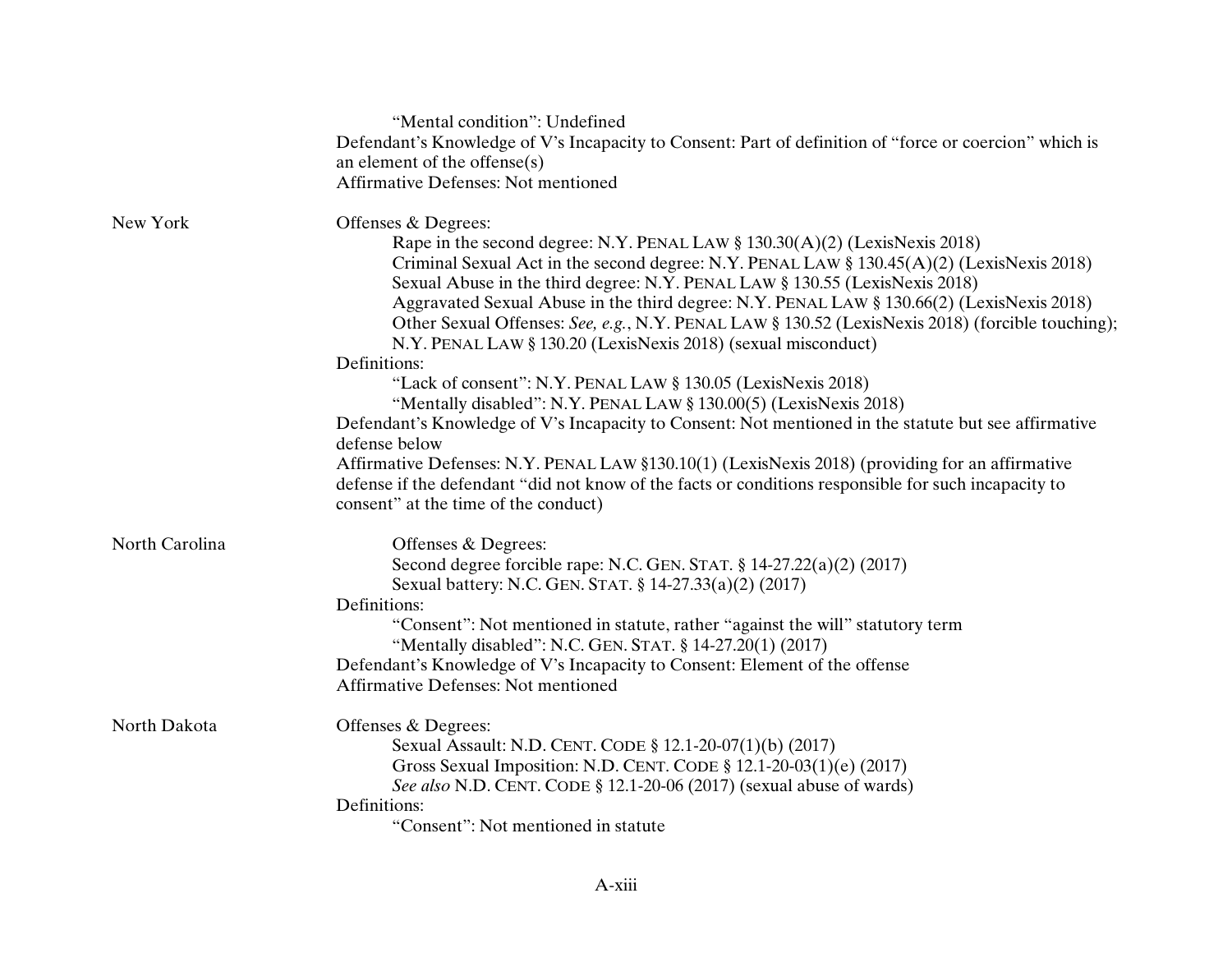|          | "[M] ental disease or defect": Not defined in statute, rather, part of the definition of the offense(s)                                                      |
|----------|--------------------------------------------------------------------------------------------------------------------------------------------------------------|
|          | above.                                                                                                                                                       |
|          | Defendant's Knowledge of V's Incapacity to Consent: Element of the offense                                                                                   |
|          | <b>Affirmative Defenses: Not mentioned</b>                                                                                                                   |
| Ohio     | Offenses & Degrees:                                                                                                                                          |
|          | Rape: OHIO REV. CODE ANN. § 2907.02(A)(1)(c) (West 2018)                                                                                                     |
|          | Sexual Battery: OHIO REV. CODE ANN. § 2907.03(A)(2) (West 2018)                                                                                              |
|          | Gross Sexual Imposition: OHIO REV. CODE ANN. § 2907.05(A)(5) (West 2018). See also OHIO                                                                      |
|          | REV. CODE ANN. $\S 2907.06(A)(5)$ (West 2018) (sexual imposition) (assignment liability to                                                                   |
|          | professionals where the victim is a patient)                                                                                                                 |
|          | Definitions:                                                                                                                                                 |
|          | "Consent": mentioned in the substantive offenses without definition. See, e.g., OHIO REV. CODE<br>ANN. § 2907.02(A)(1)(c) (West 2018) ("ability to consent") |
|          | "Mentalcondition": Not defined                                                                                                                               |
|          | Defendant's Knowledge of V's Incapacity to Consent: Element of the offense                                                                                   |
|          | <b>Affirmative Defenses: Not mentioned</b>                                                                                                                   |
| Oklahoma | Offenses & Degrees:                                                                                                                                          |
|          | Rape (first and second degrees): OKLA. STAT. ANN. tit. 21, $\S 1114(A)(2)$ (West 2018) (first                                                                |
|          | degree)                                                                                                                                                      |
|          | Definitions:                                                                                                                                                 |
|          | "Rape": OKLA. STAT. ANN. tit. 21, § 1111(A)(2) (West 2018)                                                                                                   |
|          | "Consent": Not defined.                                                                                                                                      |
|          | Defendant's Knowledge of Victim's Incapacity to Consent: Not mentioned                                                                                       |
|          | <b>Affirmative Defenses: Not mentioned</b>                                                                                                                   |
| Oregon   | Offenses & Degrees:                                                                                                                                          |
|          | Rape in the first degree: OR. REV. STAT. $\S 163.375(1)(d)$ (2018)                                                                                           |
|          | Sexual Abuse in the first degree: OR. REV. STAT. $\S 163.427(1)(a)(C)$ (2018)                                                                                |
|          | Unlawful Sexual Penetration in the first degree: OR. REV. STAT. §163.411(1)(c) (2018)                                                                        |
|          | Sodomy in the first degree: OR. REV. STAT. $$163.405(1)(d)$ (2018)                                                                                           |
|          | Definitions:                                                                                                                                                 |
|          | "Consent": Not defined but referenced in substantive criminal offenses                                                                                       |
|          | See OR. REV. STAT. § 163.315(1)(b) (2018) (defining "capability to consent")                                                                                 |
|          | "Mentally defective": OR. REV. STAT. § 163.305(3) (2018)                                                                                                     |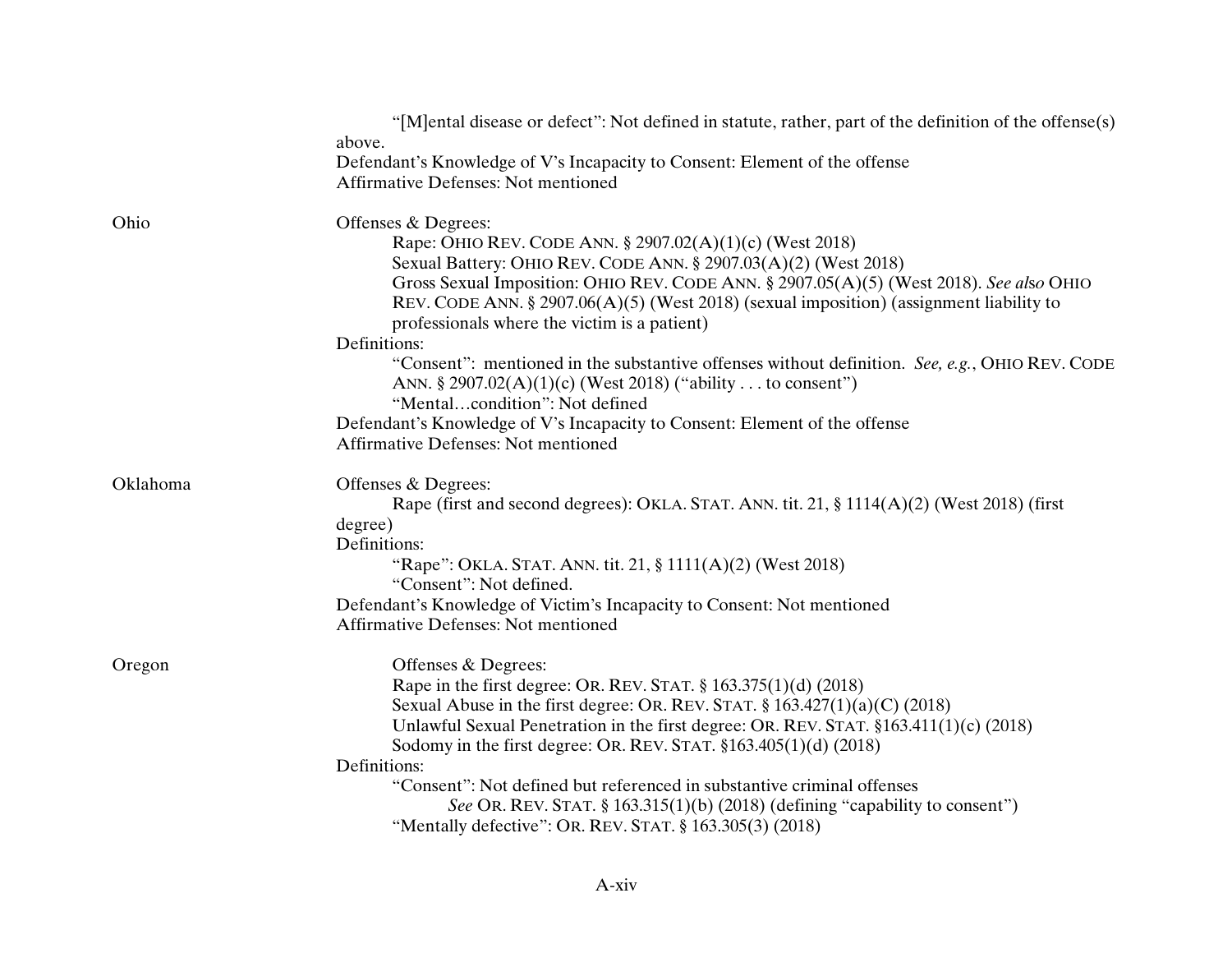|                | "Mental defect": Undefined, noted in substantive definition of sex offenses; also part of definition<br>of "mentally defective" |
|----------------|---------------------------------------------------------------------------------------------------------------------------------|
|                | Defendant's Knowledge of Victim's Incapacity to Consent: Not mentioned                                                          |
|                | Affirmative Defenses: Not mentioned                                                                                             |
| Pennsylvania   | Offenses & Degrees:                                                                                                             |
|                | Rape: 18 PA. CONS. STAT. § 3121(a)(5) (2018)                                                                                    |
|                | Sexual Assault: 18 PA. CONS. STAT. § 3124.1 (2018)                                                                              |
|                | Involuntary Deviate Sexual Intercourse: 18 PA. CONS. STAT. § 3123(a)(5) (2018)                                                  |
|                | Aggravated Indecent Assault: 18 PA. CONS. STAT. § 3125(a)(6) (2018)                                                             |
|                | Indecent Assault: 18 PA. CONS. STAT. ANN. § 3126(a)(6) (2018)                                                                   |
|                | Definitions:                                                                                                                    |
|                | "Consent": Undefined in the statute but an element of the sexual offenses                                                       |
|                | "Mental disability": Undefined but an element of all defined sexual offenses except "sexual                                     |
|                | assault"                                                                                                                        |
|                | Defendant's Knowledge of Victim's Incapacity to Consent: Not mentioned                                                          |
|                | <b>Affirmative Defenses: Not mentioned</b>                                                                                      |
| Rhode Island   | Offenses & Degrees:                                                                                                             |
|                | <b>Sexual Assault:</b>                                                                                                          |
|                | First degree: 11 R.I. GEN. LAWS § 11-37-2(1) (West 2017)                                                                        |
|                | Second degree: 11 R.I. GEN. LAWS § 11-37-4(1) (West 2017)                                                                       |
|                | Definitions:                                                                                                                    |
|                | "Consent": Undefined.                                                                                                           |
|                | "Mentally disabled": 11 R.I. GEN. LAWS § 11-37-1(4) (West 2017)                                                                 |
|                | Defendant's Knowledge of Victim's Incapacity to Consent: Element of the offense                                                 |
|                | <b>Affirmative Defenses: Not mentioned</b>                                                                                      |
| South Carolina | Offenses & Degrees:                                                                                                             |
|                | Criminal sexual conduct in the third degree: S.C. CODE ANN. $\S 16-3-654(1)(b)$ (2018)                                          |
|                | Definitions:                                                                                                                    |
|                | "Consent": Used but undefined; another statutory phrase used is "nonconsensual touching" to                                     |
|                | trigger assault. See, e.g., S.C. CODE ANN. § 16-3-600(C) (2018)                                                                 |
|                | "Mentally defective": S.C. CODE ANN. § 16-3-651 (2018)                                                                          |
|                | "Mental disease or defect": Undefined                                                                                           |
|                | Defendant's Knowledge of Victim's Incapacity to Consent: Element of the offense                                                 |
|                |                                                                                                                                 |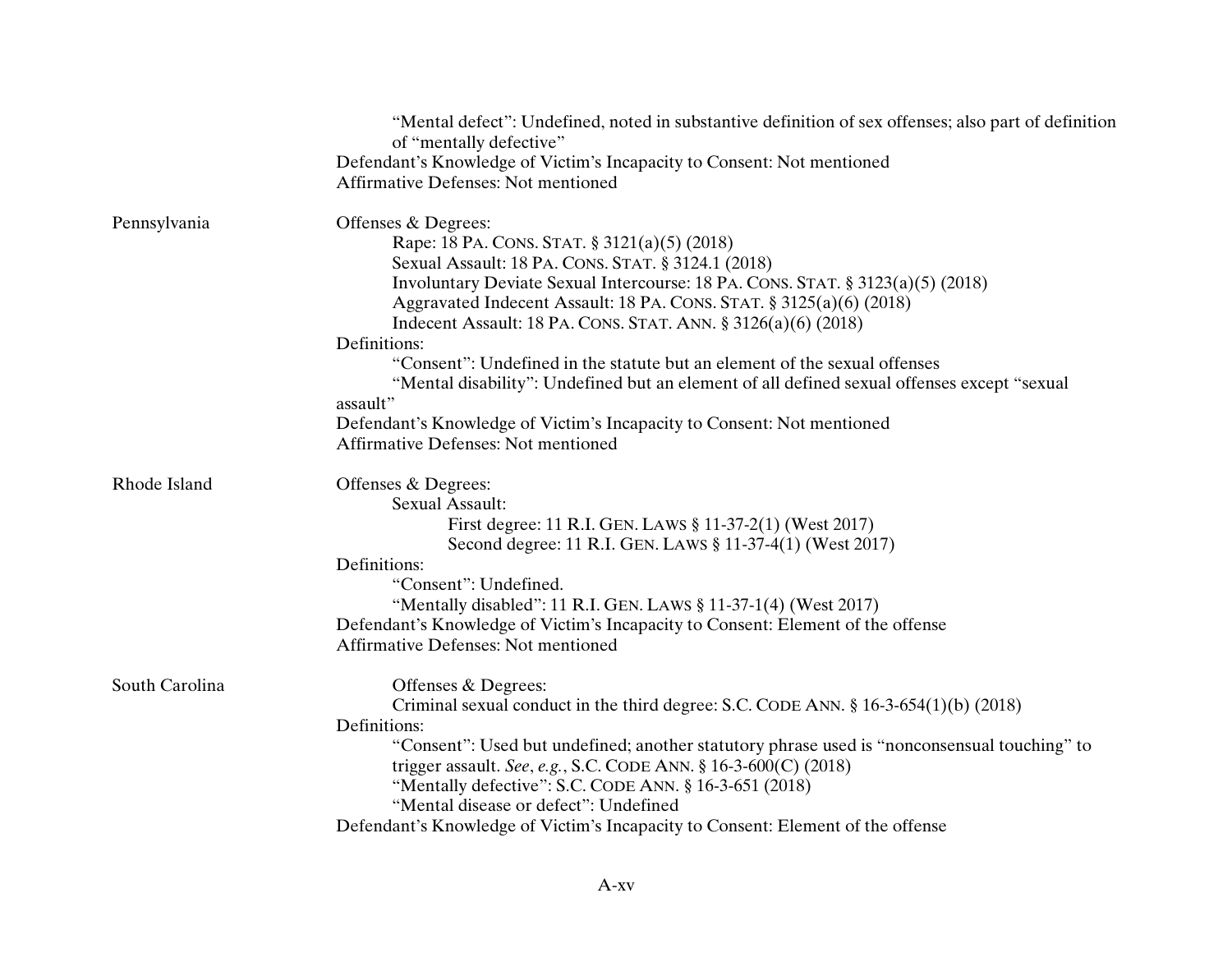|              | <b>Affirmative Defenses: Not mentioned</b>                                                                                                                                                                                                                                                                                                                                                                                                                                                                                                                                    |
|--------------|-------------------------------------------------------------------------------------------------------------------------------------------------------------------------------------------------------------------------------------------------------------------------------------------------------------------------------------------------------------------------------------------------------------------------------------------------------------------------------------------------------------------------------------------------------------------------------|
| South Dakota | Offenses & Degrees:<br>Rape: S.D. CODIFIED LAWS § 22-22-1.3 (2018)<br>Sexual contact with a person incapable of consenting—felony: S.D. CODIFIED LAWS § 22-22-7.2<br>(2018)<br>Definitions:<br>"Consent": Undefined<br>"Mental incapacity": Undefined<br>Defendant's Knowledge of Victim's Incapacity to Consent: Element of the offense<br><b>Affirmative Defenses: Not mentioned</b>                                                                                                                                                                                        |
| Tennessee    | Offenses & Degrees:<br>Rape: TENN. CODE ANN. § 39-13-503(a)(3) (West 2018)<br>Sexual battery: TENN. CODE ANN. § 39-13-505(a)(3) (West 2018)<br>Definitions:<br>"Consent": Not defined<br>"Mentally defective": TENN. CODE ANN. $\S 39-13-501(3)$ (West 2018)<br>"Mental disease or defect": Undefined<br>Defendant's Knowledge of Victim's Incapacity to Consent: Element of the offense<br><b>Affirmative Defenses: Not mentioned</b>                                                                                                                                        |
| Texas        | Offenses & Degrees:<br>Sexual Assault: TEX. PENAL CODE ANN. §§ 22.011(a)(1), (b)(4), (b)(9) (West 2017)<br>Aggravated Sexual Assault: TEX. PENAL CODE ANN. § 22.021(a)(2)(C) (West 2017)<br>Definitions:<br>"Consent": Undefined<br>"Mental disease or defect": Undefined<br>"Disabled individual": TEX. PENAL CODE ANN. § 22.021(b)(3) (West 2017)<br>"Mental health services provider": TEX. PENAL CODE ANN. § 22.011(c)(4)(G) (West 2017)<br>Defendant's Knowledge of Victim's Incapacity to Consent: Element of the offense<br><b>Affirmative Defenses: Not mentioned</b> |
| Utah         | Offenses & Degrees:<br>Rape: UTAH CODE ANN. § 76-5-402(1) (LexisNexis 2017)                                                                                                                                                                                                                                                                                                                                                                                                                                                                                                   |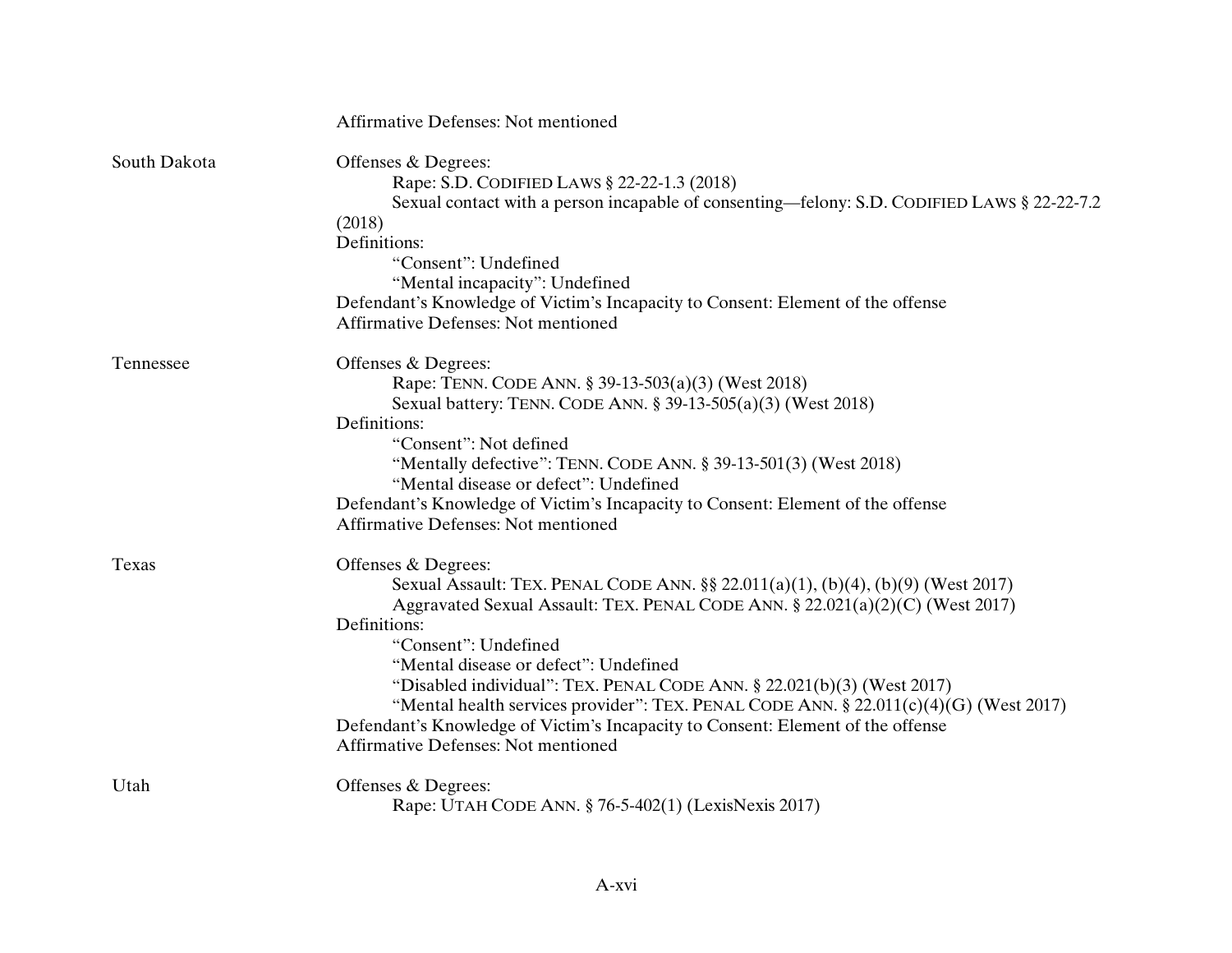|            | Forcible sexual abuse: UTAH CODE ANN. $\S$ 76-5-404(1) (LexisNexis 2017) <sup>8</sup>                     |
|------------|-----------------------------------------------------------------------------------------------------------|
|            | Definitions:                                                                                              |
|            | "Consent": not affirmatively defined; operative language is "without consent of the victim." See          |
|            | UTAH CODE ANN. $\S$ 76-5-406(6) (LexisNexis 2017) <sup>9</sup>                                            |
|            | "Mental disease or defect": Undefined                                                                     |
|            | Defendant's Knowledge of Victim's Incapacity to Consent: element of the offense                           |
|            | Affirmative Defenses: Not mentioned                                                                       |
| Vermont    | Offenses & Degrees:                                                                                       |
|            | Sexual Assault: VT. STAT. ANN. tit. 13, § 3252(a)(1) (West 2018)                                          |
|            | Other Sexual Offenses: See, e.g., VT. STAT. ANN. tit. 13, § 3253 (West 2018) (aggravated sexual assault); |
|            | VT. STAT. ANN. tit. 13, § 1306 (West 2018) (mistreatment of persons with impaired cognitive function)     |
|            | Definitions:                                                                                              |
|            | "Consent": VT. STAT. ANN. tit. 13, § 3251(3) (West 2018)                                                  |
|            | "[W]ithout the consent of the other": VT. STAT. ANN. tit. 13, § 3254(2) (West 2018)                       |
|            | Defendant's Knowledge of Victim's Incapacity to Consent: Element of the offense                           |
|            | <b>Affirmative Defenses: Not mentioned</b>                                                                |
| Virginia   | Offenses & Degrees:                                                                                       |
|            | Rape: VA. CODE ANN. § 18.2-61(A)(ii) (West 2018)                                                          |
|            | Forcible sodomy: VA. CODE ANN. $\S$ 18.2-67.1(A)(2) (West 2018)                                           |
|            | Other Sexual Offenses: See VA. CODE ANN. § 18.2-67.3(A)(2) (West 2018) (aggravated sexual                 |
|            | battery); VA. CODE ANN. § 18.2-67.2(A)(2) (West 2018) (object sexual penetration)                         |
|            | Definitions:                                                                                              |
|            | "Consent": Undefined. "against the will" is operative term, also undefined.                               |
|            | "Mental incapacity": VA. CODE ANN. § 18.2-67.10(3) (West 2018)                                            |
|            | Defendant's Knowledge of Victim's Incapacity to Consent: Element of the offense                           |
|            | <b>Affirmative Defenses: Not mentioned</b>                                                                |
| Washington | Offenses & Degrees:                                                                                       |
|            | Rape (second degree): WASH. REV. CODE ANN. § 9A.44.050(1) (West 2018)                                     |
|            | Rape (third degree): WASH. REV. CODE ANN. § 9A.44.060(1) (West 2018)                                      |
|            | Indecent liberties: WASH. REV. CODE ANN. § 9A.44.100(1) (West 2018)                                       |

This section has more than one version with varying effective dates. The new version will be effective May 8, 2018. There are no substantive changes in the new version.<br>This section has more than one version with varying e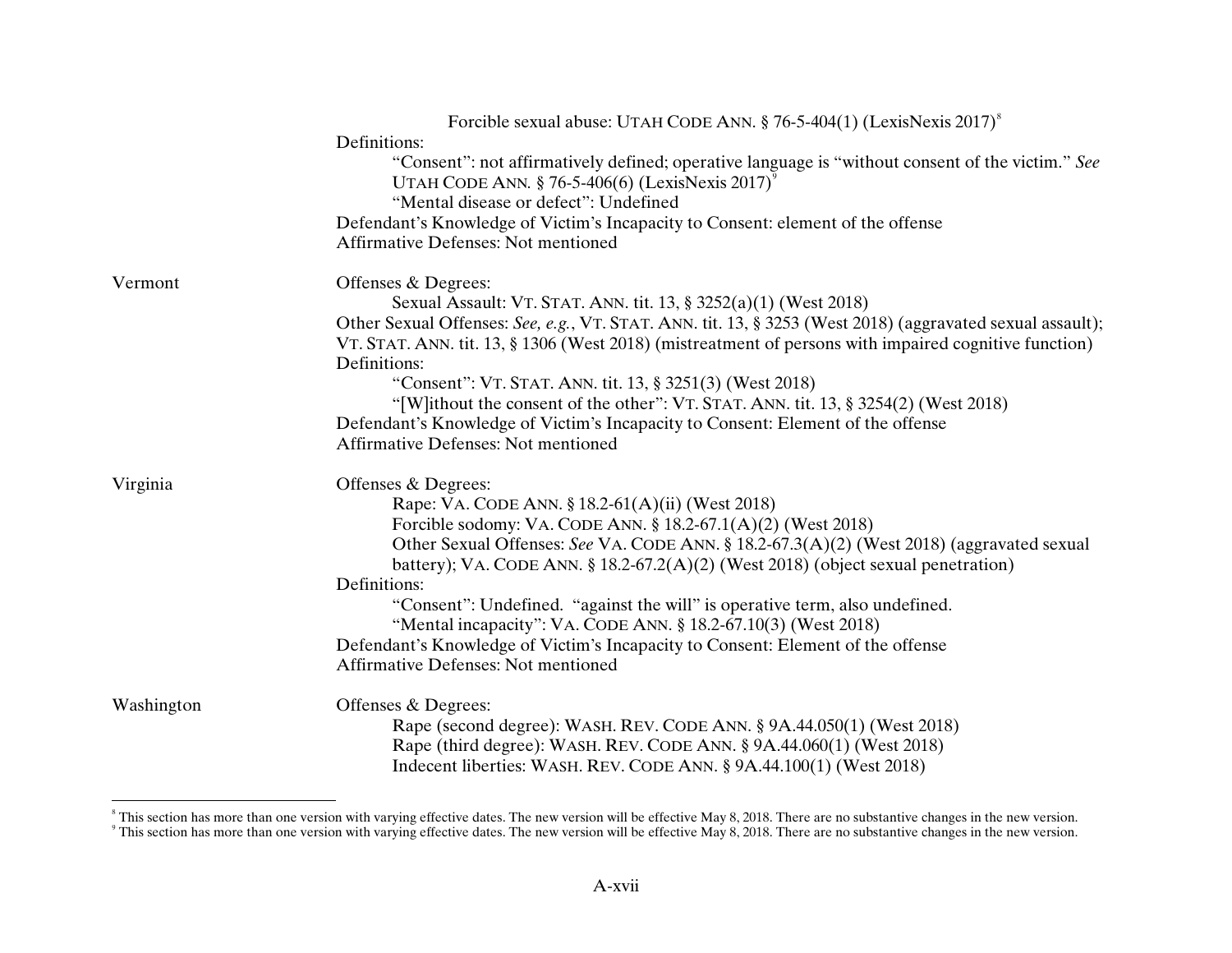|               | Definitions:                                                                                                             |
|---------------|--------------------------------------------------------------------------------------------------------------------------|
|               | "Consent": WASH. REV. CODE ANN. § 9A.44.010(7) (West 2018)                                                               |
|               | "Mental incapacity": WASH. REV. CODE ANN. § 9A.44.010(4) (West 2018)                                                     |
|               | "Person with a developmental disability," WASH. REV. CODE ANN. § 9A.44.010(10) (West 2018)                               |
|               | "Person with supervisory authority," WASH. REV. CODE ANN. § 9A.44.010(11) (West 2018)                                    |
|               | "Person with a mental disorder" WASH. REV. CODE ANN. § 9A.44.010(11) (West 2018)                                         |
|               | "Health care provider" WASH. REV. CODE ANN. § 9A.44.010(14) (West 2018)                                                  |
|               | "Frail elder or vulnerable adult" WASH. REV. CODE ANN. § 9A.44.010(16) (West 2018)                                       |
|               | "Mentally defective": Undefined                                                                                          |
|               | Defendant's Knowledge of Victim's Incapacity to Consent: Element of the offense                                          |
|               | Affirmative Defenses: In statute                                                                                         |
| West Virginia | Offenses & Degrees:                                                                                                      |
|               | Sexual assault (third degree): W. VA. CODE ANN. $\S 61-8B-5(a)(1)$ (LexisNexis 2018)                                     |
|               | Sexual abuse (second degree): W. VA. CODE ANN. § 61-8B-8(a) (LexisNexis 2018)                                            |
|               | Definitions:                                                                                                             |
|               | "Lack of Consent": W. VA. CODE ANN. $\S 61-8B-2(a)$ , (b)(2) (LexisNexis 2018)                                           |
|               | "Incapable of Consent": W. VA. CODE ANN. $\S 61-8B-2(c)(2)$ (LexisNexis 2018)                                            |
|               | "Mentally defective": W. VA. CODE ANN. § 61-8B-1(3) (LexisNexis 2018)                                                    |
|               | Defendant's Knowledge of Victim's Incapacity to Consent: Not mentioned                                                   |
|               | <b>Affirmative Defenses: Not mentioned</b>                                                                               |
| Wisconsin     | Offenses & Degrees:                                                                                                      |
|               | Sexual Assault: WIS. STAT. § 940.225(2)(g), (2)(j), (3), (3m), (4)(b) (2018)                                             |
|               | Second degree: WIS. STAT. § 940.225(2)(c) (2018); See also WIS. STAT. § 940.225(3) (2018)                                |
|               | (third degree sexual assault), $(3m)$ $(2018)$ (fourth degree sexual assault)                                            |
|               | Definitions:                                                                                                             |
|               | "Consent": "words or overt actions by a person who is competent to give informed consent                                 |
|               | indicating a freely given agreement to have sexual intercourse or sexual contact. Consent is not an                      |
|               | issue in alleged violations of subsections $(2)(c)$ , $(cm)$ , $(d)$ , $(g)$ , $(h)$ , and $(i)$ . The following persons |
|               | are presumed incapable of consent but the presumption may be rebutted by competent evidence,                             |
|               | subject to the provisions of section 972.11(2): (b) A person suffering from a mental illness or                          |
|               | defect which impairs capacity to appraise personal conduct." WIS. STAT. $\S 940.225(4) - (4)(b)$                         |
|               | (2018)                                                                                                                   |
|               | "Mental illness or defect": Undefined                                                                                    |
|               | Defendant's Knowledge of Victim's Incapacity to Consent: Element of the offense                                          |